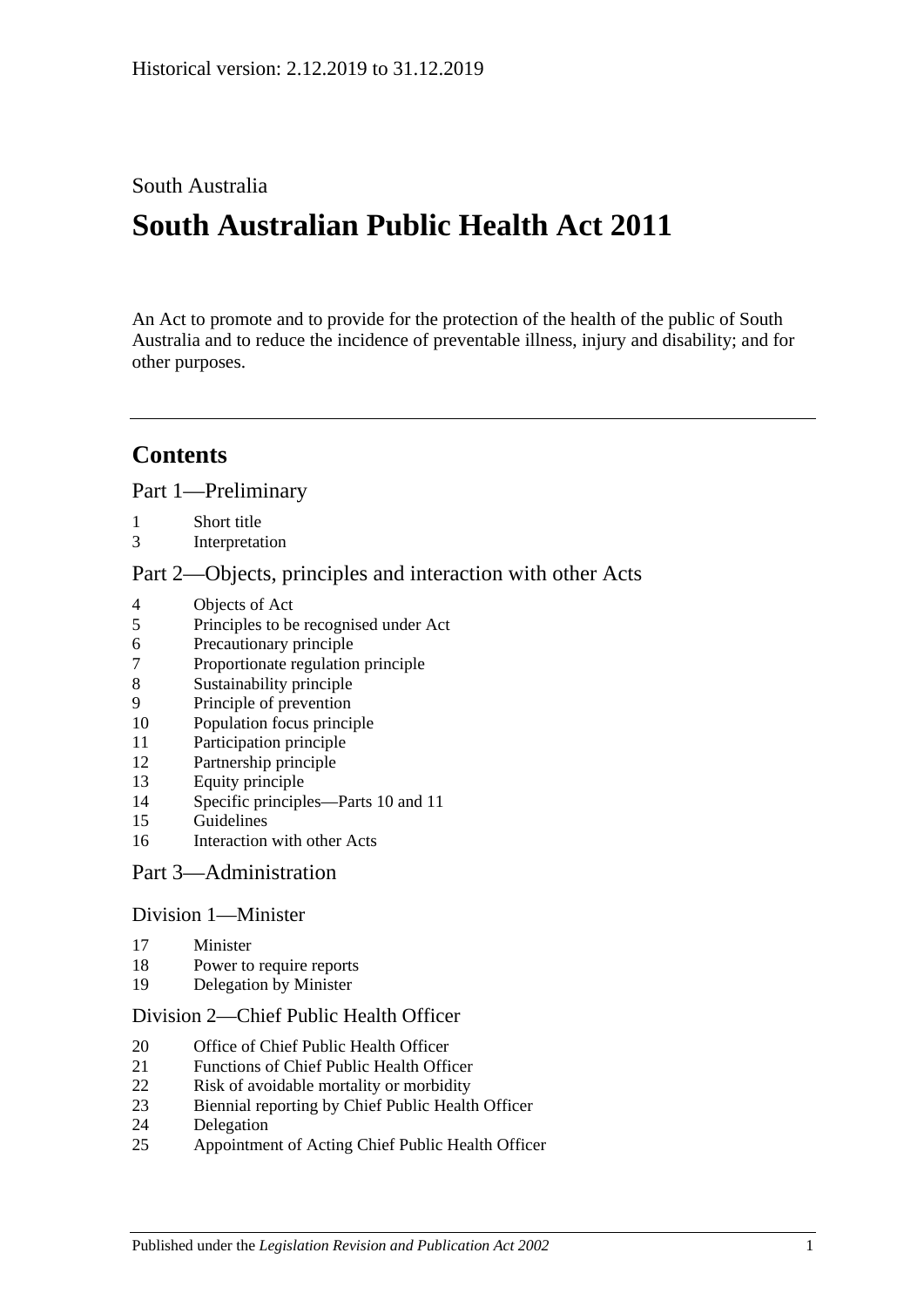#### Division [3—South Australian Public Health Council](#page-15-2)

- [Establishment of SAPHC](#page-15-3)<br>27 Composition of SAPHC
- [Composition of SAPHC](#page-15-4)
- [Conditions of appointment](#page-16-0)
- [Allowances and expenses](#page-17-0)
- [Validity of acts](#page-17-1)
- [Functions of SAPHC](#page-17-2)
- [Conduct of business](#page-17-3)
- [Committees and subcommittees](#page-18-0)
- [Delegation by SAPHC](#page-18-1)
- [Annual report](#page-18-2)
- [Use of facilities](#page-19-0)

#### Division [4—Councils](#page-19-1)

- [Functions of councils](#page-19-2)
- [Immunisation services](#page-19-3)
- [Cooperation between councils](#page-19-4)
- [Power of Chief Public Health Officer to act](#page-20-0)
- [Council failing to perform a function under Act](#page-20-1)
- [Transfer of function of council at request of council](#page-21-0)

#### Division [5—Authorised officers](#page-22-0)

- [State authorised officers](#page-22-1)
- [Local authorised officers](#page-22-2)
- [Qualifications](#page-23-0)
- [Identity cards](#page-23-1)
- [Powers of authorised officers](#page-24-0)

#### Division [6—Emergency officers](#page-25-0)

[Emergency officers](#page-25-1)

#### Division [7—Specific power to require information](#page-26-0)

[Specific power to require information](#page-26-1)

#### Part [4—Public health plans](#page-26-2)

#### Division [1—State public health plan](#page-26-3)

[State public health plan](#page-26-4)

#### Division [2—Regional public health plans](#page-28-0)

- [Regional public health plans](#page-28-1)
- [Reporting on regional public health plans](#page-30-0)

#### Part [5—Public health policies](#page-31-0)

- [Public health policies](#page-31-1)
- [Procedure for making policies](#page-31-2)
- [Reference of policies to Parliament](#page-32-0)

#### Part [6—General duty](#page-32-1)

[General duty](#page-32-2)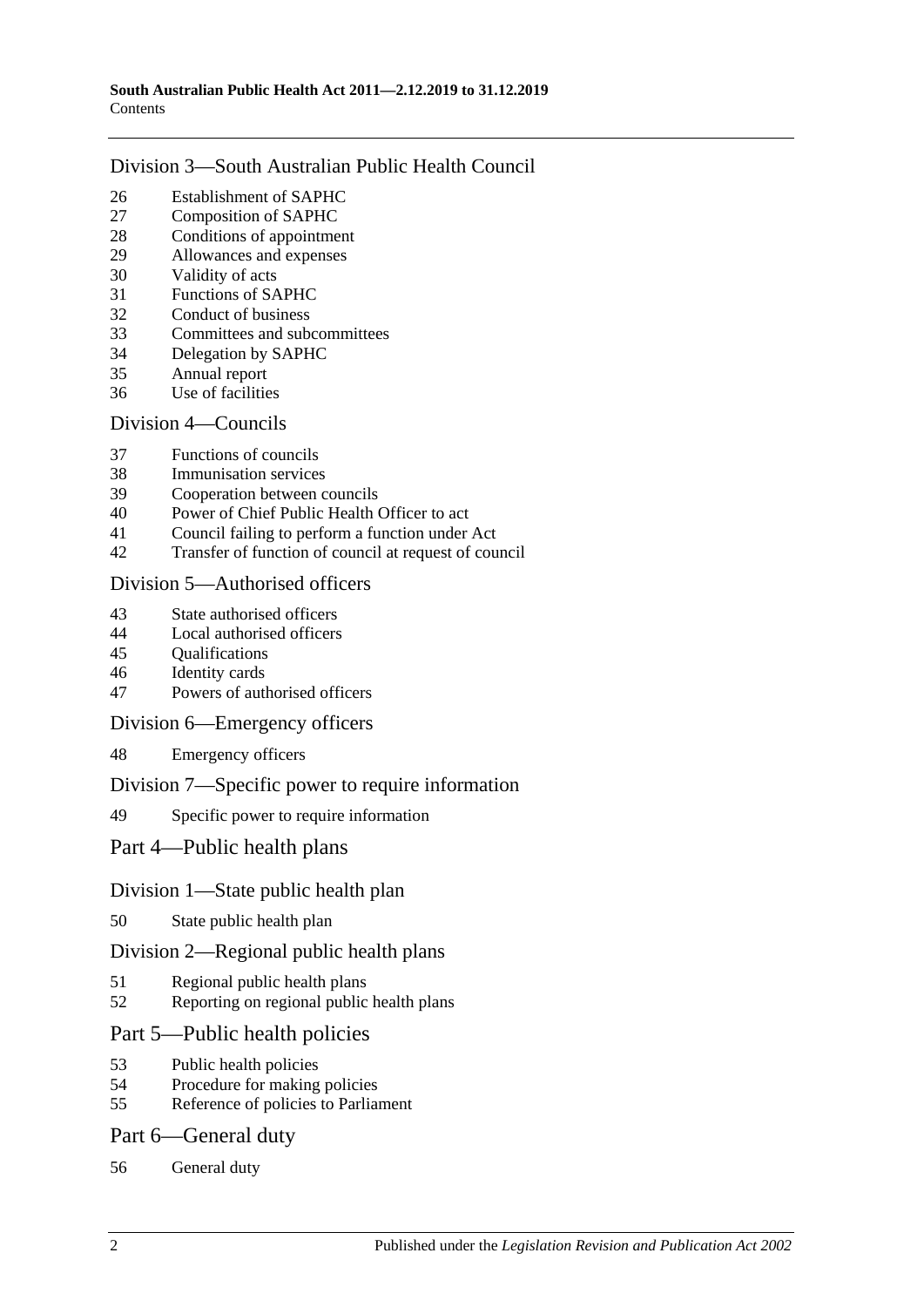### Part [7—General public health offences](#page-33-0)

- [Material risk to public health](#page-33-1)
- [Serious risk to public health](#page-33-2)
- [Defence of due diligence](#page-34-0)
- [Alternative finding](#page-34-1)

### Part [8—Prevention of non-communicable conditions](#page-35-0)

- [Declaration of non-communicable conditions](#page-35-1)
- [Minister may issue code of practice](#page-35-2)

### Part [9—Notifiable conditions and contaminants](#page-36-0)

#### Division [1—Notifiable conditions](#page-36-1)

- [Declaration of notifiable conditions](#page-36-2)
- [Notification](#page-36-3)
- [Report to councils](#page-37-0)
- [Action to prevent spread of infection](#page-38-0)

#### Division [2—Notifiable contaminants](#page-39-0)

- [Declaration of notifiable contaminants](#page-39-1)
- [Notification of contaminant](#page-39-2)

### Part [10—Controlled notifiable conditions](#page-41-0)

#### Division [1—Preliminary](#page-41-1)

- [Principles](#page-41-2)
- Declaration [of controlled notifiable conditions](#page-41-3)
- [Chief Public Health Officer to be able to act in other serious cases](#page-42-0)
- [Children](#page-43-0)

#### Division [2—Controls](#page-43-1)

- [Power to require a person to undergo an examination or test](#page-43-2)
- [Power to require counselling](#page-45-0)
- [Power to give directions](#page-45-1)
- [Review by Tribunal](#page-47-0)
- [Power to require detention](#page-47-1)
- [Review of detention orders by Supreme](#page-49-0) Court
- [Warrants](#page-50-0)
- [General provisions relating to orders, requirements and directions](#page-51-0)
- [Duty to comply](#page-51-1)

#### Division [3—Related matters](#page-51-2)

- [Advisory Panels](#page-51-3)
- [Interstate orders](#page-52-0)
- [Protection of information](#page-53-0)

### Part [11—Management of significant emergencies](#page-53-1)

- [Principles](#page-53-2)
- [Public health incidents](#page-53-3)
- [Public health emergencies](#page-53-4)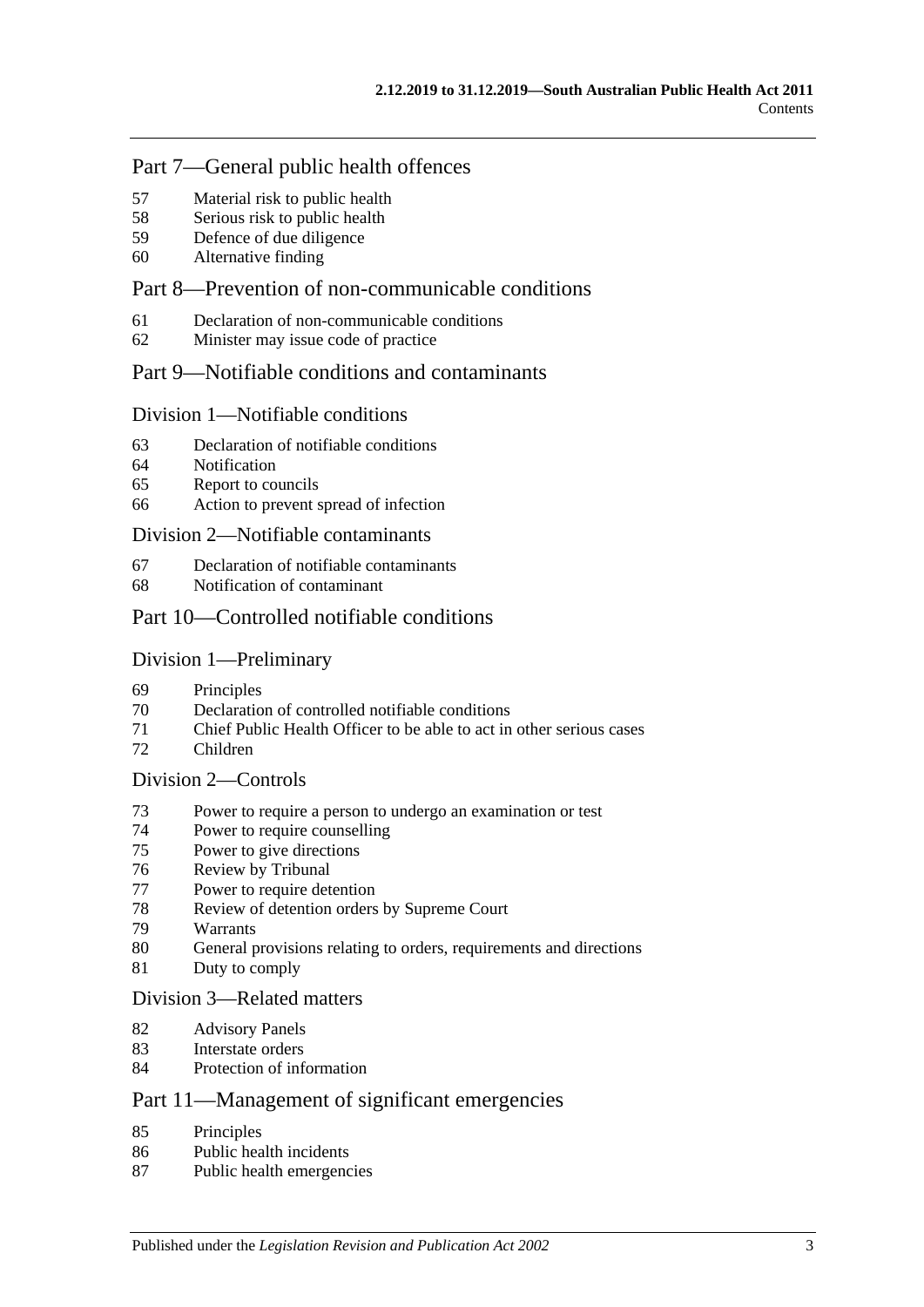- [Making and revocation of declarations](#page-53-5)
- [Powers and functions of Chief Executive](#page-54-0)
- [Application of Emergency Management Act](#page-54-1)

#### Part [12—Notices and emergency situations](#page-58-0)

#### Division [1—Interpretation](#page-58-1)

[Interpretation](#page-58-2)

#### Division [2—Notices and emergencies](#page-58-3)

- [Notices](#page-58-4)
- [Action on non-compliance with notice](#page-61-0)
- [Action in emergency situations](#page-61-1)

#### Division [3—Reviews and appeals](#page-62-0)

- [Reviews—notices relating to general duty](#page-62-1)
- [Review by Tribunal](#page-63-0)

#### [Part 12A—Immunisation and Early Childhood Services](#page-64-0)

- 96A [Interpretation](#page-64-1)
- 96B [Requirement to provide immunisation records to service provider](#page-65-0)
- 96C [Provision of information to Chief Public Health Officer on outbreak of vaccine](#page-66-0)  [preventable disease](#page-66-0)
- 96D [Exclusion of children from premises on outbreak of vaccine preventable disease](#page-66-1) 96E [Exemptions](#page-67-0)

#### Part [13—Miscellaneous](#page-68-0)

- [Tests on deceased persons](#page-68-1)
- [Delegation by Chief Executive](#page-68-2)
- [Confidentiality](#page-69-0)
- [Confidentiality and provision of certain information](#page-70-0)
- [Service of notices or other documents](#page-71-0)
- [Immunity](#page-71-1)
- [Protection from liability](#page-72-0)
- [False or misleading information](#page-72-1)
- [Offences](#page-72-2)
- [Offences by bodies corporate](#page-73-0)
- [Continuing offences](#page-73-1)
- [Evidentiary provision](#page-74-0)
- [Regulations](#page-74-1)
- [Review of Act](#page-77-0)

#### Schedule [1—Transitional provisions](#page-77-1)

#### Part 10—Transitional provisions

- [Interpretation](#page-77-2)
- [Appeals](#page-77-3)
- [Detention](#page-78-0)
- [Directions](#page-78-1)
- [Other transitional provisions](#page-78-2)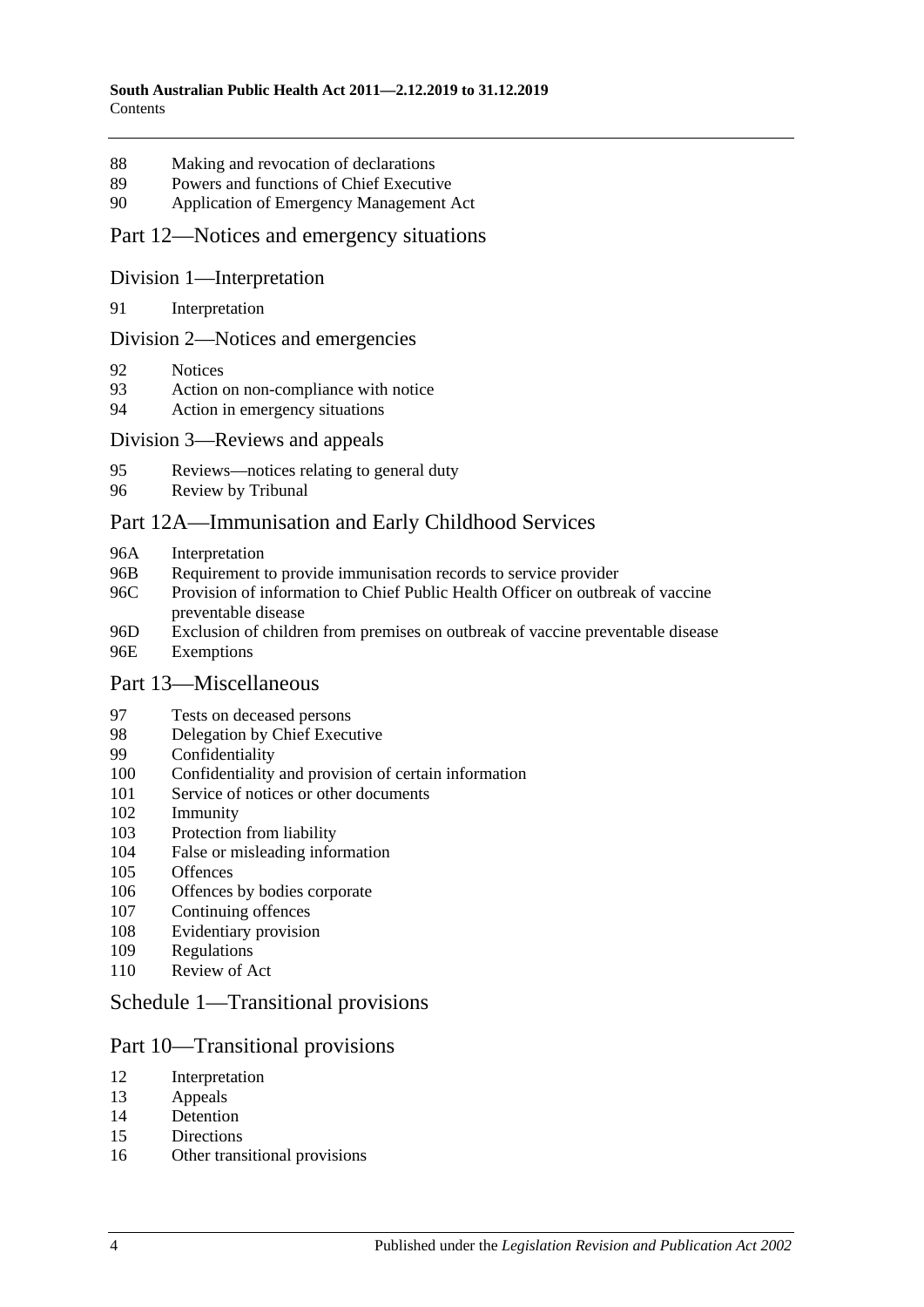### [Legislative history](#page-79-0)

#### <span id="page-4-0"></span>**The Parliament of South Australia enacts as follows:**

# **Part 1—Preliminary**

#### <span id="page-4-1"></span>**1—Short title**

This Act may be cited as the *South Australian Public Health Act 2011*.

#### <span id="page-4-3"></span><span id="page-4-2"></span>**3—Interpretation**

(1) In this Act, unless the contrary intention appears—

*appointed member* of SAPHC means a member of SAPHC other than the Chief Public Health Officer;

*authorised officer* means a person appointed to be a State or local authorised officer under Part [3 Division](#page-22-0) 5;

*building* includes a structure;

*Chief Executive* means the Chief Executive of the Department and includes a person for the time being acting in that position;

*Chief Public Health Officer* includes a person for the time being acting in that position;

*contaminant* means any of the following prescribed by regulation:

- (a) an antibiotic;
- (b) a pathogen;
- (c) another thing that may contaminate food or any other prescribed substance or material;

*controlled notifiable condition* means a disease or medical condition that is a controlled notifiable condition, or taken to be a controlled notifiable condition, under [Part](#page-41-0) 10;

*council* means a council within the meaning of the *[Local Government Act](http://www.legislation.sa.gov.au/index.aspx?action=legref&type=act&legtitle=Local%20Government%20Act%201999) 1999*;

*council subsidiary* means a subsidiary of a council established under the *[Local](http://www.legislation.sa.gov.au/index.aspx?action=legref&type=act&legtitle=Local%20Government%20Act%201999)  [Government Act](http://www.legislation.sa.gov.au/index.aspx?action=legref&type=act&legtitle=Local%20Government%20Act%201999) 1999*;

*the Department* means the administrative unit of the Public Service that is, under the Minister, responsible for the administration of this Act;

*District Court* means the Administrative and Disciplinary Division of the District Court;

*emergency* has the same meaning as in the *[Emergency Management Act](http://www.legislation.sa.gov.au/index.aspx?action=legref&type=act&legtitle=Emergency%20Management%20Act%202004) 2004*;

*emergency officer* means a police officer or a person holding an appointment as an emergency officer under Part [3 Division](#page-25-0) 6;

*food* has the same meaning as in section 5 of the *[Food Act](http://www.legislation.sa.gov.au/index.aspx?action=legref&type=act&legtitle=Food%20Act%202001) 2001*;

*food business* has the same meaning as in section 4 of the *[Food Act](http://www.legislation.sa.gov.au/index.aspx?action=legref&type=act&legtitle=Food%20Act%202001) 2001*;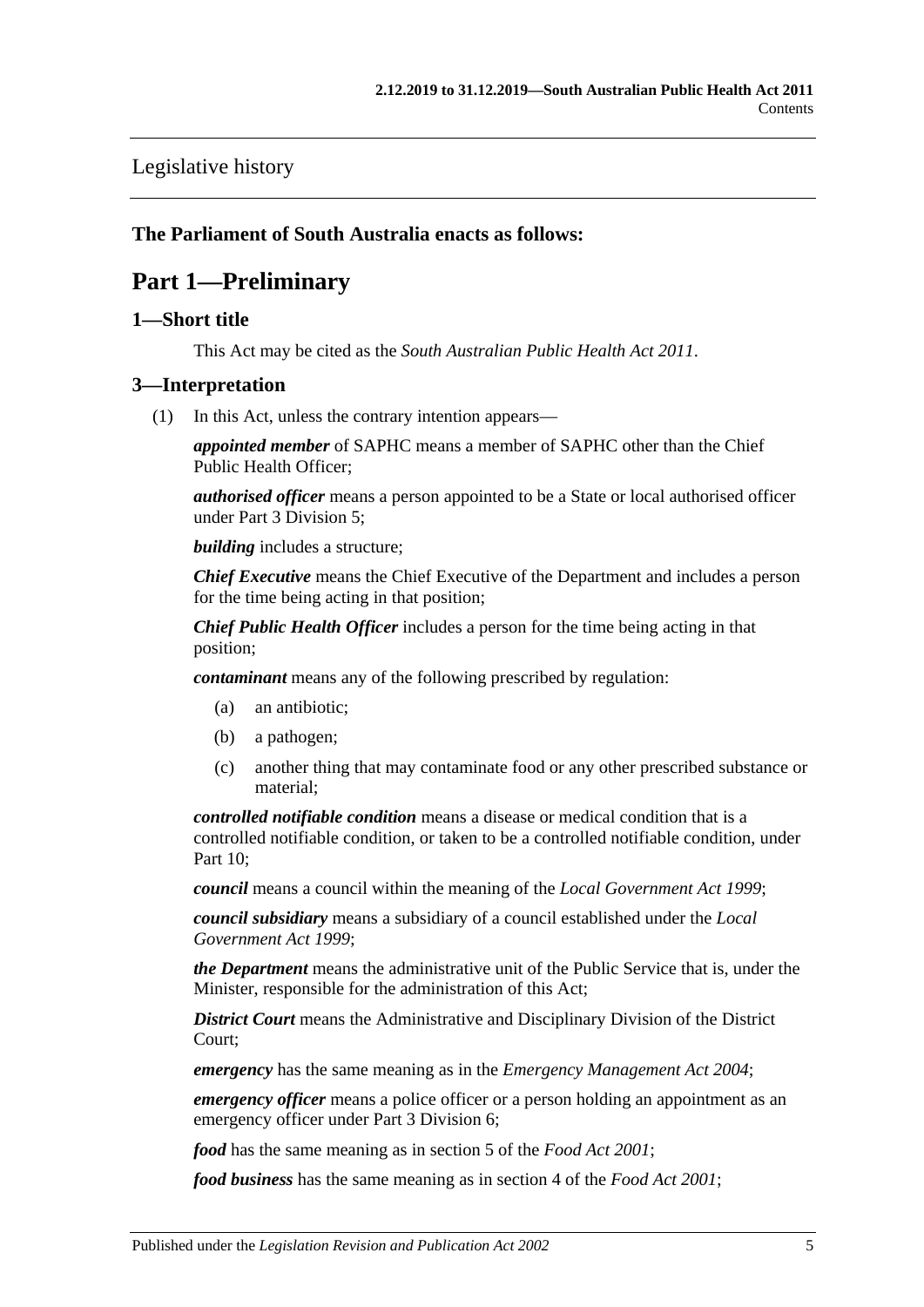*legal practitioner* means a person admitted and enrolled as a practitioner of the Supreme Court of South Australia;

*LGA* means the Local Government Association of South Australia;

*local authorised officer*—see [section](#page-22-2) 44;

*local government area* means the area of a council;

*medical condition* includes—

- (a) a medical symptom or pattern of medical symptoms, including symptoms discerned from any signs or results of investigations, that indicate a disease (whether defined or yet to be determined);
- (b) an illness or injury arising from a person being contaminated by 1 or more substances or biological pathogens;
- (c) an injury or any death that gives rise to a public health concern;

*medical practitioner* means a person registered under the *Health Practitioner Regulation National Law* to practise in the medical profession (other than as a student);

*notifiable condition* means a disease or medical condition that is a notifiable condition under [Part](#page-36-0) 9;

*pathology service* means a service in which human tissue, human fluids or human body products are subjected to analysis for the purposes of the prevention, diagnosis or treatment of disease in human beings;

*premises* means—

- (a) any land, building (including residential premises) or place (including a public place, or a movable building or structure); or
- (b) a part of premises;

*public authority* means—

- (a) a department under the *[Public Sector Act](http://www.legislation.sa.gov.au/index.aspx?action=legref&type=act&legtitle=Public%20Sector%20Act%202009) 2009*; or
- (b) a body, whether incorporated or unincorporated, established for a public purpose by the State, regardless of the way in which it is established; or
- (c) a council or council subsidiary; or
- (d) the Police Force of South Australia; or
- (e) a member or officer of a body referred to in a preceding paragraph; or
- (f) a person or body, or a person or body of a class, brought within the ambit of this definition by the regulations;

*public health* means the health of individuals in the context of the wider health of the community;

*public health emergency*—see [section](#page-53-4) 87;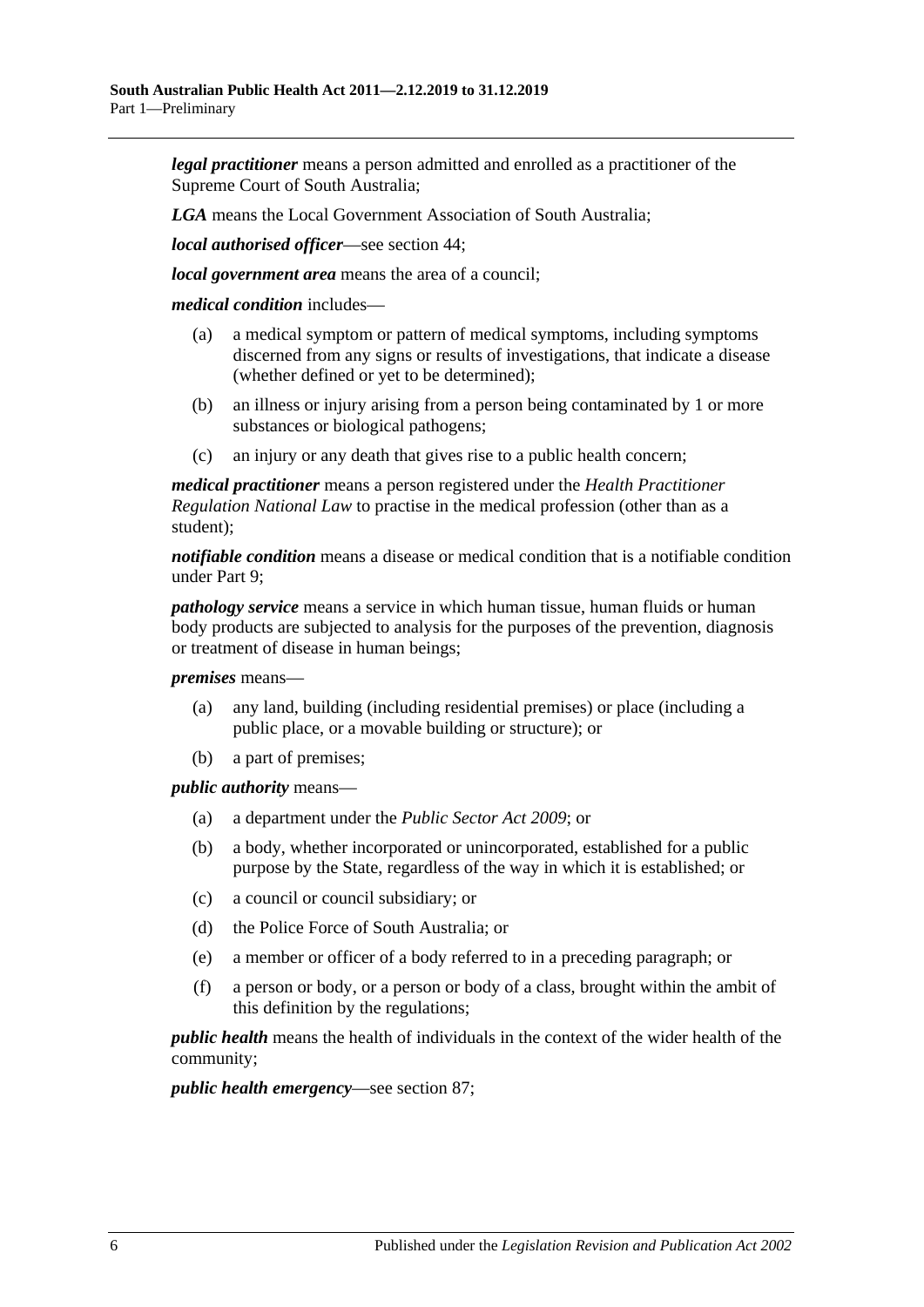*Public Health Emergency Management Plan* means a plan (or a series of plans) prepared by the Chief Executive and approved by the Minister comprising strategies to be administered by the Department for the prevention of emergencies in this State and for ensuring adequate preparation for emergencies in this State, including strategies for the containment of emergencies, response and recovery operations and the orderly and efficient deployment of resources and services in connection with response and recovery operations;

**Note—**

It is contemplated that the Public Health Emergency Management Plan will form part of, or be recognised in, the State Emergency Management Plan prepared under the *[Emergency Management Act](http://www.legislation.sa.gov.au/index.aspx?action=legref&type=act&legtitle=Emergency%20Management%20Act%202004) 2004*.

*public health incident*—see [section](#page-53-3) 86;

*public notice* means notice given in accordance with requirements prescribed by the regulations for the purposes of this definition;

*public place* includes a place to which the public ordinarily has access;

*recovery operations* has the same meaning as in the *[Emergency Management](http://www.legislation.sa.gov.au/index.aspx?action=legref&type=act&legtitle=Emergency%20Management%20Act%202004)  Act [2004](http://www.legislation.sa.gov.au/index.aspx?action=legref&type=act&legtitle=Emergency%20Management%20Act%202004)*;

*response operations* has the same meaning as in the *[Emergency Management](http://www.legislation.sa.gov.au/index.aspx?action=legref&type=act&legtitle=Emergency%20Management%20Act%202004)  Act [2004](http://www.legislation.sa.gov.au/index.aspx?action=legref&type=act&legtitle=Emergency%20Management%20Act%202004)*;

*SAPHC* means the South Australian Public Health Council established under [Part](#page-15-2) 3 [Division](#page-15-2) 3;

*State authorised officer*—see [section](#page-22-1) 43;

*State Co-ordinator* means the person holding or acting in the position of State Co-ordinator under the *[Emergency Management Act](http://www.legislation.sa.gov.au/index.aspx?action=legref&type=act&legtitle=Emergency%20Management%20Act%202004) 2004*;

*Tribunal* means the South Australian Civil and Administrative Tribunal established under the *[South Australian Civil and Administrative Tribunal Act](http://www.legislation.sa.gov.au/index.aspx?action=legref&type=act&legtitle=South%20Australian%20Civil%20and%20Administrative%20Tribunal%20Act%202013) 2013*;

*vehicle* includes an aircraft or vessel;

<span id="page-6-0"></span>*wastewater* means water that has been used in any form of human activity and includes—

- (a) water containing any form of waste or other matter or substance that may detract from its safety or from public health; and
- (b) without limiting [paragraph](#page-6-0) (a), human waste either alone or in combination with water;

*wastewater system* means a system for collecting and managing wastewater (including through treatment, reuse and disposal), whether or not connected to the undertaking within the meaning of the *[Sewerage Act](http://www.legislation.sa.gov.au/index.aspx?action=legref&type=act&legtitle=Sewerage%20Act%201929) 1929*.

- (2) Without limiting the definition of *public health* in [subsection](#page-4-3) (1), public health may involve a combination of policies, programs and safeguards designed—
	- (a) to protect, maintain or promote the health of the community at large, including where 1 or more persons may be the focus of any safeguards, action or response; or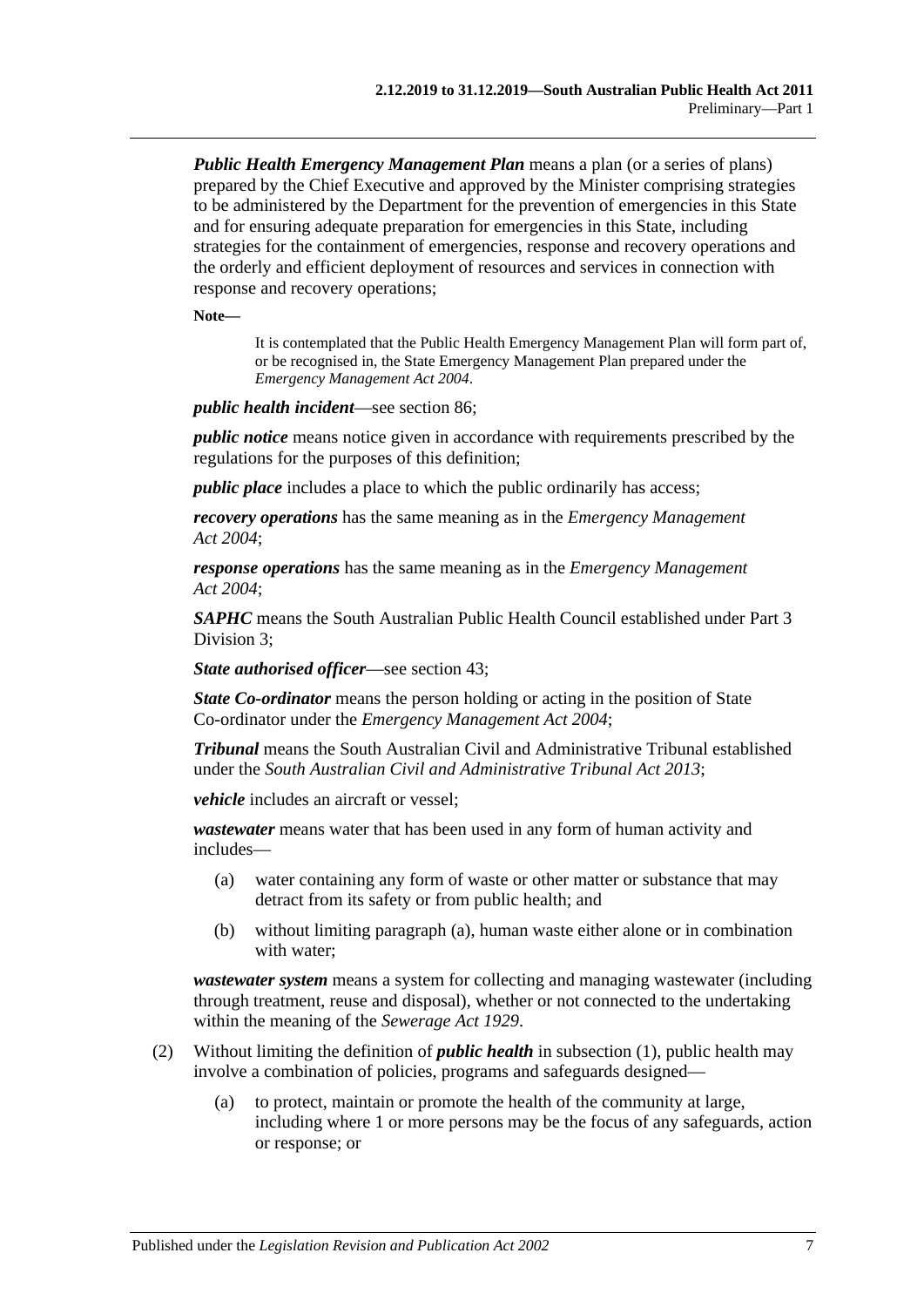- (b) to prevent or reduce the incidence of disease, injury or disability within the community.
- (3) For the purposes of this Act, *harm* includes physical or psychological harm, or potential harm, to individuals, whether of long term or immediate impact or effect.
- (4) For the purposes of this Act, *potential harm* includes risk of harm and future harm.
- (5) For the purposes of this Act, a person may cause something if he or she—
	- (a) contributes to something happening or proceeding, or allows or permits something to happen or proceed; or
	- (b) contributes to the continuation of a condition for which the person is responsible, or allows or permits a condition for which the person is responsible to continue.

# <span id="page-7-0"></span>**Part 2—Objects, principles and interaction with other Acts**

#### <span id="page-7-1"></span>**4—Objects of Act**

- (1) The objects of the Act are—
	- (a) to promote health and well being of individuals and communities and to prevent disease, medical conditions, injury and disability through a public health approach; and
	- (b) to protect individuals and communities from risks to public health and to ensure, so far as is reasonably practicable, a healthy environment for all South Australians and particularly those who live within disadvantaged communities; and
	- (c) to provide for the development of effective measures for the early detection, management and amelioration of risks to public health; and
	- (d) to promote the provision of information to individuals and communities about risks to public health; and
	- (e) to encourage individuals and communities to plan for, create and maintain a healthy environment; and
	- (f) to provide for or support policies, strategies, programs and campaigns designed to improve the public health of communities and special or vulnerable groups (especially Aboriginal people and Torres Strait Islanders) within communities; and
	- (g) to provide for the prevention, or early detection, management and control, of diseases, medical conditions and injuries of public health significance; and
	- (h) to provide for the monitoring of any disease or medical condition of public health significance in order to provide for the prevention or early detection of any such disease or medical condition and for the protection of individuals and the community from the threat of any such disease or medical condition and from public health threats more generally; and
	- (i) to provide for the collection of information about incidence and prevalence of diseases and other risks to health in South Australia for research or public health purposes; and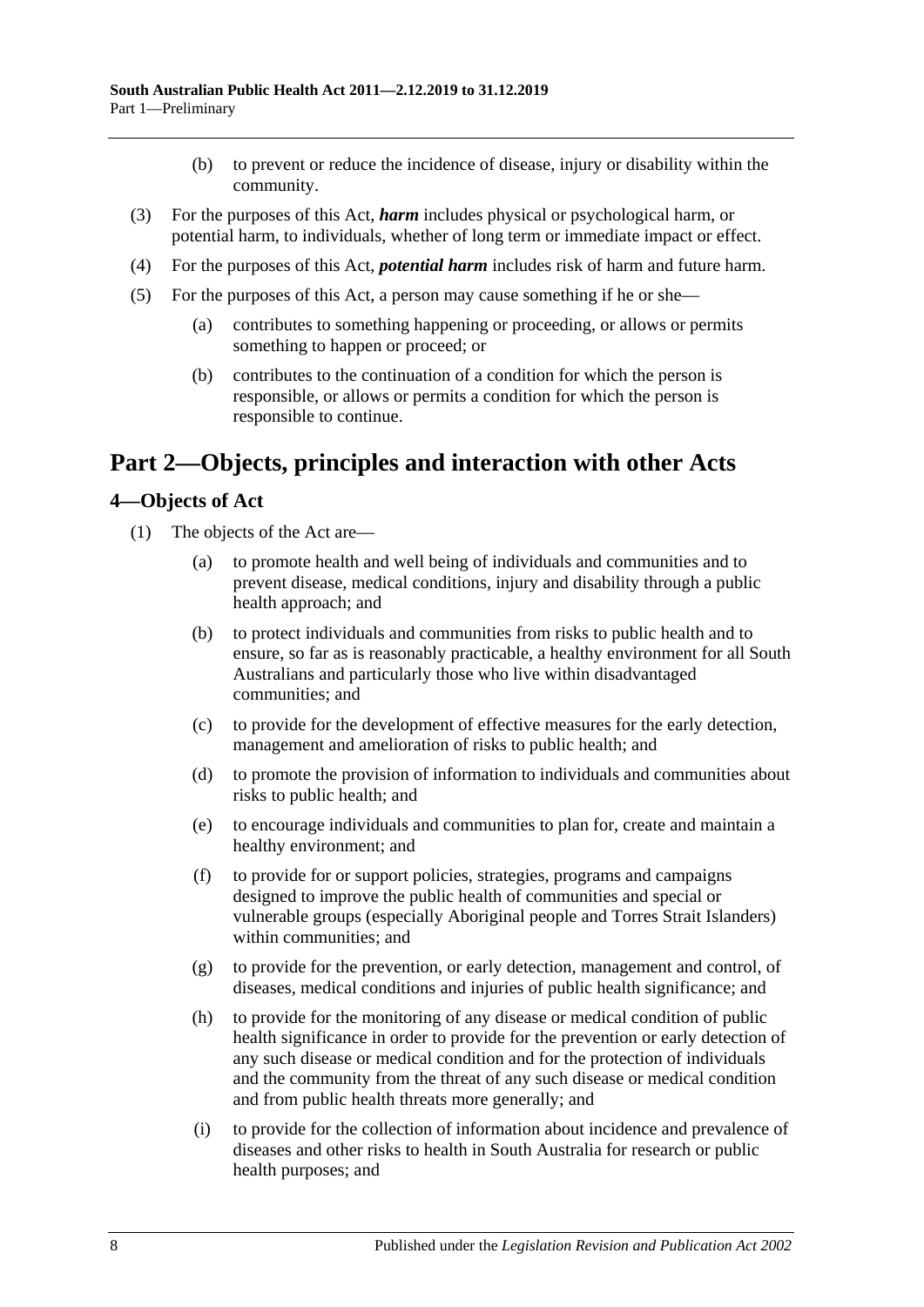- (j) to establish a scheme for the performance of functions relating to public health by the State and local governments.
- (2) The Minister and other persons or bodies involved in the administration of this Act must have regard to, and seek to further, the objects of this Act.

#### <span id="page-8-0"></span>**5—Principles to be recognised under Act**

In the administration of this Act and in seeking to further the objects of this Act, regard should be given to the principles set out in the following sections (insofar as may be relevant in the circumstances).

#### <span id="page-8-1"></span>**6—Precautionary principle**

- (1) If there is a perceived material risk to public health, lack of full scientific certainty should not be used as a reason for postponing measures to prevent, control or abate that risk.
- (2) In the application of this principle, decision-making and action should be proportionate to the degree of public health risk and should be guided by—
	- (a) a careful evaluation of what steps need to be taken to avoid, where practicable, serious harm to public health; and
	- (b) an assessment of the risk-weighted consequences of options; and
	- (c) an aim to ensure minimum disruption to an individual's activities, a community's functioning and commercial activity consistent with providing any necessary protection from identified public health risks.

#### <span id="page-8-2"></span>**7—Proportionate regulation principle**

Regulatory measures should take into account and, to the extent that is appropriate, minimise adverse impacts on business and members of the community while ensuring consistency with requirements to protect the community and to promote public health.

#### <span id="page-8-3"></span>**8—Sustainability principle**

Public health, social, economic and environmental factors should be considered in decision-making with the objective of maintaining and improving community well-being and taking into account the interests of future generations.

#### <span id="page-8-4"></span>**9—Principle of prevention**

Administrative decisions and actions should be taken after considering (insofar as is relevant) the means by which public health risks can be prevented and avoided.

#### <span id="page-8-5"></span>**10—Population focus principle**

Administrative decisions and actions should focus on the health of populations and the actions necessary to protect and improve the health of the community and, in so doing, the protection and promotion of the health of individuals should be considered.

#### <span id="page-8-6"></span>**11—Participation principle**

Individuals and communities should be encouraged to take responsibility for their own health and, to that end, to participate in decisions about how to protect and promote their own health and the health of their communities.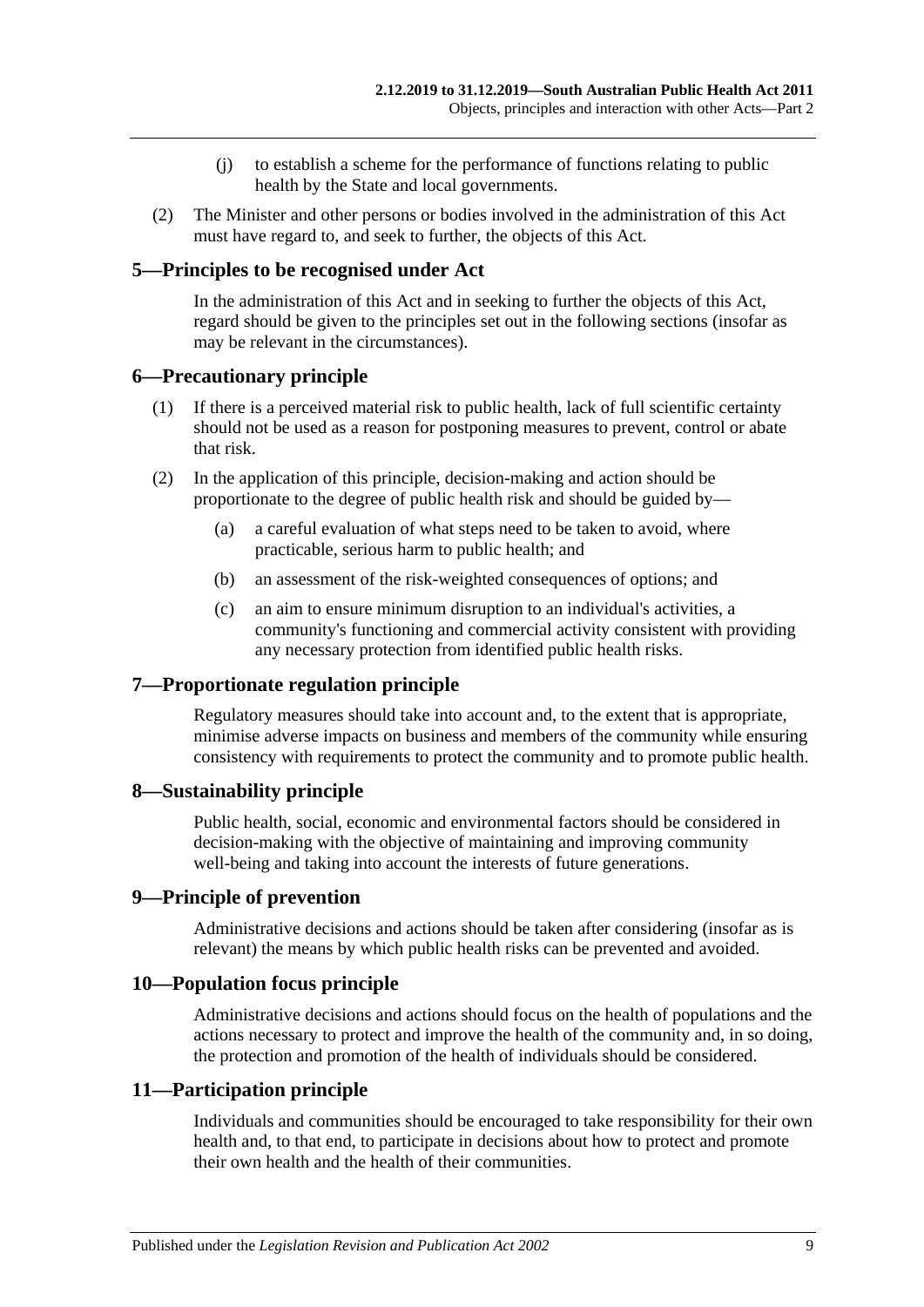### <span id="page-9-0"></span>**12—Partnership principle**

- (1) The protection and promotion of public health requires collaboration and, in many cases, joint action across various sectors and levels of government and the community.
- (2) People acting in the administration of this Act should seek ways to develop and strengthen partnerships aimed at achieving identified public health goals consistent with the objects of this Act.

#### <span id="page-9-1"></span>**13—Equity principle**

Decisions and actions should not, as far as is reasonably practicable, unduly or unfairly disadvantage individuals or communities and, as relevant, consideration should be given to health disparities between population groups and to strategies that can minimise or alleviate such disparities.

#### <span id="page-9-2"></span>**14—Specific principles[—Parts](#page-41-0) 10 and [11](#page-53-1)**

- (1) The principles set out in this section apply for the purposes of [Part](#page-41-0) 10 and [Part](#page-53-1) 11.
- (2) The overriding principle is that members of the community have a right to be protected from a person whose infectious state or whose behaviour may present a risk, or an increased risk, of the transmission of a controlled notifiable condition.
- (3) A person who has a controlled notifiable condition that is capable of being transmitted to 1 or more other persons has a responsibility to take reasonable steps or precautions to avoid placing others at risk on account of the controlled notifiable condition.
- (4) A person must not, insofar as is reasonably practicable, act in a manner that will place himself or herself at risk of contracting a controlled notifiable condition that is capable of being transmitted.
- (5) Subject to the overriding principle and any steps reasonably necessary to protect, or to minimise risks to, public health, and without limiting any power under [Part](#page-41-0) 10 or [Part](#page-53-1) 11, a person who may be the subject of an order, direction or requirement under either Part is entitled to expect—
	- (a) to have his or her privacy respected and to have the benefit of patient confidentiality; and
	- (b) to be afforded appropriate care and treatment, and to have his or her dignity respected, without any discrimination other than that reasonably necessary to protect public health; and
	- (c) insofar as is reasonably practicable and appropriate, to be given a reasonable opportunity to participate in decision-making processes that relate to the person on an individual basis, and to be given reasons for any decisions made on such a basis; and
	- (d) to be allowed to decide freely for himself or herself on an informed basis whether or not to undergo medical treatment or, in a case involving a child under the age of 16 years, to have his or her parent or guardian allowed to decide freely on an informed basis whether or not the child should undergo medical treatment; and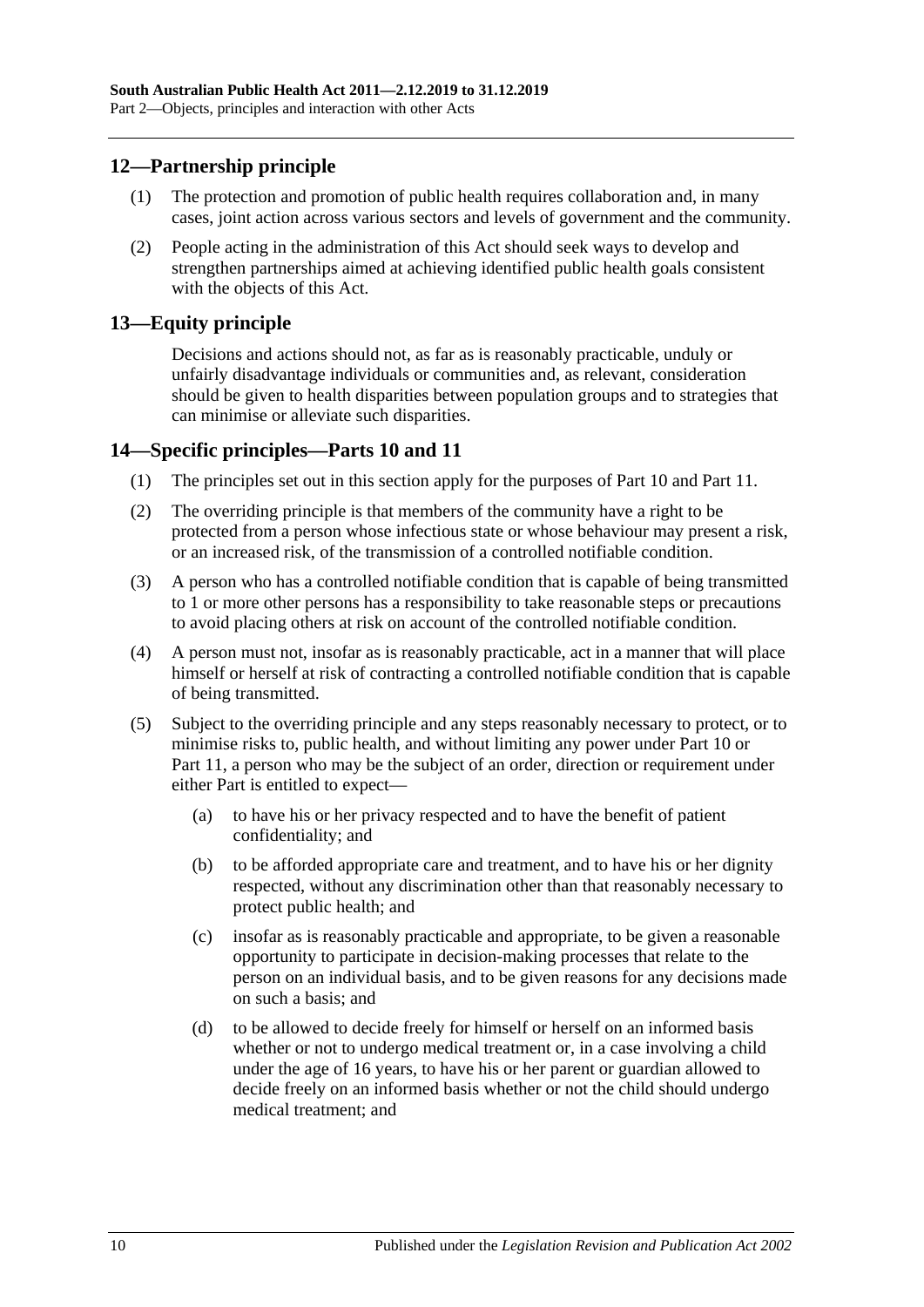- (e) to be subject to restrictions (if any) that are proportionate to any risks presented to others (taking into account the nature of the disease or medical condition, the person's state of health, the person's behaviour or proposed or threatened behaviours, and any other relevant factor); and
- (f) that the least restrictive means necessary to prevent the spread of disease be adopted when isolating or quarantining a person at the person's home or on other premises under this Act; and
- (g) that his or her needs, including, but not limited to the provision of—
	- (i) adequate food, clothing, shelter and medical care; and
	- (ii) a telephone or other appropriate method by which the person may communicate with others,

will be addressed in a reasonable and competent manner to the extent that the person is unable or restricted in his or her own capacity to meet such needs; and

- (h) that any premises at which the person must reside as a result of an order, direction or requirement (other than the person's home), are—
	- (i) maintained according to safe and hygienic standards; and
	- (ii) to the extent possible, maintained in a way that is respectful to the person's cultural and religious beliefs; and
	- (iii) designed or managed to minimise the likelihood that—
		- (A) infection may be transmitted; and
		- (B) the person may be subjected to harm or further harm.
- <span id="page-10-1"></span>(6) Any requirement restricting the liberty of a person should not be imposed unless it is the only effective way remaining to ensure that the health of the public is not endangered or likely to be endangered.
- (7) Without limiting [subsection](#page-10-1) (6), if a power is to be exercised under [Part](#page-41-0) 10 or [Part](#page-53-1) 11, so far as is reasonably practicable, the power that least infringes on the rights of individuals must be the power that is exercised, unless to do so would involve the use of measures that are likely to be less effective in protecting or minimising risk to public health.
- (8) Any requirement restricting the liberty of 2 or more members of the 1 family should ensure, so far as is desirable and reasonably practicable and so far as is appropriate to the requirements for the protection of public health, that the family members reside at the same place.
- (9) If a requirement restricting the liberty of a person is imposed, all reasonably practicable steps must be taken to ensure that the person's next of kin, or a nominated person, is informed (unless the person to whom the requirement relates instructs otherwise).

#### <span id="page-10-2"></span><span id="page-10-0"></span>**15—Guidelines**

(1) The Minister may, from time to time, prepare or adopt guidelines that relate to the application of these principles.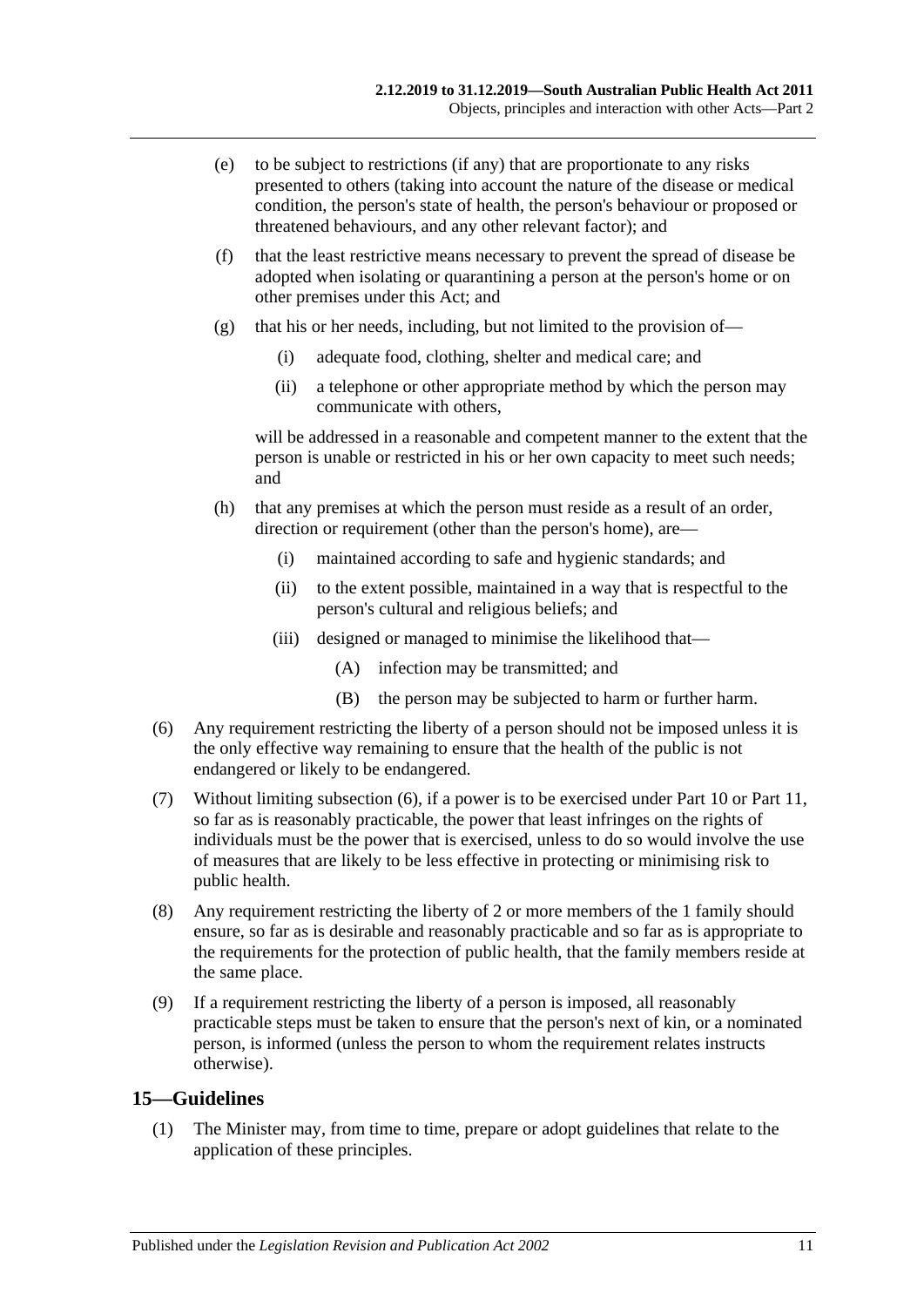- (2) The Minister should take reasonable steps to consult with SAPHC and the LGA in the preparation of any guidelines, or before adopting any guidelines, under [subsection](#page-10-2) (1).
- (3) SAPHC may, as it thinks fit, request the Minister to develop guidelines with respect to a particular matter or matters.
- (4) A person or body involved in the administration of this Act must have regard to any relevant guidelines under this section.

#### <span id="page-11-4"></span><span id="page-11-0"></span>**16—Interaction with other Acts**

- (1) Except as specifically provided by this Act, the provisions of this Act are in addition to, and do not limit, the provisions of any other law of the State.
- (2) Without limiting the generality of [subsection](#page-11-4) (1), this Act is not intended to be construed so as to prevent any person from being prosecuted under any other enactment for an offence that is also punishable by this Act, or from being liable under any other law of the State to any penalty or punishment that is higher than a penalty or punishment provided by this Act.
- (3) Nothing in this Act affects or limits a right or remedy that exists apart from this Act.

# <span id="page-11-1"></span>**Part 3—Administration**

### <span id="page-11-2"></span>**Division 1—Minister**

#### <span id="page-11-3"></span>**17—Minister**

- (1) The Minister's functions in connection with the administration of this Act include the following (to be performed to such extent as the Minister considers appropriate):
	- (a) to further the objects of this Act by taking action to preserve, protect or promote public health within the State;
	- (b) to promote proper standards of public and environmental health within the State by ensuring that adequate measures are taken to give effect to the provisions of this Act and to ensure compliance with this Act;
	- (c) to develop policies or codes of practice that are relevant to—
		- (i) the scope of the duty under [Part](#page-32-1) 6; or
		- (ii) identifying risks to public health; or
		- (iii) setting standards in connection with any activity, material, substance or equipment relevant to public health; or
		- (iv) providing for other matters relevant to the operation or administration of this Act, for matters that may be subject to regulations under this Act, or for such other matters as the Minister thinks fit;
	- (d) to the extent that may be necessary, practicable or desirable, to cooperate and coordinate with national or international action consistent with the objects of this Act;
	- (e) to be a primary source of advice to the Government about health preservation, protection and promotion;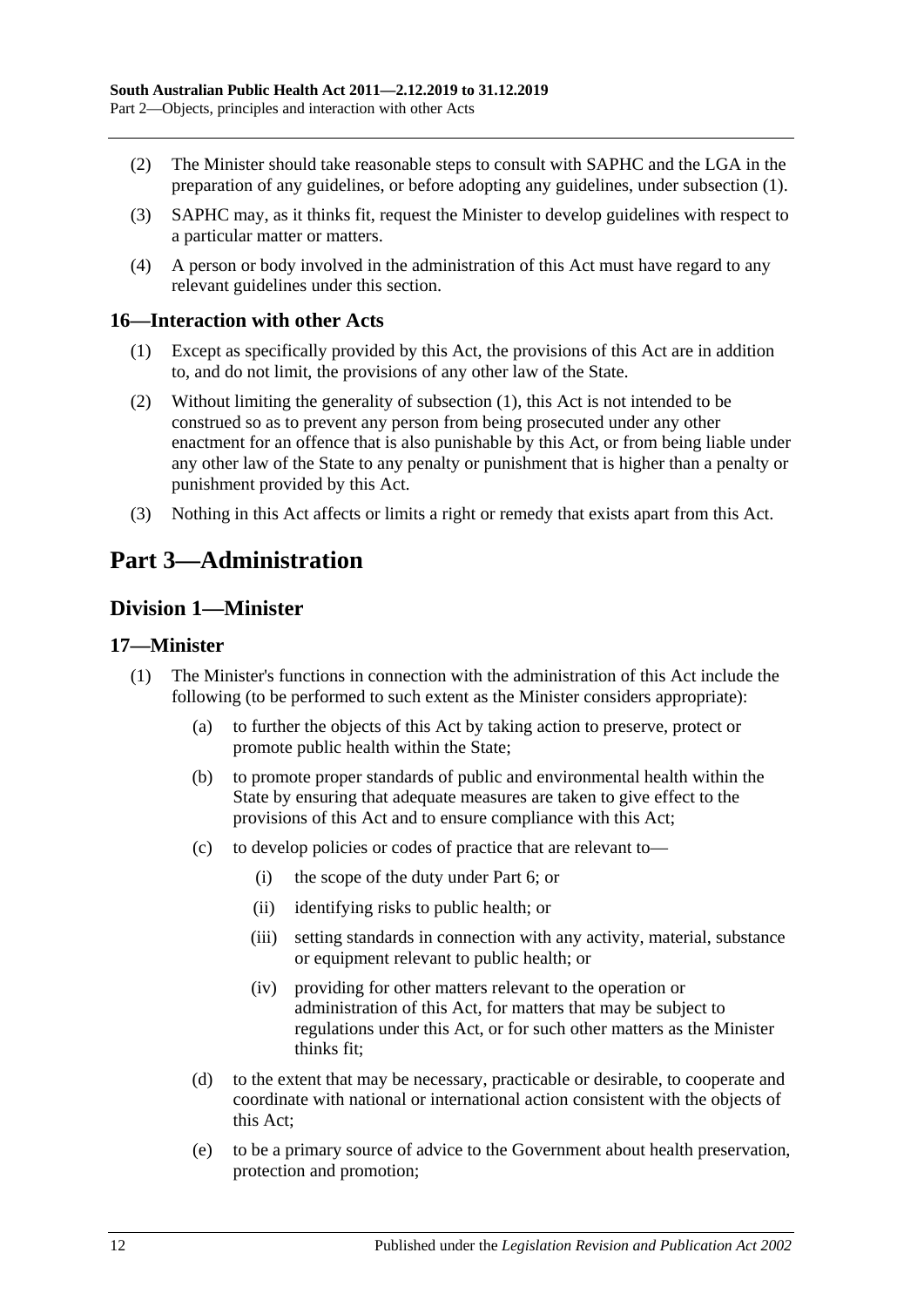- (f) any other functions assigned to the Minister by this Act, or considered by the Minister to be relevant to the operation of this or any other relevant Act.
- (2) The Minister may develop or adopt procedures for the provision of advice to the Government—
	- (a) to ensure the promotion or implementation of policies or measures that are designed to enhance the health of individuals and communities; and
	- (b) to ensure that the Minister is consulted or involved in the development of policies or measures that may have a significant impact on the public health.
- (3) In addition, the Minister has the power to do anything necessary, expedient or incidental to—
	- (a) performing the functions of the Minister under this Act; or
	- (b) administering this Act; or
	- (c) furthering the objects of this Act.

#### <span id="page-12-0"></span>**18—Power to require reports**

(1) In this section—

*designated authority* means—

- (a) the Chief Public Health Officer; or
- (b) SAPHC; or
- (c) a government department or agency; or
- (d) a council or council subsidiary.
- (2) The Minister may require a designated authority to provide a report on any matter relevant to the administration or operation of this Act.
- (3) In a case involving a council, the Minister may require that the council provide a combined report with 1 or more other councils.
- (4) A requirement under this section may be (but need not necessarily be) that a report be provided—
	- (a) on a periodic basis specified by the Minister; or
	- (b) on or in relation to the occurrence of an act or event specified by the Minister.
- (5) A designated authority must provide the report in accordance with the requirements of the Minister.
- (6) This section does not limit the operation of any other provision relating to the provision of reports.

#### <span id="page-12-1"></span>**19—Delegation by Minister**

- (1) The Minister may delegate a function or power conferred on the Minister under this Act—
	- (a) to a specified person or body; or
	- (b) to a person occupying or acting in a specified office or position.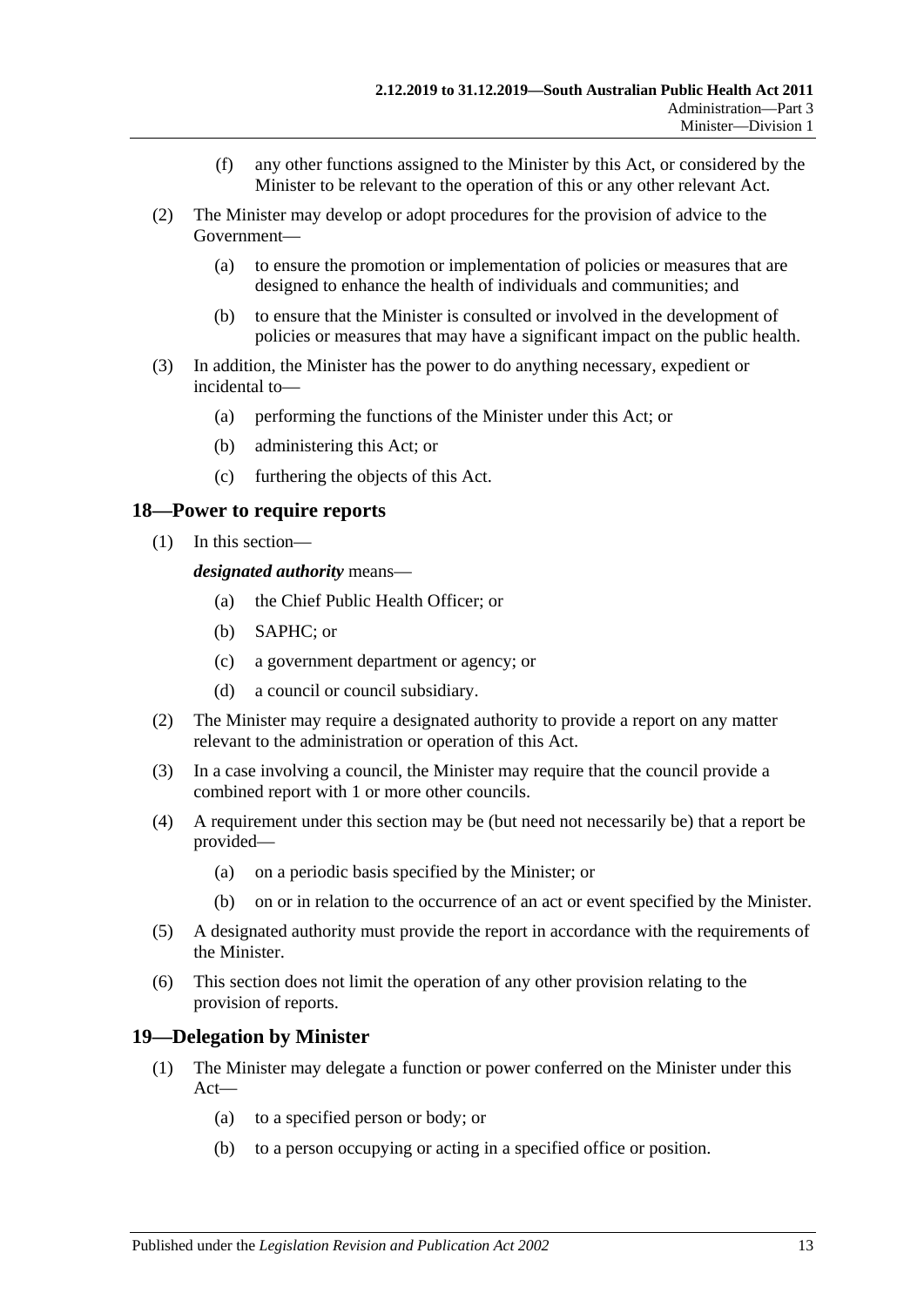- (2) A delegation—
	- (a) may be made subject to conditions or limitations specified in the instrument of delegation; and
	- (b) if the instrument of delegation so provides, may be further delegated by the delegate; and
	- (c) is revocable at will and does not prevent the delegator from acting personally in a matter.

### <span id="page-13-0"></span>**Division 2—Chief Public Health Officer**

#### <span id="page-13-1"></span>**20—Office of Chief Public Health Officer**

- (1) There will be a position of *Chief Public Health Officer*.
- (2) The Governor will make an appointment to the position of Chief Public Health Officer on the recommendation of the Minister.
- (3) A person appointed as the Chief Public Health Officer must have qualifications and experience in the field of public health, or a related field, determined by the Minister to be suitable for the purposes of appointment to the position of Chief Public Health Officer.
- (4) The terms on which a person is appointed to the position of Chief Public Health Officer will be determined by the Governor.
- (5) The position of Chief Public Health Officer may be held by a member of the Public Service.

#### <span id="page-13-3"></span><span id="page-13-2"></span>**21—Functions of Chief Public Health Officer**

- (1) The Chief Public Health Officer's functions are as follows:
	- (a) to develop and implement strategies to protect or promote public health;
	- (b) to ensure that this Act, and any designated health legislation, are complied with;
	- (c) to advise the Minister and the Chief Executive of the Department about proposed legislative or administrative changes related to public health, and about other matters relevant to public health;
	- (d) to establish and maintain a network of health practitioners and agencies designed to foster collaboration and coordination to promote public health and the furtherance of the objects of this Act;
	- (e) at the request of the Minister or on the Chief Public Health Officer's own initiative, to investigate and report on matters of public health significance;
	- (f) after advising the Minister and the Chief Executive of the Department, to make public statements on matters relevant to public health;
	- (g) any other functions assigned to the Chief Public Health Officer by this Act or any other Act or by the Minister.
- (2) The Chief Public Health Officer must, in the performance of functions under this Act, insofar as the Chief Public Health Officer thinks necessary and appropriate, consult with other persons or bodies involved in the administration of this Act.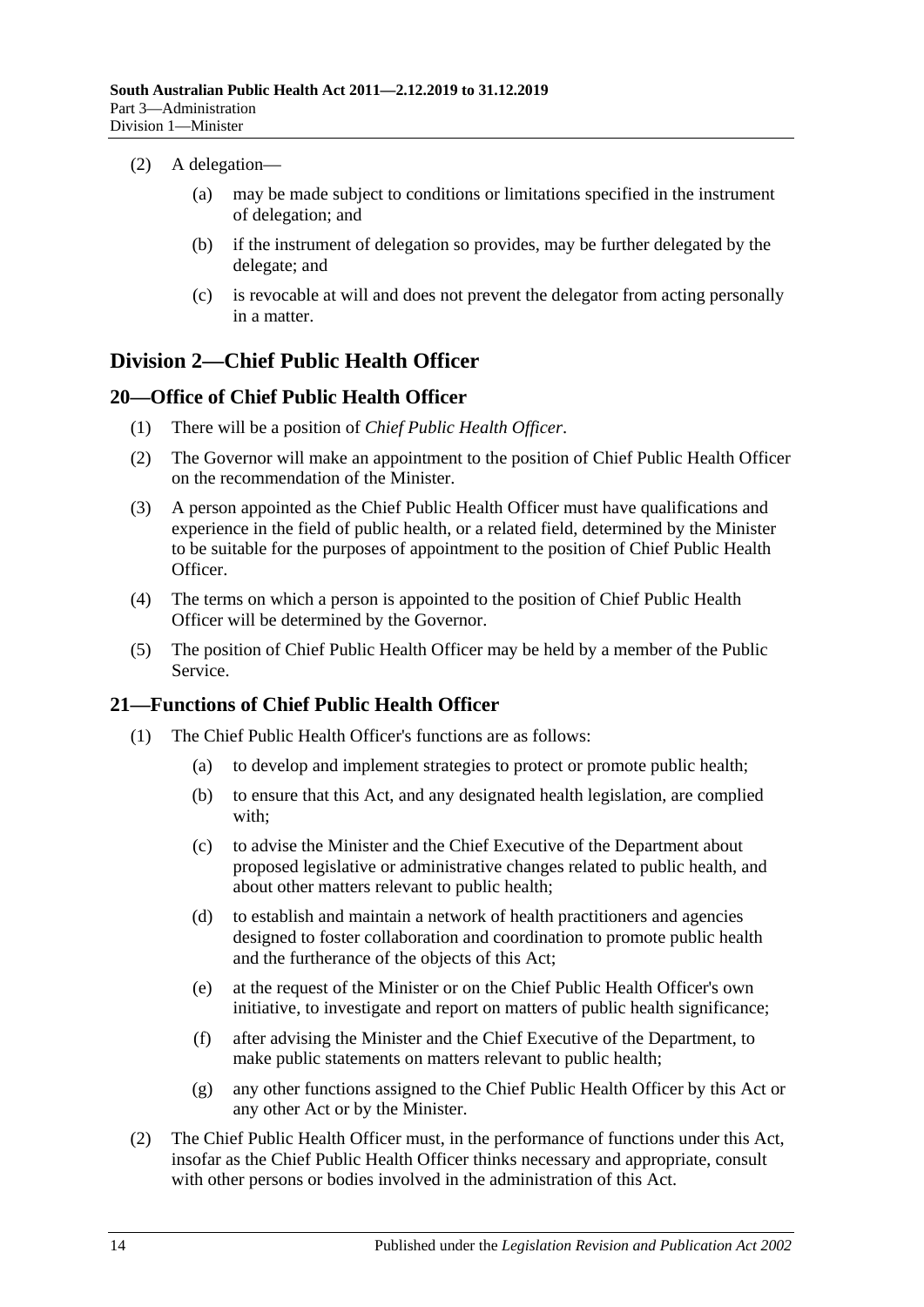(3) In [subsection](#page-13-3)  $(1)$ —

*designated health legislation* means—

- (a) any other Act committed to the administration of the Minister that is relevant to the objects or operation of this Act; and
- (b) any other Act, or any part of any other Act, designated by the regulations for the purposes of this paragraph.

#### <span id="page-14-2"></span><span id="page-14-0"></span>**22—Risk of avoidable mortality or morbidity**

- $(1)$  If—
	- (a) the Chief Public Health Officer becomes aware of the existence of, or potential for the occurrence of, a situation putting a section of the community or a group of individuals at an increased risk of avoidable mortality or morbidity; and
	- (b) the Chief Public Health Officer considers that effective solutions exist for the reduction or elimination of those risks,

the Chief Public Health Officer may request the participation of any public authority whose intervention may be useful in identifying or producing a response to the circumstances being faced.

- <span id="page-14-3"></span>(2) A public authority that receives a request under [subsection](#page-14-2) (1) must consider the request and then respond to the Chief Public Health Officer within a reasonable time.
- (3) A response under [subsection](#page-14-3) (2) must include details about—
	- (a) any steps already being taken by the public authority that may be relevant in the circumstances; and
	- (b) any plans that the public authority may have that may be relevant in the circumstances; and
	- (c) any steps that the public authority is willing to take in the circumstances; and
	- (d) any other matter relating to the public authority that appears to be relevant.
- <span id="page-14-4"></span>(4) The Chief Public Health Officer—
	- (a) must advise the Minister if or when—
		- (i) the Chief Public Health Officer makes a request of a public authority under [subsection](#page-14-2) (1); or
		- (ii) a public authority provides a response under [subsection](#page-14-3) (2); and
	- (b) without limiting [paragraph](#page-14-4) (a), must take reasonable steps to advise the Minister from time to time on action being taken to address any situation that puts a section of the community or a group of individuals at an increased risk of avoidable mortality or morbidity.

#### <span id="page-14-1"></span>**23—Biennial reporting by Chief Public Health Officer**

- (1) The Chief Public Health Officer is required to prepare a written report every 2 years about—
	- (a) public health trends, activities and indicators in South Australia; and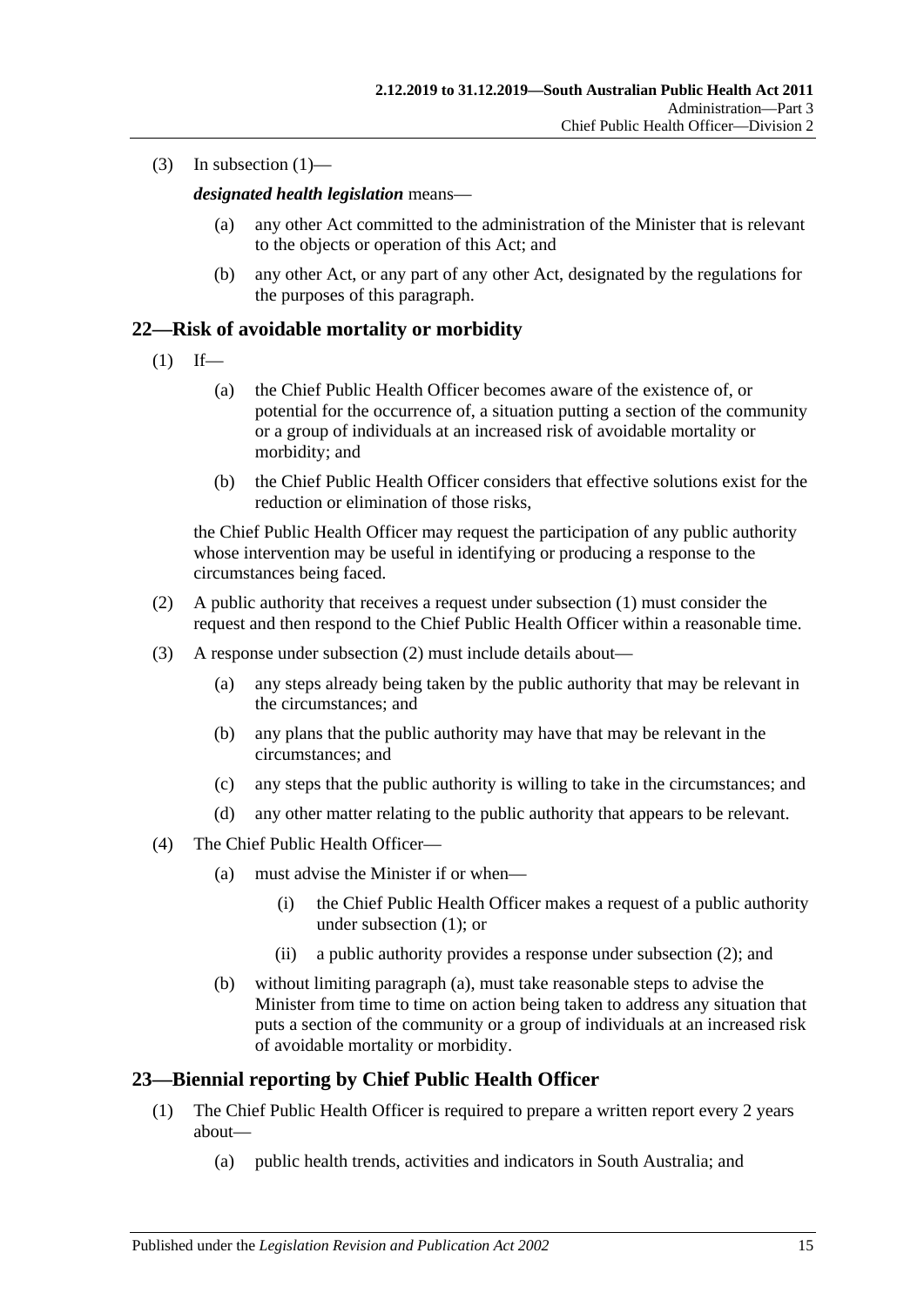- (b) the implementation of the State Public Health Plan; and
- (c) the administration of this Act.
- (2) A report must also address any issue identified by the Minister for inclusion in the report.
- (3) A report must be furnished to the Minister within 3 months after it is prepared.
- (4) The Minister must, within 12 sitting days after receipt of a report under this section, cause a copy of the report to be laid before both Houses of Parliament.

#### <span id="page-15-0"></span>**24—Delegation**

- (1) The Chief Public Health Officer may delegate a function or power conferred on the Chief Public Health Officer under this or any other Act—
	- (a) to a specified person or body; or
	- (b) to a person occupying or acting in a specified office or position.
- (2) A delegation—
	- (a) may be made subject to conditions or limitations specified in the instrument of delegation; and
	- (b) if the instrument of delegation so provides, may be further delegated by the delegate; and
	- (c) is revocable at will and does not prevent the delegator from acting personally in a matter; and
	- (d) to avoid doubt, may include acting as the presiding member of SAPHC.

#### <span id="page-15-1"></span>**25—Appointment of Acting Chief Public Health Officer**

- (1) If the Chief Public Health Officer is temporarily absent, or the Chief Public Health Officer's position is temporarily vacant, the Chief Executive may assign a suitable person to act in the Chief Public Health Officer's position during the absence or vacancy.
- (2) The terms on which a person is appointed will be determined by the Chief Executive after consultation with the Minister.
- (3) A member of the Public Service may be appointed under this section.
- (4) A person appointed to act in the Chief Public Health Officer's position has, while so acting, all the functions and powers of the Chief Public Health Officer.

### <span id="page-15-2"></span>**Division 3—South Australian Public Health Council**

#### <span id="page-15-3"></span>**26—Establishment of SAPHC**

The *South Australian Public Health Council* (SAPHC) is established.

#### <span id="page-15-4"></span>**27—Composition of SAPHC**

- (1) SAPHC consists of—
	- (a) the Chief Public Health Officer *ex officio* (who will be the presiding member); and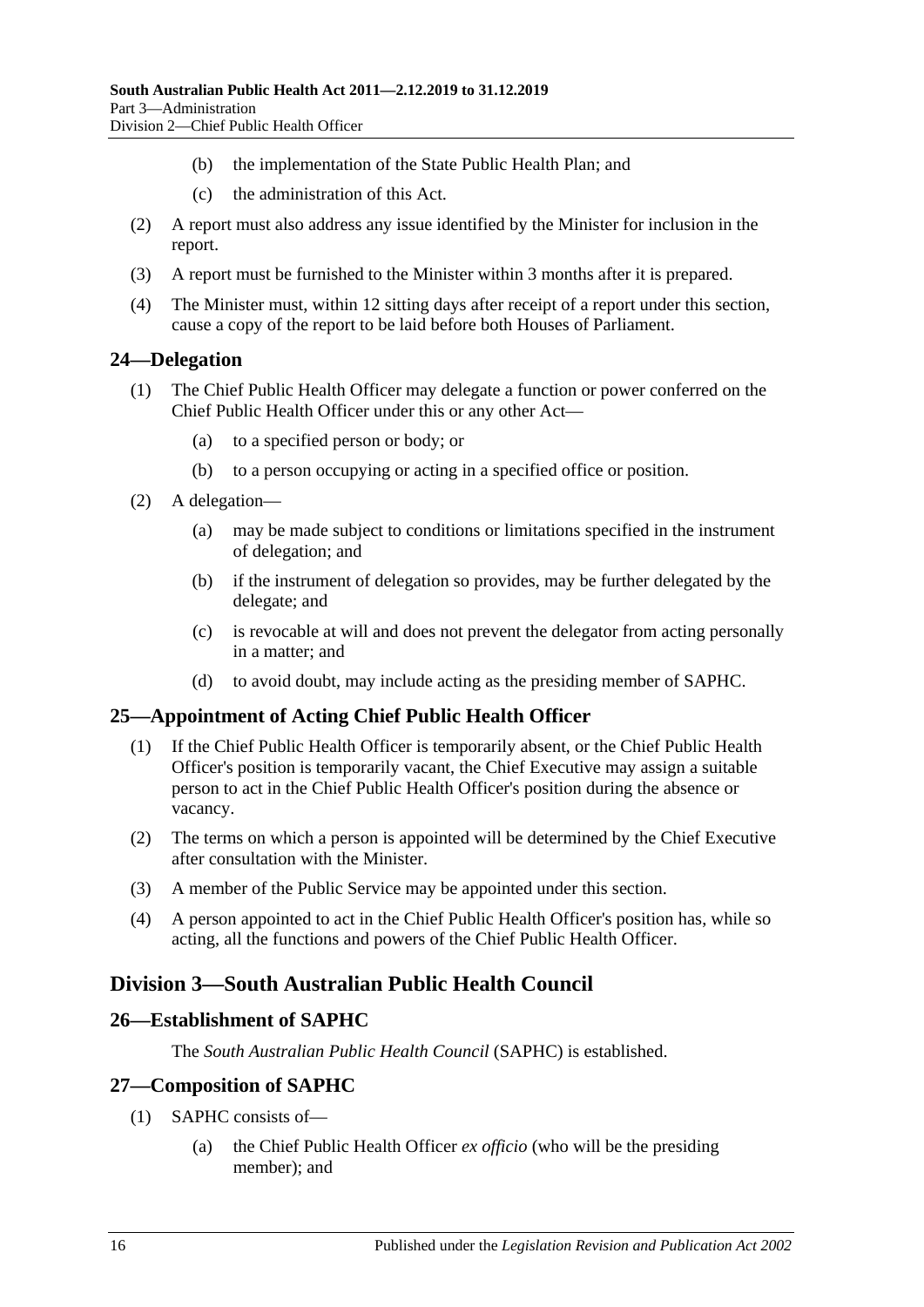- (b) 9 other members appointed by the Governor on the nomination of the Minister, of whom—
	- (i) 2 must have experience in local government selected by the Minister from a panel of 5 nominated by the LGA; and
	- (ii) 1 must have qualifications in public health and experience in the administration of public health at the local government level selected by the Minister from a panel of 5 nominated by Environmental Health Australia (South Australia) Incorporated; and
	- (iii) 2 must be persons nominated by the Minister who have qualifications in public health; and
	- (iv) 1 must have experience in the administration of environment protection laws or strategies or in environmental management, selected by the Minister from a panel of 5 nominated by the Presiding Member of the Board of the Environment Protection Authority; and
	- (v) 1 must be a person nominated by the Minister who has experience in the field of health promotion; and
	- (vi) 1 must be a person nominated by the Minister who has experience in the prevention and control of communicable diseases; and
	- (vii) 1 must be a person nominated by the Minister who has experience in non-government community sector activities relevant to public health.
- (2) If the Minister, by notice in writing, requests a body to make nominations for the purposes of this section, and the body fails to make the nominations within the time allowed in the notice, a person may be appointed to SAPHC on the Minister's nomination and that member will be taken to have been appointed on the nomination of the body in default.
- (3) The Governor may appoint a suitable person to be the deputy of a member of SAPHC and the deputy may, in the absence of that member, act as a member of SAPHC.
- (4) The provisions of this section relating to the qualification and nomination of a member extend to a deputy of that member.

#### <span id="page-16-0"></span>**28—Conditions of appointment**

- (1) An appointed member of SAPHC will hold office on conditions determined by the Governor for a term, not exceeding 3 years, specified in the instrument of appointment and will, at the expiration of a term of office, be eligible for reappointment.
- <span id="page-16-1"></span>(2) The Governor may remove an appointed member of SAPHC from office—
	- (a) for breach of, or non-compliance with, a condition of appointment; or
	- (b) for mental or physical incapacity to carry out duties of office satisfactorily; or
	- (c) for neglect of duty; or
	- (d) for dishonourable conduct.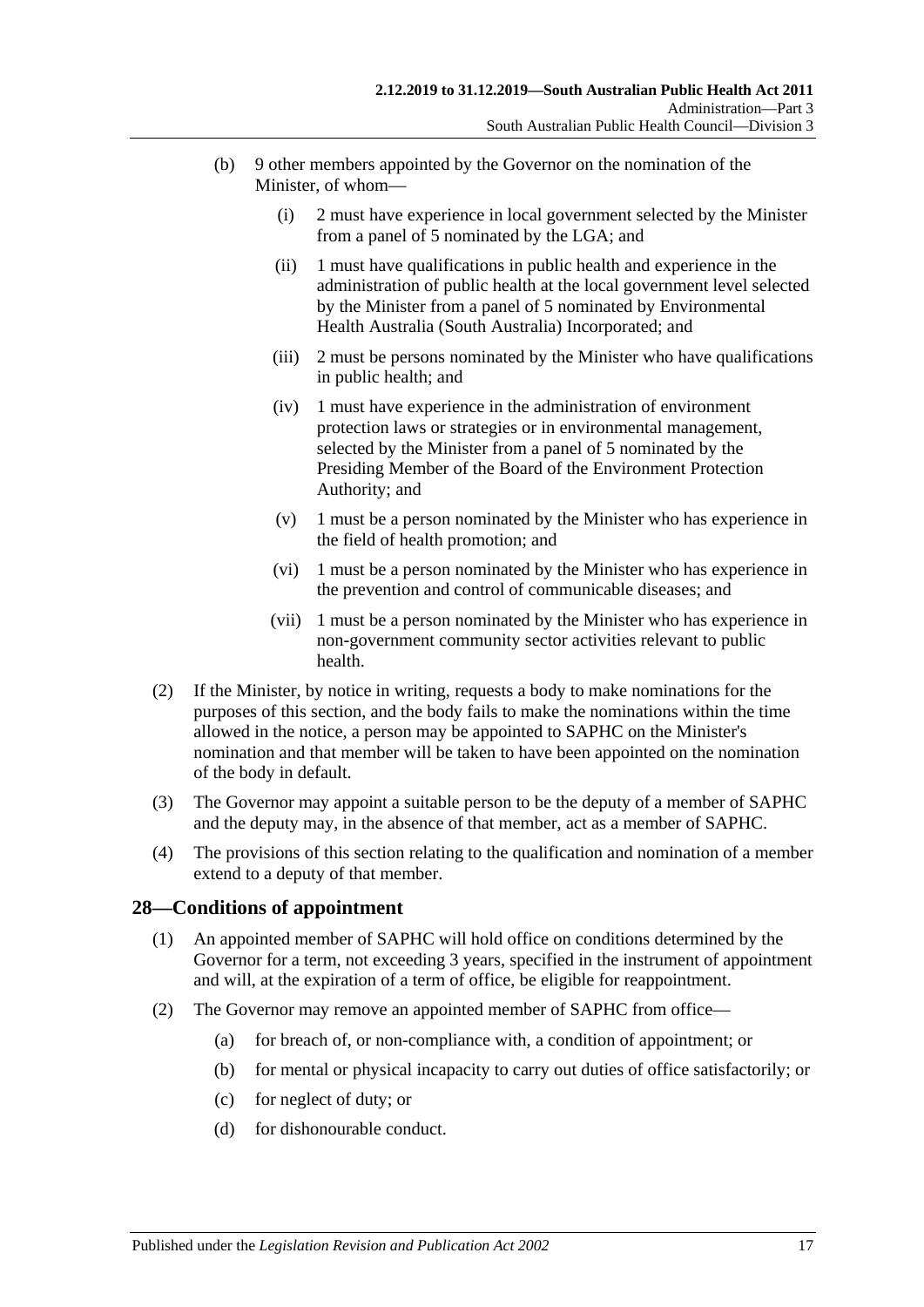- (3) The office of an appointed member of SAPHC becomes vacant if the member—
	- (a) dies; or
	- (b) completes a term of office and is not reappointed; or
	- (c) resigns by written notice addressed to the Minister; or
	- (d) is found guilty of an indictable offence; or
	- (e) becomes bankrupt or applies to take the benefit of a law for the relief of insolvent debtors; or
	- (f) is removed from office by the Governor under [subsection](#page-16-1) (2).
- (4) On the office of a member of SAPHC becoming vacant, a person must be appointed to that office in accordance with this Act.

#### <span id="page-17-0"></span>**29—Allowances and expenses**

An appointed member of SAPHC is entitled to fees, allowances and expenses approved by the Governor.

#### <span id="page-17-1"></span>**30—Validity of acts**

An act or proceeding of SAPHC is not invalid by reason only of a vacancy in its membership or a defect in the appointment of a member.

#### <span id="page-17-2"></span>**31—Functions of SAPHC**

SAPHC's functions are as follows:

- (a) to assist and advise the Chief Public Health Officer in relation to—
	- (i) the protection and promotion of public health; and
	- (ii) the development and maintenance of a system of strategic planning for public health at the local, regional and State-wide levels; and
	- (iii) the development of health plans under this Act; and
	- (iv) strategies to ensure that a sufficiently trained and skilled workforce is in place for the purposes of this Act; and
	- (v) programs to promote public health research in the State; and
	- (vi) the preparation of the biennial report under [Division](#page-13-0) 2; and
	- (vii) the setting of standards and qualifications for authorised officers;
- (b) any other functions assigned to SAPHC by this or any other Act or by the Minister or the Chief Public Health Officer.

#### <span id="page-17-3"></span>**32—Conduct of business**

- (1) The presiding member of SAPHC will, if present at a meeting of SAPHC, preside at the meeting and, in the absence of that member, the members present may elect 1 of their number to preside.
- (2) 6 members constitute a quorum of SAPHC.
- (3) A decision carried by a majority of the votes cast by the members of SAPHC present at a meeting of SAPHC is a decision of SAPHC.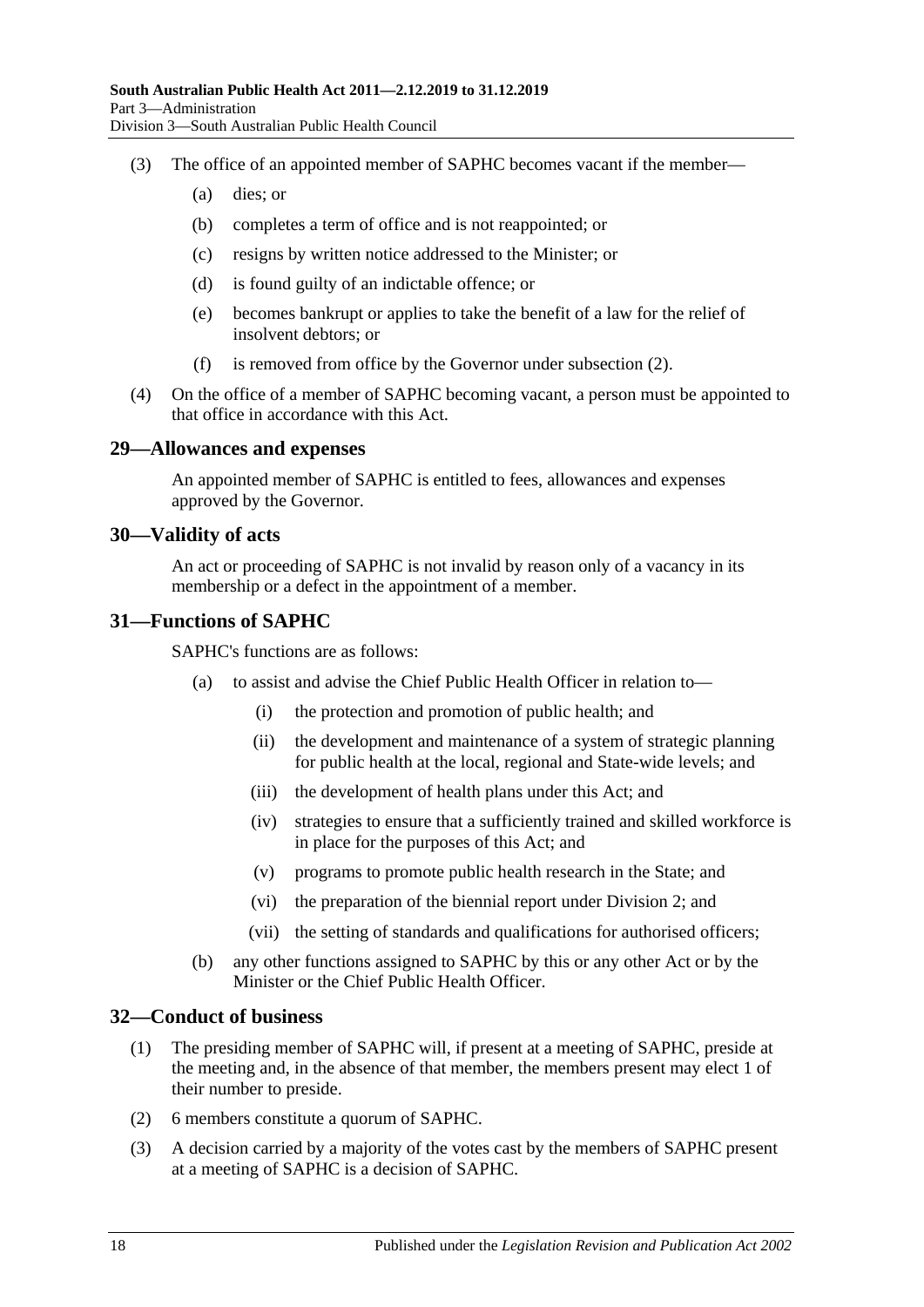- (4) Each member present at a meeting of SAPHC is entitled to 1 vote on a question arising for decision at the meeting and, in the event of an equality of votes, the person presiding is entitled to a second, or casting, vote.
- (5) A conference by telephone or other electronic means between the members of SAPHC will, for the purposes of this Act, be taken to be a meeting of SAPHC at which the participating members are present if—
	- (a) notice of the conference is given to all members in the manner determined by the members of SAPHC for that purpose; and
	- (b) each participating member is capable of communicating with every other participating member during the conference.
- (6) Subject to this Act, the business of SAPHC may be conducted in such way as it determines.

### <span id="page-18-3"></span><span id="page-18-0"></span>**33—Committees and subcommittees**

- (1) SAPHC may establish committees or subcommittees as SAPHC thinks fit to advise SAPHC on any aspect of its functions, or to assist SAPHC in the performance of its functions.
- (2) A committee or subcommittee established under [subsection](#page-18-3) (1) may, but need not, consist of, or include, members of SAPHC.
- (3) The procedures to be observed in relation to the conduct of a business of a committee or subcommittee will be—
	- (a) as determined by SAPHC; or
	- (b) insofar as a procedure is not determined by SAPHC—as determined by the relevant committee or subcommittee.

### <span id="page-18-1"></span>**34—Delegation by SAPHC**

- (1) SAPHC may delegate a function or power conferred on SAPHC under this or any other Act—
	- (a) to a specified person or body; or
	- (b) to a person occupying or acting in a specified office or position.
- (2) A delegation—
	- (a) may be made subject to conditions or limitations specified in the instrument of delegation; and
	- (b) if the instrument of delegation so provides, may be further delegated by the delegate; and
	- (c) is revocable at will and does not prevent the delegator from acting personally in a matter.

### <span id="page-18-2"></span>**35—Annual report**

- (1) SAPHC must, on or before 31 October in each year, provide to the Minister a report on its activities for the financial year ending on the preceding 30 June.
- (2) The Minister must, within 12 sitting days after receipt of a report under this section, cause a copy of the report to be laid before both Houses of Parliament.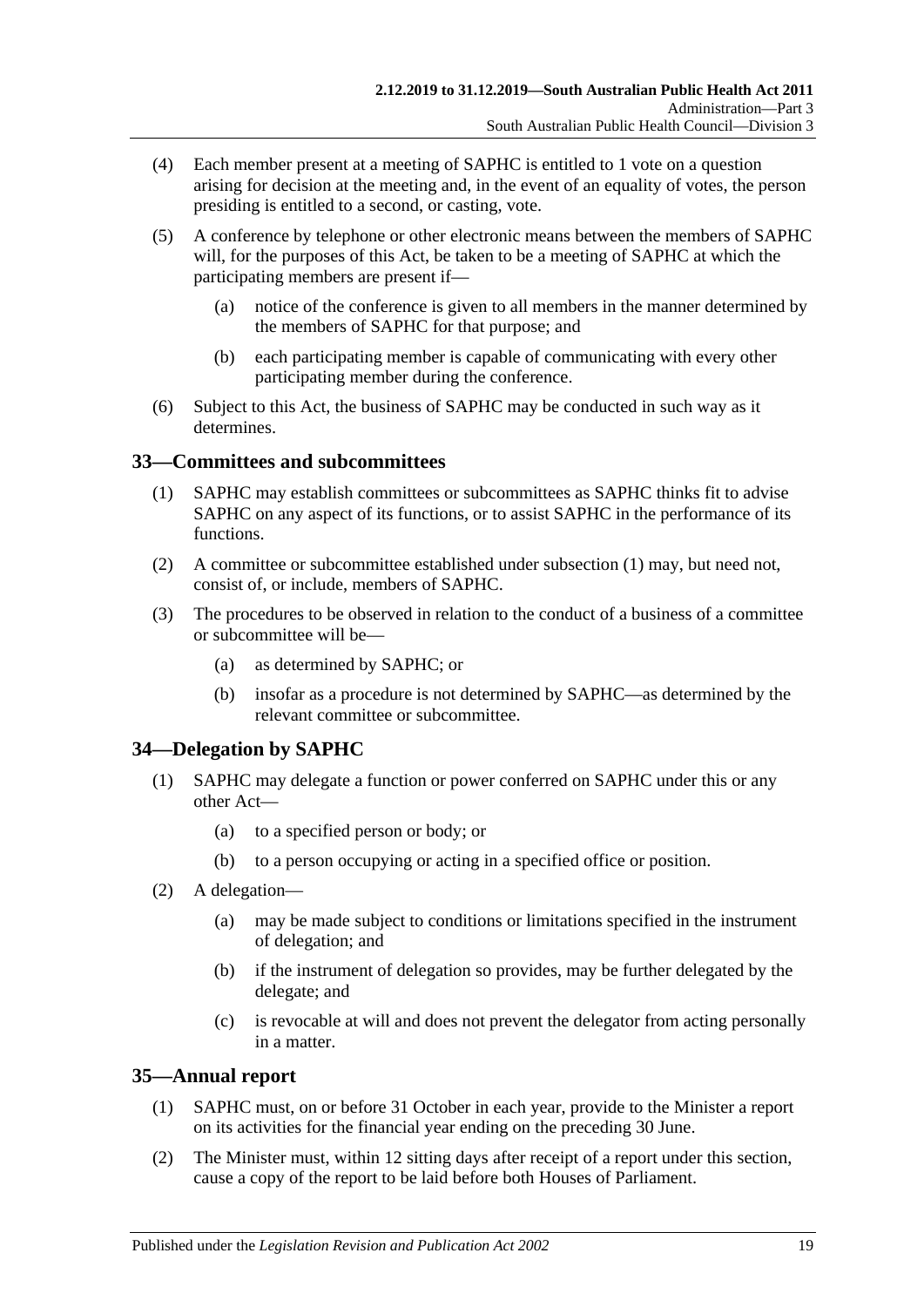#### <span id="page-19-0"></span>**36—Use of facilities**

SAPHC may, by arrangement with the relevant body, make use of the services of the staff, equipment or facilities of a public authority.

### <span id="page-19-1"></span>**Division 4—Councils**

#### <span id="page-19-5"></span><span id="page-19-2"></span>**37—Functions of councils**

- (1) A council is the local public health authority for its area.
- (2) In connection with [subsection](#page-19-5) (1), the following functions are conferred on a council by this Act:
	- (a) to take action to preserve, protect and promote public health within its area;
	- (b) to cooperate with other authorities involved in the administration of this Act;
	- (c) to ensure that adequate sanitation measures are in place in its area;
	- (d) insofar as is reasonably practicable, to have adequate measures in place within its area to ensure that activities do not adversely affect public health;
	- (e) to identify risks to public health within its area;
	- (f) as necessary, to ensure that remedial action is taken to reduce or eliminate adverse impacts or risks to public health;
	- (g) to assess activities and development, or proposed activities or development, within its area in order to determine and respond to public health impacts (or potential public health impacts);
	- (h) to provide, or support the provision of, educational information about public health and to provide or support activities within its area to preserve, protect or promote public health;
	- (i) such other functions assigned to the council by this Act.

#### <span id="page-19-3"></span>**38—Immunisation services**

- (1) In addition to its other functions, a council must provide, or support the provision of, immunisation programs for the protection of public health within its area.
- (2) Services associated with the provision of immunisation programs will be provided with the support of the Department.
- (3) The Minister must take reasonable steps to enter into and maintain a memorandum of understanding with the LGA about the provision of immunisation services and support under this section.

### <span id="page-19-4"></span>**39—Cooperation between councils**

- (1) A council may, in performing its functions or exercising its powers under this Act, act in conjunction or partnership with, or cooperate or coordinate its activities with, 1 or more other councils.
- <span id="page-19-6"></span>(2) The Chief Public Health Officer may request a council to cooperate with 1 or more other councils if the Chief Public Health Officer considers that the councils share a common area of concern.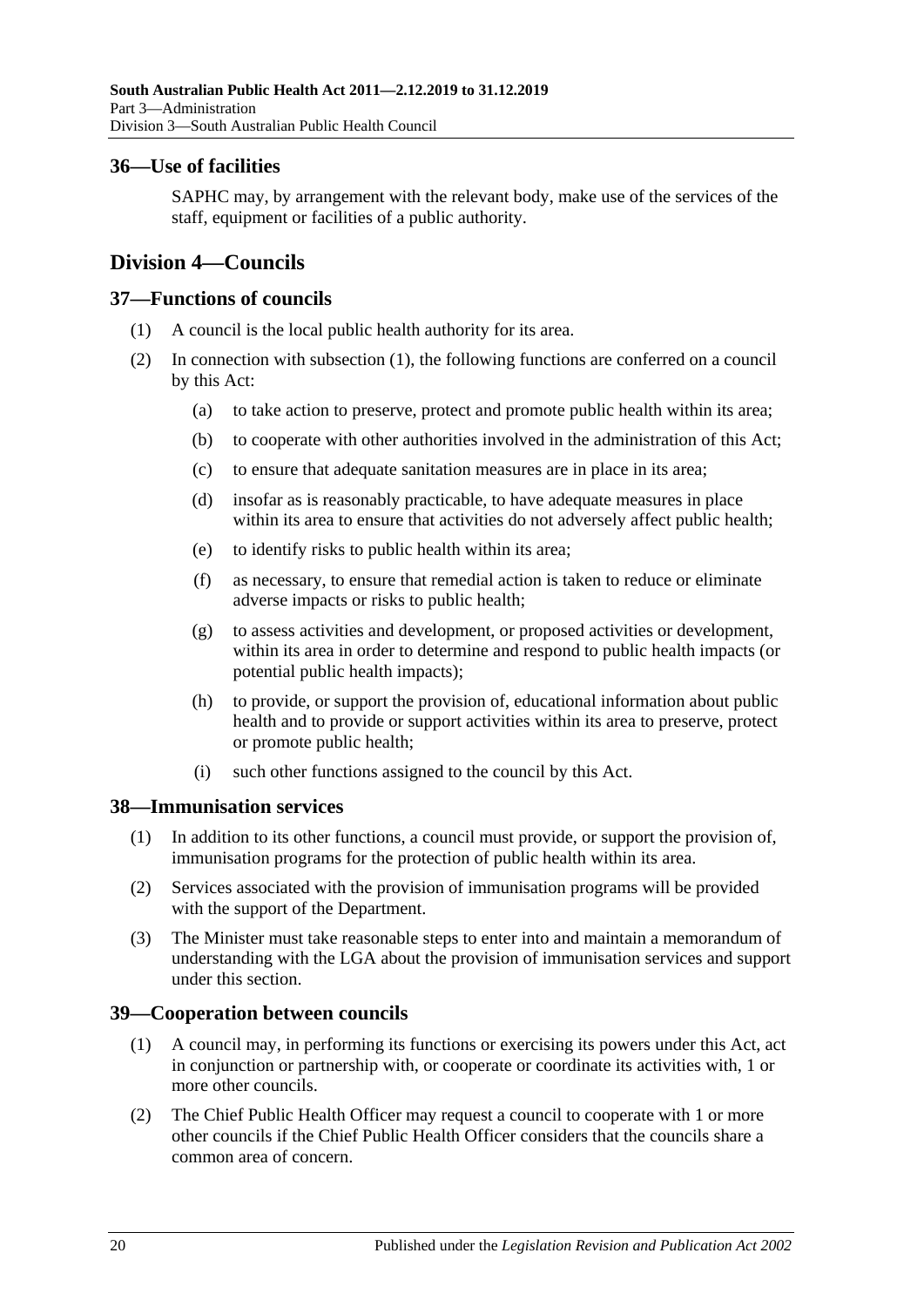(3) If a council receives a request under [subsection](#page-19-6) (2), the council must, within 28 days after receiving the request or such longer period as the Chief Public Health Officer may specify, furnish the Chief Public Health Officer with a written report on the action that the council intends to take in response to the request.

### <span id="page-20-3"></span><span id="page-20-0"></span>**40—Power of Chief Public Health Officer to act**

- $(1)$  If—
	- (a) the Chief Public Health Officer considers that a public health risk exists that has significance in relation to the areas of 2 or more councils; or
	- (b) the Chief Public Health Officer considers that action under this section is warranted in order to support or enhance the Minister's functions to preserve, protect or promote public health within the State,

the Chief Public Health Officer may exercise any power conferred on a council under this Act (as if the Chief Public Health Officer were a council).

- <span id="page-20-4"></span>(2) Subject to [subsection](#page-20-2) (3), before taking action under [subsection](#page-20-3) (1) the Chief Public Health Officer must take reasonable steps to consult with the council or councils for the area or areas where the Chief Public Health Officer intends to act, and with SAPHC.
- <span id="page-20-2"></span>(3) If the Chief Public Health Officer considers that urgent action is required, the Chief Public Health Officer may, after informing the Minister of his or her proposed course of action, take action under [subsection](#page-20-3) (1) without complying with [subsection](#page-20-4) (2) (but the Chief Public Health Officer must then, within a reasonable time after taking the action, advise the relevant council or councils of the action that has been taken).

### <span id="page-20-5"></span><span id="page-20-1"></span>**41—Council failing to perform a function under Act**

- (1) If, in the opinion of the Minister, a council has failed, in whole or in part, to perform a function conferred on the council under this Act, the Minister may consult with the council in relation to the matter.
- <span id="page-20-6"></span>(2) If, after consulting under [subsection](#page-20-5) (1), the Minister considers that the council's failure is significant, the Minister may, after consulting with SAPHC, direct the council to perform a function under this Act.
- (3) A direction under [subsection](#page-20-6) (2)—
	- (a) must be in writing; and
	- (b) must set out the grounds on which the Minister is acting; and
	- (c) must set out the action that the Minister considers should be taken by the council.
- (4) The Minister must cause a copy of the direction to be published in the Gazette within a reasonable time after it is furnished to the council.
- <span id="page-20-7"></span>(5) If a council fails to comply with a direction under this section, the Minister may, by notice served on the council, withdraw powers of the council under this Act and transfer them to the Chief Public Health Officer (and any such notice will have effect according to its terms).
- (6) Before taking action under [subsection](#page-20-7) (5)—
	- (a) the Minister must, by notice in writing—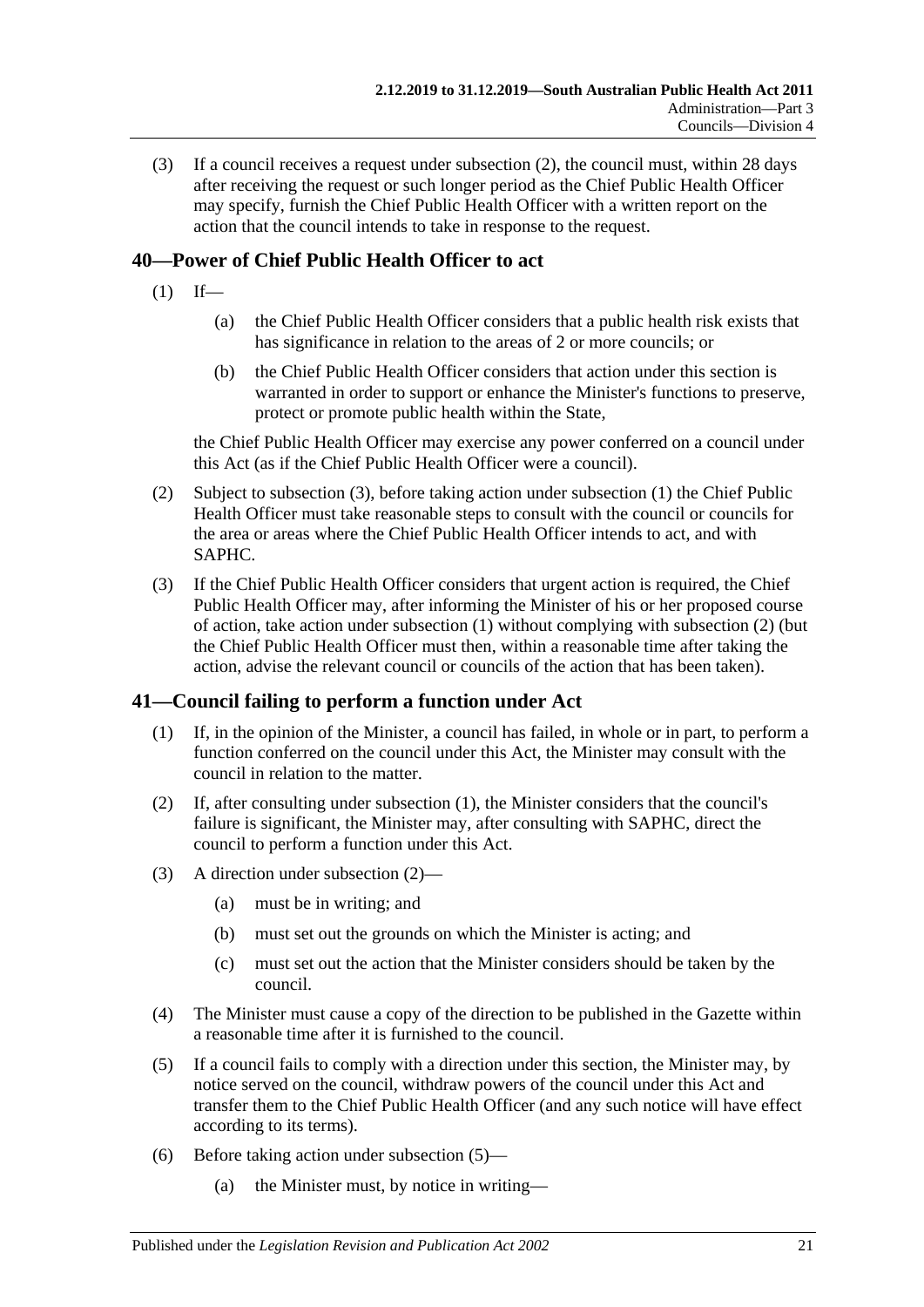- (i) inform the council of the Minister's proposed course of action (setting out the grounds on which the action is proposed); and
- (ii) invite the council to make written submissions to the Minister in relation to the matter within a period specified by the Minister; and
- (b) if the council so requests in its written submissions to the Minister—the Minister must discuss the matter with a delegation representing the council; and
- (c) the Minister must, at such time as the Minister thinks fit, consult with the Chief Public Health Officer and SAPHC.
- (7) The Minister must cause a copy of the notice under [subsection](#page-20-7) (5) to be published in the Gazette within a reasonable time after it is served on the council.
- <span id="page-21-1"></span>(8) A member of the staff of the council must comply with any request or direction of the Chief Public Health Officer in or in connection with the exercise of a power transferred to the Chief Public Health Officer under this section.
- (9) Insofar as is reasonably practicable, the Chief Public Health Officer must give any direction under [subsection](#page-21-1) (8) through the chief executive officer of the council.
- (10) The Chief Public Health Officer, or a person acting under the authorisation of the Chief Public Health Officer, is entitled to make use of the equipment or facilities of the council, without any other authority, in connection with the exercise of a power transferred to the Chief Public Health Officer under this section.
- (11) An act of the Chief Public Health Officer in the exercise of a power transferred to the Chief Public Health Officer will be taken to be an act of the council.
- (12) The Chief Public Health Officer must, in acting under this section, have due regard to the role and responsibilities of the council to its community in other respects.
- (13) The Minister may recover as a debt costs and expenses reasonably incurred in the Chief Public Health Officer exercising powers under this section from the council.
- <span id="page-21-2"></span>(14) The Minister may, after consultation with the Chief Public Health Officer and SAPHC, by notice served on the council, vary or revoke a notice under [subsection](#page-20-7) (5).
- (15) The Minister must cause a notice under [subsection](#page-21-2) (14) to be published in the Gazette within a reasonable time after it is served on the council.
- (16) In this section—

*function* includes a power or duty.

#### <span id="page-21-3"></span><span id="page-21-0"></span>**42—Transfer of function of council at request of council**

- (1) A council may request that a function of the council under this Act be performed by the Chief Public Health Officer.
- (2) A request under [subsection](#page-21-3) (1)—
	- (a) must be made to the Minister; and
	- (b) must be in writing; and
	- (c) must be accompanied or supported by such information that the Minister may require.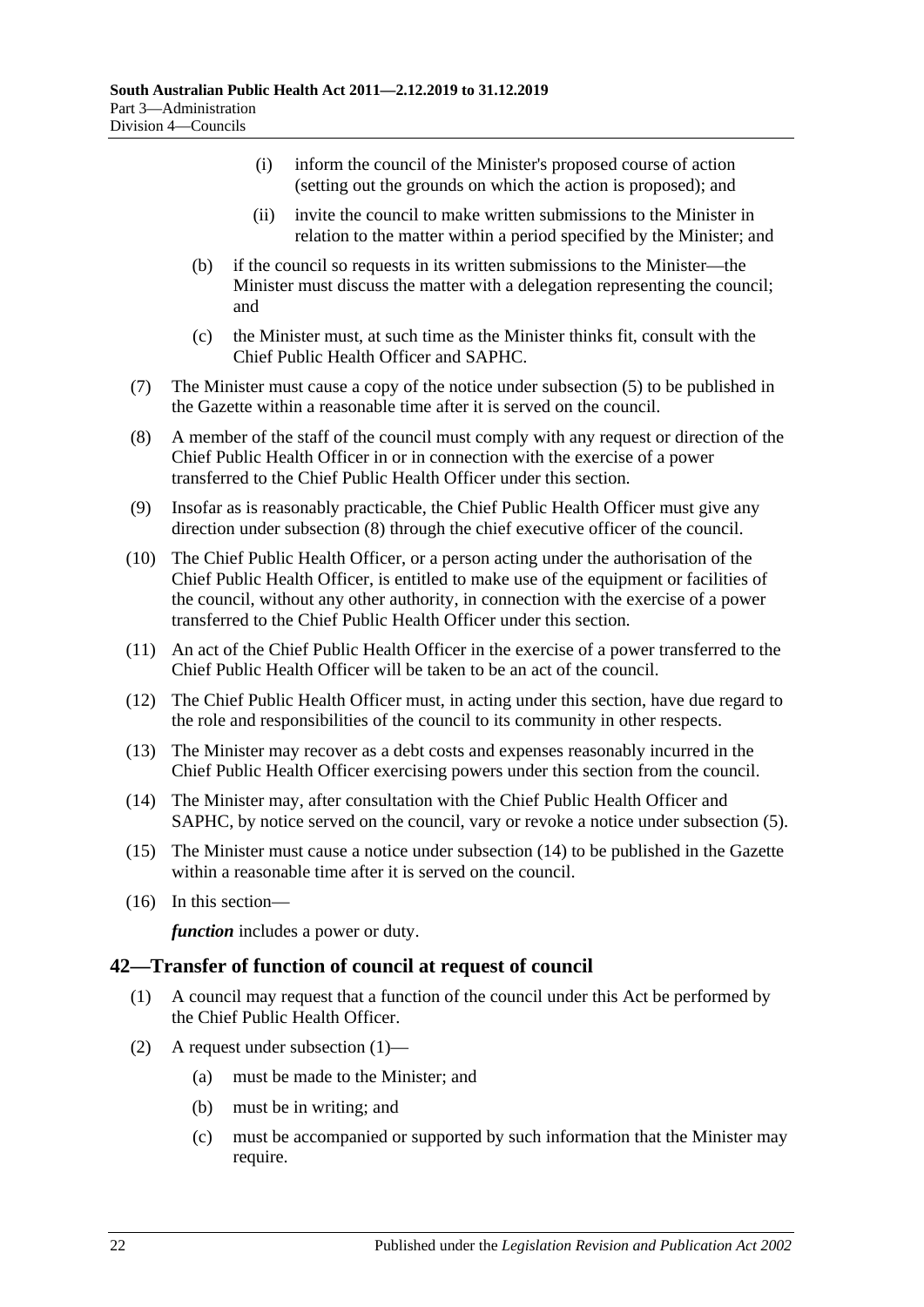- (3) The Minister must, after receiving a request, consult with the Chief Public Health Officer and SAPHC.
- <span id="page-22-4"></span>(4) The Minister may then, if the Minister thinks fit, by notice in the Gazette, transfer a specified function of the council to the Chief Public Health Officer (and any such notice will have effect according to its terms).
- <span id="page-22-3"></span>(5) A member of the staff of the council must comply with any request or requirement of the Chief Public Health Officer in or in connection with the performance of a function transferred to the Chief Public Health Officer under this section.
- (6) Insofar as is reasonably practicable, the Chief Public Health Officer must impose any requirement under [subsection](#page-22-3) (5) through the chief executive officer of the council.
- (7) The Chief Public Health Officer, or a person acting under the authorisation of the Chief Public Health Officer, is entitled to make use of the equipment or facilities of the council, without any other authority, in connection with the performance of a function transferred to the Chief Public Health Officer under this section.
- (8) An act of the Chief Public Health Officer in the performance of a function transferred to the Chief Public Health Officer will be taken to be an act of the council.
- (9) The Chief Public Health Officer must, in acting under this section, have due regard to the role and responsibilities of the council to its community in other respects.
- (10) The Minister may recover costs and expenses associated with the Chief Public Health Officer acting under this section under an agreement with the council.
- (11) The Minister may, at the request of the council, or on the Minister's own initiative after consultation with the council, the Chief Public Health Officer and SAPHC, vary or revoke a notice under [subsection](#page-22-4) (4) by further notice in the Gazette.
- (12) In this section—

*function* includes a power or duty.

### <span id="page-22-0"></span>**Division 5—Authorised officers**

#### <span id="page-22-1"></span>**43—State authorised officers**

- (1) The Minister may appoint a suitably qualified person to be a State authorised officer.
- <span id="page-22-5"></span>(2) An appointment under this section may be made subject to such conditions or limitations as the Minister thinks fit.
- (3) Without limiting [subsection](#page-22-5) (2), the powers conferred on a State authorised officer under this or any other Act may be exercised in the whole of the State or such part or parts of the State as may be specified in the instrument of appointment.
- (4) A State authorised officer is subject to direction by the Chief Public Health Officer.
- (5) The Minister may vary or revoke an appointment at any time.

#### <span id="page-22-2"></span>**44—Local authorised officers**

- (1) A council may, by instrument in writing, appoint a suitably qualified person to be a local authorised officer.
- <span id="page-22-6"></span>(2) An appointment under this section may be made subject to such conditions or limitations as the council thinks fit.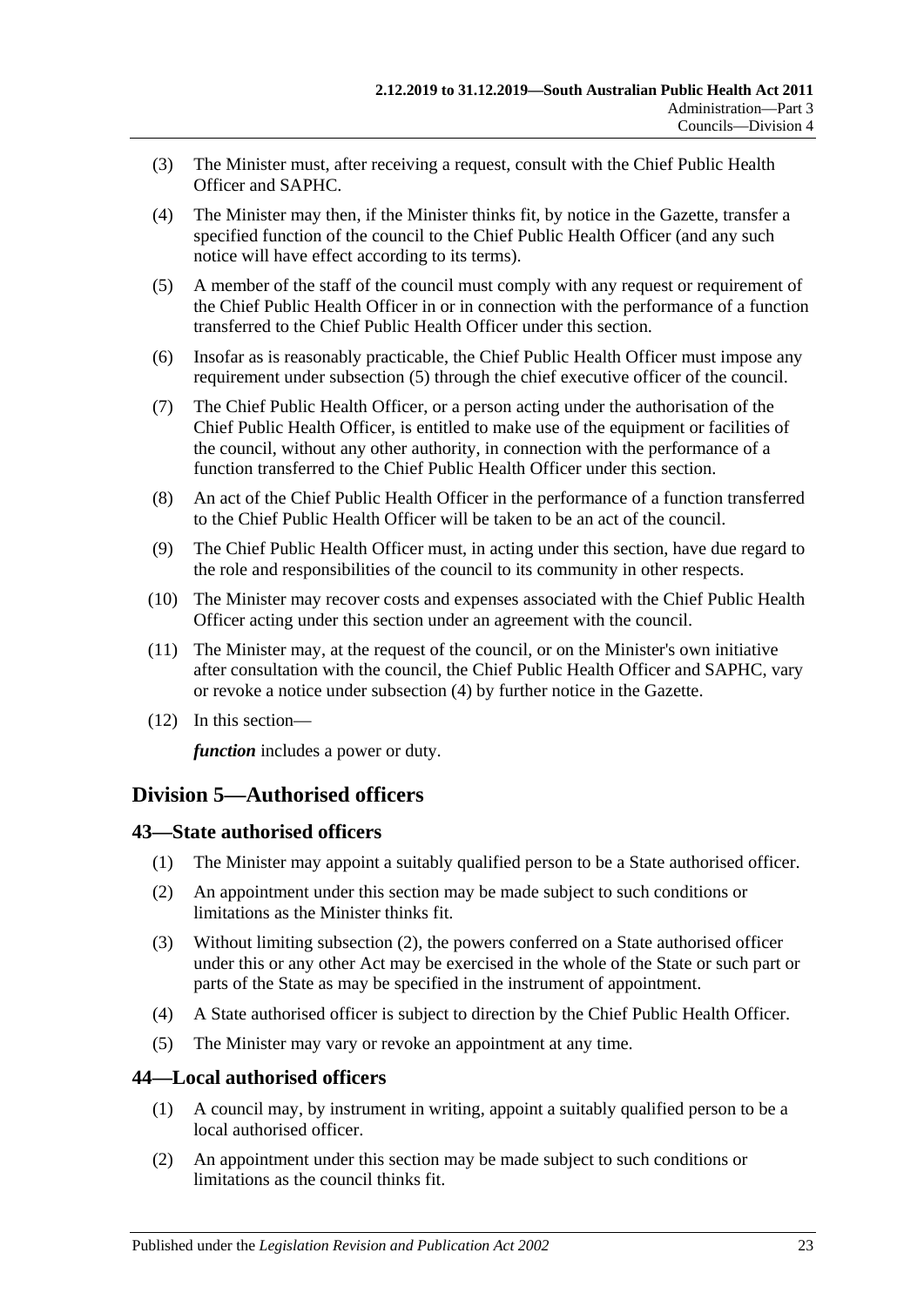- (3) Without limiting [subsection](#page-22-6) (2), the powers conferred on a local authorised officer under this or any other Act may be exercised within the area of the council.
- (4) A local authorised officer is subject to direction by the council.
- (5) A person may hold an appointment as a local authorised officer from more than 1 council.
- (6) The council may vary or revoke an appointment at any time.
- <span id="page-23-2"></span>(7) A council must notify the Chief Public Health Officer if the council—
	- (a) makes an appointment under this section; or
	- (b) revokes an appointment under this section.
- (8) A notification under [subsection](#page-23-2) (7) must be accompanied by such information as the Chief Public Health Officer thinks fit and specifies for the purposes of this section from time to time.
- (9) A council must, in determining the number of local authorised officers who should be appointed for its area, take into account any policy developed by the Chief Public Health Officer for the purposes of this section.

#### <span id="page-23-4"></span><span id="page-23-0"></span>**45—Qualifications**

- (1) Subject to [subsection](#page-23-3) (2), a person is not eligible for appointment as an authorised officer unless the person holds qualifications approved by the Minister for the purposes of this Division (being qualifications or classes of qualifications that may vary according to factors determined by the Minister).
- <span id="page-23-3"></span>(2) The Minister may grant exemptions from the operation of [subsection](#page-23-4) (1).
- (3) An exemption may be granted on conditions determined by the Minister.

#### <span id="page-23-1"></span>**46—Identity cards**

- (1) An authorised officer appointed under this Act must be issued with an identity card in a form approved by the Chief Public Health Officer—
	- (a) containing the person's name and a photograph of the person; and
	- (b) stating that the person is an authorised officer for the purposes of this Act; and
	- (c) setting out the name or office of the issuing authority.
- (2) The identity card must be issued as soon as is reasonably practicable after the appointment is made (but an authorised officer is not prevented from exercising powers under this Act just because an identity card is yet to be issued).
- (3) An authorised officer must, at the request of a person in relation to whom the officer intends to exercise any powers under this Act, produce for the inspection of the person his or her identity card (unless the identity card is yet to be issued).
- (4) An authorised officer appointed under this Act must, on ceasing to be an authorised officer for any reason, surrender his or her identity card to the Chief Public Health Officer (if a State authorised officer) or the council that made the appointment (if a local authorised officer).

Maximum penalty: \$250.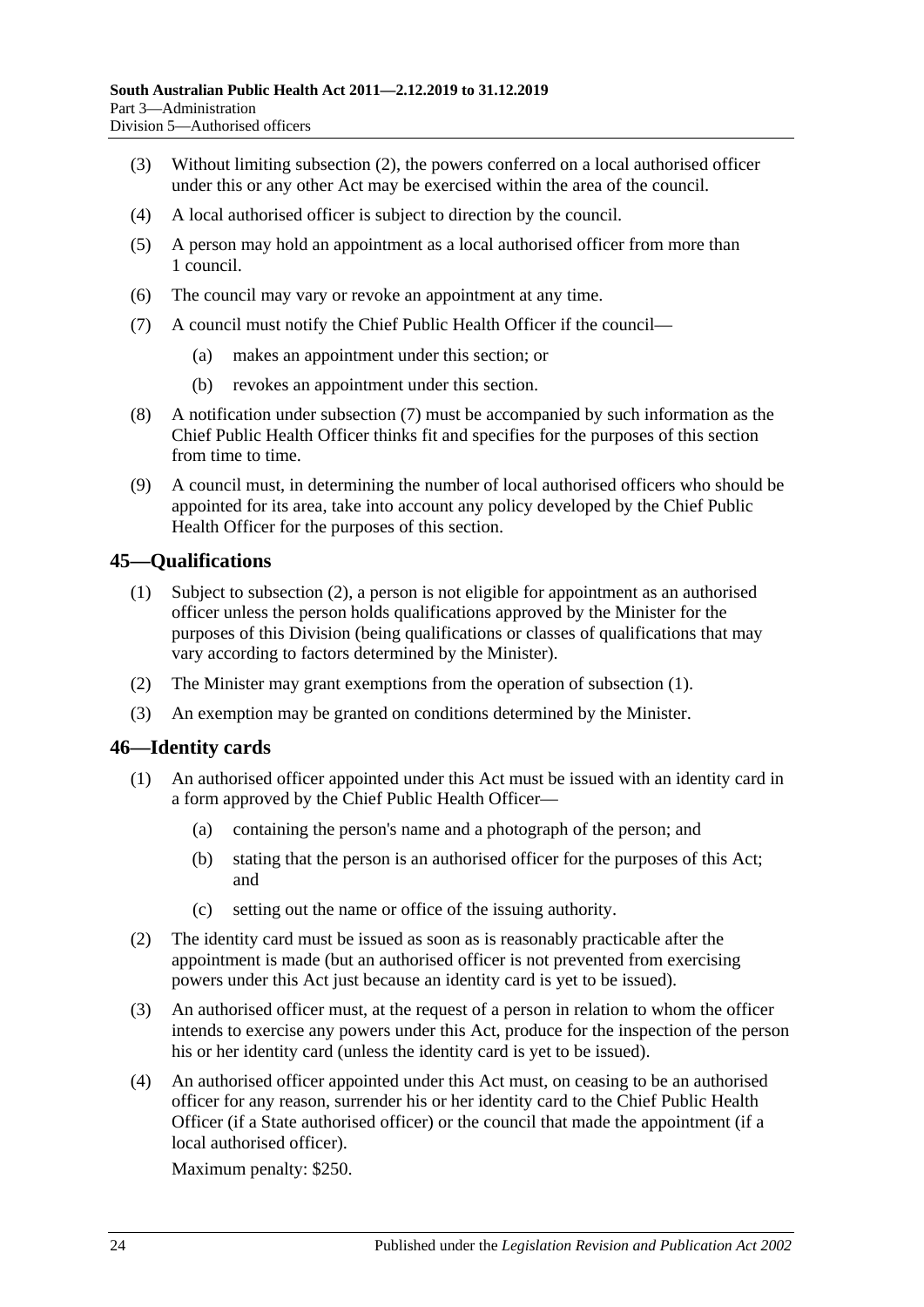#### <span id="page-24-0"></span>**47—Powers of authorised officers**

- (1) An authorised officer may, for any purpose connected with the administration or operation of this Act or with the performance, exercise or discharge of a function, power or duty under this Act—
	- (a) at any reasonable time, enter or inspect any premises or vehicle; and
	- (b) during the course of the inspection of any premises or vehicle—
		- (i) ask questions of any person found in the premises or vehicle; and
		- (ii) inspect any article or substance found in the premises or vehicle; and
		- (iii) take and remove samples of any substance or other thing found in the premises or vehicle; and
		- (iv) require any person to produce any plans, specifications, books, papers or documents; and
		- (v) examine, copy and take extracts from any plans, specifications, books, papers or documents; and
		- (vi) take photographs, films or video recordings; and
		- (vii) take measurements, make notes and carry out tests; and
		- (viii) remove any article that may constitute evidence of the commission of an offence against this Act; and
	- (c) require any person to answer any question that may be relevant to—
		- (i) ascertaining whether the person is suffering from a notifiable condition; or
		- (ii) the administration or enforcement of this Act.
- (2) In the exercise of powers under this Act, an authorised officer may be accompanied by such assistants as may be necessary or desirable in the circumstances.
- <span id="page-24-1"></span>(3) An authorised officer may use reasonable force to enter any premises or vehicle—
	- (a) on the authority of a warrant issued by a magistrate; or
	- (b) if the officer believes, on reasonable grounds, that the circumstances require immediate action to be taken.
- (4) A magistrate must not issue a warrant under [subsection](#page-24-1) (3) unless satisfied—
	- (a) that there are reasonable grounds to suspect that an offence against this Act has been, is being, or is about to be, committed; or
	- (b) that the warrant is reasonably required in the circumstances.
- (5) If an authorised officer is inspecting premises or a vehicle under this section, the person in charge of the premises or vehicle must provide such assistance as the authorised officer reasonably requires to facilitate the inspection.
- (6) A person who—
	- (a) hinders or obstructs an authorised officer, or a person assisting an authorised officer, in the exercise of a power under this section; or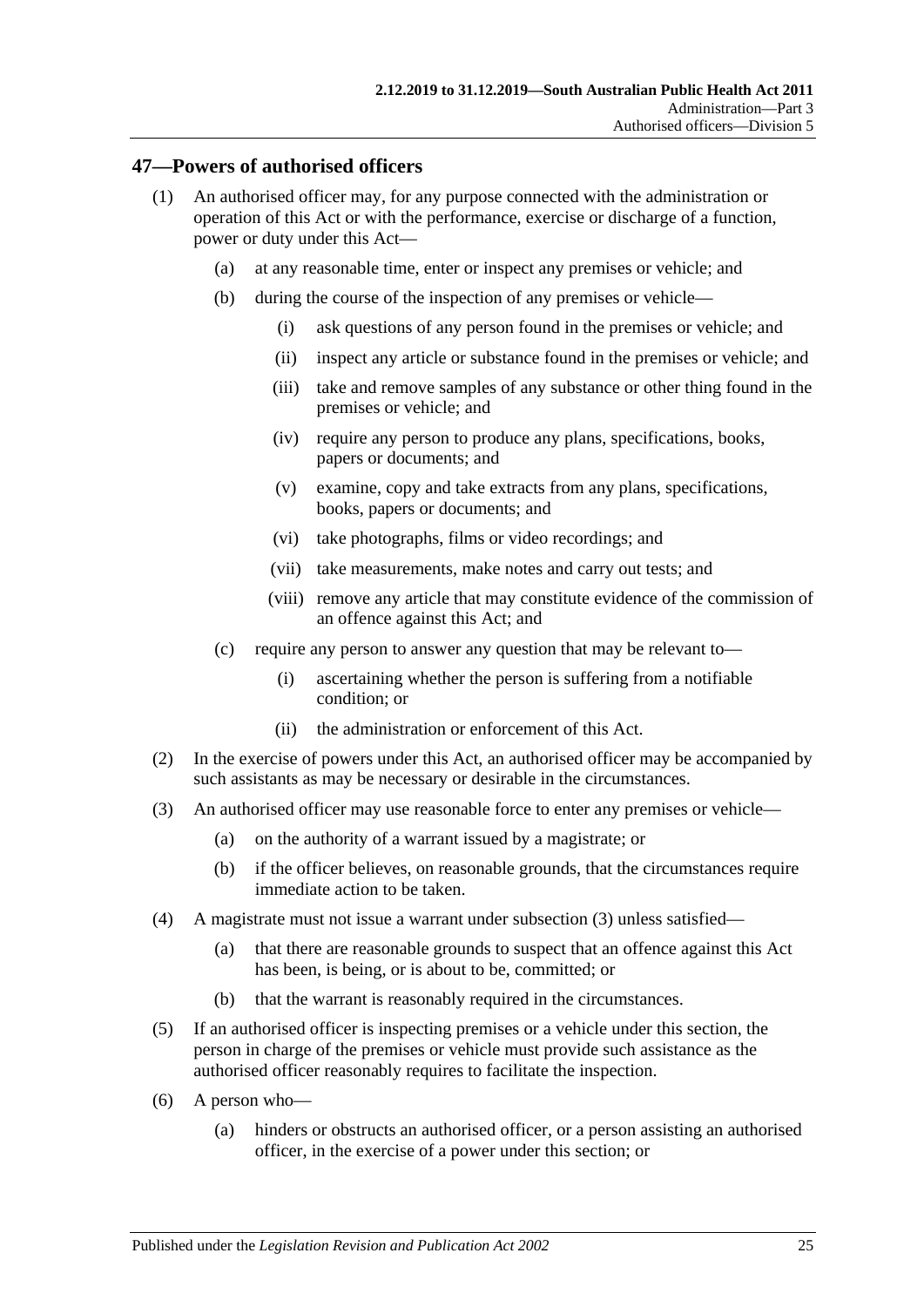- (b) having been asked a question under this section, does not answer the question to the best of his or her knowledge, information and belief; or
- (c) being the person in charge of premises or a vehicle subject to an inspection and having been required to provide reasonable assistance to facilitate the inspection, refuses or fails to provide such assistance,

is guilty of an offence.

Maximum penalty: \$25 000.

- (7) A person who furnishes information under this section cannot, by virtue of doing so, be held to have breached any law or any principle of professional ethics.
- (8) It is not an excuse for a person to refuse or fail to furnish information under this section on the ground that to do so might tend to incriminate the person or make the person liable to a penalty.
- (9) However, if compliance with a requirement to furnish information might tend to incriminate a person or make a person liable to a penalty, then—
	- (a) in the case of a person who is required to produce, or provide a copy of, a document or information—the fact of production, or provision of, the document or the information (as distinct from the contents of the documents or the information); or
	- (b) in any other case—any answer given in compliance with the requirement,

is not admissible in evidence against the person for an offence or for the imposition of a penalty (other than proceedings in respect of the provision of information that is false or misleading).

### <span id="page-25-0"></span>**Division 6—Emergency officers**

#### <span id="page-25-2"></span><span id="page-25-1"></span>**48—Emergency officers**

- (1) The Chief Executive may appoint, individually or by class, such persons to be emergency officers for the purposes of this Act as the Chief Executive thinks fit.
- (2) An appointment under [subsection](#page-25-2) (1) may be subject to conditions or limitations specified by the Chief Executive.
- (3) An emergency officer, other than a police officer, must be issued with an identity card in a form approved by the Chief Executive—
	- (a) containing the person's name and a photograph of the person; and
	- (b) stating that the person is an emergency officer for the purposes of this Act.
- (4) An emergency officer must, at the request of a person in relation to whom the officer intends to exercise any powers under this Act, produce for the inspection of the person—
	- (a) in the case of an emergency officer who is a police officer and is not in uniform—his or her certificate of authority; or
	- (b) in the case of an emergency officer who is not a police officer—his or her identity card.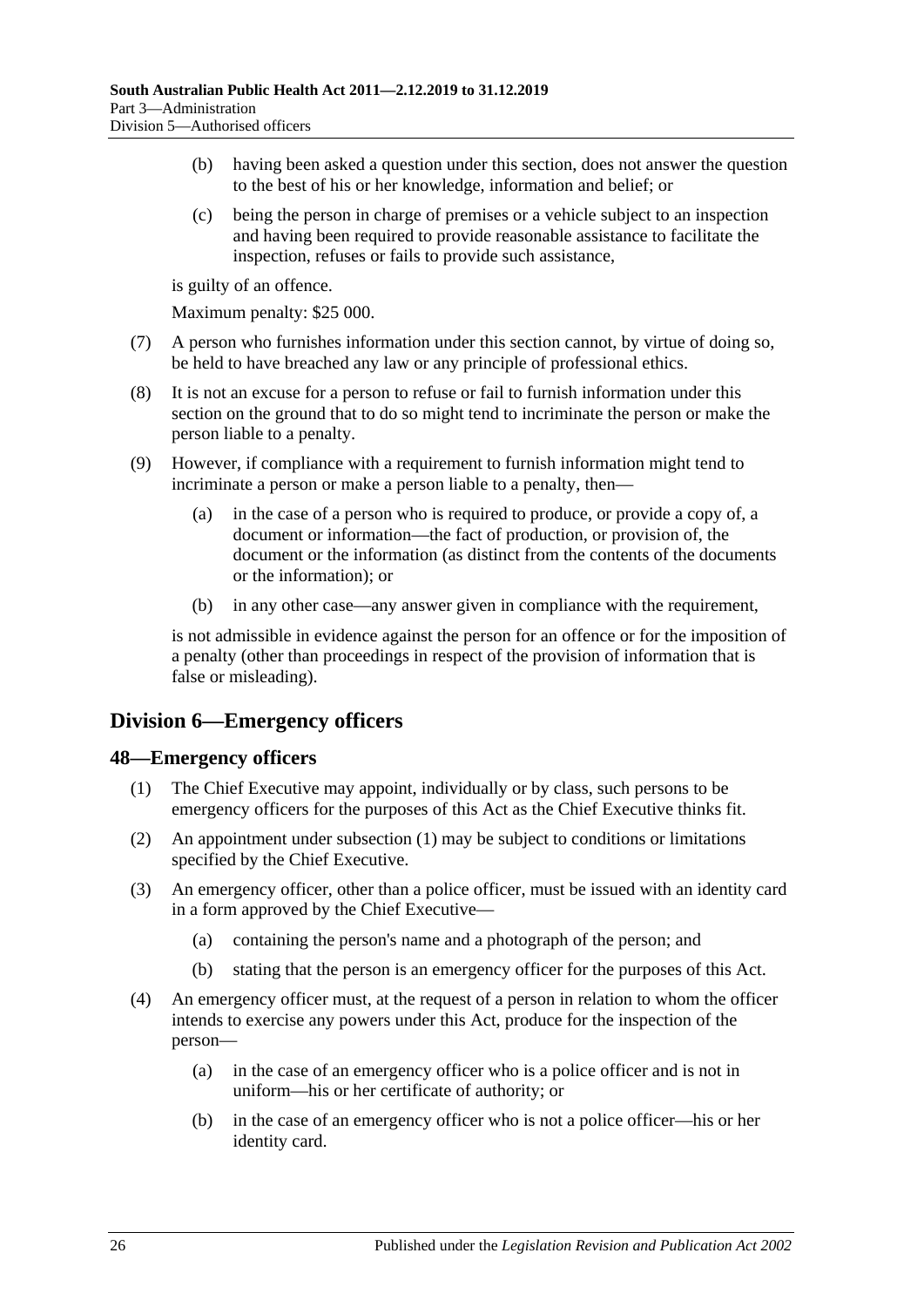(5) An emergency officer appointed under this Act must, on ceasing to be an emergency officer for any reason, surrender his or her identity card and any insignia or special apparel or equipment issued to the emergency officer for the purposes of this Act to the Chief Executive or a person nominated by the Chief Executive. Maximum penalty: \$250.

### <span id="page-26-0"></span>**Division 7—Specific power to require information**

#### <span id="page-26-5"></span><span id="page-26-1"></span>**49—Specific power to require information**

- (1) The Minister, the Chief Public Health Officer, a council or an authorised officer may require a person to furnish such information relating to public health as may be reasonably required for the purposes of this Act.
- (2) A person who fails to comply with a requirement under [subsection](#page-26-5) (1) is guilty of an offence.

Maximum penalty: \$25 000.

Expiation fee: \$750.

- (3) A person who furnishes information under this section cannot, by virtue of doing so, be held to have breached any law or any principle of professional ethics.
- (4) It is not an excuse for a person to refuse or fail to furnish information under this section on the ground that to do so might tend to incriminate the person or make the person liable to a penalty.
- (5) However, if compliance with a requirement to furnish information might tend to incriminate a person or make a person liable to a penalty, then—
	- (a) in the case of a person who is required to produce, or provide a copy of, a document or information—the fact of production, or provision of, the document or the information (as distinct from the contents of the documents or the information); or
	- (b) in any other case—any answer given in compliance with the requirement,

is not admissible in evidence against the person for an offence or for the imposition of a penalty (other than proceedings in respect of the provision of information that is false or misleading).

# <span id="page-26-3"></span><span id="page-26-2"></span>**Part 4—Public health plans**

### **Division 1—State public health plan**

#### <span id="page-26-4"></span>**50—State public health plan**

- (1) The Minister must prepare and maintain a plan to be called the *State Public Health Plan*.
- <span id="page-26-6"></span>(2) The State Public Health Plan is to set out principles and policies for achieving the objects of this Act and implementing the principles established under this Act.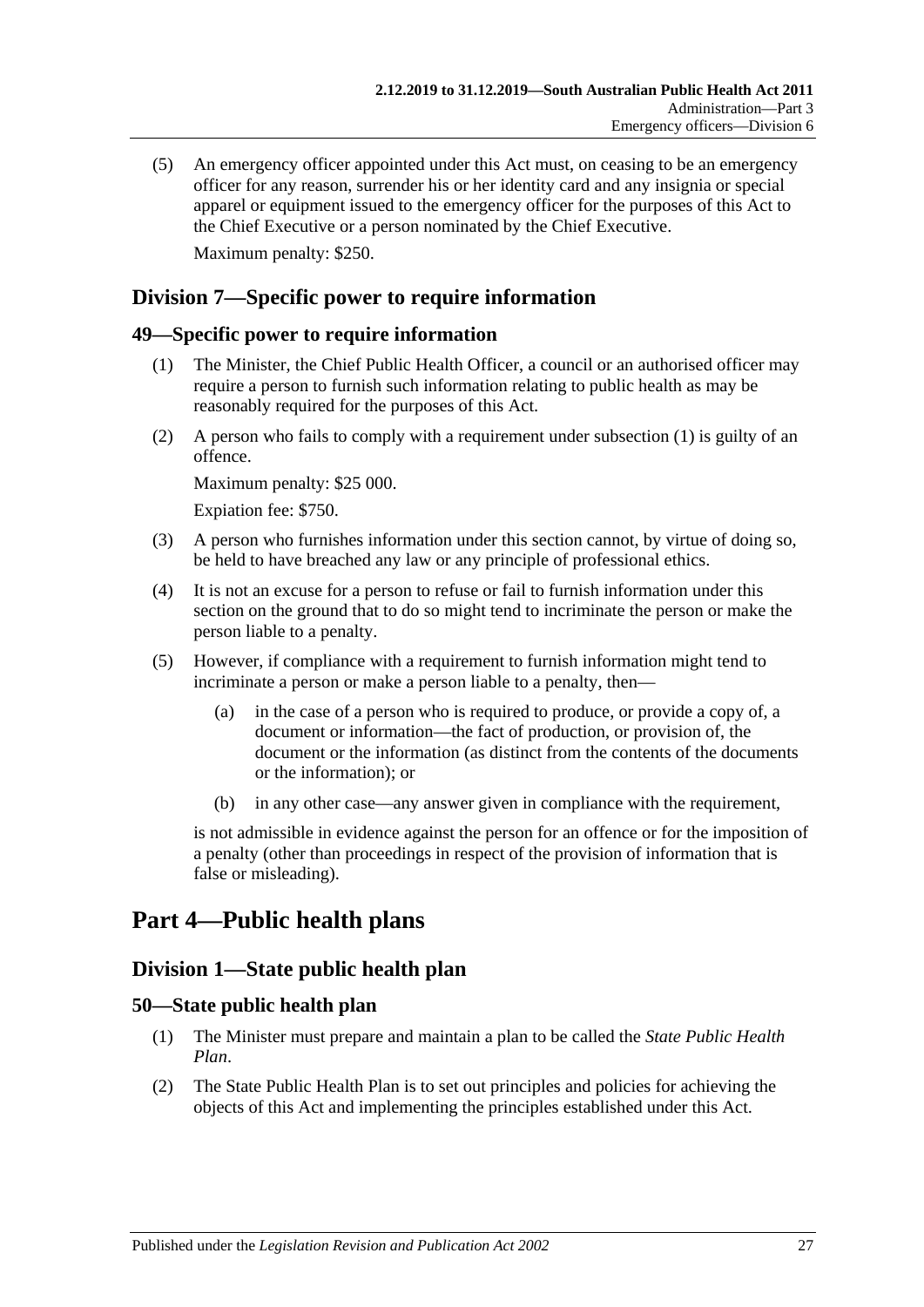- (3) In connection with the operation of [subsection](#page-26-6) (2), the State Public Health Plan should—
	- $(a)$ 
		- (i) comprehensively assess the state of public health in South Australia; and
		- (ii) identify existing and potential public health risks and develop strategies for addressing and eliminating or reducing those risks; and
	- (b) identify opportunities and outline strategies for promoting public health in this State; and
	- (c) include information about issues identified in regional public health plans established under this Part or any other plan or policy that the Minister considers to be appropriate.
- (4) The State Public Health Plan may also take into account any plan, policy or strategy determined to be appropriate by the Minister.
- (5) The Minister must review the State Public Health Plan at least once in every 5 years.
- (6) Subject to [subsection](#page-27-0) (7), the Minister may amend the State Public Health Plan at any time.
- <span id="page-27-0"></span>(7) The Minister must, in relation to any proposal to create or amend the State Public Health Plan—
	- (a) prepare a draft of the proposal; and
	- (b) take reasonable steps to consult with SAPHC, the LGA, and any other person or body considered relevant by the Minister, in relation to the proposal; and
	- (c) by public notice, give notice of the place or places at which copies of the draft are available for inspection (without charge) and purchase and invite interested persons to make written representations on the proposal within a period specified by the Minister.
- (8) [Subsection](#page-27-0) (7) does not apply in relation to an amendment that is being made—
	- (a) in order to ensure that the State Public Health Plan is consistent with any plan, policy or strategy that—
		- (i) has been prepared, adopted or applied under another Act; and
		- (ii) falls within a class prescribed by the regulations for the purposes of this provision; or
	- (b) in order to remove or replace information in the State Public Health Plan that has been superseded by information that the Minister considers to be more reliable or accurate; or
	- (c) in order to make a change of form (without altering the effect of an underlying policy reflected in the State Public Health Plan); or
	- (d) in order to take action considered by the Minister to be—
		- (i) addressing or removing irrelevant material or any duplication or inconsistency (without altering the effect of an underlying policy reflected in the State Public Health Plan); or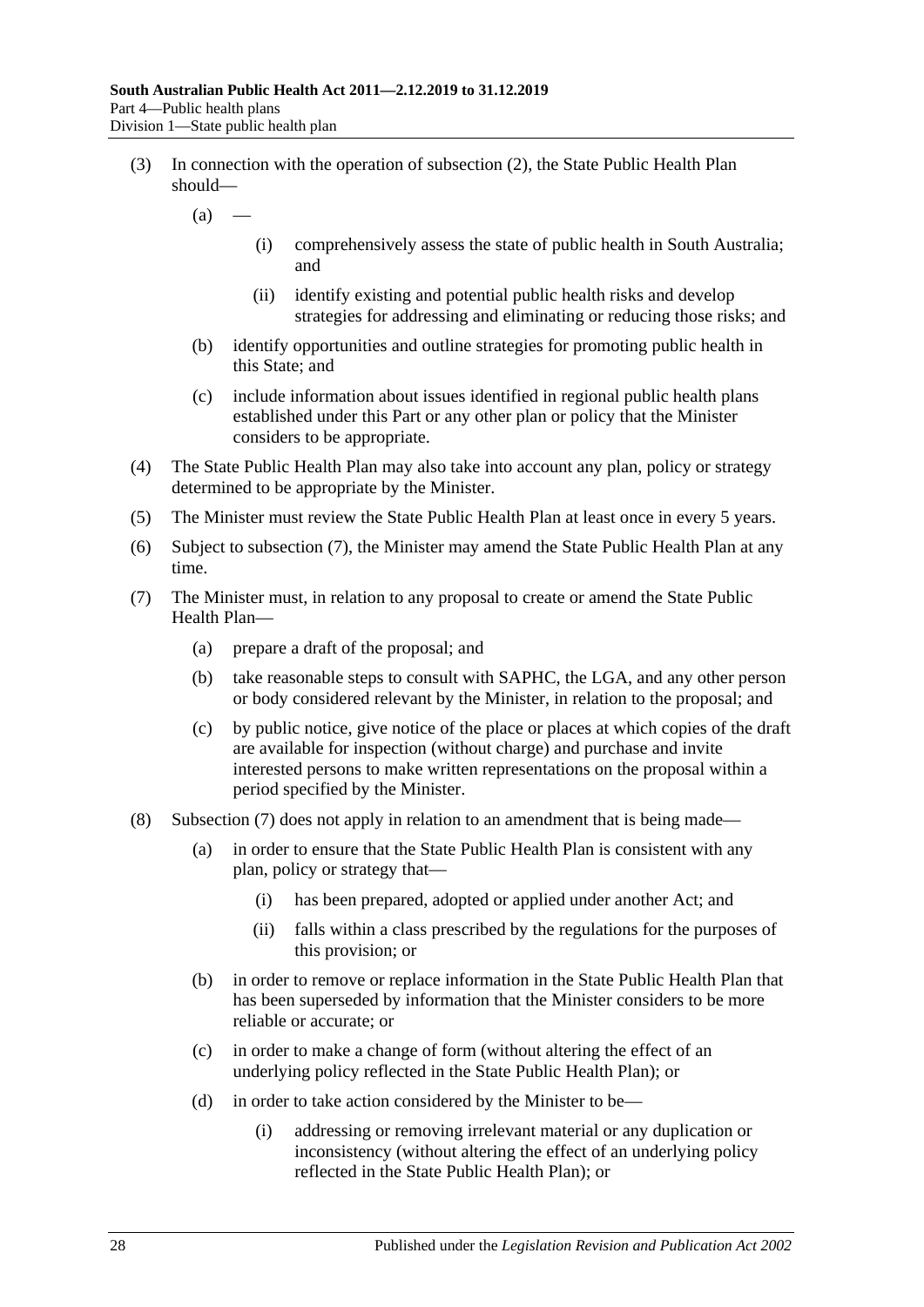- (ii) correcting an error; or
- (e) in any circumstances prescribed by the regulations.
- (9) The State Public Health Plan, or an amendment to the State Public Health Plan, has no force or effect until published by the Minister in accordance with the regulations.
- (10) The Minister must ensure that copies of the State Public Health Plan are reasonably available for inspection (without charge) and purchase by the public at a place or places determined by the Minister.
- (11) The State Public Health Plan is an expression of policy and does not in itself affect rights or liabilities (whether of a substantive, procedural or other nature).
- (12) A failure of the Minister to comply with a requirement of this section cannot be taken to affect the validity of the State Public Health Plan, or any other plan or instrument under this Act.

### <span id="page-28-0"></span>**Division 2—Regional public health plans**

#### <span id="page-28-1"></span>**51—Regional public health plans**

- (1) A council or, if the Minister so determines or approves, a group of councils, must prepare and maintain a plan for the purposes of the operations of the council or councils under this Act (a *regional public health plan*).
- (2) A regional public health plan must be in a form determined or approved by the Minister.
- (3) If a group of councils are to prepare and maintain a regional public health plan, a reference in this Part to a council is to be taken to be a reference to the group of councils.
- (4) Notwithstanding that a group of councils are to prepare and maintain a regional public health plan, any council within the group may also prepare its own plan that relates to 1 or more matters that are to apply specifically within its area (and then this Part will apply accordingly).
- (5) A plan should be consistent with the State Public Health Plan.
- <span id="page-28-2"></span>(6) The Minister may, from time to time, prepare or adopt guidelines to assist councils in the preparation of regional public health plans.
- (7) The Minister should take reasonable steps to consult with SAPHC and the LGA in the preparation of any guidelines, or before adopting any guidelines, under [subsection](#page-28-2) (6).
- (8) A regional public health plan must—
	- (a) comprehensively assess the state of public health in the region; and
	- (b) identify existing and potential public health risks and provide for strategies for addressing and eliminating or reducing those risks; and
	- (c) identify opportunities and outline strategies for promoting public health in the region; and
	- (d) address any public health issues specified by the Minister following consultation with SAPHC and the LGA; and
	- (e) include information as to—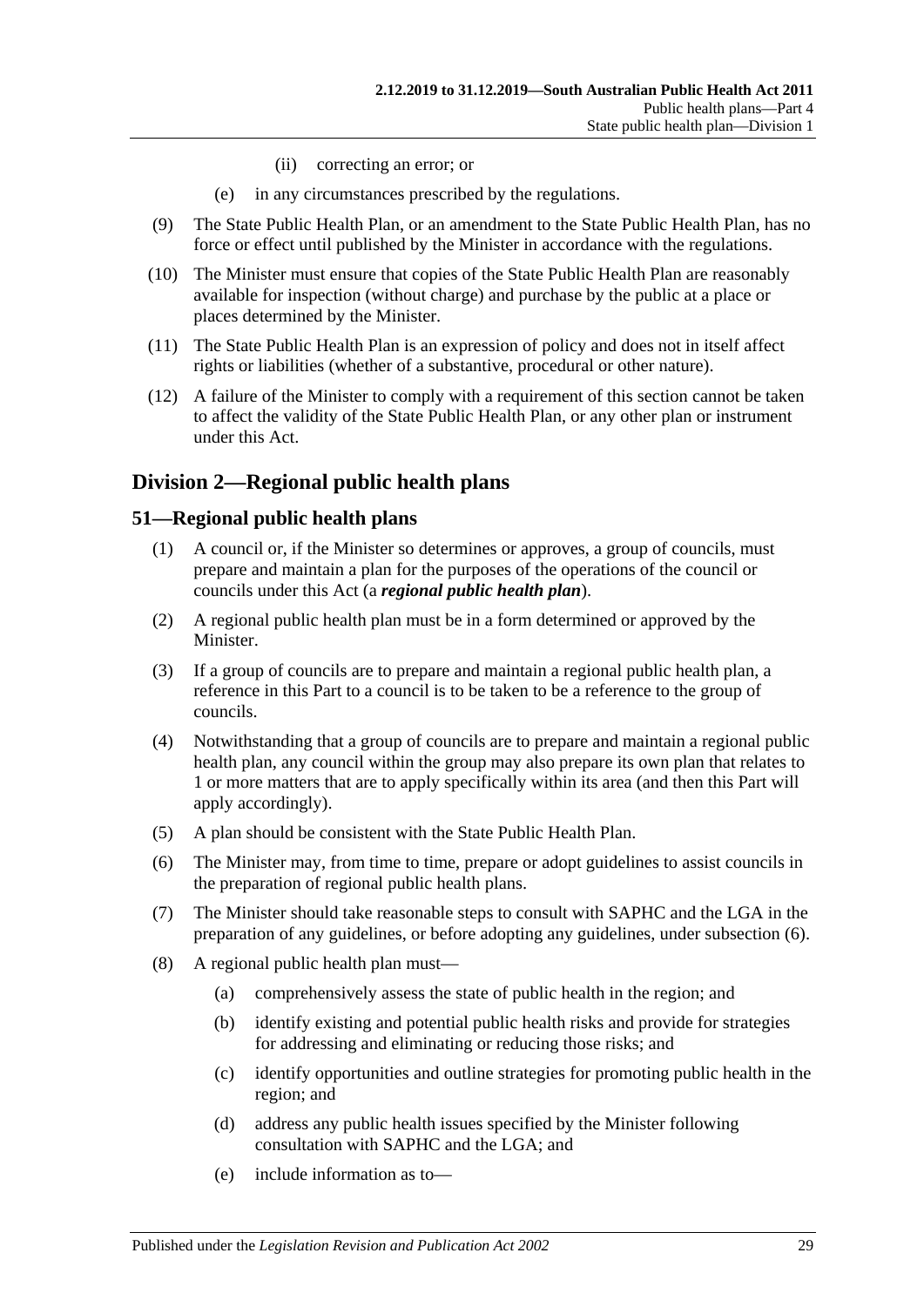- (i) the state and condition of public health within the relevant region, and related trends; and
- (ii) environmental, social, economic and practical considerations relating to public health within the relevant region; and
- (iii) other prescribed matters; and
- (f) include such other information or material contemplated by this Act or required by the regulations.
- (9) In addition, a plan must—
	- (a) include information about issues identified in any plan, policy or strategy specified by the Minister or SAPHC; and
	- (b) address, and be consistent with, any intergovernmental agreement specified by the Minister.
- (10) Subject to [subsection](#page-29-0) (11), a council may amend a regional public health plan at any time.
- <span id="page-29-0"></span>(11) A council must, in relation to any proposal to create or amend a regional public health plan—
	- (a) prepare a draft of the proposal; and
	- (b) when the draft plan is completed, a council must—
		- (i) give a copy of it to—
			- (A) the Minister; and
			- (B) any incorporated hospital established under the *[Health Care](http://www.legislation.sa.gov.au/index.aspx?action=legref&type=act&legtitle=Health%20Care%20Act%202008)  Act [2008](http://www.legislation.sa.gov.au/index.aspx?action=legref&type=act&legtitle=Health%20Care%20Act%202008)* that operates a facility within the region; and
			- (C) any relevant public health partner authority under [subsection](#page-30-1) (23); and
			- (D) any other body or group prescribed by the regulations; and
		- (ii) take steps to consult with the public.
- (12) The Minister may require that a council consult with the Minister, or any other person or body specified by the Minister, before a council releases a draft plan under [subsection](#page-29-0)  $(11)$ .
- <span id="page-29-2"></span>(13) Before bringing a regional public health plan into operation, a council must submit the plan to the Chief Public Health Officer for consultation.
- <span id="page-29-1"></span>(14) The Chief Public Health Officer may refer the plan to SAPHC or any other body determined by the Chief Public Health Officer for further consultation.
- (15) A council must take into account any comments made by the Chief Public Health Officer, SAPHC, and any other body within the ambit of a determination under [subsection](#page-29-1) (14), at the conclusion of the consultation processes envisaged by [subsections](#page-29-2) (13) and [\(14\).](#page-29-1)
- (16) A council may then adopt a plan or amend a plan with or without alteration.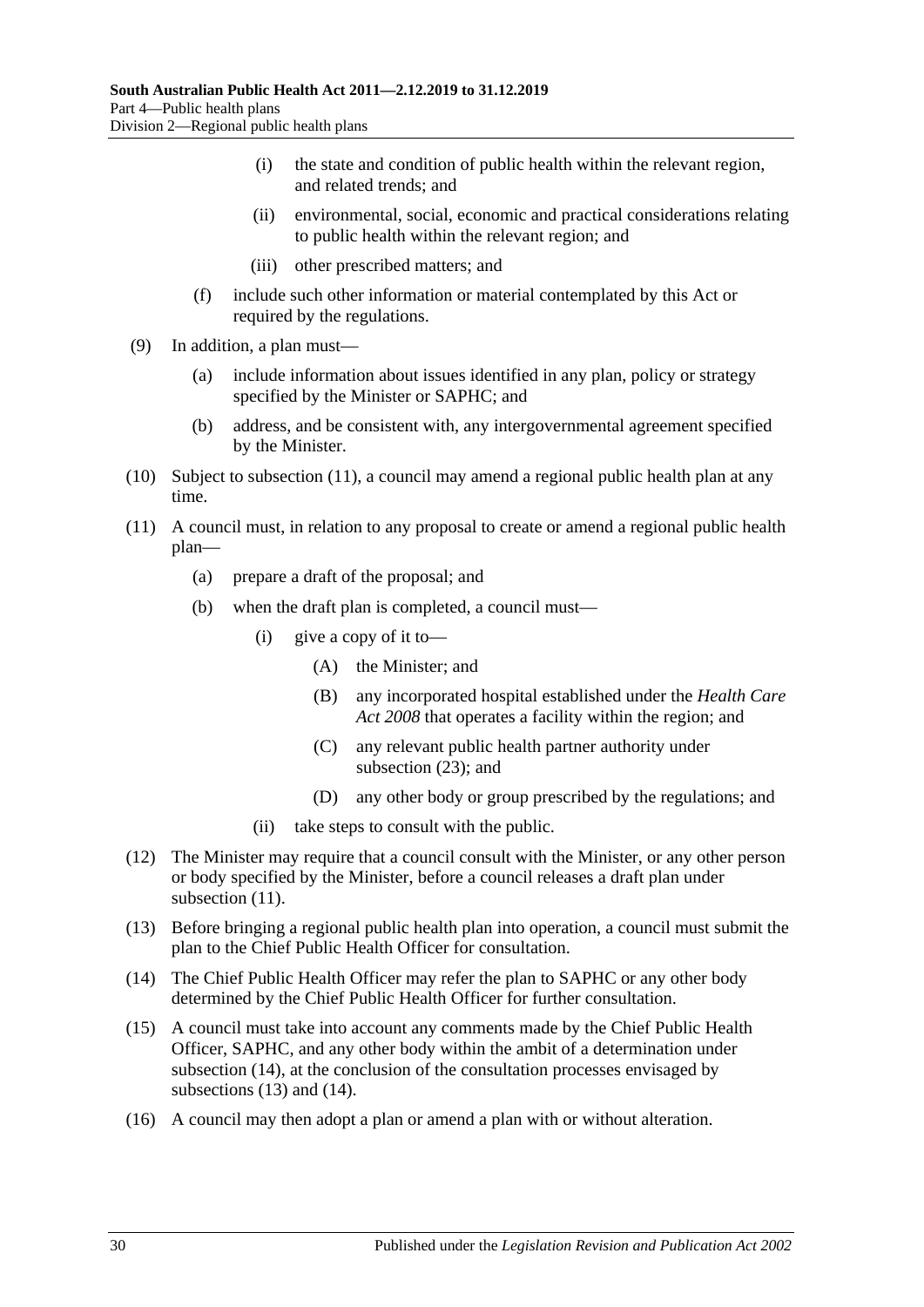- (17) A council may undertake the processes set out in the preceding subsections in conjunction with the preparation and adoption of its strategic management plans under section 122 of the *[Local Government Act](http://www.legislation.sa.gov.au/index.aspx?action=legref&type=act&legtitle=Local%20Government%20Act%201999) 1999* (and may, if the council thinks fit, incorporate a regional public health plan into its strategic management plans under that Act).
- (18) A regional public health plan may, by agreement with the public health partner authority, provide for a public health partner authority to take responsibility for undertaking any strategy, or for attaining any priority or goal, under the plan.
- (19) A regional public health plan must be reviewed at least once in every 5 years.
- (20) A council must, in preparing and reviewing its regional public health plan and insofar as is reasonably practicable, give due consideration to the plans of other councils insofar as this may be relevant to issues or activities under its plan.
- (21) A council or council subsidiary must, when performing functions or exercising powers under this or any other Act, insofar as may be relevant and reasonable, have regard to the State Public Health Plan, any regional public health plan that applies within the relevant area and any other requirement of the Minister, and in particular must give consideration to the question whether it should implement changes to the manner in which, or the means by which, it performs a function or exercises a power or undertakes any other activity that has been identified in the State Public Health Plan as requiring change.
- (22) A public health partner authority must, when performing a function that is relevant to the State Public Health Plan or a regional public health plan, insofar as is relevant and reasonable, have regard to the provision of the plans.
- <span id="page-30-1"></span>(23) For the purposes of this section—
	- (a) the regulations may provide for an entity to be a public health partner authority for the purposes of this section; and
	- (b) the Minister may, after consultation with the relevant entity, by notice in the Gazette, declare an entity to be a public health partner authority for the purposes of this section (and may, after consultation with the entity, revoke any such declaration by notice in the Gazette).

#### <span id="page-30-0"></span>**52—Reporting on regional public health plans**

- (1) A council responsible for a regional public health plan must, on a 2 yearly basis, prepare a report that contains a comprehensive assessment of the extent to which, during the reporting period, the council has succeeded in implementing its regional public health plan to the Chief Public Health Officer.
- (2) In a year in which a report is required (a *reporting year*), the report must be provided to the Chief Public Health Officer on or before 30 September in the reporting year.
- (3) The report must relate to a reporting period of 2 years ending on 30 June in the reporting year.
- (4) The Chief Public Health Officer may, from time to time, issue guidelines to assist in the preparation of reports on regional public health plans by councils.
- (5) The Chief Public Health Officer must provide a copy of each report provided under this section to the Minister by 30 October in each reporting year.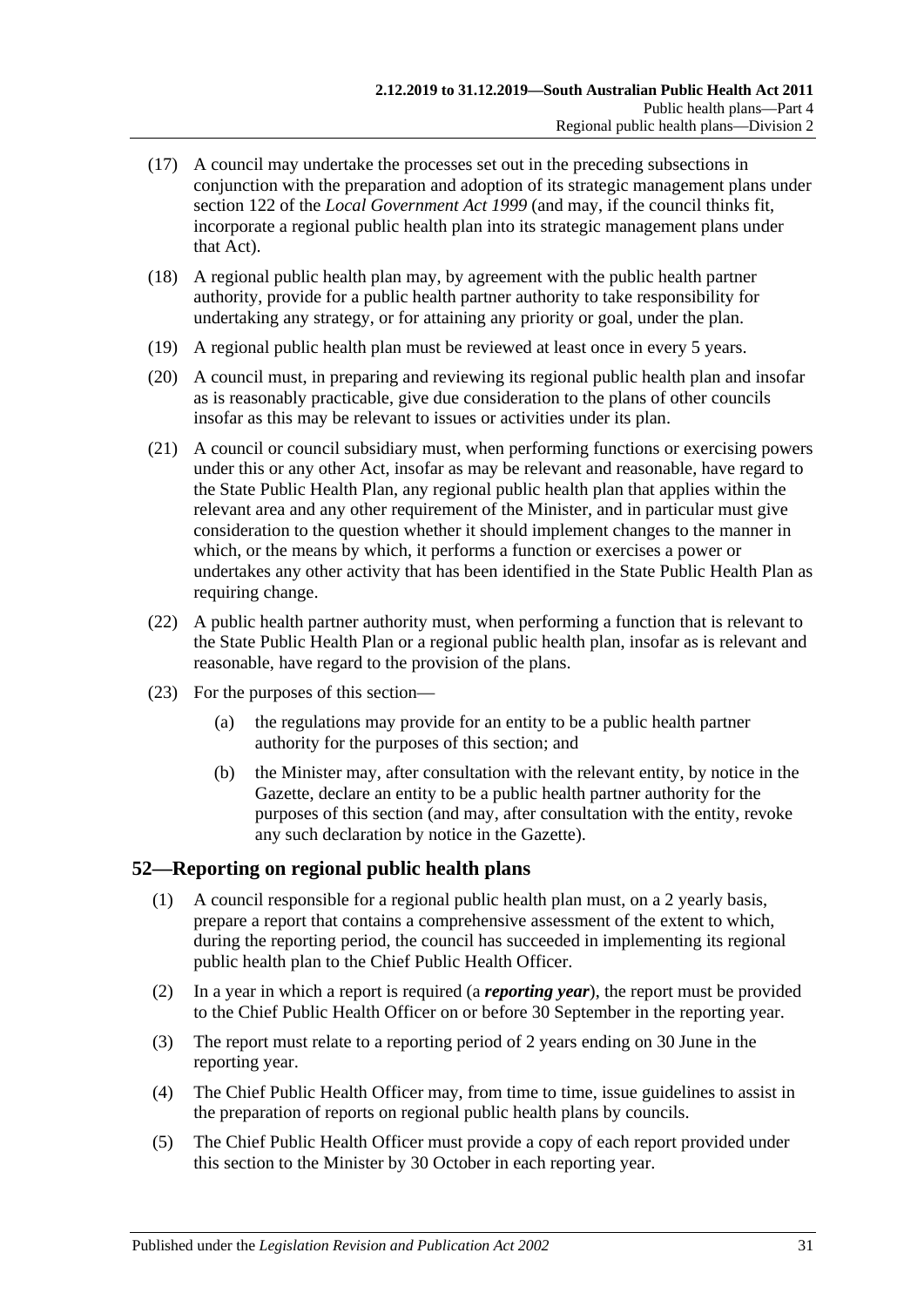# <span id="page-31-0"></span>**Part 5—Public health policies**

### <span id="page-31-1"></span>**53—Public health policies**

- (1) The Minister may prepare and maintain policies under this Part (to be called *State Public Health Policies*) that relate to any area of public health in the State.
- (2) A policy may do 1 or more of the following:
	- (a) specify matters that are to be taken to constitute risks to public health for the purposes of this Act;
	- (b) specify the scope of the duty under [Part](#page-32-1) 6 in specified cases or circumstances (including so as to specify that a breach of the policy will be taken to be a breach of that duty);
	- (c) set out or establish standards that are to apply to any activity, condition, equipment or circumstance in order to prevent or manage a risk to public health;
	- (d) provide for other measures or matters that are relevant to promoting or achieving an improvement in public health in the State.
- (3) A policy may adopt, wholly or partially and with or without modification, a standard or other document prepared or published by another person or body, either as in force at the time that the policy is made or as in force from time to time.
- (4) A policy may—
	- (a) be of general or limited application (including so as to apply only to a specified part of the State); or
	- (b) make different provision according to the persons, things or circumstances to which it is expressed to apply.

#### <span id="page-31-3"></span><span id="page-31-2"></span>**54—Procedure for making policies**

- (1) The Minister must, in relation to any proposal to create or amend a State Public Health Policy—
	- (a) prepare a draft of the proposal; and
	- (b) take reasonable steps to consult with SAPHC, the LGA, and any other person or body considered relevant by the Minister, in relation to the proposal; and
	- (c) by public notice, give notice of the place or places at which copies of the draft are available (without charge) and purchase and invite interested persons to make written representations on the proposal within a period specified by the Minister.
- <span id="page-31-4"></span>(2) [Subsection](#page-31-3) (1) does not apply if the Minister considers that urgent action is required in the circumstances but, in such a case, the Minister must, within 3 months after the publication of the policy or any amendment, initiate the consultation requirements of [subsection](#page-31-3) (1) as if the policy or amendment were a draft proposal.
- (3) An amendment to a policy arising from consultation under [subsection](#page-31-4) (2) may be given effect by the Minister without the need for further consultation.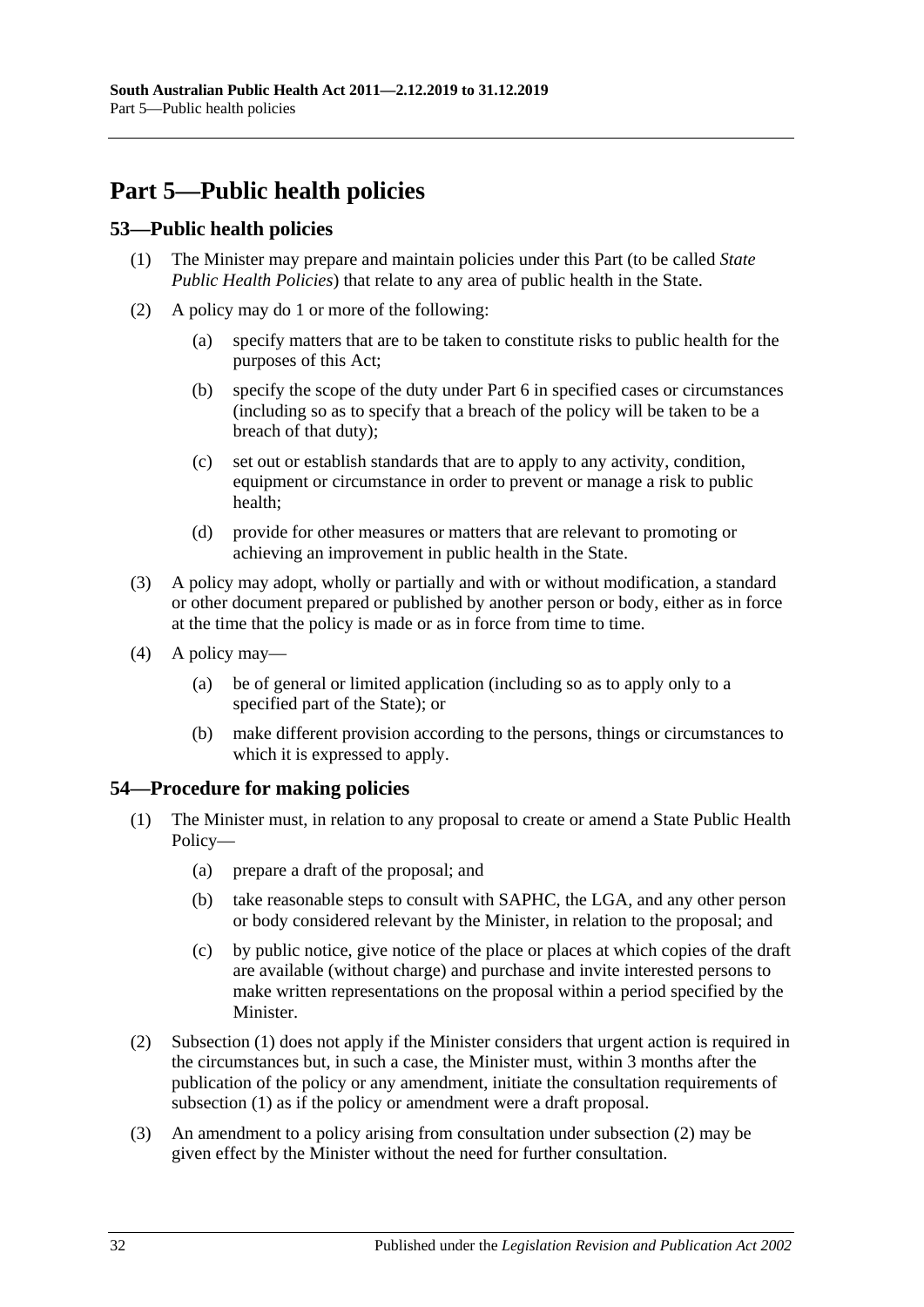- (4) A policy, or an amendment to a policy, will take effect when published by the Minister in accordance with the regulations.
- (5) A policy, or an amendment to a policy, may take effect on a day specified in the policy or amendment (being a day that falls on or after publication).
- (6) The Minister must ensure that copies of a policy are reasonably available for inspection (without charge) and purchase by the public at a place or places determined by the Minister.

#### <span id="page-32-3"></span><span id="page-32-0"></span>**55—Reference of policies to Parliament**

- (1) The Minister must, within 14 sitting days after the publication of a State Public Health Policy, or an amendment to a State Public Health Policy, cause a copy of the policy or the amendment (as the case may be) to be laid before both Houses of Parliament.
- <span id="page-32-4"></span>(2) If either House of Parliament—
	- (a) passes a resolution disallowing a policy laid before it under [subsection](#page-32-3) (1), then the policy ceases to have effect;
	- (b) passes a resolution disallowing an amendment laid before it under [subsection](#page-32-3) (1), then the amendment ceases to have effect (and the relevant policy will, from that time, apply as if it had not been amended by that amendment).
- (3) A resolution is not effective for the purposes of [subsection](#page-32-4) (2) unless passed in pursuance of a notice of motion given within 14 sitting days (which need not fall within the same session of Parliament) after the day on which the policy or amendment (as the case may be) is laid before the House.
- (4) If a resolution is passed under [subsection](#page-32-4) (2), notice of that resolution must forthwith be published in the Gazette.

# <span id="page-32-1"></span>**Part 6—General duty**

#### <span id="page-32-5"></span><span id="page-32-2"></span>**56—General duty**

- (1) A person must take all reasonable steps to prevent or minimise any harm to public health caused by, or likely to be caused by, anything done or omitted to be done by the person.
- (2) In determining what is reasonable for the purposes of [subsection](#page-32-5) (1), regard must be had, amongst other things, to the objects of this Act, and to—
	- (a) the potential impact of a failure to comply with the duty; and
	- (b) any environmental, social, economic or practicable implications; and
	- (c) any degrees of risk that may be involved; and
	- (d) the nature, extent and duration of any harm; and
	- (e) any relevant policy under [Part](#page-31-0) 5; and
	- (f) any relevant code of practice under [Part](#page-35-0) 8; and
	- (g) any matter prescribed by the regulations.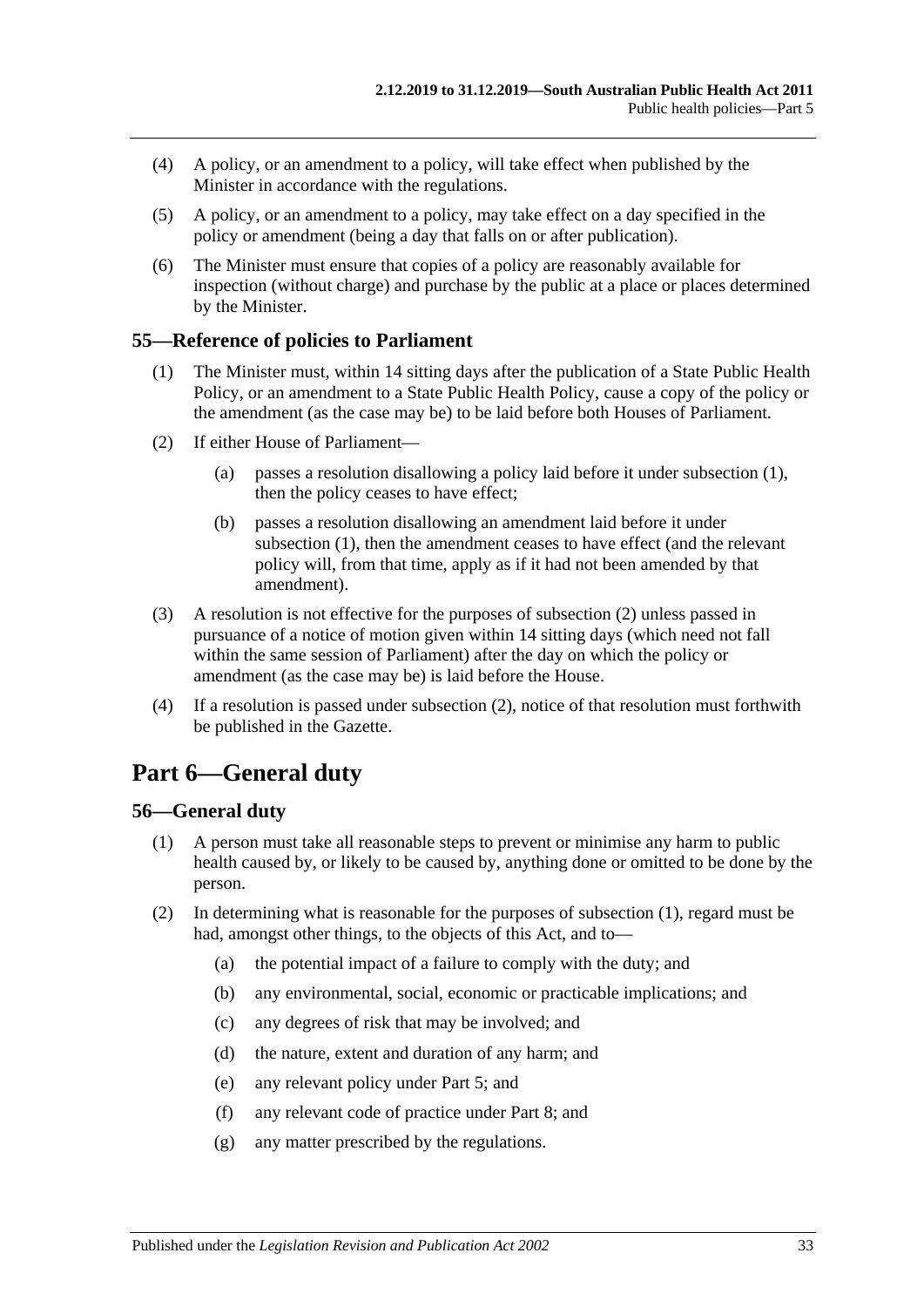- (3) A person will be taken not to be in breach of [subsection](#page-32-5) (1) if the person is acting—
	- (a) in a manner or in circumstances that accord with generally accepted practices taking into account community expectations and prevailing environmental, social and economic practices and standards; or
	- (b) in accordance with a policy or code of practice published by the Minister in connection with the operation of this Part; or
	- (c) in circumstances prescribed by the regulations.
- <span id="page-33-5"></span>(4) Subject to [subsections](#page-33-3) (5) and [\(6\),](#page-33-4) a person who breaches [subsection](#page-32-5) (1) is not, on account of the breach alone, liable to any civil or criminal action.
- <span id="page-33-3"></span>(5) If a person breaches [subsection](#page-32-5) (1), compliance with the subsection may be enforced by the issuing of a notice under [Part](#page-58-0) 12.
- <span id="page-33-4"></span>(6) [Subsection](#page-33-5) (4) does not limit or derogate from any other provision of this Act.

# <span id="page-33-0"></span>**Part 7—General public health offences**

#### <span id="page-33-1"></span>**57—Material risk to public health**

- (1) A person who causes a material risk to public health intentionally or recklessly and with the knowledge that harm to public health will result is guilty of an offence. Maximum penalty: \$250 000 or imprisonment for 5 years or both.
- (2) A person who causes a material risk to public health in circumstances where the person ought reasonably be expected to know that harm to public health will result is guilty of an offence.

Maximum penalty: \$120 000 or imprisonment for 2 years or both.

(3) A person who causes a material risk to public health is guilty of an offence. Maximum penalty: \$25 000.

Expiation fee: \$750.

(4) For the purposes of this section, a material risk to public health occurs if the health of 1 or more persons has been, or might reasonably be expected to be, harmed by an act or omission of another, but does not include a case where the harm, or risk of harm, is trivial or negligible.

#### <span id="page-33-2"></span>**58—Serious risk to public health**

- (1) A person who causes a serious risk to public health intentionally or recklessly and with the knowledge that harm to public health will result is guilty of an offence. Maximum penalty: \$1 000 000 or imprisonment for 10 years or both.
- (2) A person who causes a serious risk to public health in circumstances where the person ought reasonably be expected to know that harm to public health will result is guilty of an offence.

Maximum penalty: \$500 000 or imprisonment for 7 years or both.

(3) A person who causes a serious risk to public health is guilty of an offence. Maximum penalty: \$120 000.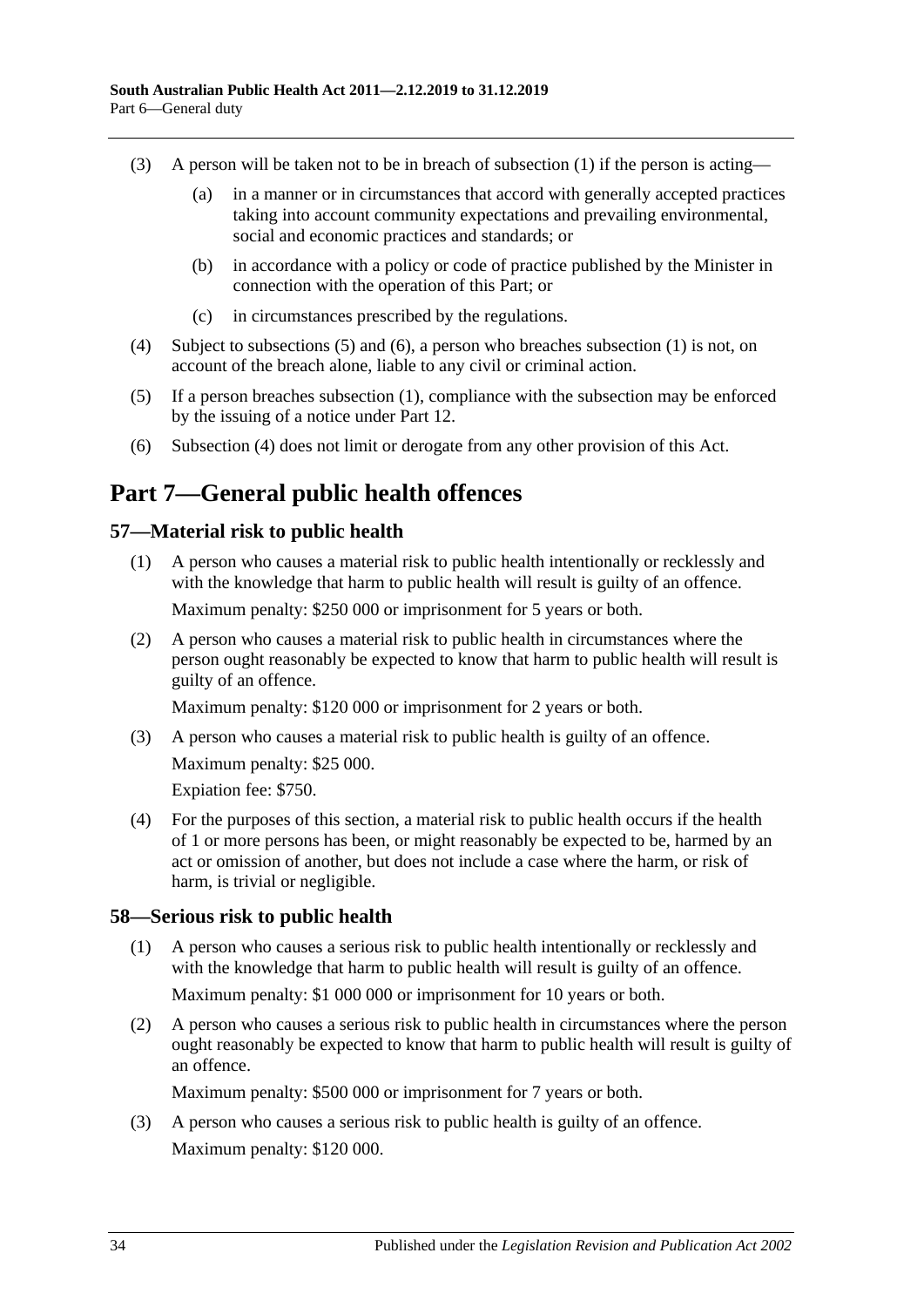- (4) For the purposes of this section, a serious risk to public health occurs if there is a material risk that substantial injury or harm to the health of 1 or more persons has occurred, or might reasonably be expected to have occurred, taking into account—
	- (a) the nature, scale and effects of the harm, and any associated illness, injury or disability, that may arise; and
	- (b) the location, immediacy and seriousness of the threat to human health; and
	- (c) whether the harm extends to 2 or more persons and, if so, the total number of persons affected or likely to be affected; and
	- (d) the availability and effectiveness of any precaution, safeguard, treatment or other measure that may be used to eliminate or reduce the harm.

#### <span id="page-34-2"></span><span id="page-34-0"></span>**59—Defence of due diligence**

- (1) In any proceedings against a person for an offence under this Part, it is a defence to prove that the person took all reasonable precautions and exercised all due diligence to prevent the commission of the offence.
- (2) Without limiting [subsection](#page-34-2) (1), it is not proved that a person took all reasonable precautions and exercised all due diligence to prevent the commission of the offence under this Part unless it is proved that the person—
	- (a) had taken reasonable steps to prevent or avoid the circumstances that gave rise to the risk to public health, including by putting in place any systems or safeguards that might reasonably be expected to be provided; and
	- (b) complied with the requirements of any notice or order under this Act that related to the risk to public health; and
	- (c) as soon as becoming aware of the circumstances that gave rise to the risk to public health—
		- (i) reported those circumstances to the Chief Public Health Officer, the Department or a council; and
		- (ii) took all reasonable steps necessary to prevent or reduce the risk to public health.
- (3) This section does not apply in relation to a person who is charged with an offence under [section](#page-73-0) 106.

#### <span id="page-34-1"></span>**60—Alternative finding**

If in proceedings for an offence against this Part the court is not satisfied that the defendant is guilty of the offence charged but is satisfied that the defendant is guilty of an offence against this Part that carries a lower maximum penalty (determined according to relative maximum monetary penalties), the court may find the defendant guilty of the latter offence.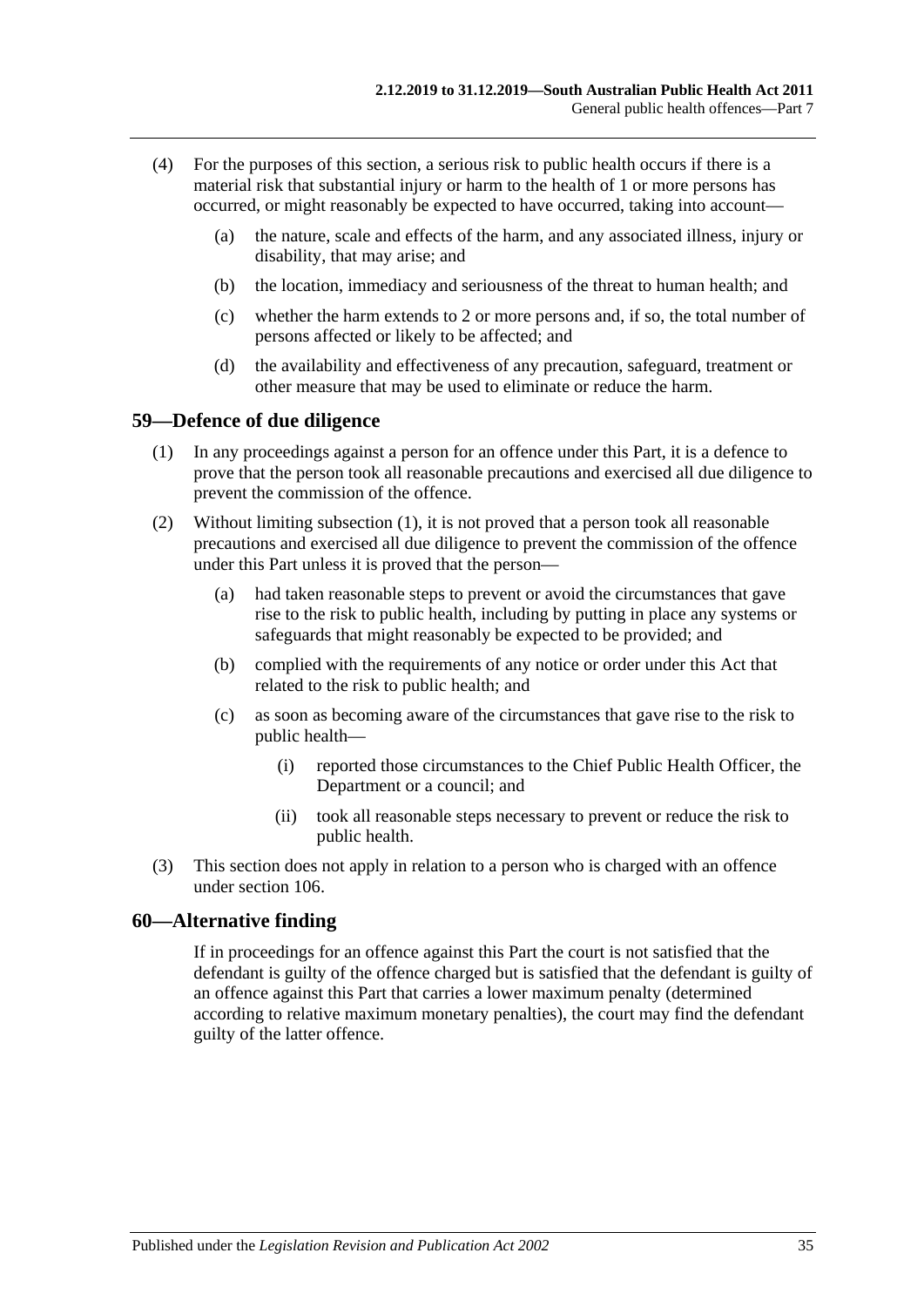# <span id="page-35-0"></span>**Part 8—Prevention of non-communicable conditions**

#### <span id="page-35-3"></span><span id="page-35-1"></span>**61—Declaration of non-communicable conditions**

- (1) The Minister may, by notice in the Gazette, declare a disease or medical condition to be a non-communicable condition if the Minister considers that the disease or medical condition is of significance to public health.
- (2) The Minister may, by further notice in the Gazette, revoke a declaration under [subsection](#page-35-3) (1).

#### <span id="page-35-4"></span><span id="page-35-2"></span>**62—Minister may issue code of practice**

- (1) The Minister may issue a code of practice in relation to preventing or reducing the incidence of a non-communicable condition.
- <span id="page-35-5"></span>(2) A code of practice may relate to—
	- (a) an industry or sector;
	- (b) a section or part of the community;
	- (c) an activity, undertaking or circumstance.
- (3) Without limiting [subsection](#page-35-4) (1) or [\(2\),](#page-35-5) a code of practice may relate to the manner in which, for the purposes of public health—
	- (a) specified goods, substances or services are advertised, sponsored, promoted or marketed (including through the provision of certain information to consumers of certain goods, substances, or services);
	- (b) specified goods or substances are manufactured, distributed, supplied or sold (including the composition, contents, additives and design of specified goods or substances);
	- (c) buildings, infrastructure or other works are designed, constructed or maintained;
	- (d) the public, or certain sections of the public, are able to access specified goods, substances or services.
- (4) The Minister must, before issuing or amending a code of practice, insofar as is reasonably practicable, consult with any person or organisation that the Minister considers to be representative of any industry or sector affected by the proposed code or amendment.
- <span id="page-35-6"></span>(5) The Minister may publish a report on the performance of an industry, sector or person in relation to a code.
- (6) The Minister must, before publishing a report under [subsection](#page-35-6) (5) that would reasonably be expected to have an adverse impact on a person specifically identified in the report, provide a copy of the report to the person and then allow the person at least 14 days to make written representations in relation to the contents of the report.
- (7) No action lies against the Minister in respect of the contents of a report published under this section.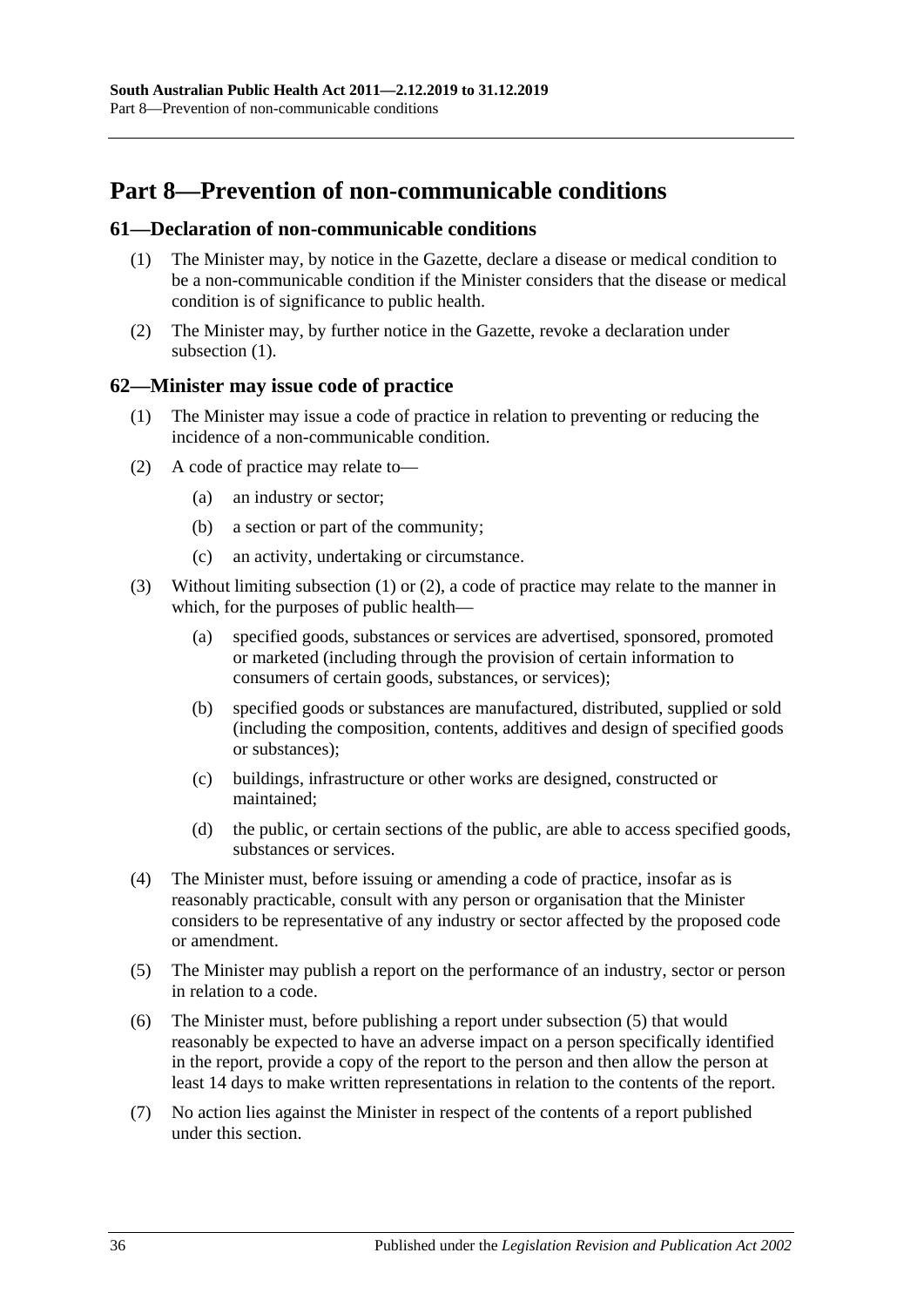# **Part 9—Notifiable conditions and contaminants**

# **Division 1—Notifiable conditions**

# <span id="page-36-0"></span>**63—Declaration of notifiable conditions**

- (1) The regulations may declare a disease or medical condition to be a notifiable condition.
- <span id="page-36-1"></span>(2) The Minister may, if the Minister considers it to be necessary in the interests of public health because of urgent circumstances, by notice in the Gazette, declare a disease or medical condition to be a notifiable condition.
- (3) A regulation or declaration under [subsection](#page-36-0) (1) or [\(2\)](#page-36-1) may be varied from time to time, or may be revoked, but a declaration of the Minister under [subsection](#page-36-1) (2) will, unless revoked sooner, expire 6 months after publication in the Gazette.
- (4) The revocation or expiry of a declaration of the Minister—
	- (a) does not prevent the disease or medical condition the subject of the declaration being declared to be a notifiable condition by the regulations; and
	- (b) does not prevent the disease or medical condition being the subject of a further declaration of the Minister if the Minister considers that urgent circumstances again warrant the declaration of the disease or medical condition to be a notifiable condition.

# <span id="page-36-2"></span>**64—Notification**

- $(1)$  If—
	- (a) a medical practitioner; or
	- (b) a pathology service; or
	- (c) a person of a class prescribed by regulation,

suspects that a person has, or has died from, a notifiable condition, the responsible person must as soon as practicable and, in any event, within 3 days of that suspicion being formed, report the case to the Chief Public Health Officer.

Maximum penalty: \$10 000.

- (2) A report under [subsection](#page-36-2) (1) must be—
	- (a) made in a manner and form determined by the Chief Public Health Officer; and
	- (b) accompanied by the information required by the Chief Public Health Officer to be furnished in connection with the provision of the report.
- (3) On the receipt of a report under [subsection](#page-36-2) (1) that relates to a person in a local government area, the Chief Public Health Officer must, if there is an immediate threat to public health in the area, as soon as is reasonably practicable, communicate the contents of the report to the council for the area.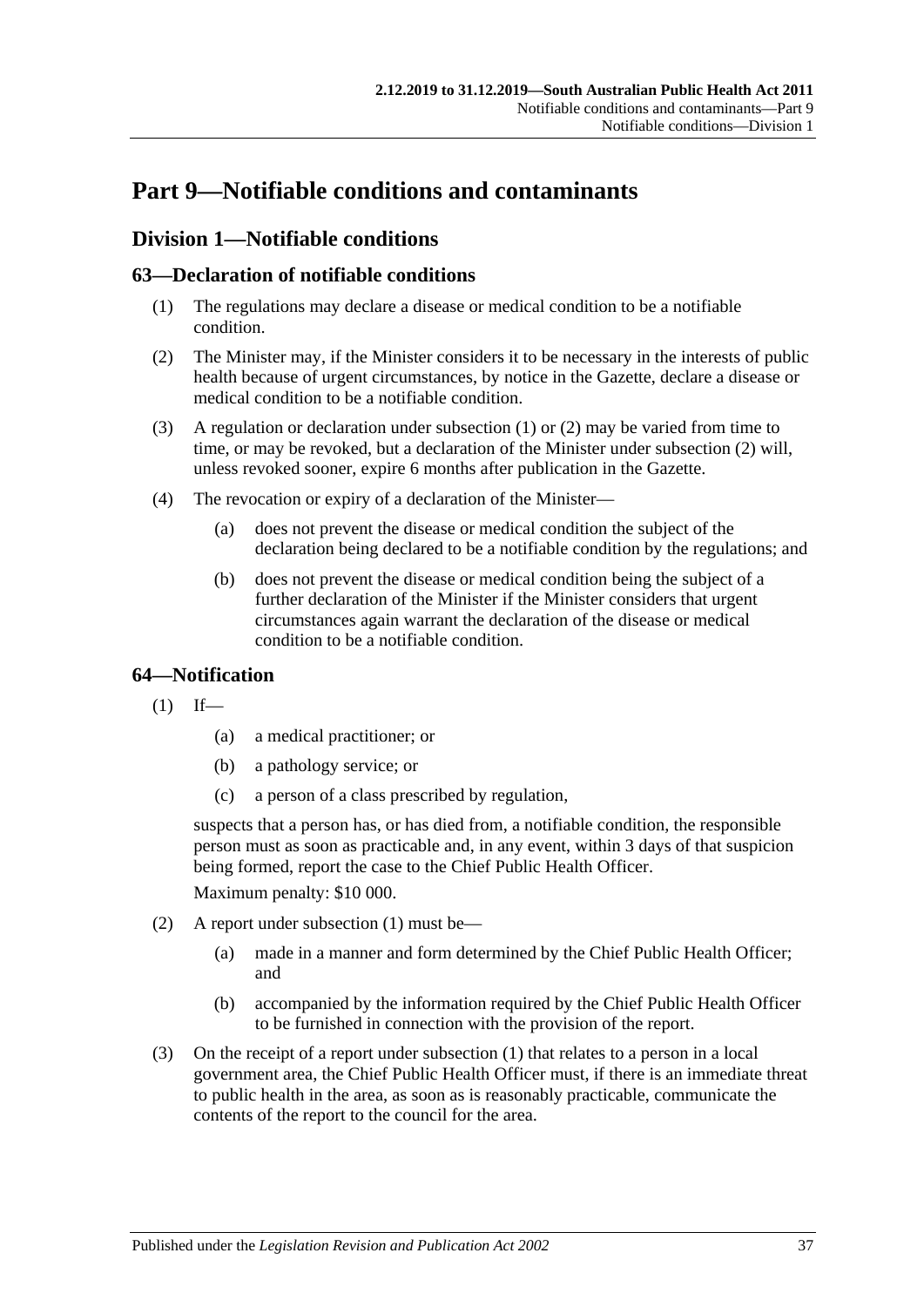- (4) A medical practitioner who suspects that a person is suffering from a notifiable condition is not required to make a report under [subsection](#page-36-2) (1) with respect to that case if the practitioner knows or reasonably believes that a report has already been made to the Chief Public Health Officer by another medical practitioner who is, or has been, responsible for the treatment of the person.
- <span id="page-37-0"></span>(5) Following receipt of a report made under this section, the Chief Public Health Officer may from time to time require additional information about the person or the person's condition from—
	- (a) the person who provided the report; and
	- (b) any other person who the Chief Public Health Officer reasonably believes could furnish the Chief Public Health Officer with information relevant to preventing, monitoring or controlling the notifiable condition.
- (6) A person must not, without reasonable excuse, fail to comply with a requirement imposed on the person under [subsection](#page-37-0) (5).

Maximum penalty: \$10 000.

- (7) No civil liability arises from a statement made honestly and without malice in, or in connection with, a report under this section.
- (8) A person who furnishes information under this section cannot, by virtue of doing so, be held to have breached any law or any principle of professional ethics.
- (9) A document held or produced by the Chief Public Health Officer for the purposes of this section that relates to a particular person is not subject to access under the *[Freedom of Information Act](http://www.legislation.sa.gov.au/index.aspx?action=legref&type=act&legtitle=Freedom%20of%20Information%20Act%201991) 1991*.
- (10) In this section—

*responsible person* means—

- (a) in relation to a medical practitioner—the medical practitioner;
- (b) in relation to a pathology service—the pathologist responsible for the day to day operation of the pathology laboratory;
- (c) in the case of a person of a class prescribed by regulation—a person identified under the regulations.

#### **65—Report to councils**

#### The Department—

- (a) must, on a monthly basis, provide each council with a report on the occurrence or incidence of notifiable conditions in its area and any problems or issues caused by or arising on account of such diseases or medical conditions that may exist in its area; and
- (b) must inform a council of the occurrence or incidence of any notifiable condition in its area that constitutes, or may constitute, a threat to public health.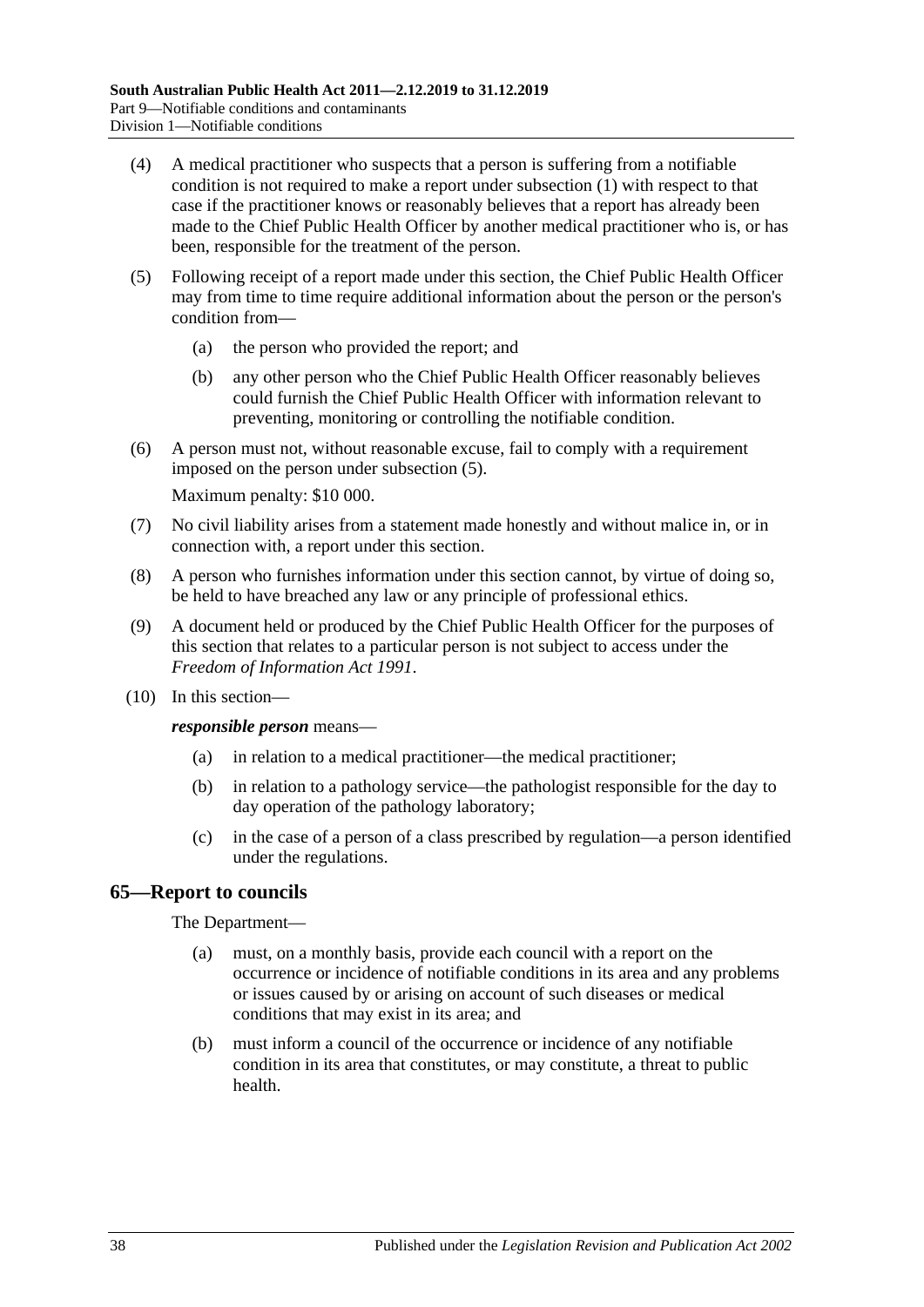#### <span id="page-38-0"></span>**66—Action to prevent spread of infection**

- (1) If there is danger to public health from the possible spread of a disease constituting a notifiable condition, the Chief Public Health Officer or an authorised officer authorised by the Chief Public Health Officer for the purposes of this section may give such directions and take such action as may be appropriate to avert that danger.
- <span id="page-38-1"></span>(2) Without limiting the generality of [subsection](#page-38-0) (1), the Chief Public Health Officer or authorised officer may—
	- (a) direct that any premises, vehicle or article be cleansed or disinfected;
	- (b) direct the destruction of any article, substance, food or other thing;
	- (c) seize any vehicle, article, substance, food or other thing;
	- (d) impose areas of quarantine or close premises;
	- (e) restrict movement into and out of any place or premises;
	- (f) take such other action as may be prescribed.
- (3) A person who is given a direction or subject to some other form of requirement under [subsection](#page-38-0) (1) or [\(2\)](#page-38-1) must not, without reasonable excuse, contravene or fail to comply with the direction or requirement.

Maximum penalty: \$25 000.

Expiation fee: \$750.

- (4) For the purpose of exercising a power under [subsection](#page-38-0) (1) or [\(2\),](#page-38-1) an authorised officer may be assisted by such assistants as may be necessary or desirable in the circumstances.
- <span id="page-38-2"></span>(5) If a person fails to take action in accordance with a direction or requirement, the Chief Public Health Officer or an authorised officer may take that action or cause it to be taken.
- (6) The Crown or a council may recover as a debt costs and expenses reasonably incurred in exercising powers under [subsection](#page-38-2) (5) from the person who failed to take the required action.
- <span id="page-38-3"></span>(7) For the purpose of exercising a power under this section, a person authorised to do so by the Chief Public Health Officer—
	- (a) may enter premises or any vehicle at any reasonable time; and
	- (b) may break into premises or any vehicle if authorised by a warrant issued by a magistrate.
- (8) A magistrate must not issue a warrant under [subsection](#page-38-3) (7) unless satisfied that the warrant is reasonably required in the circumstances.
- (9) If the Chief Public Health Officer informs a council of the occurrence of a disease constituting a notifiable condition, the council must take such action as is reasonably open to the council to assist in preventing the spread of the disease.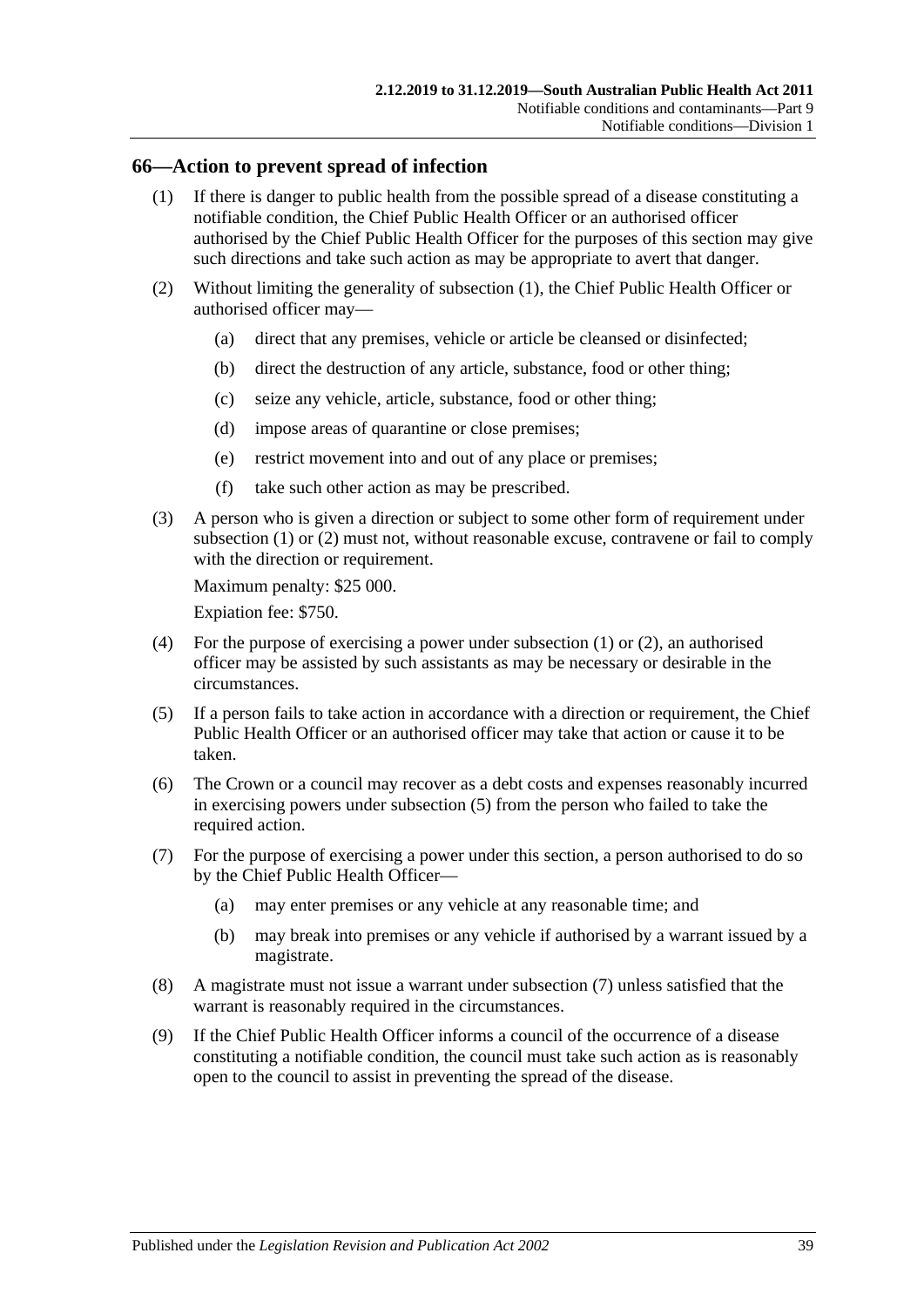# **Division 2—Notifiable contaminants**

## <span id="page-39-0"></span>**67—Declaration of notifiable contaminants**

- (1) The regulations may declare a contaminant to be a notifiable contaminant.
- <span id="page-39-1"></span>(2) The Minister may, if the Minister considers it to be necessary in the interests of public health because of urgent circumstances, by notice in the Gazette, declare a contaminant to be a notifiable contaminant.
- (3) A regulation or declaration under [subsection](#page-39-0) (1) or [\(2\)](#page-39-1) may be varied from time to time, or may be revoked, but a declaration of the Minister under [subsection](#page-39-1) (2) will, unless revoked sooner, expire 6 months after publication in the Gazette.
- (4) The revocation or expiry of a declaration of the Minister—
	- (a) does not prevent the contaminant the subject of the declaration being declared to be a notifiable contaminant by the regulations; and
	- (b) does not prevent the contaminant being the subject of a further declaration of the Minister if the Minister considers that urgent circumstances again warrant the declaration of the contaminant to be a notifiable contaminant.

## <span id="page-39-2"></span>**68—Notification of contaminant**

- $(1)$  If—
	- (a) a laboratory service; or
	- (b) a person of a class prescribed by the regulations,

detects or isolates a notifiable contaminant in a circumstance prescribed by the regulations for the purposes of this subsection, the responsible person must as soon as practicable (and in any event within 24 hours) report the detection or isolation to the Chief Public Health Officer.

Maximum penalty: \$25 000.

Expiation fee: \$750.

- <span id="page-39-3"></span>(2) [Subsection](#page-39-2) (1) does not apply—
	- (a) if the notifiable contaminant is detected or isolated in the course of a test carried out only for—
		- (i) educational purposes; or
		- (ii) the purposes of academic research,

unless the test and the circumstances of the particular case indicate the existence of a material risk to public health; or

- (b) in any circumstance—
	- (i) specified by the Chief Public Health Officer; or
	- (ii) prescribed by regulation.
- (3) For the purposes of [subsection](#page-39-3) (2)(a), a material risk to public health exists if the health of 1 or more persons has been, or might reasonably be expected to be, harmed, but does not include a case where the harm, or risk of harm, is trivial or negligible.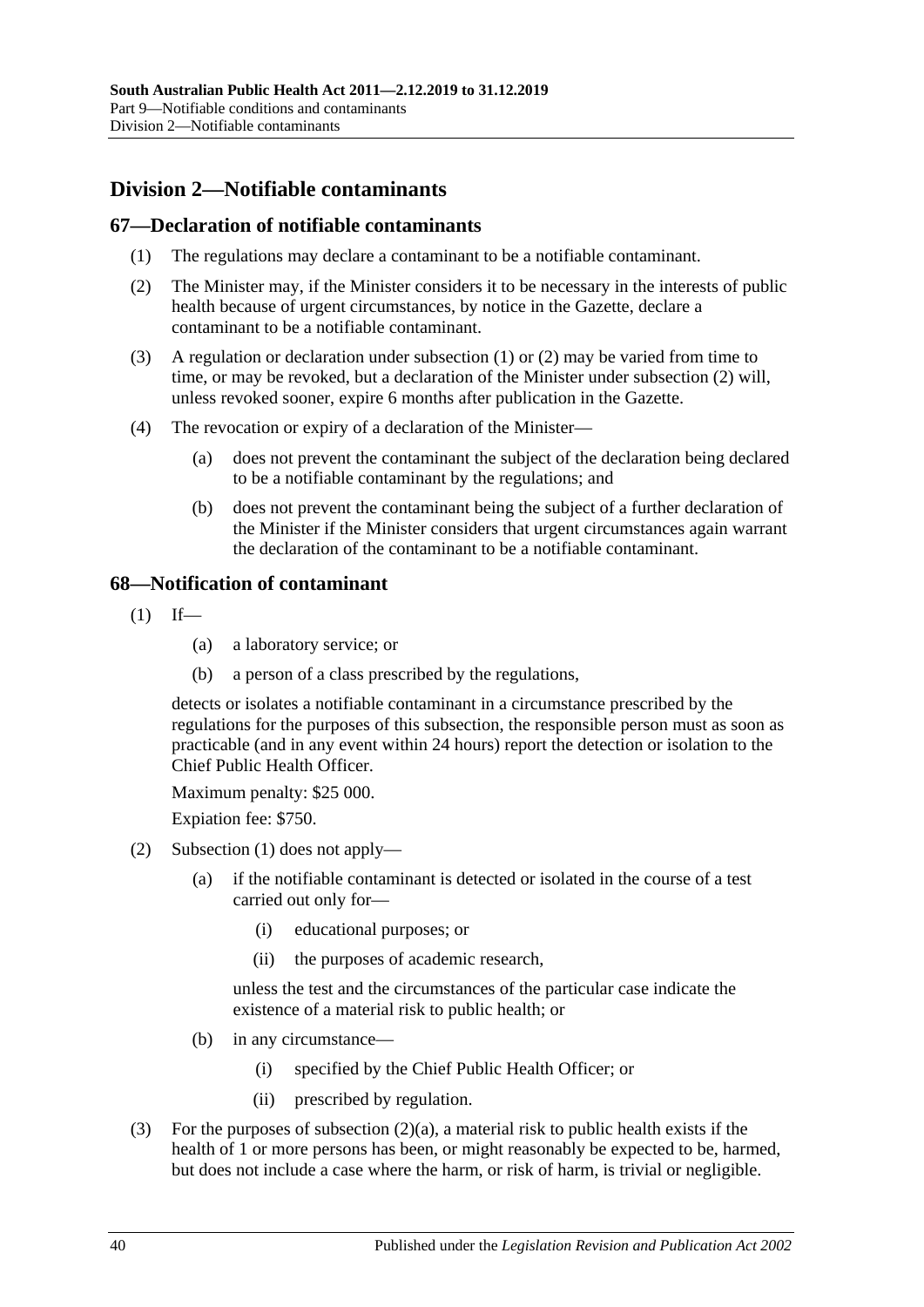- <span id="page-40-0"></span>(4) If a person is, in prescribed circumstances, informed at any time by a responsible person for a laboratory service (including a laboratory service outside the State) that—
	- (a) tests have been carried out by that laboratory in prescribed circumstances; and
	- (b) the test conducted by the laboratory has detected or isolated a notifiable contaminant,

the person must as soon as practicable (and in any event within 24 hours) report the detection or isolation to the Chief Public Health Officer

Maximum penalty: \$15 000.

Expiation fee: \$500.

- (5) [Subsection](#page-40-0) (4) does not apply in any circumstance specified by the Chief Public Health Officer.
- (6) A report under [subsection](#page-39-2) (1) or [\(4\)](#page-40-0) must be—
	- (a) made in a manner and form determined by the Chief Public Health Officer; and
	- (b) accompanied by the information required by the Chief Public Health Officer to be furnished in connection with the provision of the report.
- <span id="page-40-1"></span>(7) Following receipt of a report made under this section, the Chief Public Health Officer may from time to time—
	- (a) require additional information from—
		- (i) the person who provided the report;
		- (ii) any other person who the Chief Public Health Officer reasonably believes could furnish the Chief Public Health Officer with information relevant to monitoring or controlling the notifiable containment;
	- (b) require a person who provided the report to undertake, or cause to be undertaken, testing (or further testing) specified by the Chief Public Health Officer and to provide a further report or information to the Chief Public Health Officer.
- (8) A person must not, without reasonable excuse, fail to comply with a requirement imposed on the person under [subsection](#page-40-1) (7).

Maximum penalty: \$15 000.

Expiation fee: \$500.

- (9) No civil liability arises from a statement made honestly and without malice in, or in connection with, a report under this section.
- (10) A person who furnishes information under this section cannot, by virtue of doing so, be held to have breached any law or any principle of professional ethics.
- (11) Any notification given by a person in compliance with this section is not admissible in evidence against the person for an offence or for the imposition of a penalty (other than proceedings in respect of the making of a false or misleading statement).
- <span id="page-40-2"></span>(12) A regulation under this section must be made on the recommendation of the Chief Public Health Officer.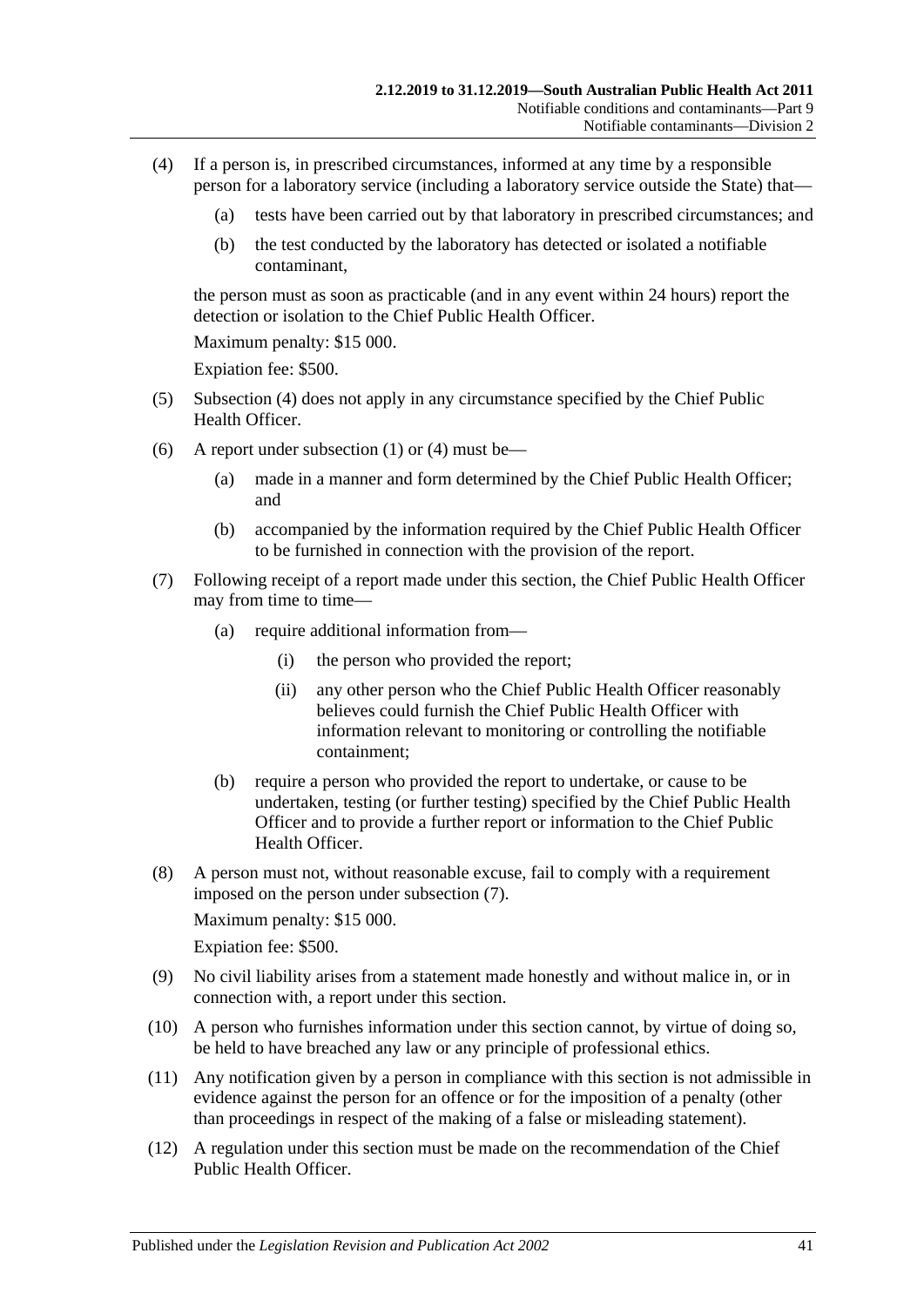- (13) A Chief Public Health Officer must not make a recommendation under [subsection](#page-40-2) (12) unless or until the Chief Public Health Officer has taken reasonable steps to consult with representatives, within any industry directly affected by the regulation, considered relevant by the Chief Public Health Officer in relation to the proposal to make the relevant regulations under this section.
- (14) A document held or produced for the purposes of this section that relates to a particular person is not subject to access under the *[Freedom of Information Act](http://www.legislation.sa.gov.au/index.aspx?action=legref&type=act&legtitle=Freedom%20of%20Information%20Act%201991) 1991*.
- (15) In this section—

*laboratory service* means a service which performs tests or analyses for the purpose of isolating or detecting contaminants in various substances;

#### *responsible person* means—

- (a) in relation to a laboratory service—the person responsible for the day to day operation of the laboratory service;
- (b) in the case of a person of a class prescribed by the regulations—a person identified under the regulations.

# <span id="page-41-2"></span>**Part 10—Controlled notifiable conditions**

# **Division 1—Preliminary**

#### **69—Principles**

The principles set out in [section](#page-9-0) 14 have particular application to this Part.

#### <span id="page-41-0"></span>**70—Declaration of controlled notifiable conditions**

- (1) The regulations may declare a disease or medical condition to be a controlled notifiable condition.
- <span id="page-41-1"></span>(2) The Minister may, if he or she considers it to be necessary in the interests of public health because of urgent circumstances, by notice in the Gazette, declare a disease or medical condition to be a controlled notifiable condition.
- (3) A regulation or declaration under [subsection](#page-41-0) (1) or [\(2\)](#page-41-1) may be varied from time to time, or may be revoked, but a declaration of the Minister under [subsection](#page-41-1) (2) will, unless revoked sooner, expire 6 months after publication in the Gazette.
- (4) The revocation or expiry of a declaration of the Minister—
	- (a) does not prevent the disease or medical condition the subject of the declaration being declared to be a controlled notifiable condition by the regulations; and
	- (b) does not prevent the disease or medical condition being the subject of a further declaration of the Minister if the Minister considers that urgent circumstances again warrant the declaration of the disease or medical condition to be a controlled notifiable condition.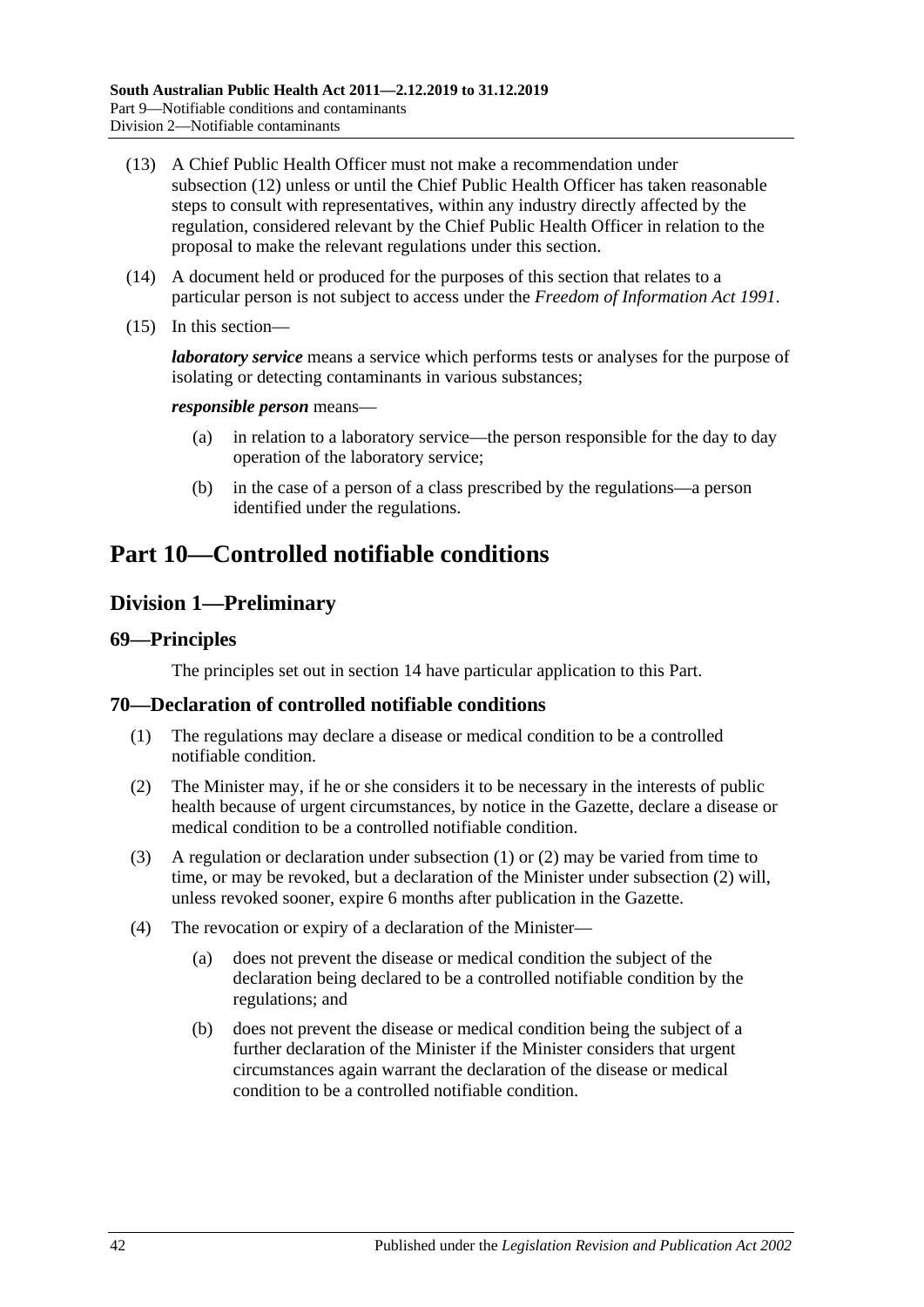# **71—Chief Public Health Officer to be able to act in other serious cases**

(1) In this section—

*serious disease*, in relation to a particular person, means a disease—

- (a) which is, or may be, infectious; and
- (b) which the Chief Public Health Officer reasonably believes to present a serious risk to public health.
- <span id="page-42-2"></span><span id="page-42-0"></span>(2) This section applies to a person if—
	- (a) the Chief Public Health Officer has reason to believe that the person (the *relevant person*) has, or has been exposed to, a serious disease; and
	- (b) the disease is not a controlled notifiable condition; and
	- (c) the Chief Public Health Officer determines that it is appropriate for action to be taken under this section; and
	- (d) the Chief Public Health Officer serves notice of the determination on the relevant person.
- <span id="page-42-1"></span>(3) In a case where this section applies—
	- (a) the serious disease will, in relation to the relevant person, be taken to be a controlled notifiable condition; and
	- (b) the Chief Public Health Officer may take action under this Part in relation to the relevant person as if the person had a controlled notifiable condition.
- (4) This section will cease to apply to a relevant person—
	- (a) if the Chief Public Health Officer revokes his or her determination under [subsection](#page-42-0)  $(2)(c)$ ; or
	- (b) at the expiration of 28 days from service of the notice under [subsection](#page-42-1)  $(2)(d)$ ; or
	- (c) if the serious disease is declared to be a controlled notifiable condition under this Part,

whichever first occurs.

- (5) The fact that this section ceases to apply to a person—
	- (a) does not effect any order, requirement or direction that applies in relation to the person immediately before the time that this section ceases to apply if the serious disease that gave rise to the application of this section has been declared to be a controlled notifiable condition under this Division (and is a controlled notifiable condition at the time that the section ceases to apply); and
	- (b) does not prevent the section applying to the person again if the Chief Public Health Officer has a reason to believe that the person is again suffering from, or has been exposed to, another serious disease (and the other requirements of [subsection](#page-42-2) (2) are satisfied).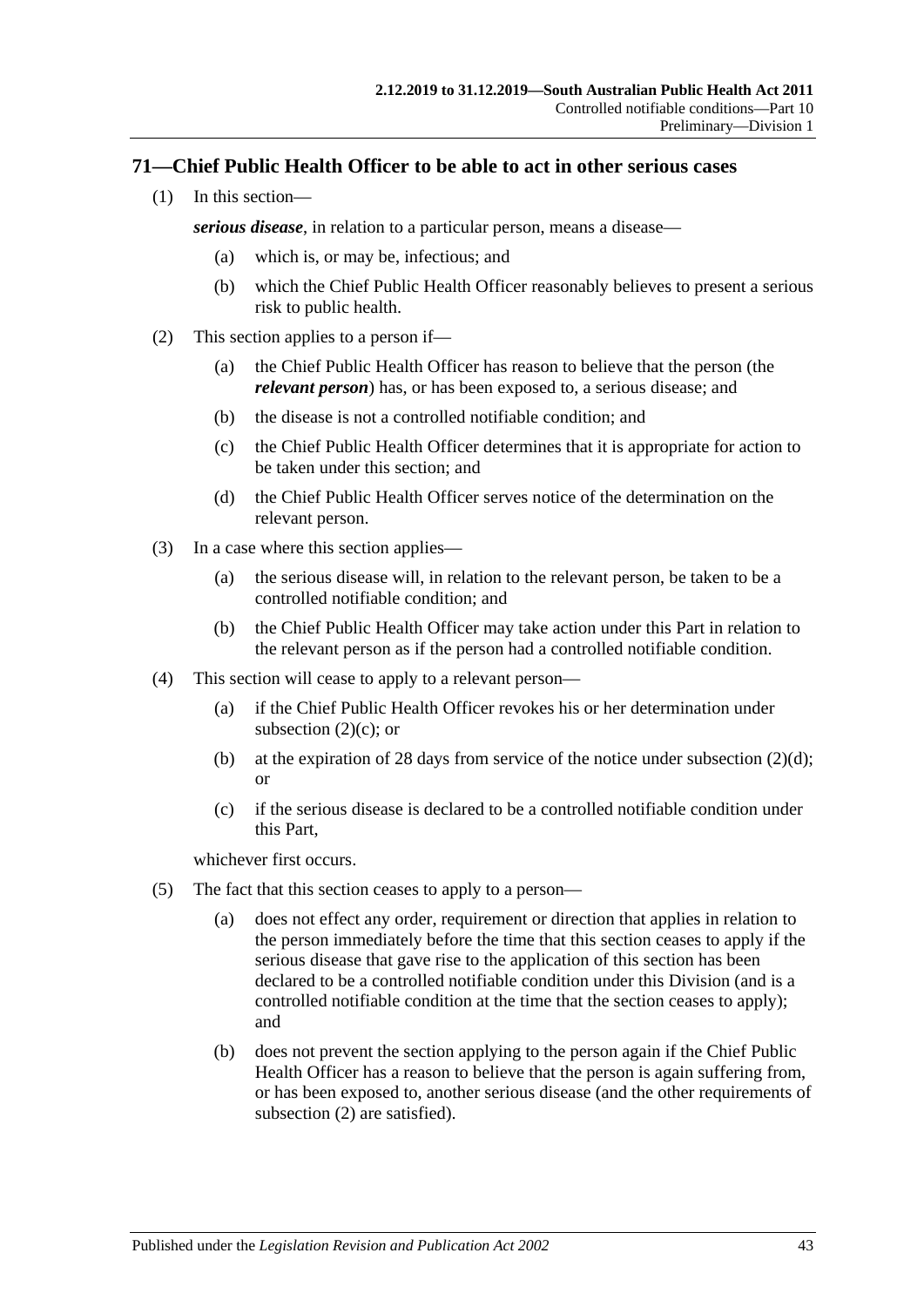# **72—Children**

- <span id="page-43-0"></span>(1) If a requirement is imposed under this Part in relation to a child—
	- (a) a parent or guardian of the child who is aware of the requirement must take such steps as are reasonably necessary and available to achieve compliance with the requirement; and
	- (b) any requirement to serve any notice or other document will be satisfied if service is effected on a parent or guardian of the child.
- (2) The regulations may make other modifications to the operation of this Part in relation to its application to children (and those modifications will have effect according to their terms).
- (3) A person who fails to comply with [subsection](#page-43-0)  $(1)(a)$  is guilty of an offence. Maximum penalty: \$25 000.
- (4) In this section—

*child* means a person under 16 years of age;

*parent* includes a person *in loco parentis*.

# **Division 2—Controls**

# **73—Power to require a person to undergo an examination or test**

- (1) The Chief Public Health Officer may impose a requirement under this section if [subsection](#page-43-1) (2) or [\(3\)](#page-43-2) applies.
- <span id="page-43-1"></span>(2) This subsection applies if the Chief Public Health Officer has reasonable grounds to believe—
	- (a) that a person has a controlled notifiable condition and the person presents, has presented, or is likely to present, a risk to health through the transmission of a disease constituting that condition; or
	- (b) that an incident has occurred or a circumstance has arisen in which a person could have been exposed to, or could have contracted, a controlled notifiable condition.
- <span id="page-43-2"></span>(3) This subsection applies if—
	- (a) an incident has occurred or a circumstance has arisen, while a caregiver or custodian is acting in that capacity, in which, if any of those involved were infected by a disease constituting a controlled notifiable condition, the disease could be transmitted to the caregiver or custodian; and
	- (b) the Chief Public Health Officer has reasonable grounds to believe that the imposition of a requirement under this section is necessary in the interests of a rapid diagnosis and, if appropriate, treatment of any person involved in the incident or connected with the circumstance (whether or not as a caregiver or custodian).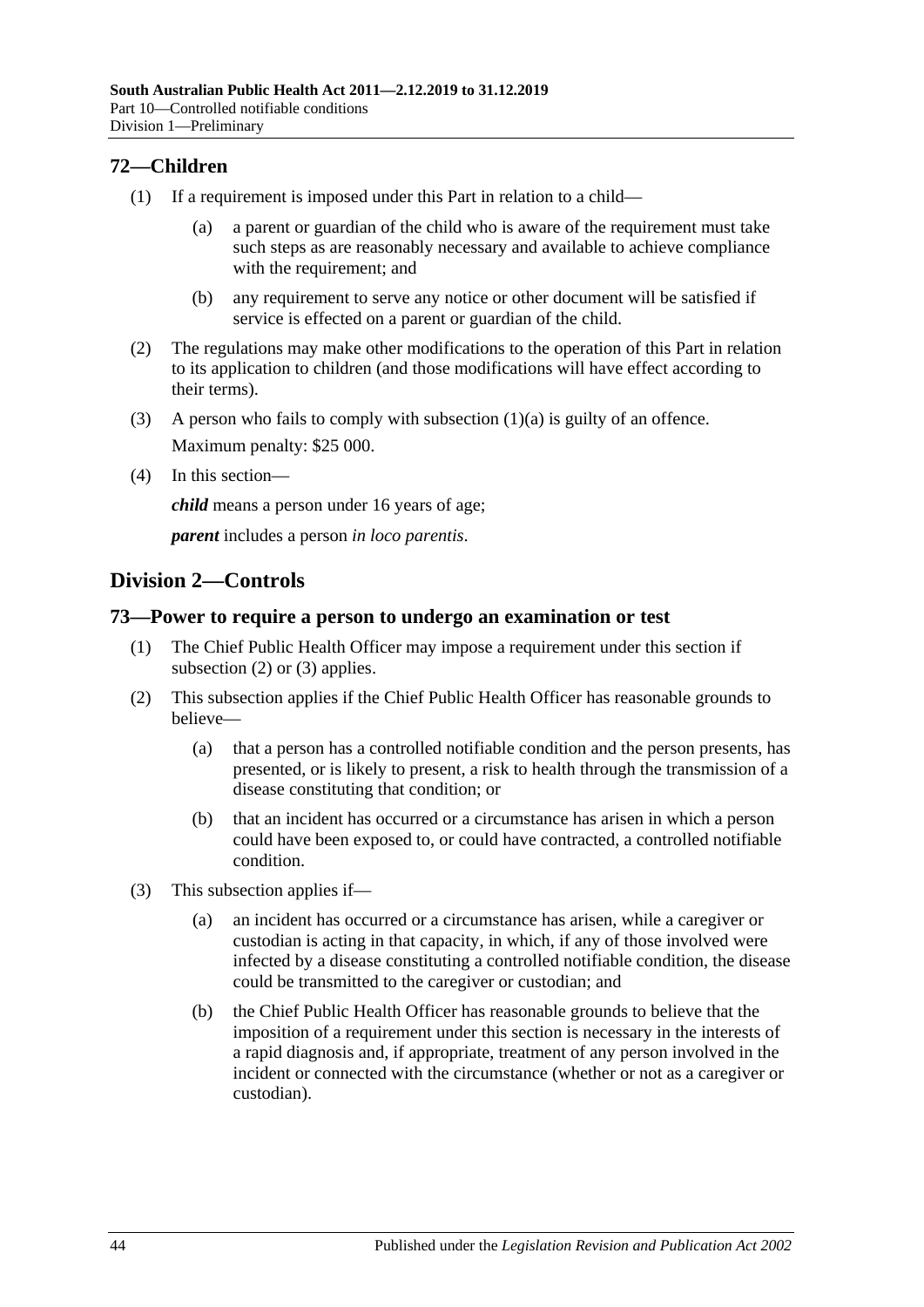- <span id="page-44-0"></span>(4) However, the Chief Public Health Officer should not act under this section unless the Chief Public Health Officer considers—
	- (a) that the person has been given a reasonable opportunity to undertake an examination or testing of the kind that will be subject to a requirement under this section but has failed to do so; or
	- (b) that the imposition of a requirement under this section is reasonably necessary for the purposes of a rapid diagnosis and, if appropriate, treatment of the relevant person.
- <span id="page-44-1"></span>(5) A requirement that may be imposed on a person under this section is that the person—
	- (a) present himself or herself at such place and time as may be specified by the Chief Public Health Officer in order to undergo a clinical examination or to undertake (or be the subject of) tests, or both; and
	- (b) comply with any requirement imposed by a person who may conduct the examination or carry out the tests.
- (6) [Subsection](#page-44-0) (4)(a) does not apply if the person is unconscious or the Chief Public Health Officer considers that the person does not have the capacity to consent to an examination or testing of the relevant kind.
- (7) If the person is unconscious, [subsection](#page-44-1) (5) is modified so as to allow the Chief Public Health Officer to arrange a clinical examination or tests (or both) for the person.
- (8) A requirement will be imposed by service of an order on the person (unless the person is unconscious).
- (9) The testing that may be undertaken under this section may include the provision or taking of a sample of blood, urine or other biological specimen.
- <span id="page-44-2"></span> $(10)$  If—
	- (a) a person is examined or subject to any test under this section; and
	- (b) the examination and any test disclose that the person does not have a controlled notifiable condition,

the person is entitled to reasonable reimbursement from the Department for costs and expenses directly incurred by the person in attending for the examination and any test.

- (11) An amount payable under [subsection](#page-44-2) (10) may be recovered as a debt.
- (12) The Chief Public Health Officer is entitled to be provided with a report on the outcome of any examination or test conducted under this section (and a person who conducted the examination or test must, at the request of the Chief Public Health Officer, furnish the Chief Public Health Officer with such a report).
- (13) In this section—

*caregiver or custodian* means—

- (a) a person who is employed by, or performs work at, a health service; or
- (b) a person who provides, or who is associated with the provision of, any medical service or other form of service designed to benefit human health; or
- (c) a person who is employed by, or performs work at, a pathology service; or
- (d) a person who—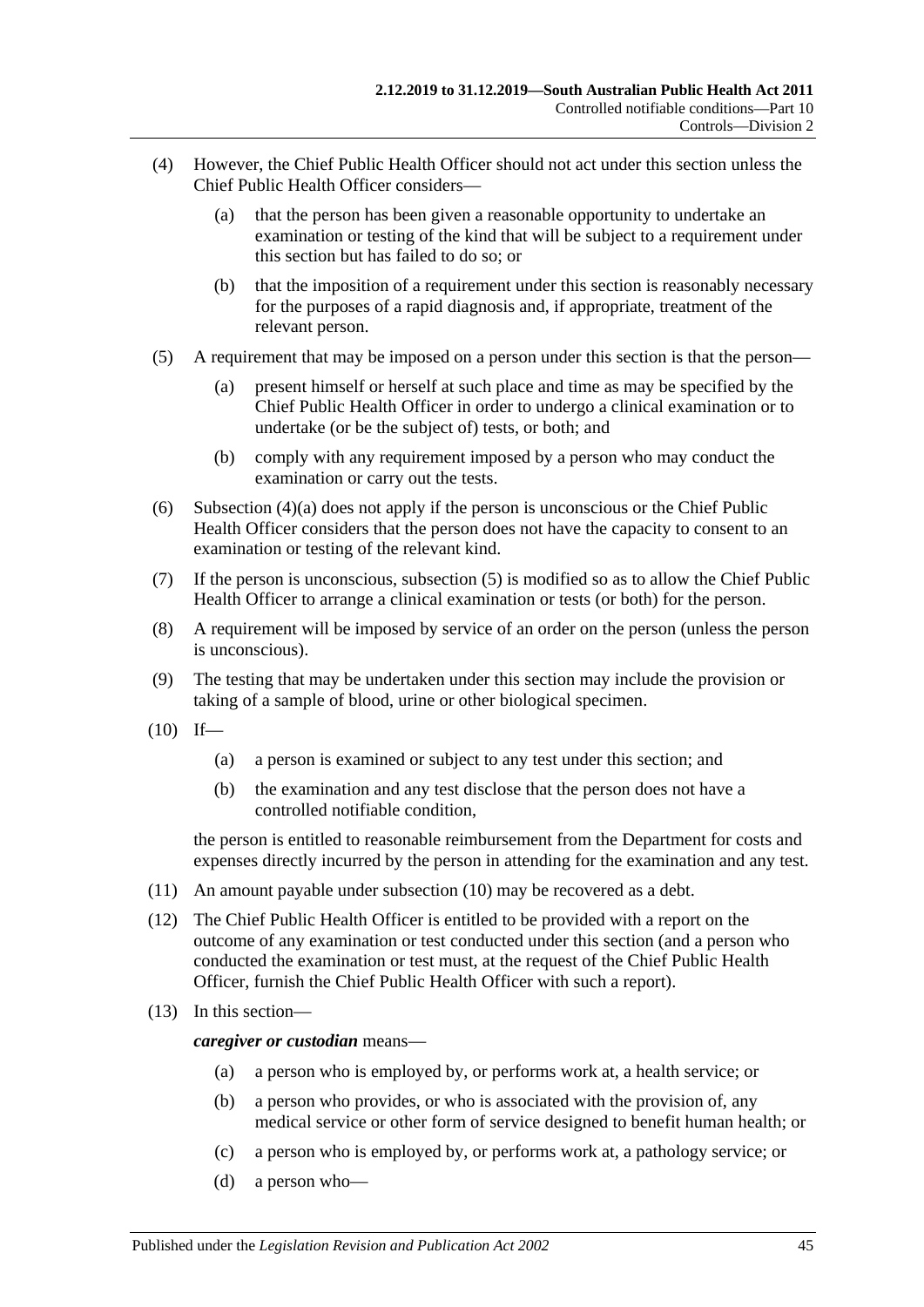- (i) removes human tissue from a person, whether alive or dead; or
- (ii) handles human tissue,

under the *[Transplantation and Anatomy Act](http://www.legislation.sa.gov.au/index.aspx?action=legref&type=act&legtitle=Transplantation%20and%20Anatomy%20Act%201983) 1983*; or

- (e) a police officer; or
- (f) a legal custodian of a person who is in legal or protective custody and any person who is employed or engaged by a legal custodian in the course of keeping that person in legal or protective custody; or
- (g) a person who is within a class prescribed by the regulations for the purposes of this definition;

*health service* means a health service within the meaning of the *[Health Care](http://www.legislation.sa.gov.au/index.aspx?action=legref&type=act&legtitle=Health%20Care%20Act%202008)  Act [2008](http://www.legislation.sa.gov.au/index.aspx?action=legref&type=act&legtitle=Health%20Care%20Act%202008)*.

#### **74—Power to require counselling**

- (1) If the Chief Public Health Officer has reasonable grounds to believe that a person has, or has been exposed to, a controlled notifiable condition, the Chief Public Health Officer may impose a requirement on the person under this section.
- (2) However, the Chief Public Health Officer should not act under this section unless satisfied that the person has been given a reasonable opportunity to participate in the relevant counselling or activity but has failed to do so.
- (3) A requirement will be imposed by service of an order on the person.
- <span id="page-45-0"></span>(4) A requirement that may be imposed on a person under this section is that the person participate in 1 or more of the following:
	- (a) counselling;
	- (b) education;
	- (c) other activities relevant to understanding the controlled notifiable condition or the impact or implications of the controlled notifiable condition.
- (5) Without limiting [subsection](#page-45-0) (4), the order may specify the type, nature or extent of any counselling, and the type or details of any information that must be provided to the person.

#### <span id="page-45-1"></span>**75—Power to give directions**

- $(1)$  If—
	- (a) the Chief Public Health Officer has reasonable grounds to believe that a person has, or has been exposed to, a controlled notifiable condition; and
	- (b) the Chief Public Health Officer considers that an order under this section is reasonably necessary in the interests of public health,

then the Chief Public Health Officer may give directions to the person under this section.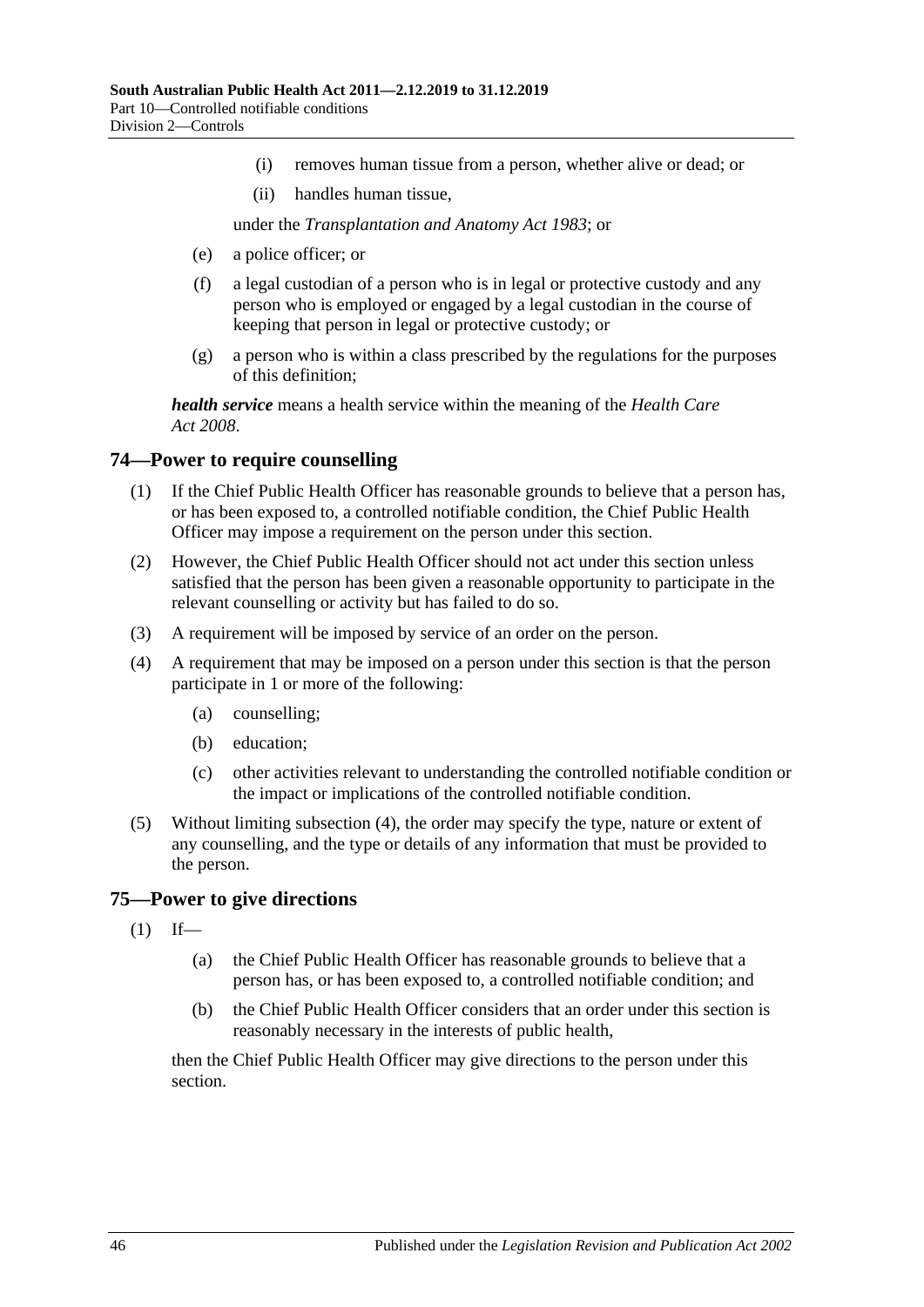- (2) However, the Chief Public Health Officer should not act under this section unless satisfied—
	- (a) that the person has undertaken counselling that is appropriate in the circumstances, or has refused or failed to undertake counselling that has been made reasonably available to the person; or
	- (b) that counselling is not appropriate or necessary in the circumstances of the particular case; or
	- (c) that urgent action is required in the circumstances of the particular case and that counselling can be provided after action is taken under this section.
- (3) Any direction will be imposed by service of an order on the person.
- (4) The directions that may be imposed by an order under this section include:
	- (a) a direction that the person reside at a specified place and, if considered to be appropriate by the Chief Public Health Officer, that the person remain isolated;
	- (b) a direction that the person refrain from carrying out specified activities (for example, without limitation, employment, use of public transport or participation in certain events), either absolutely or unless specified conditions are satisfied;
	- (c) a direction that the person refrain from visiting a specified place, or a place within a specified class, either absolutely or unless specified conditions are satisfied;
	- (d) a direction that the person refrain from associating with specified persons or specified classes of persons;
	- (e) a direction that the person take specified action to prevent or minimise any health risk that may be posed by the person;
	- (f) a direction that the person attend meetings and provide such information as may be reasonably required in the circumstances;
	- (g) a direction that the person place himself or herself under the supervision of a member of the staff of the Department or a medical practitioner or other health professional nominated by the Chief Public Health Officer and obey the reasonable directions of that person;
	- (h) a direction that the person submit himself or herself to examination by a medical practitioner nominated by the Chief Public Health Officer at such intervals as the Chief Public Health Officer may require;
	- (i) a direction that the person undergo specified medical treatment, including at a specified place and time (or times);
	- (j) such other direction as to the person's conduct or supervision that the Chief Public Health Officer considers to be appropriate in the circumstances.
- <span id="page-46-1"></span><span id="page-46-0"></span>(5) The Chief Public Health Officer—
	- (a) must not impose a direction under [subsection](#page-46-0) (4)(h) or [\(i\)](#page-46-1) if the Chief Public Health Officer is satisfied that the person has a conscientious objection to the relevant examination or treatment (as the case may be) due to a religious, cultural or other similar ground; and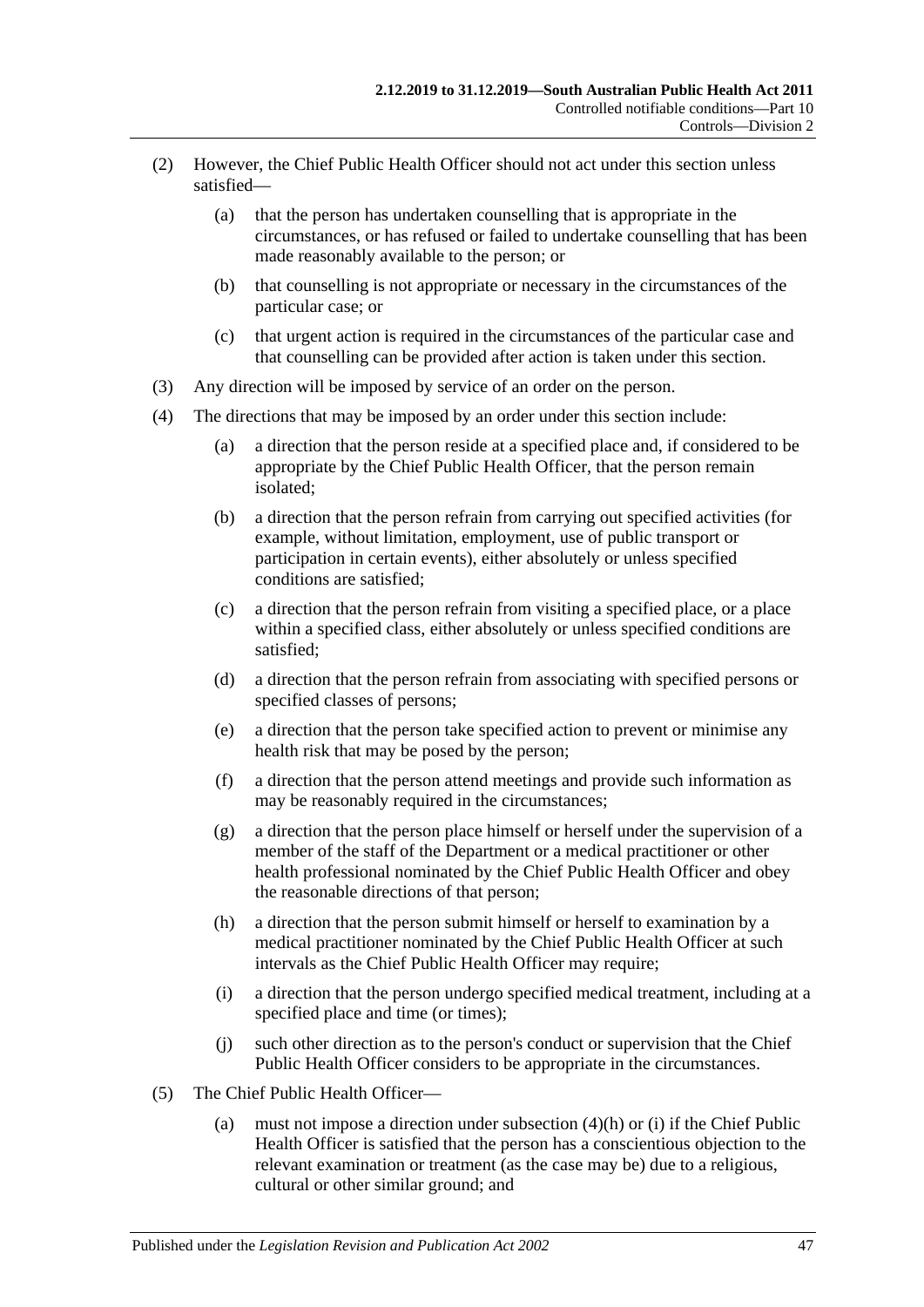- (b) must not impose a direction under [subsection](#page-46-1) (4)(i) if the treatment would impose a serious threat to the person's health.
- (6) However, if a direction under [subsection](#page-46-0)  $(4)(h)$  or [\(i\)](#page-46-1) would relate to a child, the Chief Public Health Officer may make a direction under either (or both) paragraphs despite a conscientious objection of a parent or guardian of the child if the Chief Public Health Officer considers that the relevant examination or treatment (as the case may be) is in the best interests of the child (and reasonably necessary in the interests of public health).

# **76—Review by Tribunal**

- (1) A person who is the subject of an order, requirement or direction of the Chief Public Health Officer under a preceding section under this Division (including an order, requirement or direction as varied under this Division) may apply to the Tribunal for a review of the order, requirement or direction.
- (2) An application under this section may be instituted at any time during the currency of the order, requirement or direction (and, subject to [subsection](#page-47-0) (3), more than 1 application may be made while the order, requirement or direction is in force).
- <span id="page-47-0"></span>(3) If a second or subsequent application is made with respect to the same order, requirement or direction, the Tribunal must first consider whether there has been a significant change in the material circumstances of the case and should, unless the Tribunal in its discretion determines otherwise, decline to proceed with the application (if it appears that the proceedings would simply result in a rehearing of the matter without such a change in circumstances).
- (5) The Tribunal is to hear and determine an application under this section as soon as is reasonably practicable.

# <span id="page-47-1"></span>**77—Power to require detention**

- $(1)$  If—
	- (a) the Chief Public Health Officer has reasonable grounds to believe that a person has, or has been exposed to, a controlled notifiable condition; and
	- (b) the person is or has been the subject of 1 or more directions under [section](#page-45-1) 75 and has contravened or failed to comply with a direction, or the Chief Public Health Officer considers that there is a material risk the person would not comply with 1 or more directions under that section if they were to be imposed; and
	- (c) the Chief Public Health Officer considers—
		- (i) that the person presents, or is likely to present, a risk to public health; and
		- (ii) that action under this section is justified,

then the Chief Public Health Officer may make an order under this section.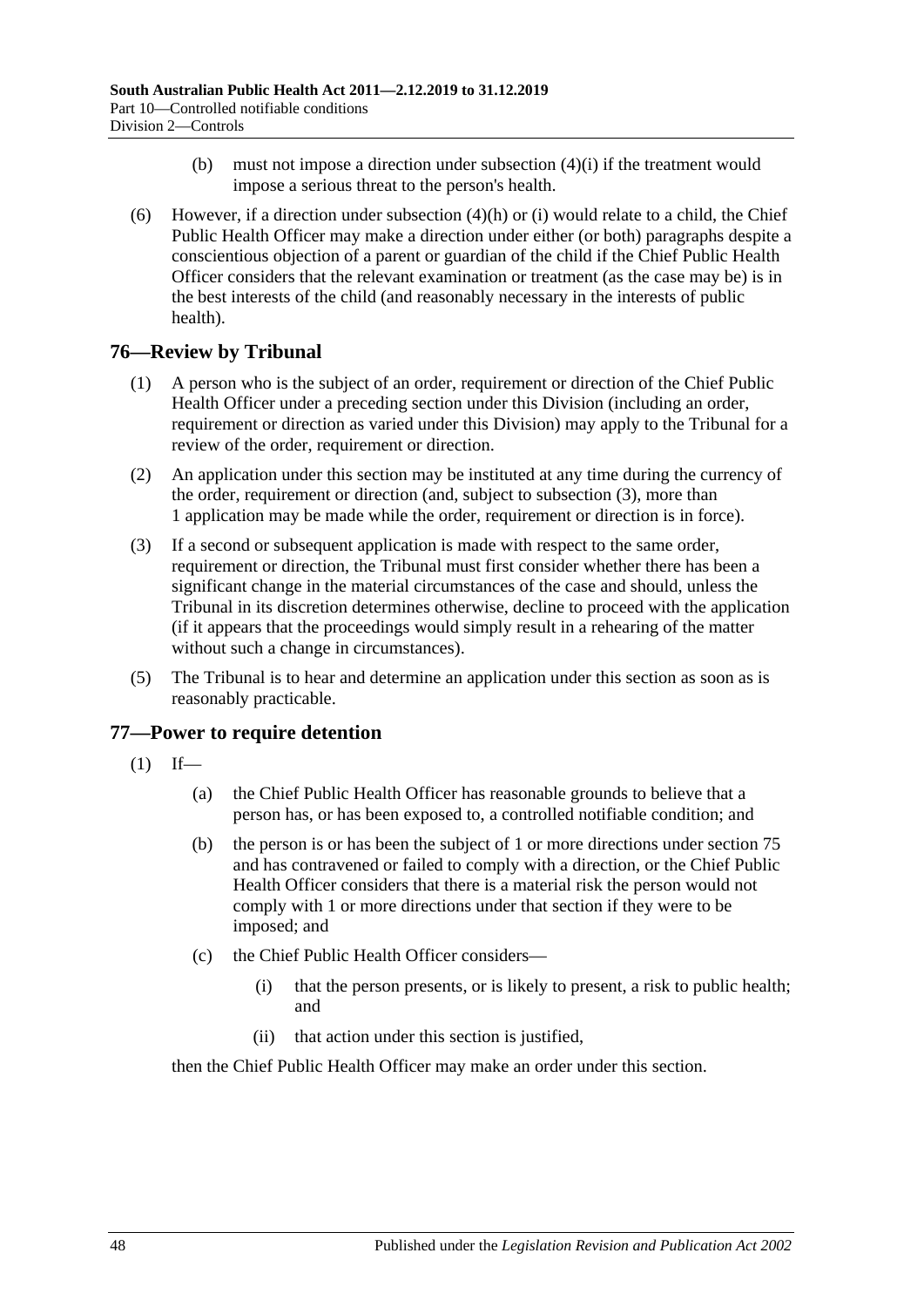- (2) However, the Chief Public Health Officer should not act under this section unless satisfied—
	- (a) that the person has undertaken counselling that is appropriate in the circumstances, or has refused or failed to undertake counselling that has been made reasonably available to the person; or
	- (b) that counselling is not appropriate in the circumstances of the particular case; or
	- (c) that urgent action is required in the circumstances of the particular case and that counselling can be provided after action is taken under this section.
- (3) An order under this section must be served on the person.
- (4) An order under this section will be that the person submit to being detained at a specified place while the order is in force.
- (5) An order under this section may contain other requirements relating to the person's conduct or supervision that the Chief Public Health Officer considers to be appropriate in the circumstances.
- (6) Subject to this section, an order under this section—
	- (a) will be for an initial period not exceeding 30 days; and
	- (b) will be able to be extended from time to time by the Chief Public Health Officer for periods not exceeding 60 days.
- <span id="page-48-0"></span>(7) If the Chief Public Health Officer considers that it will be necessary to extend an order under this section beyond an initial period of 30 days, the Chief Public Health Officer must, before the expiration of that period, apply to the Supreme Court for a review of the order.
- <span id="page-48-1"></span>(8) If an application is made under [subsection](#page-48-0) (7)—
	- (a) the order may be extended beyond the initial period of 30 days pending the outcome of the application to the Supreme Court; and
	- (b) the Supreme Court should seek to hear and determine the application as soon as is reasonably practicable after it is made to the Court; and
	- (c) the Supreme Court may, on hearing the application, confirm, vary or revoke the order that has been made by the Chief Public Health Officer.
- <span id="page-48-2"></span>(9) Furthermore, a person must not be detained under this section for a period exceeding 6 months in total unless the Supreme Court has, on application by the Chief Public Health Officer made for the purposes of this subsection, confirmed the order (with or without any variation made by the Court).
- (10) The Supreme Court will be constituted of a single Judge for the purposes of proceedings under [subsections](#page-48-0) (7), [\(8\)](#page-48-1) and [\(9\).](#page-48-2)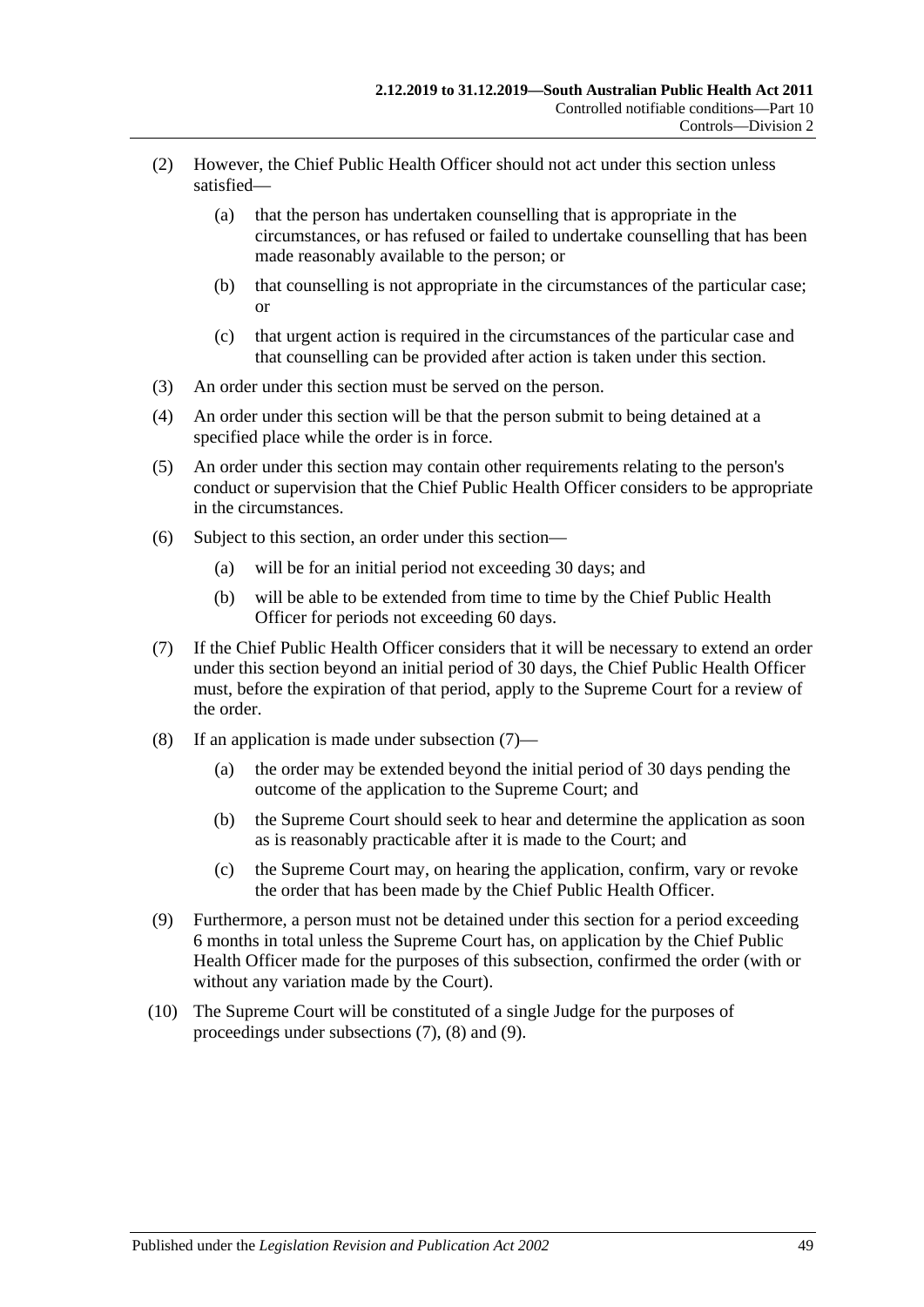- (11) A Judge, in acting under a preceding subsection, may make any consequential or ancillary order or direction, or impose any conditions, the Judge considers appropriate (including that the relevant person be released pending the outcome of the hearing of the matter (if the Judge thinks fit) on such conditions, if any, as the Judge may determine, or that the matter be brought back before the Supreme Court constituted of a single Judge at a time, or within a period or periods, specified by the Judge (and, if a matter is brought back before the Court, then a Judge may make such orders as the Judge thinks fit)).
- (12) The preceding subsections do not limit the ability of a person to apply for a review of an order under this section under [section](#page-49-0) 78.
- (13) A person who is detained under this section must be examined by a medical practitioner at intervals not exceeding—
	- (a) 30 days; or
	- (b) such shorter period or periods as a Supreme Court Judge may determine having regard to the nature of the controlled notifiable condition and the extent to which the person has been affected by that condition.
- (14) The Chief Public Health Officer must facilitate any reasonable request for communication made by a person detained under this section.

# <span id="page-49-0"></span>**78—Review of detention orders by Supreme Court**

- (1) A person who is the subject of an order of the Chief Public Health Officer under [section](#page-47-1) 77 may apply to the Supreme Court for a review of the order.
- (2) An application under this section may be instituted at any time during the currency of the order (and, subject to [subsection](#page-49-1) (3), more than 1 application may be made while the order is in force).
- <span id="page-49-1"></span>(3) If a second or subsequent application is made under this section with respect to the same order, the Supreme Court must first consider whether there has been a significant change in the material circumstances of the case and should, unless the Supreme Court in its discretion determines otherwise, decline to proceed with the application (if it appears that the proceedings would simply result in a rehearing of the matter without such a change in circumstances).
- (4) Subject to complying with [subsection](#page-49-1) (3), the Supreme Court may, on hearing an application under this section—
	- (a) confirm, vary or revoke the order, or substitute any order;
	- (b) remit the subject matter to the Chief Public Health Officer for further consideration;
	- (c) dismiss the matter;
	- (d) make any consequential or ancillary order or direction, or impose any conditions, that it considers appropriate.
- (5) The Supreme Court will be constituted of a single Judge for the purposes of this section.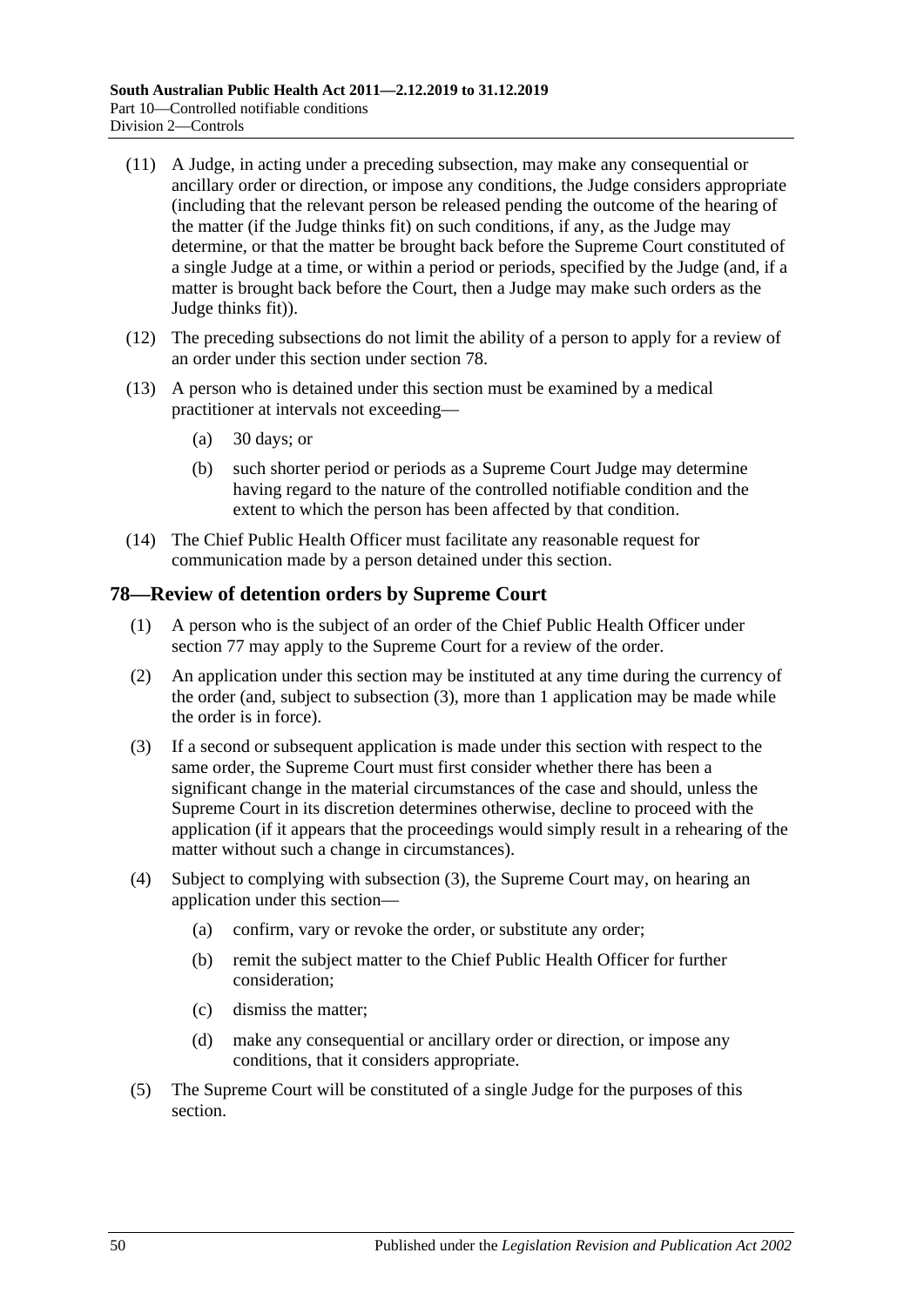## <span id="page-50-0"></span>**79—Warrants**

- (1) If the Chief Public Health Officer considers it necessary to do so, the Chief Public Health Officer may apply to a magistrate—
	- (a) for the issue of a warrant for the apprehension by an authorised person of a person who has failed to comply with an order, requirement or direction under this Division;
	- (b) for the person to whom the warrant relates—
		- (i) to be subject to any examination, test or other action required by the order, requirement or direction to which the warrant relates; or
		- (ii) to be brought before a magistrate.
- <span id="page-50-1"></span>(2) If or when a person is brought before a magistrate, the magistrate may take such action as the magistrate thinks appropriate to achieve compliance with the relevant order, requirement or direction, including—
	- (a) by making such orders as the magistrate thinks fit;
	- (b) by issuing a warrant for the detention of the relevant person until the person is willing to comply with the order, requirement or direction.
- (3) Without limiting [subsection](#page-50-0) (1) or [\(2\),](#page-50-1) a warrant under this section may provide that the person be held in a place of quarantine or isolation—
	- (a) for a period determined by the magistrate, or from time to time subject to periodic reviews by a magistrate; or
	- (b) until otherwise determined by a magistrate.
- <span id="page-50-2"></span>(4) An authorised person is authorised to take any action contemplated by a warrant under this section (including to take a person to any place and to restrain a person while any examination or testing is undertaken (including testing involving the taking of a blood, urine or other biological sample)).
- (5) Without limiting [subsection](#page-50-2) (4), reasonable force may be used in the execution of a warrant under this section.
- (6) In the exercise of powers under a warrant, an authorised person may be accompanied by such assistants as may be necessary or desirable in the circumstances.
- (7) A right of appeal exists to the Supreme Court (constituted of a single judge) against a decision of a magistrate under this section.
- (8) On an appeal, the Supreme Court may—
	- (a) confirm, vary or quash the magistrate's decision;
	- (b) make any order that the justice of the case may require.
- (9) Subject to an appeal, an order of a magistrate under this section will be taken to be an order of the Magistrates Court.
- (10) In this section—

*authorised person* means—

(a) a police officer; or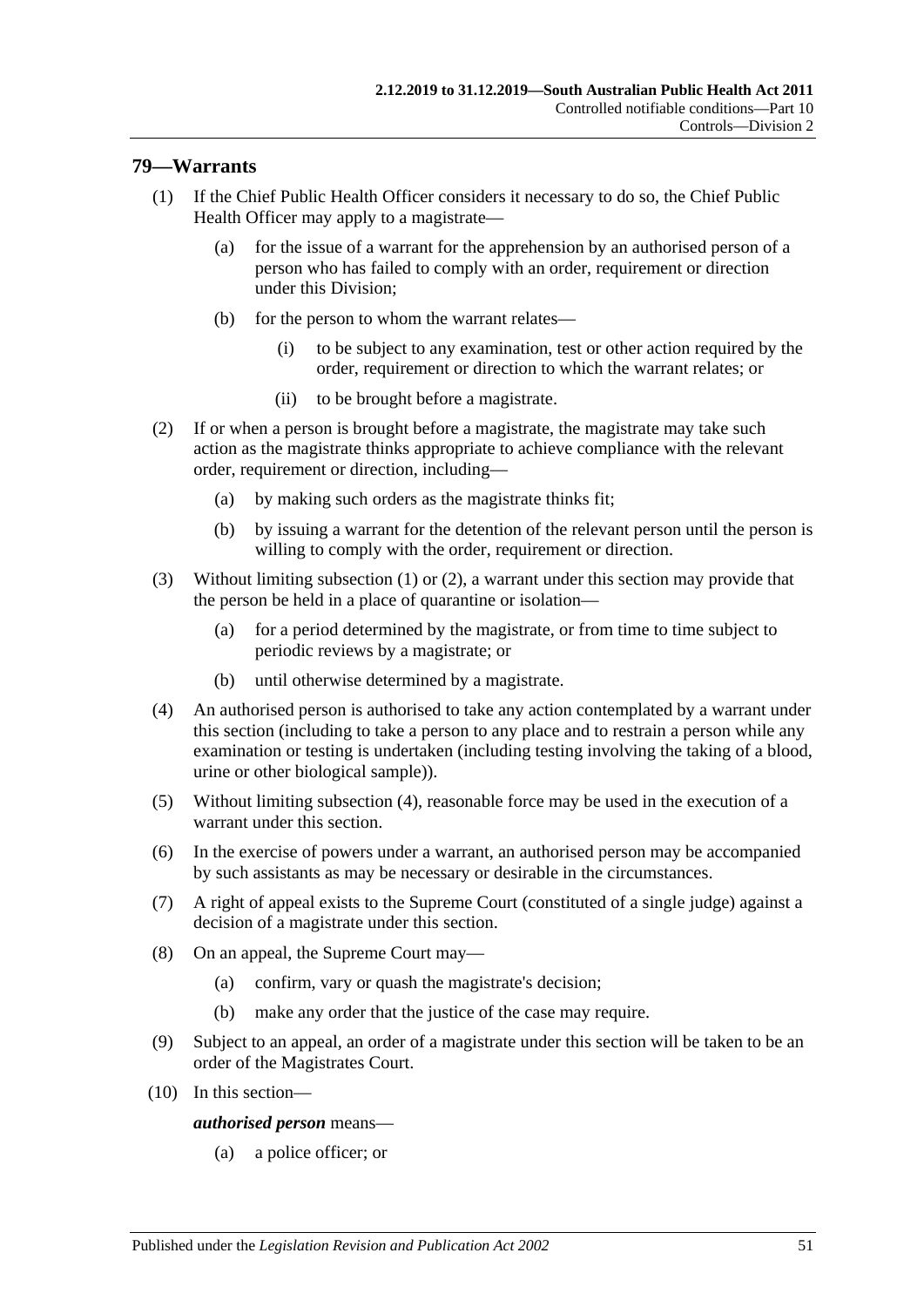(b) a person authorised by the Chief Public Health Officer to act as an authorised person under this section.

## **80—General provisions relating to orders, requirements and directions**

- (1) An order, requirement or direction under this Division may be given or imposed on a person on 1 or more occasions.
- (2) Any combination of orders, requirements or directions under this Division may be given or imposed on a person at any time.
- (3) The Chief Public Health Officer may at any time, by notice served on a person, vary or rescind an order, requirement or direction under this Division.
- (4) If the Chief Public Health Officer serves an order or notice on a person under this Division, the order or notice must be accompanied by a notice in a form determined by the Chief Public Health Officer that—
	- (a) sets out the grounds on which the order or notice is made; and
	- (b) contains a statement of the person's rights under this Act (including a person's right to apply for a review under this Division); and
	- (c) contains any other information determined by the Chief Public Health Officer to be relevant or appropriate.

## **81—Duty to comply**

A person who is the subject of an order, requirement or direction under this Division must not, without reasonable excuse, contravene or fail to comply with the order, requirement or direction.

Maximum penalty: \$25 000.

Expiation fee: \$750.

# **Division 3—Related matters**

#### **82—Advisory Panels**

- (1) The Chief Public Health Officer may establish a Case Management and Co-ordination Advisory Panel (an *Advisory Panel*) to advise the Chief Public Health Officer on the management of a person who is, or a group of persons who are, the subject of an order, requirement or direction under this Part.
- (2) An Advisory Panel will consist of—
	- (a) a legal practitioner; and
	- (b) a person who is considered by the Chief Public Health Officer to be an expert in infectious diseases; and
	- (c) any other person who is considered by the Chief Public Health Officer to be an appropriate member of the Advisory Panel.
- (3) A person will be appointed to an Advisory Panel on conditions determined by the Chief Public Health Officer after consultation with the Minister.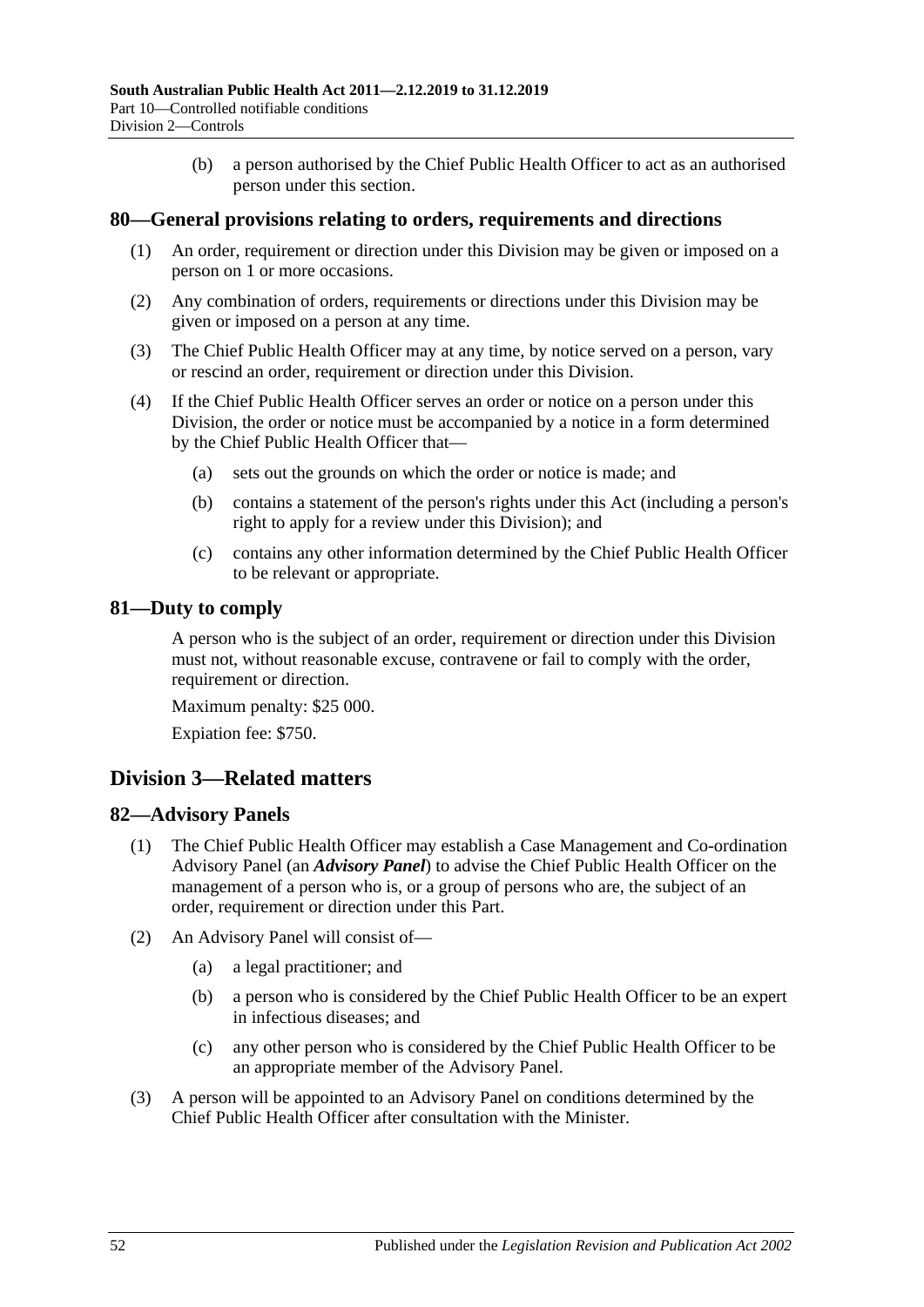- (4) An Advisory Panel must perform its functions—
	- (a) after taking into account any determination of the Chief Public Health Officer as to the scope or performance of its functions in the circumstances of the particular case; and
	- (b) in accordance with any protocols under [subsection](#page-52-0) (5).
- <span id="page-52-0"></span>(5) The Minister may, as the Minister thinks fit, determine various protocols that must be complied with by Advisory Panels in the performance of their functions.
- (6) Information (including confidential information) may be disclosed to an Advisory Panel in connection with the performance of its functions without the breach of any law or principle of professional ethics.
- (7) A member of an Advisory Panel must not make use of or disclose information gained as a result of, or in connection with, the functions of the Advisory Panel except—
	- (a) to the extent necessary for the proper performance of those functions; or
	- (b) to the extent allowed by the regulations.

## **83—Interstate orders**

(1) In this section—

*corresponding law* means a law of another State declared by the regulations to be a corresponding law;

*order* includes a notice, requirement or direction;

*State* includes a Territory.

- <span id="page-52-3"></span> $(2)$  If—
	- (a) a person is subject to an order under a corresponding law; and
	- (b) the terms of an order provide for matters that could be the subject (wholly or substantially) of an order under this Part; and
	- (c) the person enters the State,

then, subject to [subsections](#page-52-1) (3) and [\(4\),](#page-52-2) the order will have effect in this State as if the order had been made under this Part.

- <span id="page-52-1"></span>(3) An order that has effect in this State under [subsection](#page-52-3) (2)—
	- (a) may, by notice served on the relevant person, be varied by the Chief Public Health Officer, as it applies in this State, in such manner as the Chief Public Health Officer thinks fit; and
	- (b) will cease to have effect in this State if—
		- (i) the order expires or is revoked under the corresponding law; or
		- (ii) the order is revoked by the Chief Public Health Officer acting under this provision.
- <span id="page-52-2"></span>(4) The cessation of the operation of an order under this section does not prevent an order subsequently being made under this Part in relation to the same person.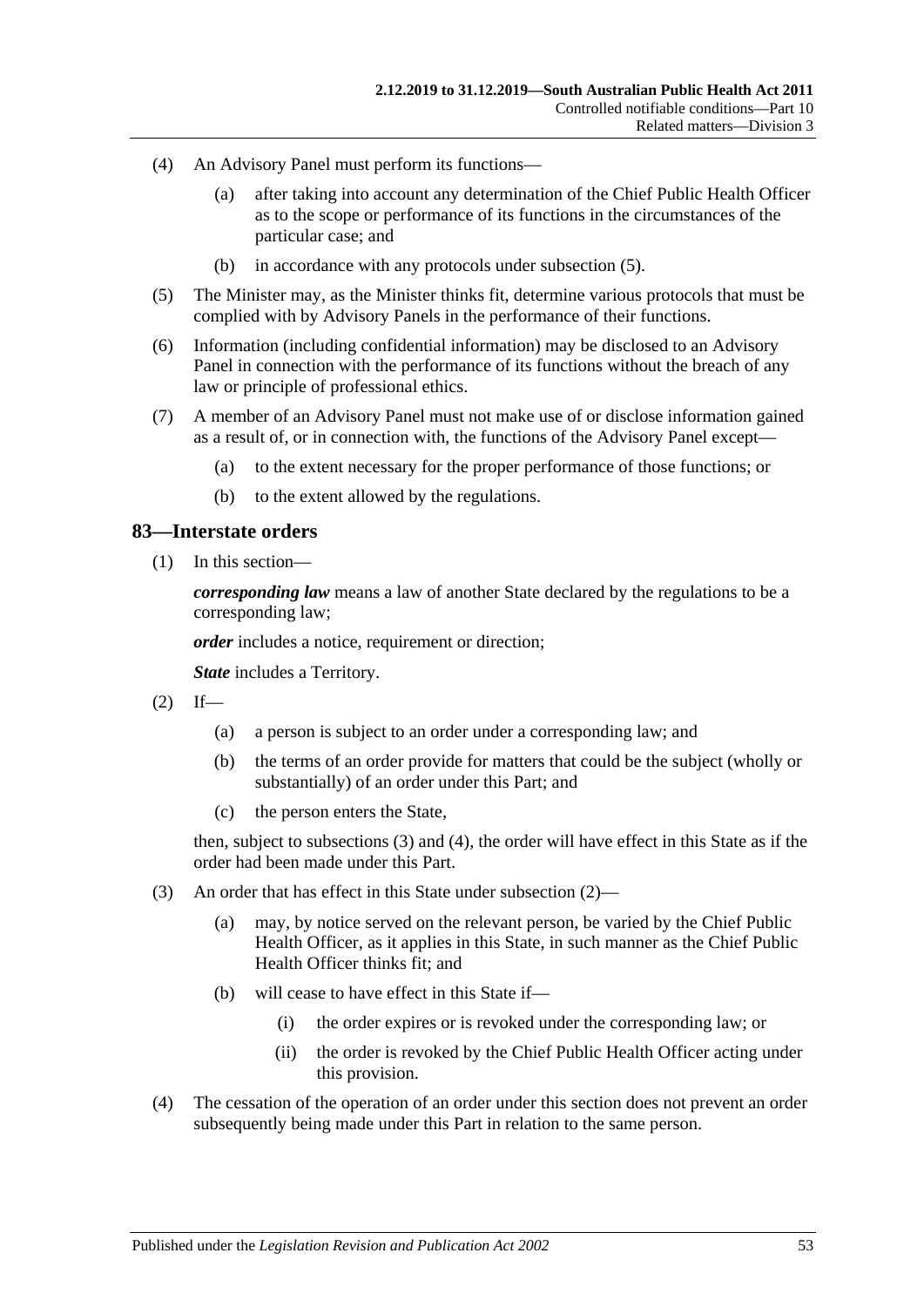## **84—Protection of information**

A document held or produced by the Chief Public Health Officer, or any other person acting in the course of official duties, for the purposes of this Part that relates to a particular person is not subject to access under the *[Freedom of Information Act](http://www.legislation.sa.gov.au/index.aspx?action=legref&type=act&legtitle=Freedom%20of%20Information%20Act%201991) 1991*.

# **Part 11—Management of significant emergencies**

## **85—Principles**

The principles set out in [section](#page-9-0) 14 have particular application to this Part.

## <span id="page-53-0"></span>**86—Public health incidents**

- (1) If it appears to the Chief Executive that the nature or scale of an emergency that has occurred, is occurring or is about to occur, is such that it should be declared to be a public health incident, the Chief Executive may, with the approval of the Minister, declare the emergency to be a public health incident.
- (2) A declaration under this section—
	- (a) may be made orally (but if made orally must, as soon as is reasonably practicable, be reduced to writing and a copy provided to the Minister); and
	- (b) subject to this section, remains in force while response operations are being carried out in relation to the emergency (but not for a period exceeding 12 hours).
- (3) The Chief Executive may, at any time, revoke a declaration under this section.

#### **87—Public health emergencies**

- (1) If it appears to the Chief Executive that an emergency has occurred, is occurring or is about to occur, the Chief Executive may, with the approval of the Minister, declare the emergency to be a public health emergency (whether or not the emergency has previously been declared to be a public health incident under [section](#page-53-0) 86).
- (2) A declaration under this section—
	- (a) must be in writing and published in a manner and form determined by the Minister; and
	- (b) remains in force for a period specified in the declaration (which must not exceed 14 days) and for such further periods (which may be of any length) as may be approved by the Governor.
- (3) The Chief Executive may, at any time, revoke a declaration under this section.

#### **88—Making and revocation of declarations**

- (1) The Public Health Emergency Management Plan may contain guidelines setting out circumstances in which an emergency should be declared to be a public health incident or to be a public health emergency.
- (2) Before making a declaration under this Part, the Chief Executive must consult with—
	- (a) the Chief Public Health Officer; and
	- (b) the State Co-ordinator.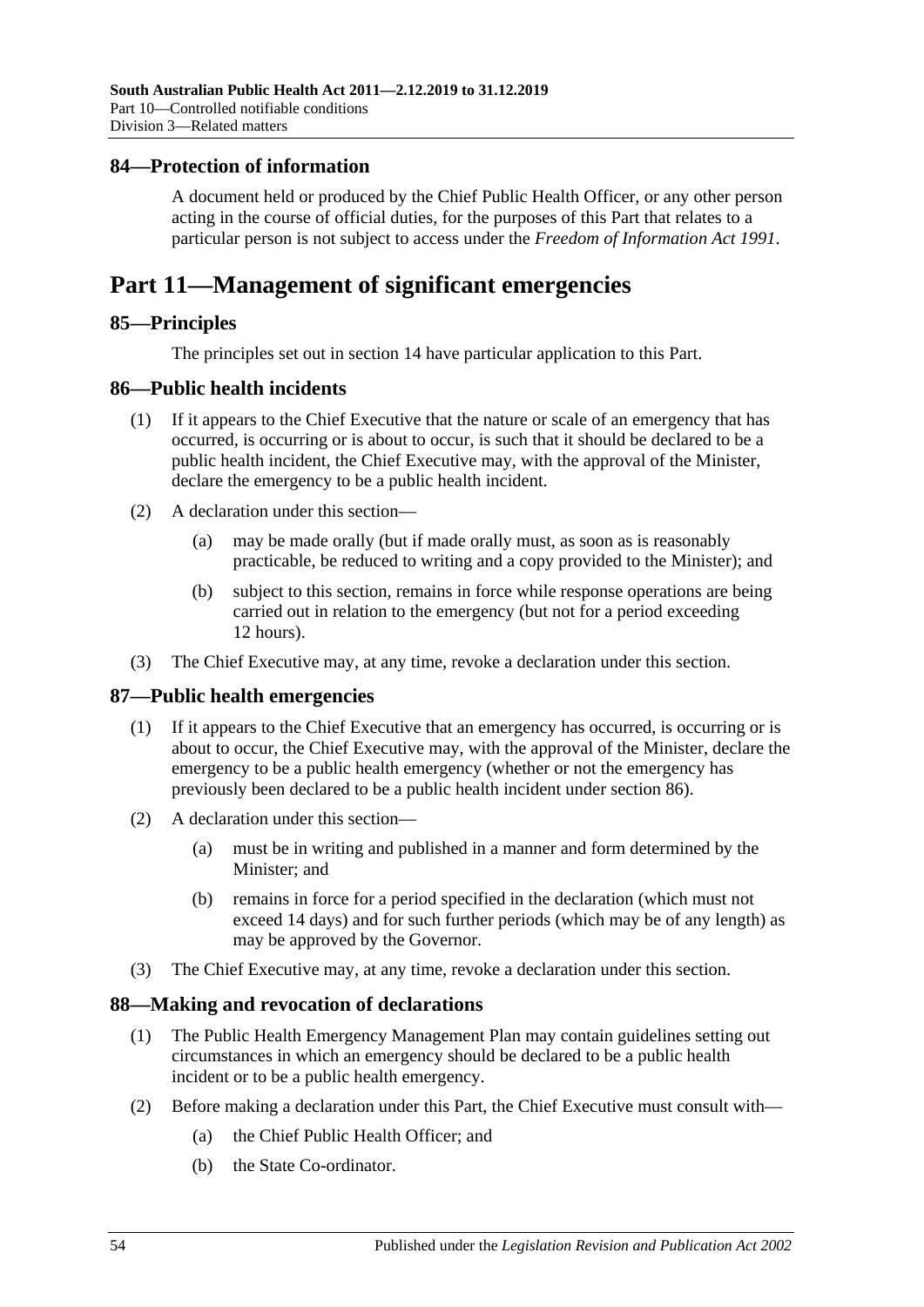(3) The Chief Executive must revoke a declaration under this Part at the request of the State Co-ordinator.

# <span id="page-54-2"></span>**89—Powers and functions of Chief Executive**

- (1) On the declaration of a public health incident or public health emergency, and while that declaration remains in force, the Chief Executive must take any necessary action to implement the Public Health Emergency Management Plan and cause such response and recovery operations to be carried out as he or she thinks appropriate.
- (2) The Chief Executive must provide information relating to a public health incident or public health emergency to the State Co-ordinator in accordance with any requirements of the State Co-ordinator.

## <span id="page-54-1"></span>**90—Application of Emergency Management Act**

- (1) On the declaration of a public health incident or public health emergency, the following provisions of the *[Emergency Management Act](http://www.legislation.sa.gov.au/index.aspx?action=legref&type=act&legtitle=Emergency%20Management%20Act%202004) 2004* apply in relation to the emergency as if those provisions formed part of this Act but subject to the modifications specified in [subsection](#page-54-0) (2) and any other prescribed modifications:
	- (a) Part 4 Division 4 (Powers that may be exercised in relation to declared emergencies) except section 25(1) and (2)(n);
	- (b) Part 4 Division 5 (Recovery operations);
	- (c) Part 5 (Offences);
	- (d) Part 6 (Miscellaneous) except sections 37 and 38;
	- (e) definitions in section 3 of terms used in the above provisions.
- <span id="page-54-0"></span>(2) The provisions of the *[Emergency Management Act](http://www.legislation.sa.gov.au/index.aspx?action=legref&type=act&legtitle=Emergency%20Management%20Act%202004) 2004* applied under [subsection](#page-54-1) (1) are modified as follows:
	- (a) a reference to the Minister is to be read as a reference to the Minister responsible for the administration of this Act;
	- (b) a reference to the State Co-ordinator is to be read as a reference to the Chief Executive;
	- (c) a reference to an authorised officer is to be read as a reference to an emergency officer;
	- (d) a reference to the State Emergency Management Plan is to be read as a reference to the Public Health Emergency Management Plan;
	- (e) a reference to an identified major incident is to be read as a reference to a public health incident;
	- (f) a reference to a major emergency is to be read as a reference to a public health emergency;
	- (g) a reference to a declaration is to be read as a reference to a declaration under this Part;
	- (h) a reference to this Act (meaning the *[Emergency Management Act](http://www.legislation.sa.gov.au/index.aspx?action=legref&type=act&legtitle=Emergency%20Management%20Act%202004) 2004*) is to be read as a reference to this Part;
	- (i) a reference to section 25(1) of the *[Emergency Management Act](http://www.legislation.sa.gov.au/index.aspx?action=legref&type=act&legtitle=Emergency%20Management%20Act%202004) 2004* is to be read as a reference to [section](#page-54-2) 89(1) of this Act;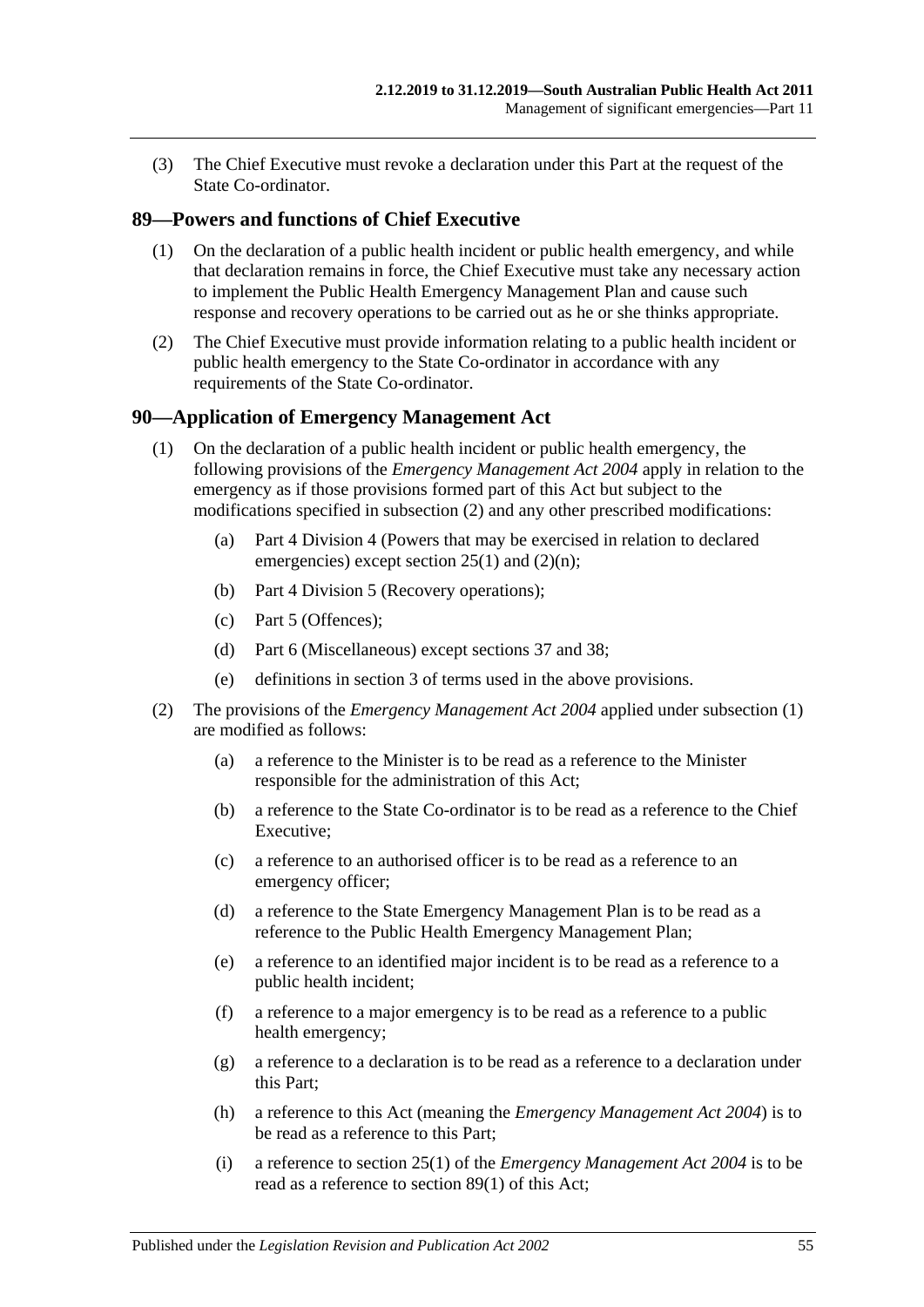- (i) section  $25(2)(m)$  is to be read as if it did not include the words in brackets.
- (3) An authorised officer may only exercise a power of direction under section 25(2) of the *[Emergency Management Act](http://www.legislation.sa.gov.au/index.aspx?action=legref&type=act&legtitle=Emergency%20Management%20Act%202004) 2004* applied under [subsection](#page-54-1) (1)—
	- (a) that the person be isolated or segregated from other persons; or
	- (b) that the person must remain in a particular place,

if—

- (c) there is no cause, or no reasonable cause, to act under [Part](#page-41-2) 10 or under the *[Mental Health Act](http://www.legislation.sa.gov.au/index.aspx?action=legref&type=act&legtitle=Mental%20Health%20Act%202009) 2009*; or
- (d) there are significant public health advantages in acting under the *[Emergency](http://www.legislation.sa.gov.au/index.aspx?action=legref&type=act&legtitle=Emergency%20Management%20Act%202004)  [Management Act](http://www.legislation.sa.gov.au/index.aspx?action=legref&type=act&legtitle=Emergency%20Management%20Act%202004) 2004* as applied under this section rather than under [Part](#page-41-2) 10 or under the *[Mental Health Act](http://www.legislation.sa.gov.au/index.aspx?action=legref&type=act&legtitle=Mental%20Health%20Act%202009) 2009*.

 $(4)$  If—

- (a) a person is subject to a direction under section 25(2) of the *[Emergency](http://www.legislation.sa.gov.au/index.aspx?action=legref&type=act&legtitle=Emergency%20Management%20Act%202004)  [Management Act](http://www.legislation.sa.gov.au/index.aspx?action=legref&type=act&legtitle=Emergency%20Management%20Act%202004) 2004* applied under [subsection](#page-54-1) (1)—
	- (i) that the person be isolated or segregated from other persons; or
	- (ii) that the person remain in a particular place; and
- (b) an authorised officer is satisfied that the person is no longer an immediate risk to public health, or is no longer at risk on account of a public health incident or public health emergency, (as the case requires),

the direction must be revoked in relation to the person.

- <span id="page-55-0"></span> $(5)$  If—
	- (a) a person is subject to a direction, or a series of directions, under section 25(2) of the *[Emergency Management Act](http://www.legislation.sa.gov.au/index.aspx?action=legref&type=act&legtitle=Emergency%20Management%20Act%202004) 2004* applied under [subsection](#page-54-1) (1)—
		- (i) that the person be isolated or segregated from other persons; or
		- (ii) that the person must remain in a particular place; and
	- (b) the direction has effect, or the directions together have effect, for a period exceeding 24 hours,

the person may apply to the Magistrates Court for a review of the direction or directions.

- (6) An application under [subsection](#page-55-0) (5) may be instituted at any time during the currency of a direction (and, subject to [subsection](#page-55-1) (7), more than 1 application may be made while a direction is in force).
- <span id="page-55-1"></span>(7) If a second or subsequent application is made with respect to the same direction or directions, the Magistrates Court must first consider whether there has been a significant change in the material circumstances of the case and should, unless the Magistrates Court in its discretion determines otherwise, decline to proceed with the application (if it appears that the proceedings would simply result in a rehearing of the matter without such a change in circumstances).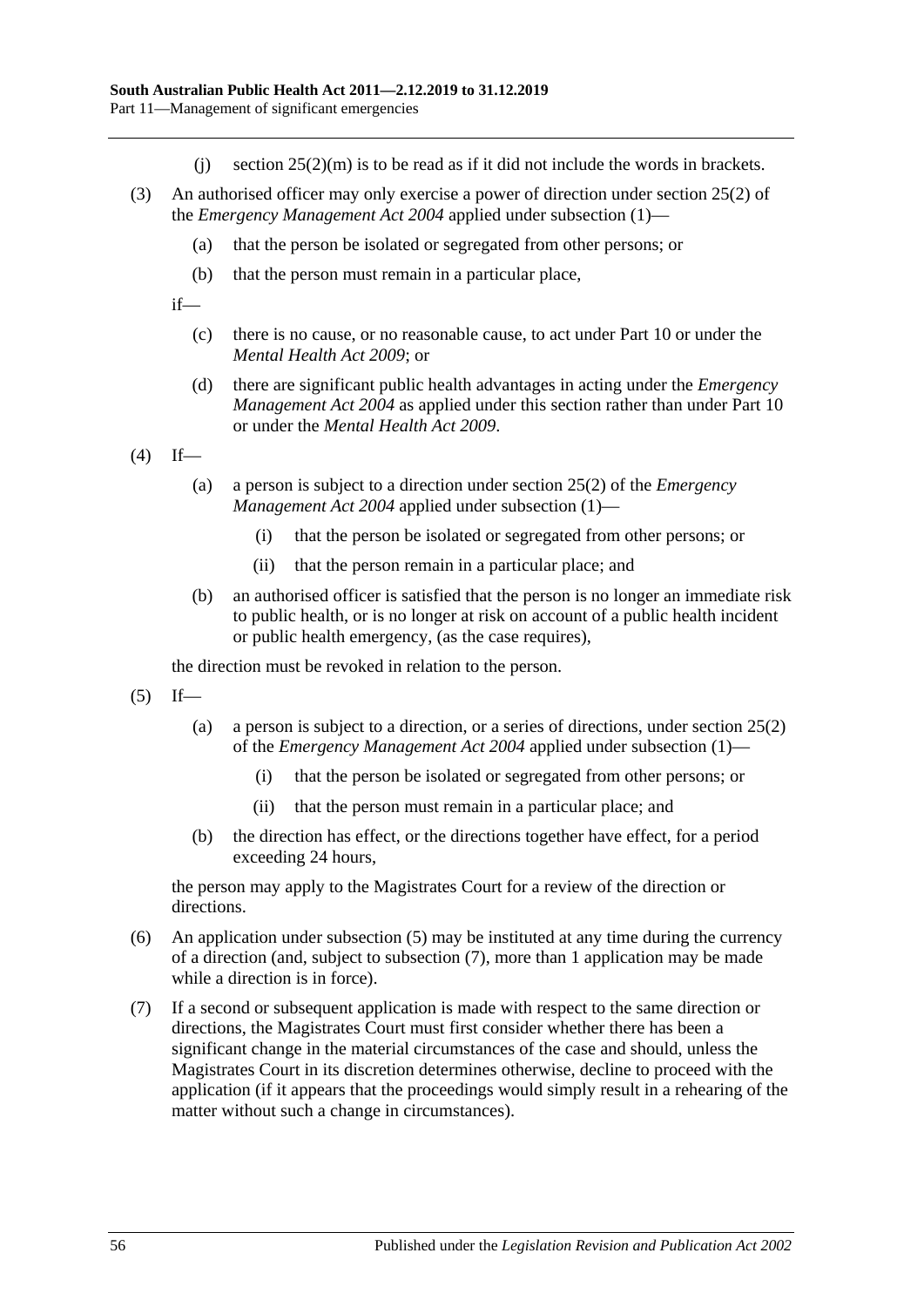- (8) The following provisions will apply in connection with an application under [subsection](#page-55-0) (5):
	- (a) the making of an application does not suspend the operation of a direction to which the application relates (and the Magistrates Court must not suspend or stay the operation of the direction pending the outcome of the proceedings);
	- (b) the Magistrates Court must consider whether 2 or more applications by separate individuals may be joined or heard together taking into account:
		- (i) the extent to which it is impractical or unreasonable for individual applications to be heard separately in view of the number of applications before the court; and
		- (ii) the extent to which there are questions of fact or law that are sufficiently similar or common across a series of applications; and
		- (iii) the extent to which the directions across a series of applications are the same or similar; and
		- (iv) such other matters as the court thinks fit in order to best manage the applications in the circumstances of the emergency;
	- (c) the Chief Magistrate may make such orders as the Chief Magistrate thinks fit (either in a specific case, in a specific class of cases, or generally with respect to applications under [subsection](#page-55-0) (5)) to assist in dealing with the management and hearing of applications under [subsection](#page-55-0) (5) (and any such order will have effect according to its terms).
- <span id="page-56-0"></span>(9) Subject to complying with [subsection](#page-55-1) (7), the Magistrates Court may, on hearing an application under [subsection](#page-55-0) (5)—
	- (a) confirm, vary or revoke a direction;
	- (b) remit the subject matter to the person who gave a direction for further consideration;
	- (c) dismiss the matter;
	- (d) make any consequential or ancillary order or direction, or impose any conditions, that it considers appropriate.
- (10) The Magistrates Court may only revoke a direction under [subsection](#page-56-0) (9) if satisfied that the direction is no longer reasonably necessary in the interests of public health.
- (11) The Magistrates Court is to hear and determine an application under [subsection](#page-55-0) (5) as soon as is reasonably practicable.
- <span id="page-56-1"></span>(12) A party to proceedings on an application under [subsection](#page-55-0) (5) may appeal against a decision of the Magistrates Court under [subsection](#page-56-0) (9).
- (13) An appeal under [subsection](#page-56-1) (12) will be to the District Court.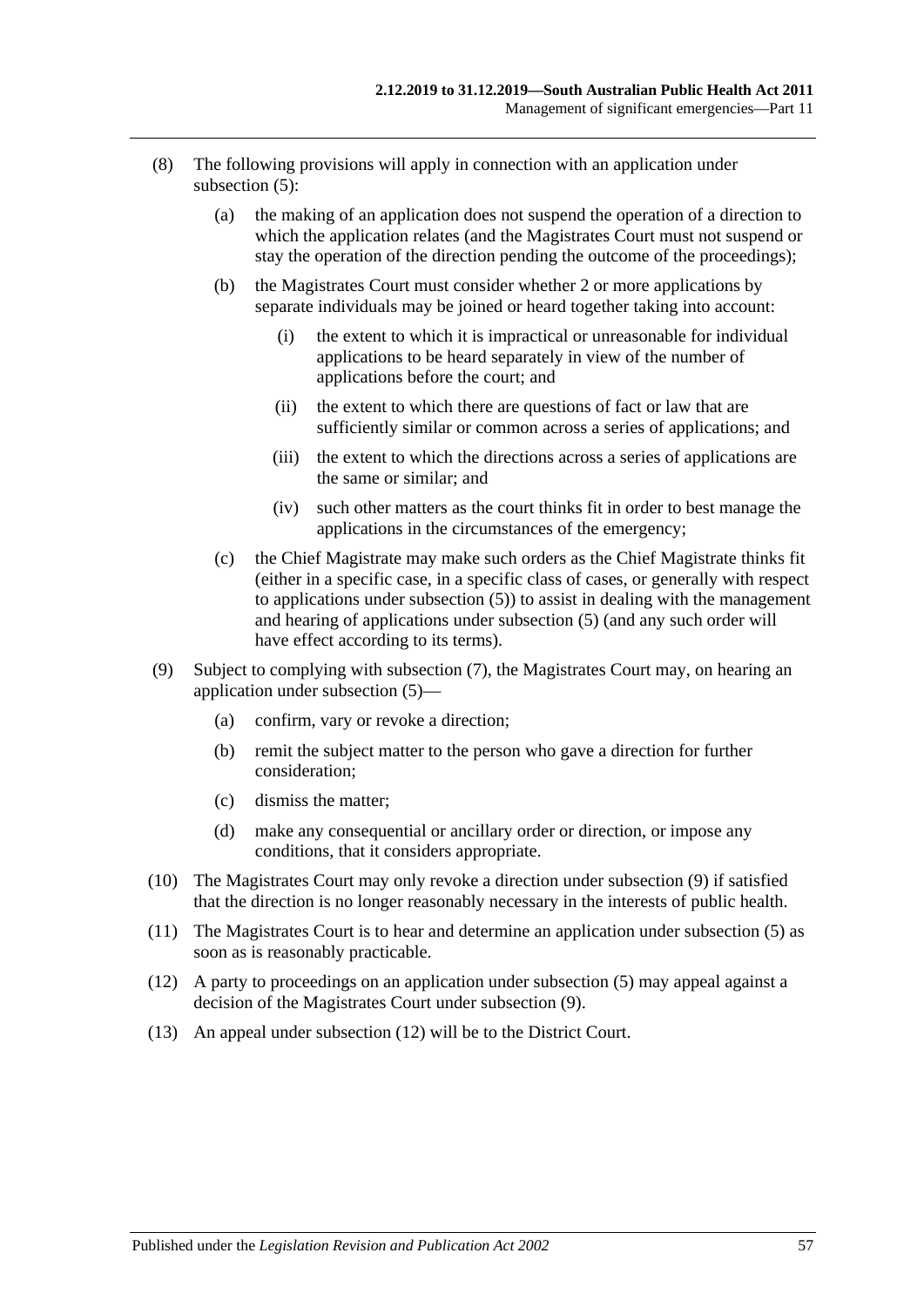- (14) The following provisions will apply in connection with an appeal under [subsection](#page-56-1) (12):
	- (a) the making of the appeal does not suspend the operation of a direction that has been confirmed by the Magistrates Court and the District Court may, as it thinks fit, make any other order with respect to the operation of any other direction that has been varied or revoked by the Magistrates Court (including, if the District Court thinks fit, to reinstate or vary an original direction on an interim basis pending the outcome of the appeal);
	- (b) the District Court must consider whether 2 or more appeals by separate individuals may be joined or heard together taking into account:
		- (i) the extent to which it is impracticable or unreasonable for individual appeals to be heard separately in view of the number of appeals before the court; and
		- (ii) the extent to which there are common questions or issues across a series of appeals; and
		- (iii) such other matters as the court thinks fit in order to best manage the appeals in the circumstances of the emergency;
	- (c) the Chief Judge may make such orders as the Chief Judge thinks fit to assist in dealing with the management and hearing of appeals under [subsection](#page-56-1) (12) (and any such order will have effect according to its terms).
- (15) The District Court may, on an appeal under [subsection](#page-56-1) (12)—
	- (a) confirm or vary the decision of the Magistrates Court, or substitute its own decision;
	- (b) make any consequential or ancillary order or direction that it considers appropriate.
- (16) The District Court is to hear and determine an appeal under [subsection](#page-56-1) (12) as soon as is reasonably practicable.
- (17) An appeal under [subsection](#page-56-1) (12) will be heard in the Administrative and Disciplinary Division of the District Court (but will not be subject to the application of Subdivision 2 of Part 6 Division 2 of the *[District Court Act](http://www.legislation.sa.gov.au/index.aspx?action=legref&type=act&legtitle=District%20Court%20Act%201991) 1991*).
- (18) A person subject to a direction who is a party to proceedings before a court under this section is not entitled to attend those proceedings but is entitled to be represented at any hearing by a person (who need not be a legal practitioner) nominated by him or her.
- (19) A court must, in dealing with proceedings under this section, take into account the need to ensure that its proceedings do not unduly hamper the work of public officials in dealing with an emergency.
- (20) In this section—

*Magistrates Court* means the Magistrates Court of South Australia.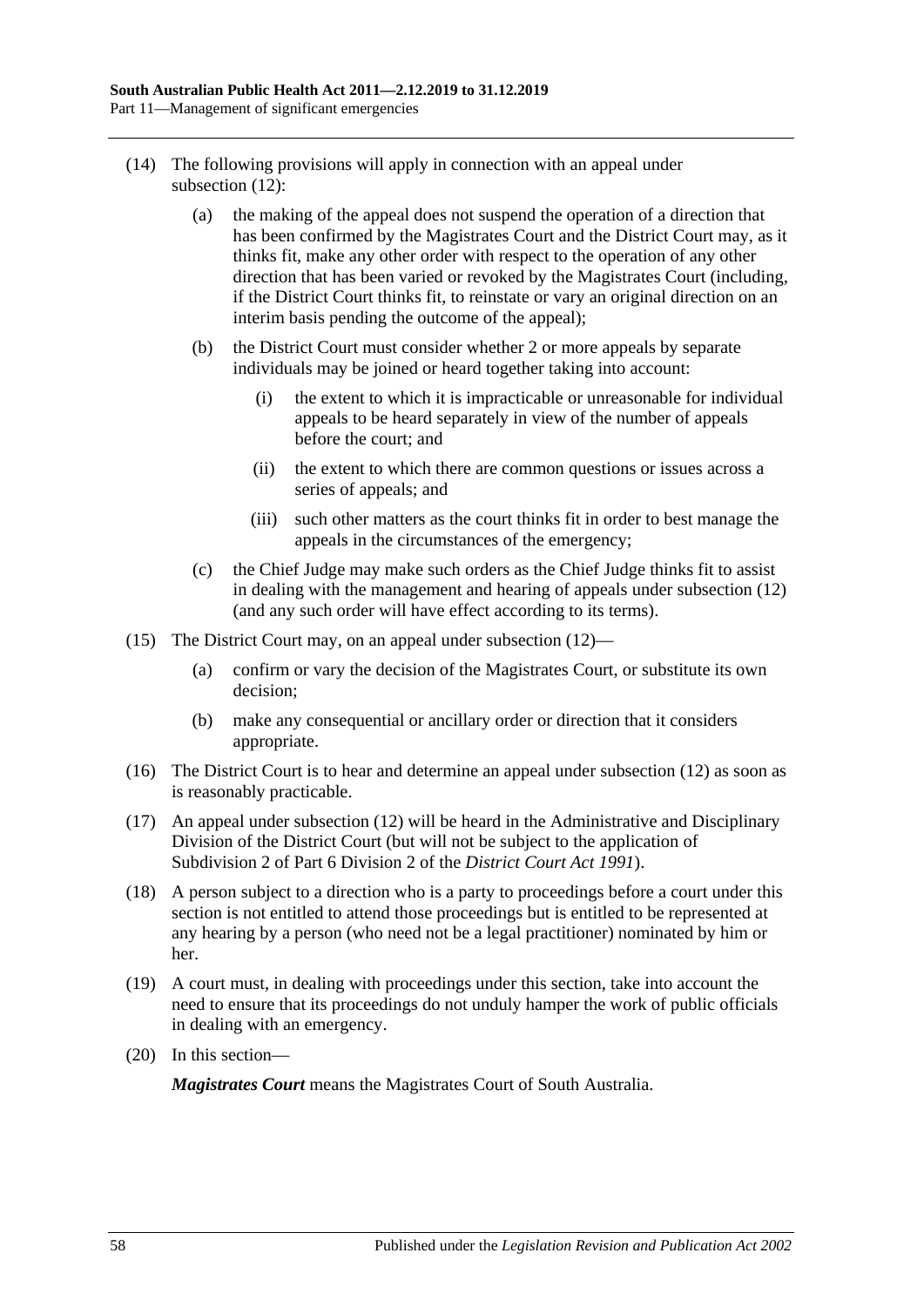# **Part 12—Notices and emergency situations**

# **Division 1—Interpretation**

# **91—Interpretation**

In this Part—

*relevant authority* means—

- (a) the Chief Public Health Officer; or
- (b) a council.

# **Division 2—Notices and emergencies**

# **92—Notices**

- (1) A relevant authority may issue a notice under this section for the purpose of—
	- (a) securing compliance with a requirement imposed by or under this Act (including the duty under [Part](#page-32-0) 6 or a requirement imposed under a regulation or a code of practice under this Act); or
	- (b) averting, eliminating or minimising a risk, or a perceived risk, to public health.
- (2) Before issuing a notice to secure compliance with the general duty under [Part](#page-32-0) 6, a relevant authority—
	- (a) must have regard to—
		- (i) the number of people affected, or potentially affected, by the breach of the duty;
		- (ii) the degree of harm, or potential degree of harm, to public health on account of the breach of the duty;
		- (iii) any steps that a person in breach of the duty has taken, or proposed to take, to avoid or address the impact of the breach of the duty,

and may have regard to such other matters as the relevant authority thinks fit; and

- <span id="page-58-0"></span>(b) subject to this section, must give the person to whom it is proposed that the notice be given a preliminary notice in writing—
	- (i) stating the proposed action, including the terms of the proposed notice and the period within which compliance with the notice will be required; and
	- (ii) stating the reasons for the proposed action; and
	- (iii) inviting the person show, within a specified time (of a reasonable period), why the proposed action should not be taken (by making representations to the relevant authority or a person nominated to act on behalf of the relevant authority).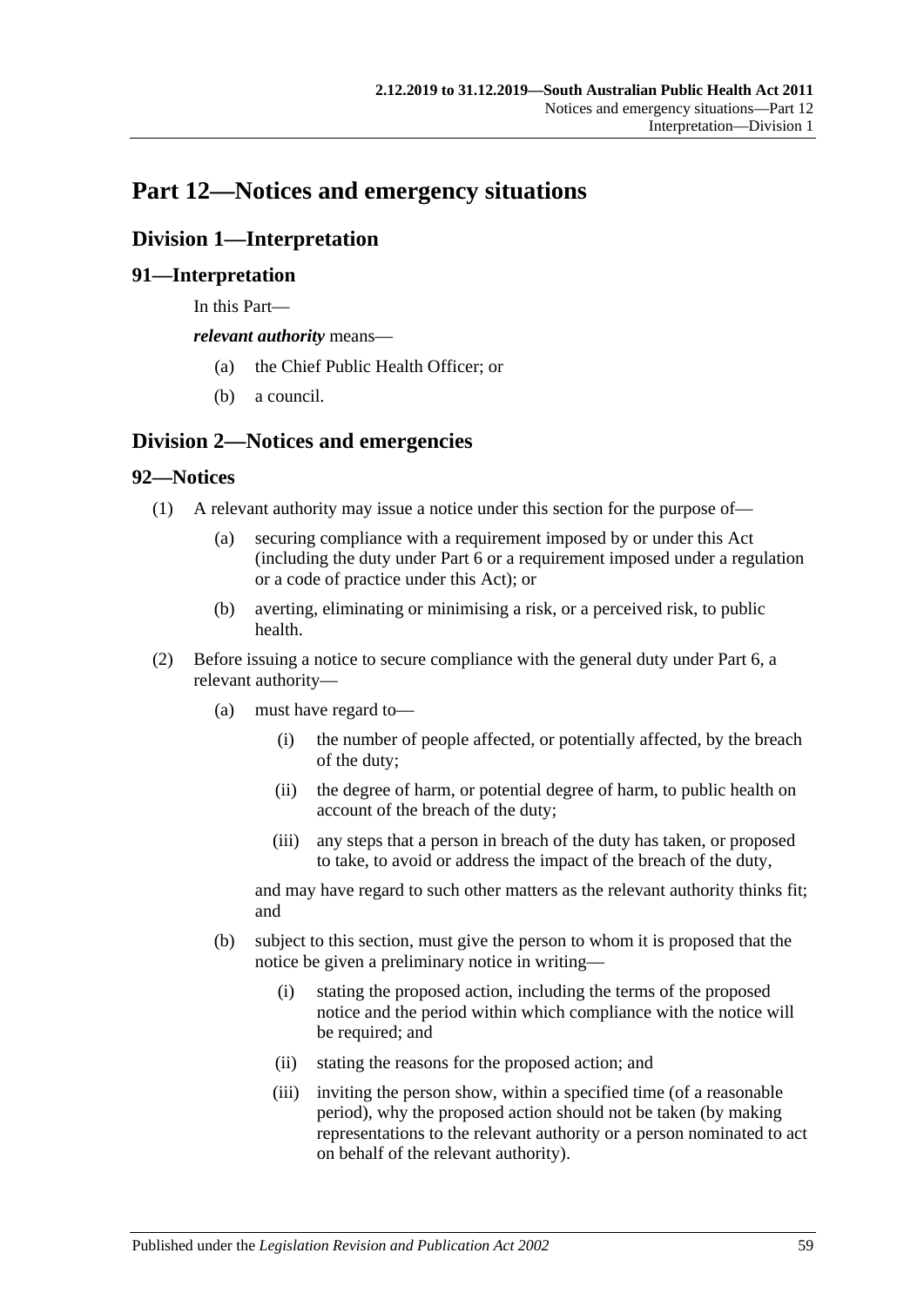- <span id="page-59-0"></span>(3) In a case where [subsection](#page-58-0) (2)(b) applies, a relevant authority may, after considering representations made within the time specified under [subsection](#page-58-0) (2)(b)—
	- (a) issue a notice in accordance with the terms of the original proposal; or
	- (b) issue a notice with modifications from the terms of the original proposal; or
	- (c) determine not to proceed further under this section.
- (4) A relevant authority
	- (a) is not required to give notice under [subsection](#page-58-0)  $(2)(b)$  if it considers that urgent or immediate action is required in the circumstances of the particular case; and
	- (b) is not required to give further notice before issuing a notice with modifications under [subsection](#page-59-0) (3)(b).
- <span id="page-59-3"></span><span id="page-59-2"></span><span id="page-59-1"></span>(5) A notice under this section—
	- (a) subject to [subsection](#page-60-0) (6), must be in the form of a written notice served on the person to whom it is issued; and
	- (b) must specify the person to whom it is issued (whether by name or by a description sufficient to identify the person); and
	- (c) may direct 2 or more persons to do something specified in the notice jointly; and
	- (d) without limiting any other provision, in the case of a notice that relates to the condition of any premises, may be issued to any person who—
		- (i) is the owner or occupier of the premises; or
		- (ii) has the management or control of the premises; or
		- (iii) is the trustee of a person referred to in [subparagraph](#page-59-1) (i) or [\(ii\),](#page-59-2) or is managing the affairs of such a person on some other basis; and
	- (e) must state the purpose for which the notice is issued and give notice of the requirement or the risk to which it relates; and
	- (f) may impose any requirement reasonably required for the purpose for which the notice is issued including 1 or more of the following:
		- (i) a requirement that the person discontinue, or not commence, a specified activity indefinitely or for a specified period or until further notice from a relevant authority;
		- (ii) a requirement that the person not carry on a specified activity except at specified times or subject to specified conditions;
		- (iii) a requirement that the person take specified action in a specified way, and within a specified period or at specified times or in specified circumstances;
		- (iv) a requirement that the person take action to prevent, eliminate, minimise or control any specified risk to public health, or to control any specified activity;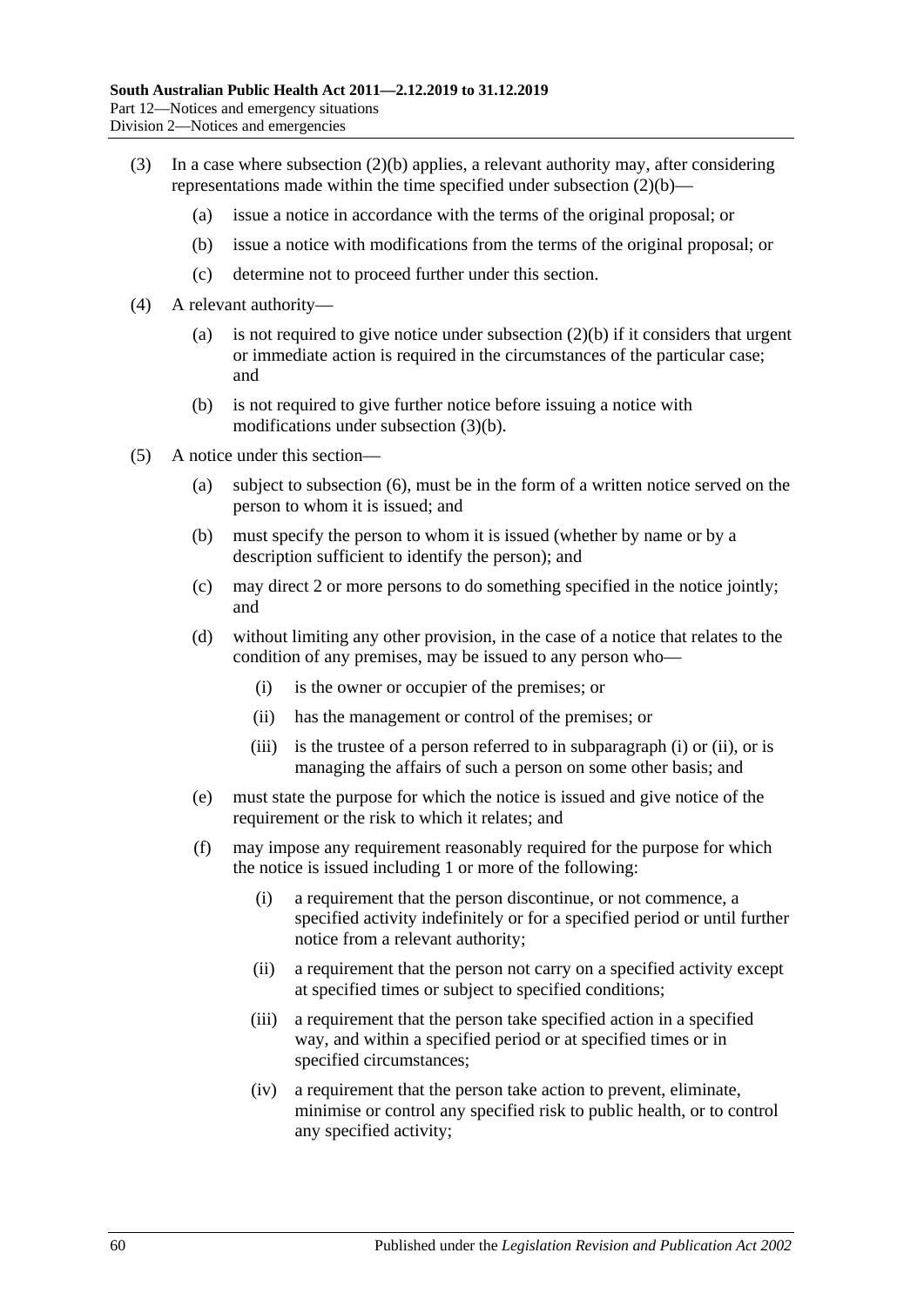- (v) a requirement that the person comply with any specified code or standard prepared or published by a body or authority referred to in the notice;
- (vi) a requirement that the person undertake specified tests or monitoring;
- (vii) a requirement that the person furnish to a relevant authority specified results or reports;
- (viii) a requirement that the person prepare, in accordance with specified requirements and to the satisfaction of the relevant authority, a plan of action to secure compliance with a relevant requirement or to prevent, eliminate, minimise or control any specified risk to public health;
- (ix) a requirement prescribed under or for the purposes of the regulations; and
- (g) must state that the person may, within 14 days, apply for a review of the notice under the provisions of this Act.
- <span id="page-60-0"></span>(6) An authorised officer may, if of the opinion that urgent action is required, issue an emergency notice imposing a requirement of a kind referred to in [subsection](#page-59-3) (5)(f) as reasonably required in the circumstances.
- (7) An emergency notice may be issued orally (and without compliance with a requirement to give preliminary notice) but, in that event, the person to whom the notice is issued must be advised forthwith of the person's right to apply to the Tribunal for a review of the order.
- (8) If an emergency notice is issued by an authorised officer, the notice will cease to have effect on the expiration of 72 hours from the time of issuing unless confirmed by a notice issued by a relevant authority and served on the relevant person.
- (9) A relevant authority may, by written notice served on a person to whom a notice under this section has been issued by the relevant authority, vary or revoke the notice.
- (10) A person to whom a notice is issued under this section must not, without reasonable excuse, fail to comply with the notice.

Maximum penalty: \$25 000.

Expiation fee: \$750.

(11) A person must not hinder or obstruct a person complying with a notice under this section.

Maximum penalty: \$25 000.

- (12) The Minister may, as the Minister thinks fit, determine various protocols that should be taken into account by a relevant authority under this section.
- (13) A protocol may include guidance as to which relevant authority should act under this section in various classes of cases.
- (14) The Minister should not adopt or vary a protocol under this section except after consultation with—
	- (a) the Chief Public Health Officer; and
	- (b) the LGA.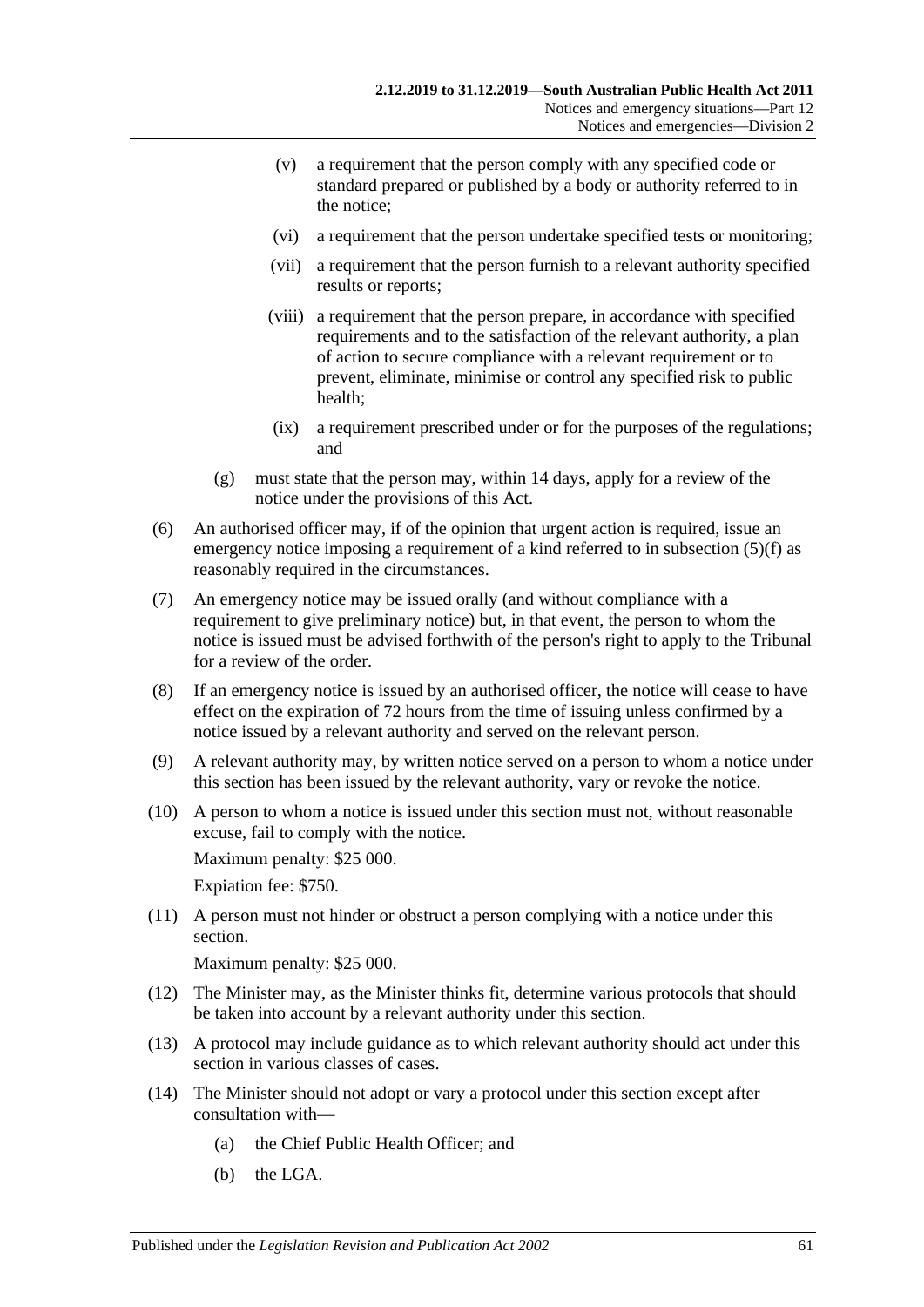(15) A relevant authority is not required to comply with any other procedure, or to hear from any other person, except as provided by this section before it issues a notice under this section.

# <span id="page-61-0"></span>**93—Action on non-compliance with notice**

- (1) If the requirements of a notice under this Part are not complied with, a relevant authority may take any action required by the notice.
- (2) Action to be taken by a relevant authority under [subsection](#page-61-0) (1) may be taken on the relevant authority's behalf by an authorised officer, a member of the Department, or another person authorised by the relevant authority for the purpose.
- (3) A person taking action under this section may enter any relevant premises at any reasonable time.
- (4) The reasonable costs and expenses incurred by a relevant authority in taking action under this section may be recovered by the relevant authority as a debt from the person who failed to comply with the requirements of the notice.
- (5) If an amount is recoverable from a person by a relevant authority under this section, the relevant authority may, by notice in writing to the person, fix a period, being not less than 28 days from the date of the notice, within which the amount must be paid by the person, and, if the amount is not paid by the person within that period, the person is liable to pay interest charged at the prescribed rate per annum on the amount unpaid.
- (6) In addition, where an amount recoverable under this section relates to action taken in relation to any land (including a building or other structure on land), the amount will be a charge on the land in favour of the relevant authority in accordance with a scheme prescribed by the regulations (with a priority determined in accordance with the regulations).

#### **94—Action in emergency situations**

- (1) If an authorised officer believes, on reasonable grounds—
	- (a) that a situation is creating, or likely to create, a risk to public health; and
	- (b) that immediate action is required,

the authorised officer may, after giving such notice (if any) as may be reasonable in the circumstances, take action or cause action to be taken as necessary to avert, control or eliminate the risk.

- <span id="page-61-1"></span>(2) In the exercise of powers under this section, an authorised officer has, in addition to any other powers of an authorised officer under this Act, power to—
	- (a) enter and take possession of any premises or vehicle (taking such action as is reasonably necessary for the purpose); and
	- (b) seize, retain, move or destroy or otherwise dispose of any substance or thing.
- (3) The action taken under [subsection](#page-61-1) (2) may include the use of force to enter any premises or vehicle without a warrant if the authorised officer believes, on reasonable grounds, that the circumstances requires such a step to be taken.
- (4) Action may be taken under this section whether or not a notice has been given to a person in relation to the risk under a preceding section.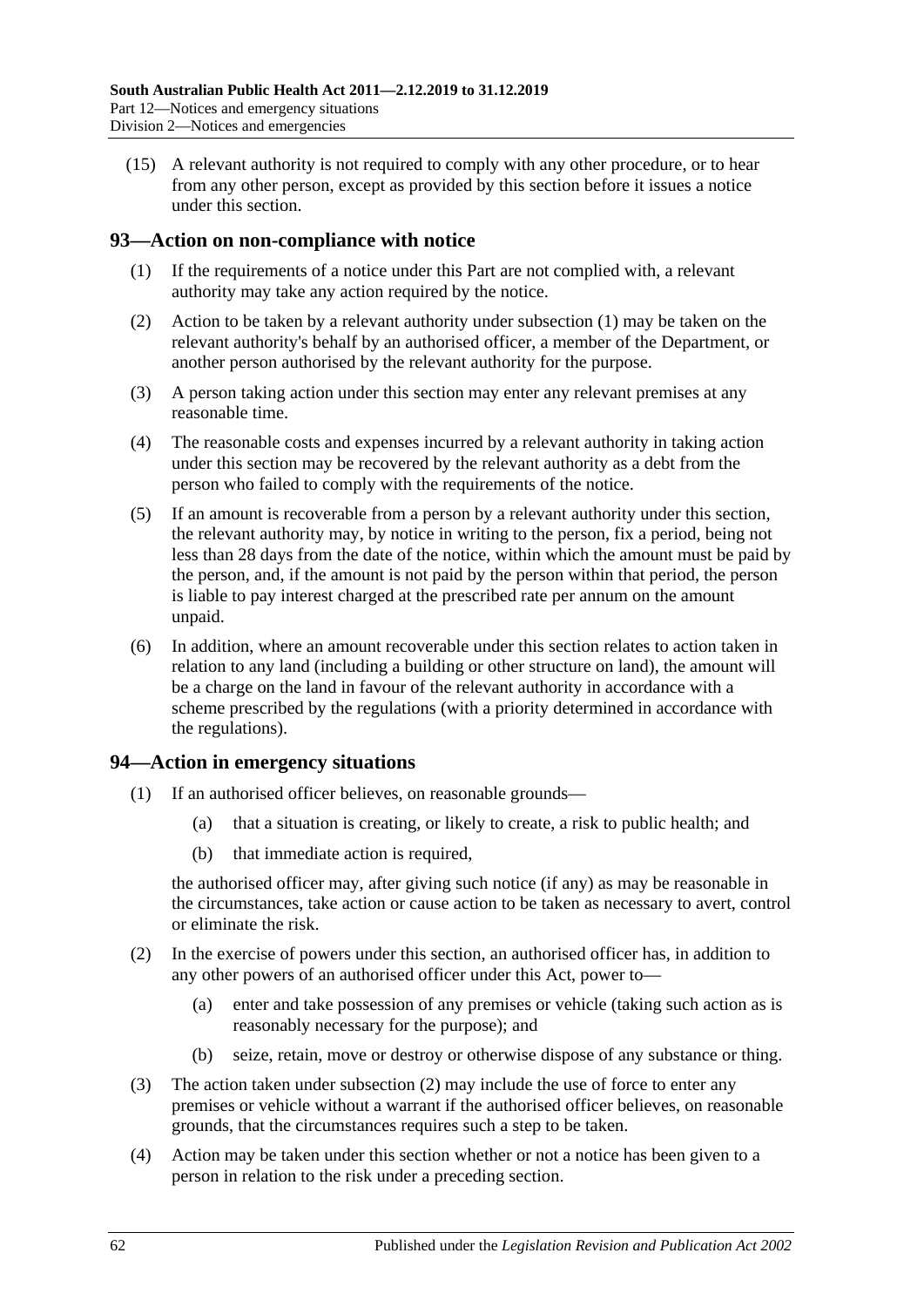- (5) The reasonable costs and expenses incurred by an authorised officer in taking action under this section may be recovered by—
	- (a) in the case of action taken by a State authorised officer—the Crown; or
	- (b) in the case of action taken by a local authorised officer—the relevant council,

from any person who caused the risk to which the action relates, as a debt.

# **Division 3—Reviews and appeals**

## <span id="page-62-2"></span>**95—Reviews—notices relating to general duty**

- (1) This section applies if a person has been issued with a notice under this Part to secure compliance with the duty under [Part](#page-32-0) 6.
- (2) A person to whom a notice has been issued may apply for a review of the notice under this section.
- (3) The review will be to the *Public Health Review Panel* (the *Review Panel*) constituted under this section.
- (4) The application must be made within 14 days after the notice is served on the person unless the Review Panel, in its discretion, allows an extension of time.
- (5) Subject to a determination of the Review Panel to the contrary in relation to a particular matter, the operation of a notice subject to a review is not suspended pending the outcome of the proceedings.
- (6) A review under this section is to be conducted as a full review of the matter to which the review relates.
- <span id="page-62-1"></span><span id="page-62-0"></span>(7) For the purposes of this section, the Review Panel will from time to time, in relation to a particular review, be constituted by—
	- (a) the Chief Public Health Officer (who will be the presiding member); and
	- (b) 2 members of SAPHC selected by the Chief Public Health Officer for the purposes of the particular review; and
	- (c) any other person or persons selected by the Chief Public Health Officer in order to provide additional expertise on the panel.
- (8) If the review relates to a notice issued by the Chief Public Health Officer, a delegate of the Chief Public Health Officer must act in place of the Chief Public Health Officer under [subsection](#page-62-0) (7).
- (9) A reference to a member of SAPHC under [subsection](#page-62-1) (7)(b) extends to a deputy of a member of SAPHC.
- (10) 3 members of the Review Panel constitute a quorum of the Review Panel.
- (11) A decision carried by a majority of the votes cast by the members of the Review Panel present at any proceedings of the Review Panel is a decision of the Review Panel.
- (12) Each member present at a meeting of the Review Panel is entitled to 1 vote on a question arising for decision and, in the event of an equality of votes, the person presiding has a second, or casting, vote.
- (13) A party is entitled to appear personally or, with leave of the Review Panel, by representative, in proceedings before the Review Panel.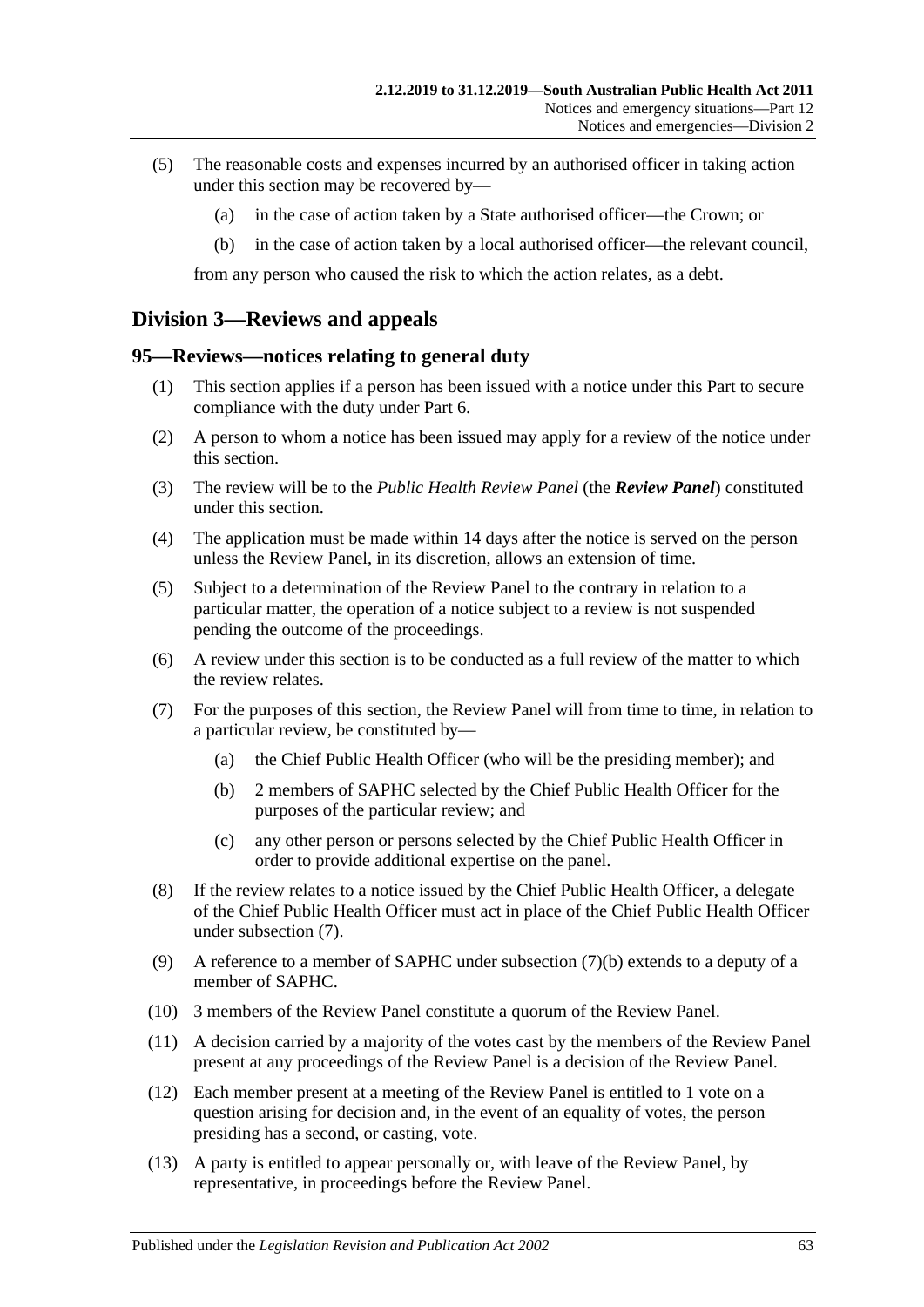- (14) The Review Panel may proceed to determine a matter in the absence of a party if the party has had notice of the time and place of the proceedings and fails to appear.
- (15) The Review Panel may, on its own initiative or on application by a party to the relevant proceedings—
	- (a) dismiss or determine any proceedings that appear—
		- (i) to be frivolous or vexatious; or
		- (ii) to have been instituted for the purpose of delay or obstruction, or for some other improper purpose;
	- (b) bring any proceedings to an end that appear—
		- (i) to be more appropriately suited to proceedings before the Tribunal rather than the Review Panel; or
		- (ii) to be unable to be satisfactorily resolved (or resolved within a reasonable period) by proceedings before the Review Panel; or
	- (c) bring any proceedings to an end for any other reasonable cause.
- (16) In any proceedings, the Review Panel is not bound by the rules of evidence but may inform itself about any matter relating to the proceedings in such manner as it thinks fit.
- (17) The Review Panel may, on hearing any proceedings under this section—
	- (a) confirm, vary or revoke any requirement to which the review relates and, if appropriate, discharge the relevant notice;
	- (b) substitute any requirement or notice that could have been made or given in the first instance;
	- (c) remit the subject matter to the relevant authority for further consideration;
	- (d) dismiss the matter;
	- (e) make an order for costs, but only to the extent that may be necessary in the interests of justice;
	- (f) make any consequential or ancillary order or direction, or impose any conditions, that it considers appropriate.
- (18) The Review Panel is to hear and determine an application under this section as soon as is reasonably practicable and in any event within 2 months unless the Chief Public Health Officer allows an extension of time in a particular case.

# **96—Review by Tribunal**

- <span id="page-63-1"></span><span id="page-63-0"></span>(1) A person who has been issued with a notice under this Part (including a notice to secure compliance with the duty under [Part](#page-32-0) 6) may apply to the Tribunal under section 34 of the *[South Australian Civil and Administrative Tribunal Act](http://www.legislation.sa.gov.au/index.aspx?action=legref&type=act&legtitle=South%20Australian%20Civil%20and%20Administrative%20Tribunal%20Act%202013) 2013* for review—
	- (a) of the notice; or
	- (b) if review proceedings have been taken under [section](#page-62-2) 95—of the outcome of the review (including any order or other matter made or imposed at the end of the proceedings on the review).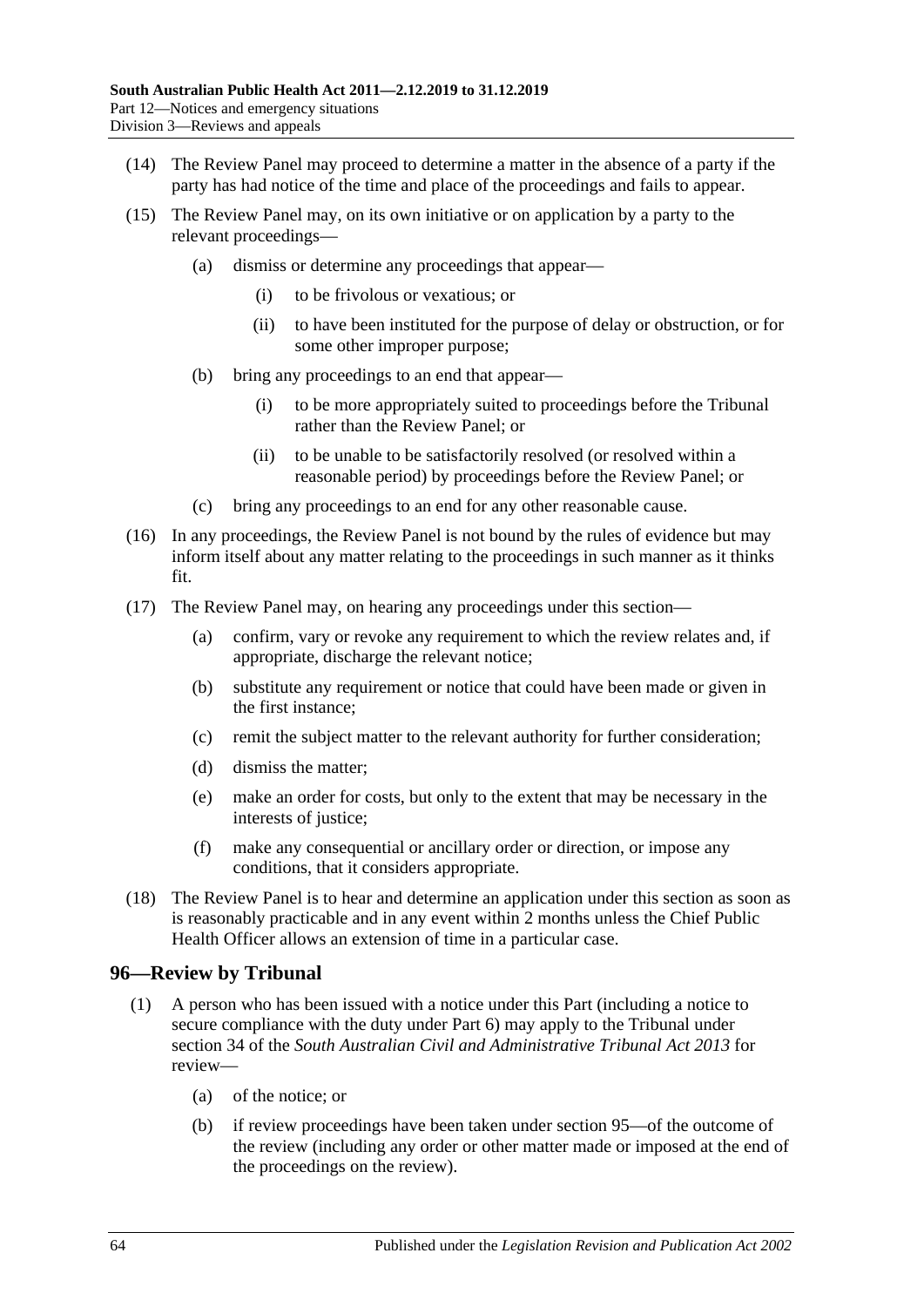- (2) To avoid doubt, a person who has been issued with a notice to secure compliance with the general duty may apply to the Tribunal for a review under this section without the need to have already applied to the Review Panel for review of the notice under [section](#page-62-2) 95.
- (3) A council may apply to the Tribunal under section 34 of the *[South Australian Civil](http://www.legislation.sa.gov.au/index.aspx?action=legref&type=act&legtitle=South%20Australian%20Civil%20and%20Administrative%20Tribunal%20Act%202013)  [and Administrative Tribunal Act](http://www.legislation.sa.gov.au/index.aspx?action=legref&type=act&legtitle=South%20Australian%20Civil%20and%20Administrative%20Tribunal%20Act%202013) 2013* for a review of the outcome of review proceedings by the Review Panel under [section](#page-62-2) 95.
- (4) An application for review must be made within 14 days after
	- (a) in the case of a review under [subsection](#page-63-0)  $(1)(a)$ —the notice is served on the person;
	- (b) in the case of a review under [subsection](#page-63-1)  $(1)(b)$  or  $(3)$ —the review proceedings under [section](#page-62-2) 95 end.
- (5) A relevant authority is entitled to be a party to any proceedings under this section.

# **Part 12A—Immunisation and Early Childhood Services**

## **96A—Interpretation**

In this Part—

*early childhood service* means a service for the education or care (or both) of a child under the age of 6 years but does not include the following services:

- (a) the provision of primary education provided at or in connection with a primary school;
- (b) a service comprising a person engaged by a parent or guardian of a child to babysit the child in the child's home;
- (c) a babysitting, playgroup or childminding service that is organised informally by the parents or guardians of the children concerned;
- (d) a service provided for a child by a family member of the child or friend of the family of the child personally under an informal arrangement where no offer to provide that service was advertised;
- (e) a service principally conducted to provide tuition to 1 child or a number of children who ordinarily reside together;
- (f) a service principally conducted to provide instruction in a particular activity (such as sport, dance and music);
- (g) a service where a parent or guardian of each child remains on site and is available to care for their child if required;
- (h) a service comprising out of school care;
- (i) care provided to a child by a person in accordance with a parenting order under the *Family Law Act 1975* of the Commonwealth or the *Family Court Act 1997* of the Commonwealth;
- (j) care provided to a child under the *[Children and Young People \(Safety\)](http://www.legislation.sa.gov.au/index.aspx?action=legref&type=act&legtitle=Children%20and%20Young%20People%20(Safety)%20Act%202017)  Act [2017](http://www.legislation.sa.gov.au/index.aspx?action=legref&type=act&legtitle=Children%20and%20Young%20People%20(Safety)%20Act%202017)*;
- (k) any other service, or service of a kind, prescribed by the regulations;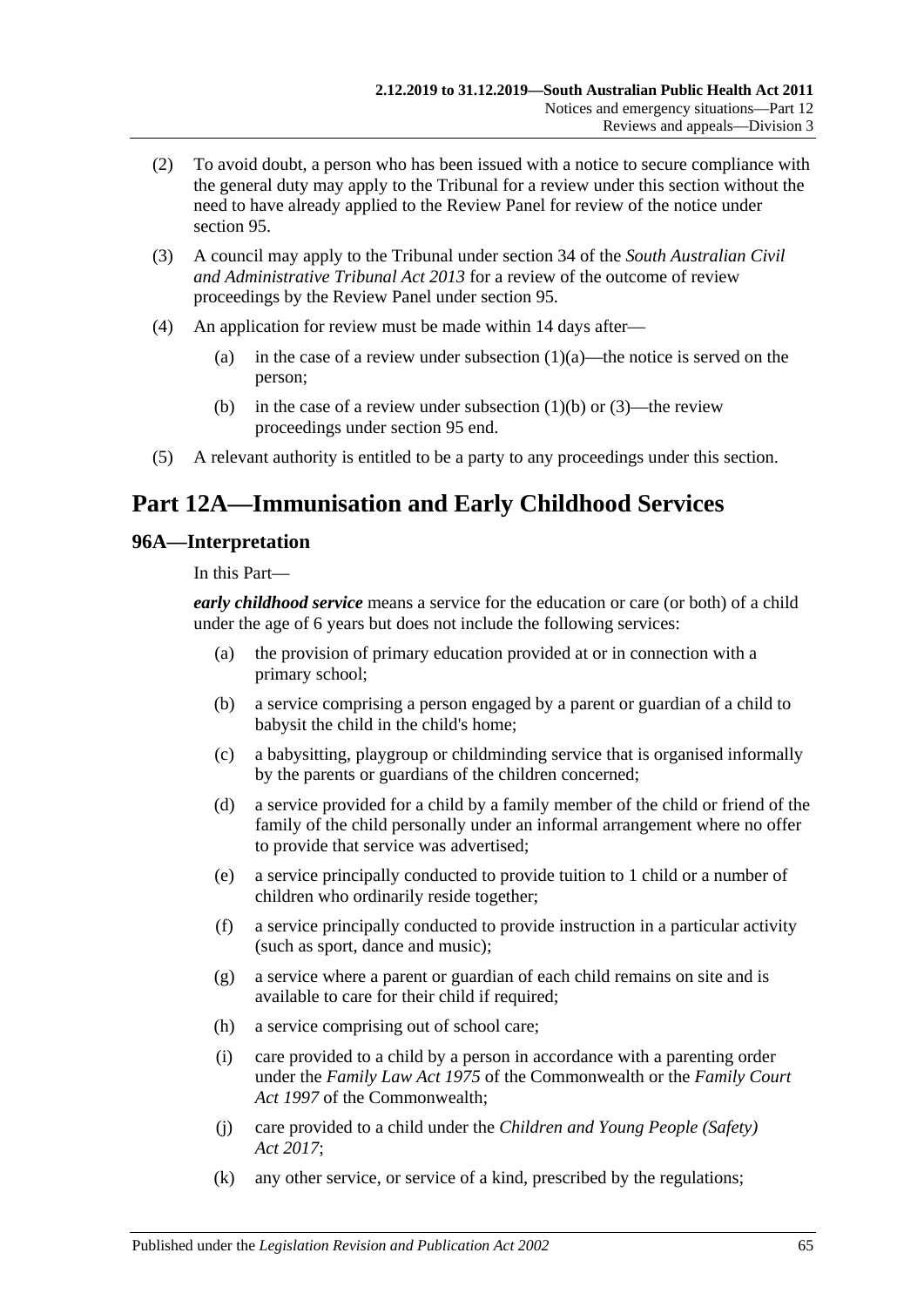#### **Example—**

Childcare, family day care, pre-school, kindergarten and early learning centre services are early childhood services for the purposes of this Part.

*immunisation record* means any of the following records and documents relating to the immunisation status of a child:

- (a) an extract, or extracts, from the Australian Immunisation Register under the *Australian Immunisation Register Act 2015* of the Commonwealth;
- (b) a document of a kind approved by the Chief Public Health Officer;
- (c) a certificate in writing issued by the Chief Public Health Officer;

*vaccine preventable disease* has the same meaning as in the *Australian Immunisation Register Act 2015* of the Commonwealth.

#### <span id="page-65-0"></span>*96B—Requirement to provide immunisation records to service provider*

- *(1) The parent or guardian of a child that is enrolled or attends at premises for the purposes of the provision of an early childhood service must provide immunisation records relating to the child to the provider of the service in accordance with the requirements of the Chief Public Health Officer.*
- *(2) Requirements of the Chief Public Health Officer made for the purposes of [subsection](#page-65-0) (1)—*
	- *(a) must be published in the Gazette; and*
	- *(b) may be varied, revoked or substituted by subsequent notice in the Gazette; and*
	- *(c) may, without limitation, make provision in relation to—*
		- *(i) the times at which documents must be provided under that subsection; and*
		- *(ii) the currency of such documents.*
- *(3) A provider of an early childhood service must take reasonable steps to ensure that the parent or guardian of a child that is enrolled or attends at premises for the purposes of the provision of the early childhood service complies with the requirements of [subsection](#page-65-0) (1).*

*Maximum penalty: \$ 2 500.*

*(4) A provider of an early childhood service must, for the period of a child's enrolment for the provision of the service, keep a copy of all immunisation records provided to the provider in respect of the child under [subsection](#page-65-0) (1).*

*Maximum penalty: \$ 2 500.*

*Note—*

*Section 96B had not come into operation at the date of the publication of this version.*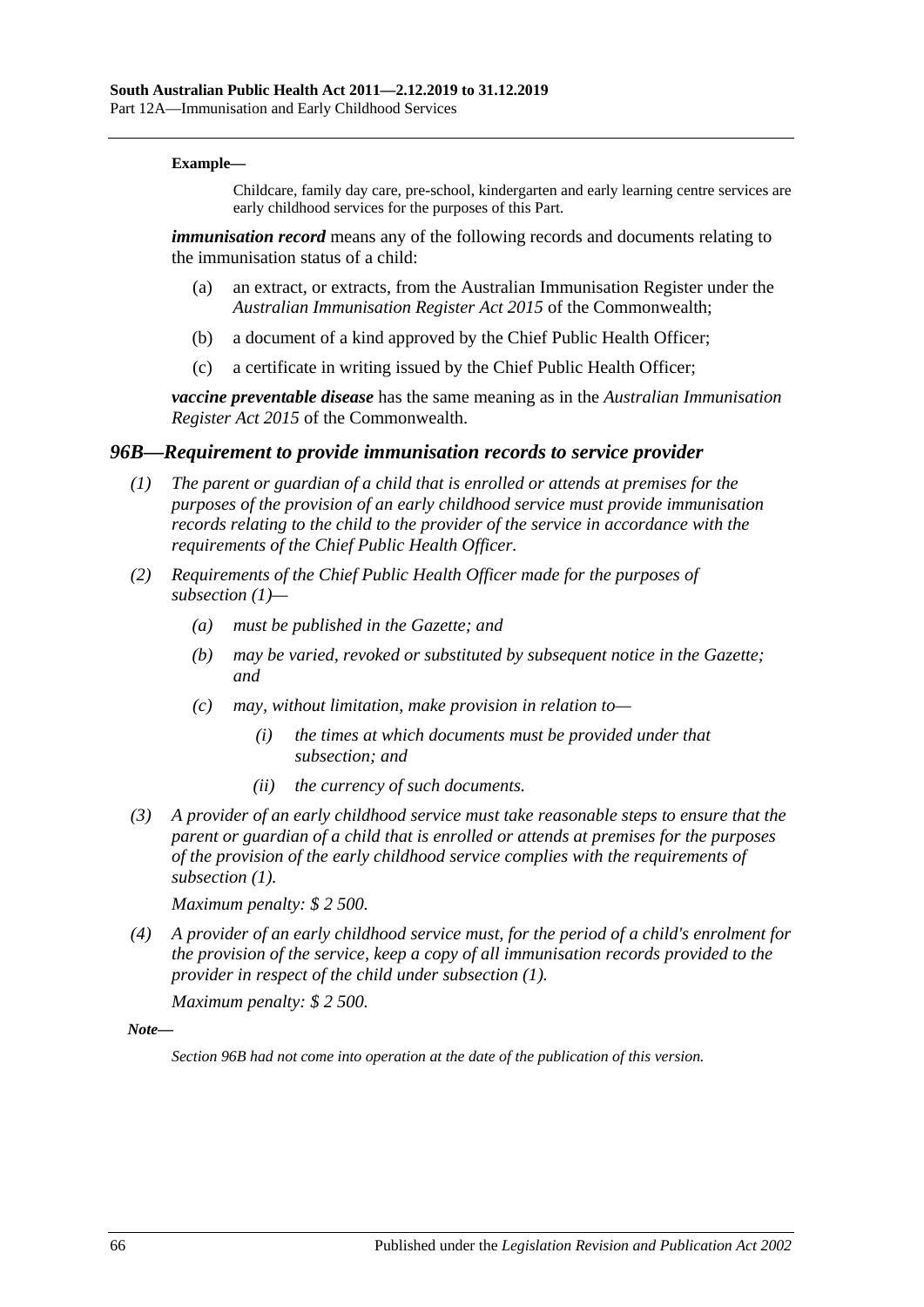# **96C—Provision of information to Chief Public Health Officer on outbreak of vaccine preventable disease**

- <span id="page-66-1"></span><span id="page-66-0"></span>(1) The Chief Public Health Officer may, if satisfied that there is an outbreak, or a risk of an outbreak, of a vaccine preventable disease at premises at which early childhood services are provided, require the person with responsibility for providing the service at the premises to provide to the Chief Public Health Officer—
	- (a) the name and date of birth of each child that is enrolled, or routinely attends, at the premises for the provision of an early childhood service; and
	- *(b) immunisation records relating to each child referred to in [paragraph](#page-66-0) (a) provided pursuant to [section](#page-65-0) 96B(1); and*
	- (c) the contact details for a parent or guardian of a child referred to in [paragraph](#page-66-0) (a); and
	- (d) any other prescribed information.

**Note—**

Paragraph (b) had not come into operation at the date of the publication of this version.

- (2) Information required to be provided under [subsection](#page-66-1) (1) must be provided to the Chief Public Health Officer within 24 hours of the receipt of the request for the information.
- (3) A person who fails to comply with a requirement of the Chief Public Health Officer to provide information in accordance with this section is guilty of an offence. Maximum penalty: \$30 000.

# **96D—Exclusion of children from premises on outbreak of vaccine preventable disease**

- <span id="page-66-3"></span>(1) The Chief Public Health Officer may, by notice in writing, direct that a specified child is excluded from attending at specified premises at which early childhood services are provided if satisfied that—
	- (a) the child has been diagnosed with a vaccine preventable disease; or
	- (b) there is an outbreak of a specified vaccine preventable disease at the premises and the child would, if the child attended at the premises, be at a material risk of contracting the vaccine preventable disease.
- <span id="page-66-2"></span>(2) For the purposes of [subsection](#page-66-2)  $(1)(b)$ , an outbreak of a vaccine preventable disease may (without limitation) exist at premises if 1 or more persons who routinely attend at the premises have been diagnosed with the specified vaccine preventable disease.
- (3) A direction of the Chief Public Health Officer under [subsection](#page-66-3) (1)—
	- (a) remains in force for the period specified in the direction; and
	- (b) may be varied or revoked by the Chief Public Health Officer at any time by subsequent notice in writing.
- <span id="page-66-4"></span>(4) A direction under [subsection](#page-66-3) (1) in respect of a specified child and any subsequent variation or revocation of such a direction must be served on the person responsible for the provision of early childhood services at the premises by—
	- (a) personal service on the person or an agent of the person; or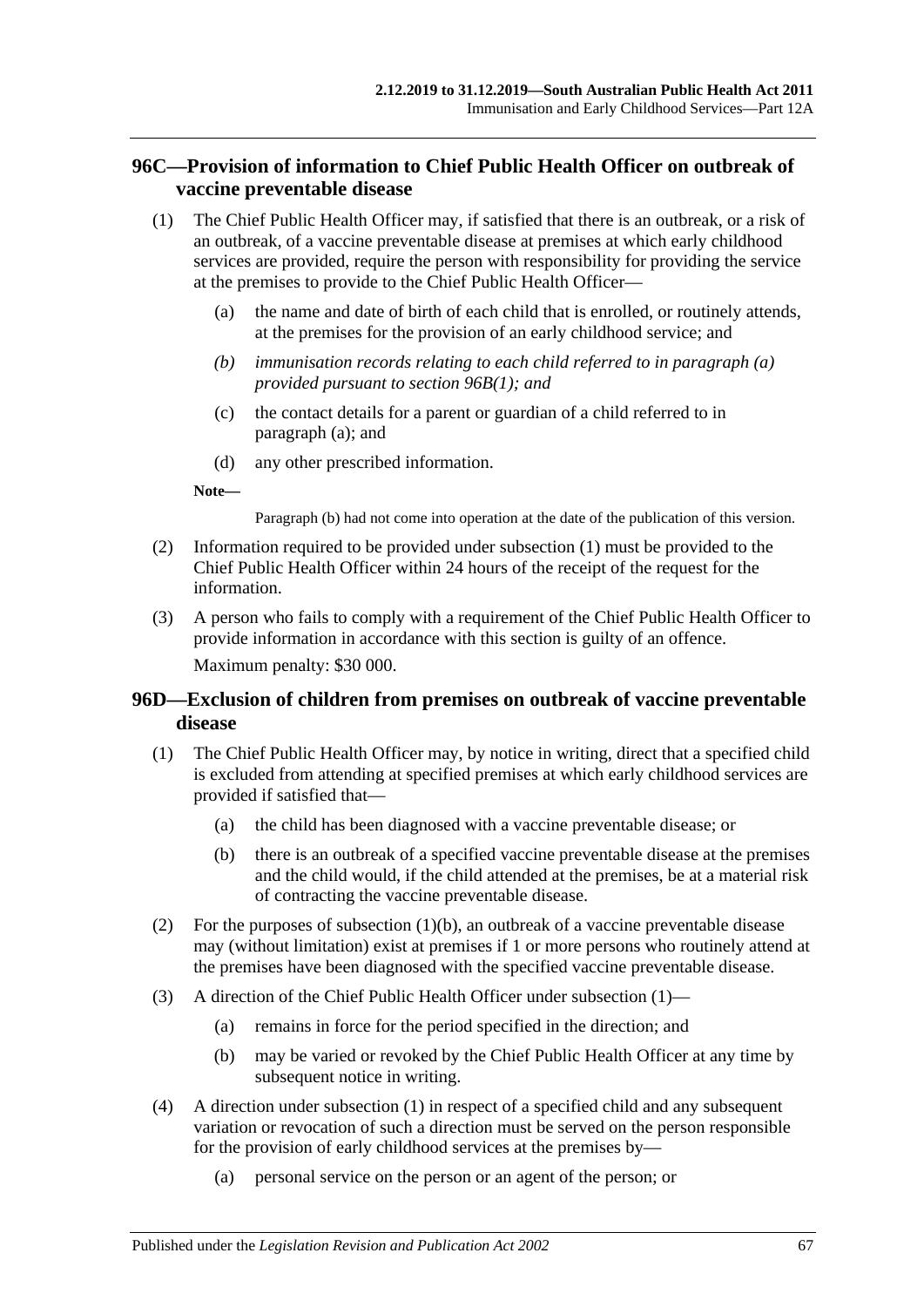- <span id="page-67-0"></span>(b) leaving it at the premises specified in the notice with a person apparently employed or engaged in the provision of an early childhood service at the premises; or
- <span id="page-67-1"></span>(c) email, fax or text message to an email address, fax number or telephone number known to be used by the person (in which case the direction will be taken to have been served at the time of transmission); or
- (d) if the person serving the notice has made a reasonable attempt to serve the direction under [paragraphs](#page-66-4) (a), [\(b\)](#page-67-0) and [\(c\)](#page-67-1) but has been unsuccessful—affixing it to the premises at or near to the entrance of the premises.
- (5) A copy of a direction under [subsection](#page-66-3) (1) in respect of a specified child and any subsequent variation or revocation of such a direction must be given to a parent or guardian of the child by the Chief Public Health Officer as soon as is reasonably practicable after making the direction.
- (6) A person must not provide an early childhood service to a child at premises from which the child is excluded pursuant to a direction under [subsection](#page-66-3)  $(1)$ . Maximum penalty: \$30 000.

# <span id="page-67-2"></span>**96E—Exemptions**

- (1) The Chief Public Health Officer may, by notice in writing, grant an exemption from this Part or specified provisions of this Part—
	- (a) in relation to a specified child or children of a specified class; or
	- (b) to specified persons or persons of a specified class; or
	- (c) in relation to specified early childhood services or early childhood services of a specified class.
- (2) An exemption under [subsection](#page-67-2) (1) may—
	- (a) be subject to such conditions as the Chief Public Health Officer thinks fit; and
	- (b) apply for a specified period, until further notice or indefinitely; and
	- (c) vary according to the circumstances to which it is expressed to apply.
- (3) The Chief Public Health Officer may, by subsequent notice in writing—
	- (a) vary or revoke an exemption;
	- (b) vary or revoke a condition of an exemption or attach new conditions to an exemption;
	- (c) vary the circumstances to which an exemption is expressed to apply.
- (4) A person who contravenes or fails to comply with a condition of an exemption imposed under this section is guilty of an offence. Maximum penalty: \$2 500.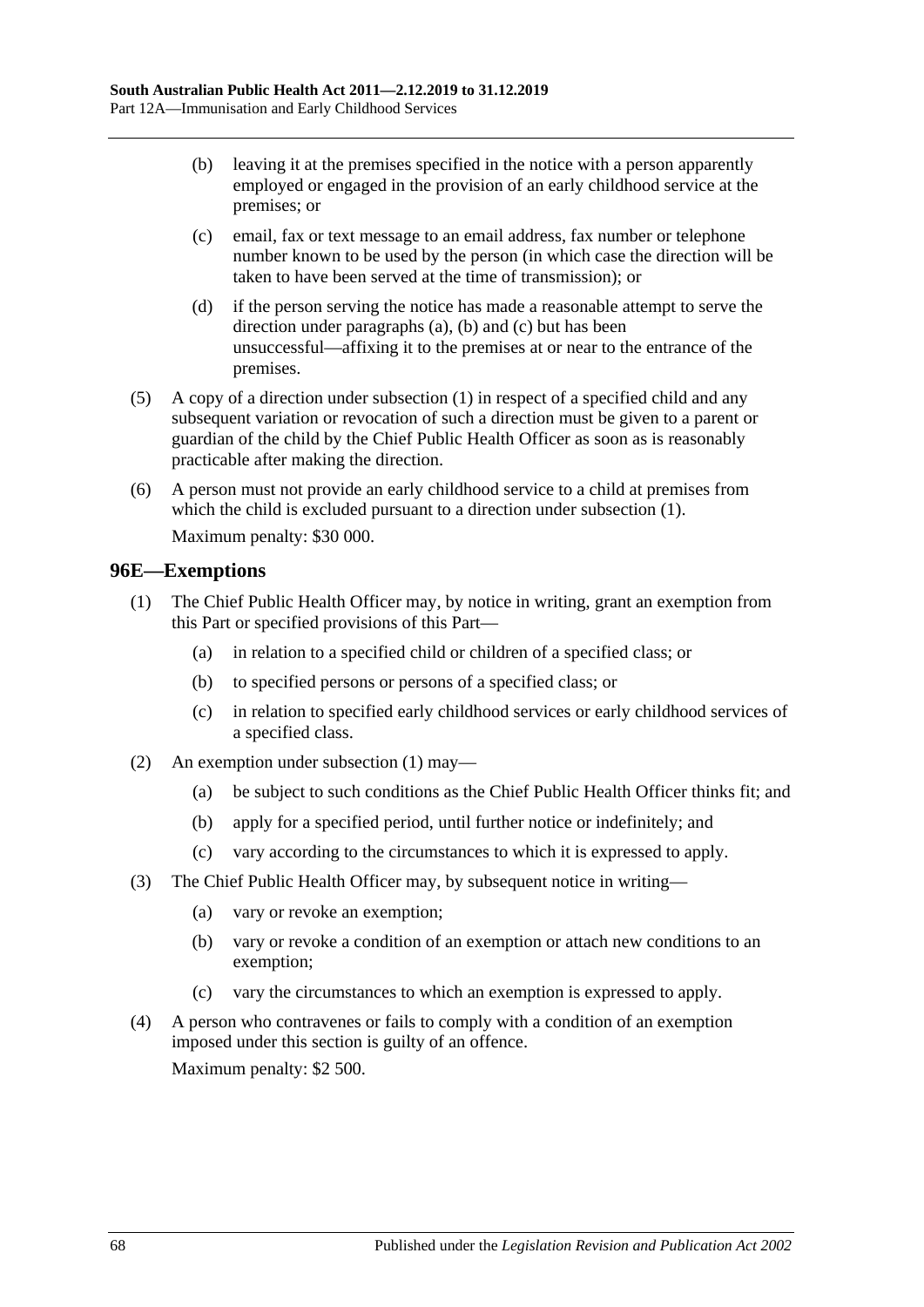# **Part 13—Miscellaneous**

## **97—Tests on deceased persons**

- (1) If the Chief Public Health Officer has reasonable grounds to believe that a deceased person has had a condition of public health concern, the Chief Public Health Officer may, by instrument in writing, authorise the carrying out of any test or procedure specified in the instrument on the body of the deceased person.
- <span id="page-68-0"></span>(2) If the Chief Public Health Officer has authorised the carrying out of a test or procedure under this section, an authorised officer, accompanied by such assistants as the authorised officer thinks necessary, may—
	- (a) enter premises (using such force as is necessary) in which the authorised officer reasonably believes the body of the deceased person is located; and
	- (b) search the premises for the body,

and, on finding the body, the authorised tests or procedure may be carried out in accordance with this section.

- (3) However, an authorised officer must not exercise a power to enter premises under [subsection](#page-68-0) (2) unless—
	- (a) the authorised officer has made a reasonable attempt to contact the occupier of the premises and advise the occupier of the intention to exercise such powers; and
	- (b) if force is required to enter premises—the authorised officer is accompanied by a police officer.
- (4) A test or procedure authorised under this section must be carried out by—
	- (a) a medical practitioner; or
	- (b) a person who is qualified as required by the regulations to carry out tests or procedures of the relevant type.
- (5) A person carrying out a test or procedure under this section may be assisted by any other person.
- (6) Nothing in this section authorises the exhumation of a body.

# **98—Delegation by Chief Executive**

- (1) The Chief Executive may delegate a function or power conferred on the Chief Executive under this Act—
	- (a) to a specified person or body; or
	- (b) to a person occupying or acting in a specified office or position.
- (2) A delegation—
	- (a) may be made subject to conditions or limitations specified in the instrument of delegation; and
	- (b) if the instrument of delegation so provides, may be further delegated by the delegate; and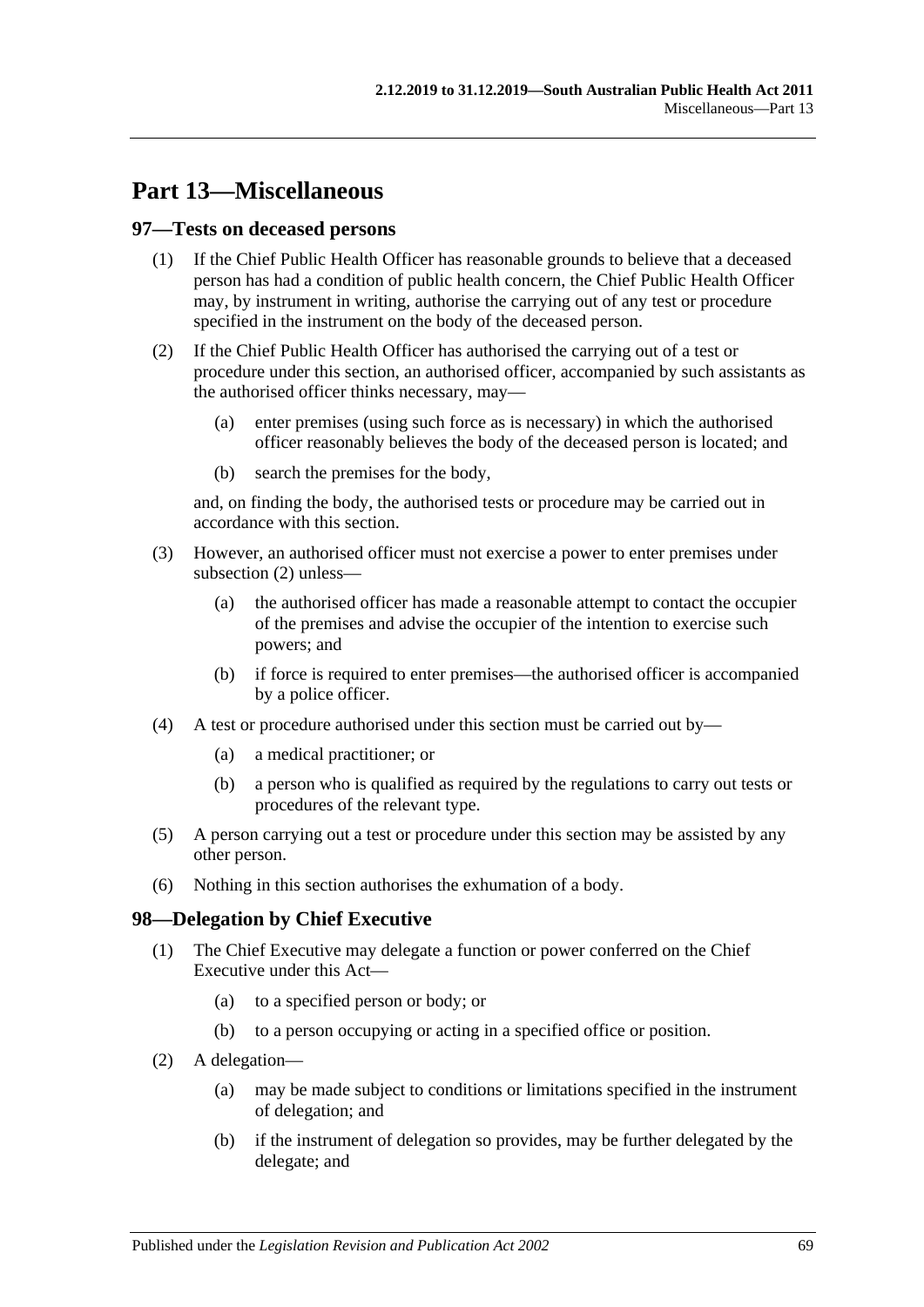(c) is revocable at will and does not prevent the delegator from acting personally in a matter.

# **99—Confidentiality**

(1) If a person, in the course of official duties, obtains personal information relating to another, the person must not intentionally disclose that information except to the extent that the person is authorised to do so under [subsection](#page-69-0) (2).

Maximum penalty: \$25 000.

- <span id="page-69-2"></span><span id="page-69-1"></span><span id="page-69-0"></span>(2) A person is authorised to disclose information if the person is—
	- (a) disclosing information in the course of official duties, or for any other purpose connected with the administration of this Act or a law of another State or a Territory of the Commonwealth or of the Commonwealth; or
	- (b) disclosing information as required by law; or
	- (c) without limiting [paragraph](#page-69-1) (b), disclosing information as required by a court or tribunal constituted by law; or
	- (d) disclosing information at the request, or with the consent, of the person to whom the information relates or a guardian or medical agent of the person; or
	- (e) disclosing information to a relative, carer or friend of the person to whom the information relates if—
		- (i) the disclosure is reasonably required for the treatment, care or recovery of the person; and
		- (ii) there is no reason to believe that the disclosure would be contrary to the person's best interests; or
	- (f) subject to the regulations (if any)—
		- (i) disclosing information to a health or other service provider if the disclosure is reasonably required for the treatment, care or recovery of the person to whom the information relates; or
		- (ii) disclosing information by entering the information into an electronic records system established for the purpose of enabling the recording or sharing of information between persons or bodies involved in the provision of health services; or
		- (iii) disclosing information to such extent as is reasonably required in connection with the management or administration of a hospital or ambulance service; or
	- (g) without limiting a preceding paragraph, disclosing information to the extent to which it is reasonably necessary—
		- (i) to provide treatment to the person; or
		- (ii) to prevent the transmission of any disease constituting a controlled notifiable condition; or
	- (h) without limiting a preceding paragraph, disclosing information if the disclosure is reasonably required to lessen or prevent a serious threat to the life, health or safety of a person, or a serious threat to public health; or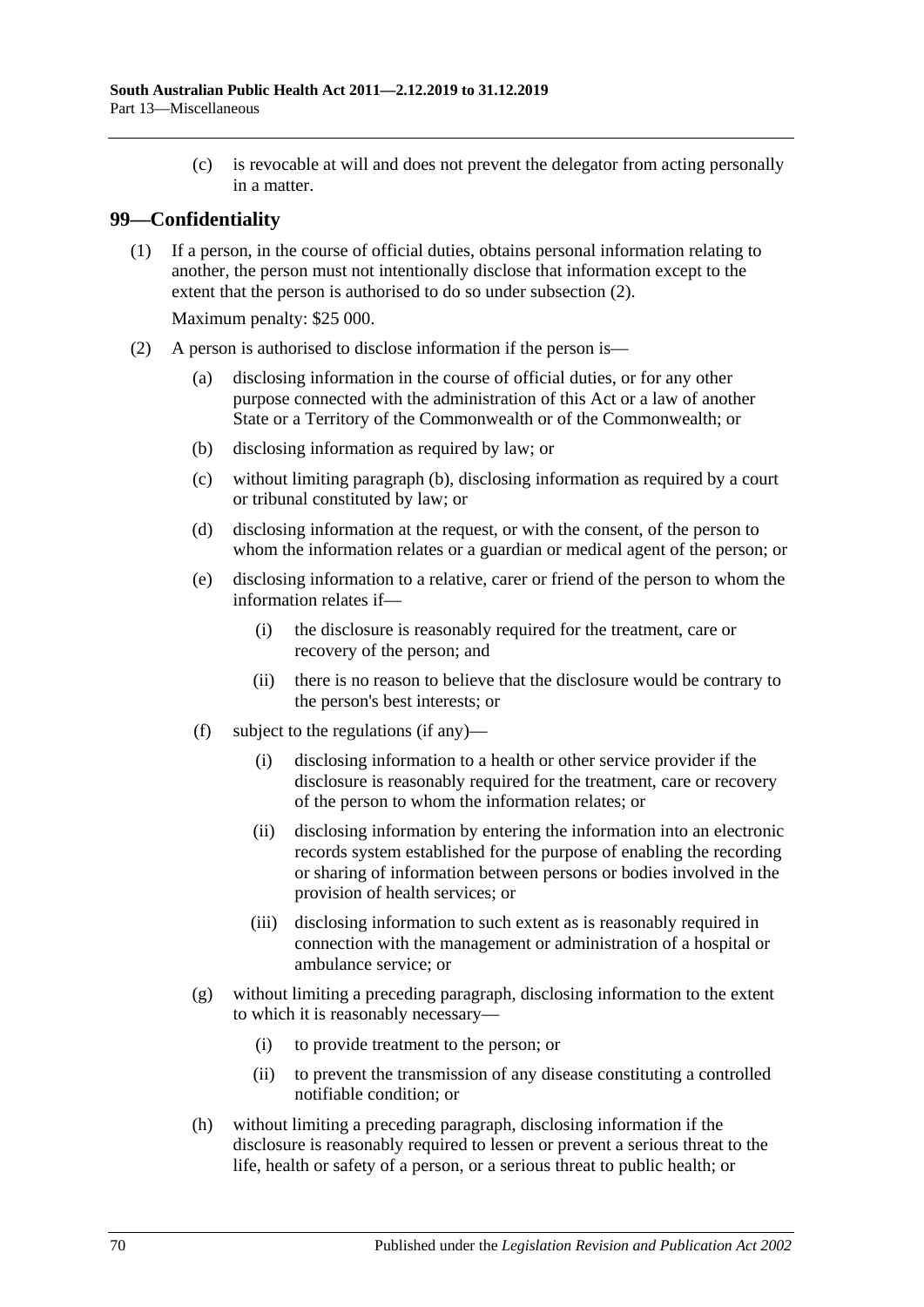- (i) disclosing information for medical, research or statistical purposes if—
	- (i) there is no reason to believe that the disclosure would be contrary to the person's best interests; and
	- (ii) the disclosure is of a kind approved by the Chief Public Health Officer for the purposes of this paragraph; or
- (j) disclosing information in accordance with the regulations.
- (3) [Subsection](#page-69-2) (2)(e) does not authorise the disclosure of information in contravention of a direction given by the person to whom the information relates.
- (4) In this section—

*domestic partner*—a person is a domestic partner of another if the person is a domestic partner of the other within the meaning of the *[Family Relationships](http://www.legislation.sa.gov.au/index.aspx?action=legref&type=act&legtitle=Family%20Relationships%20Act%201975)  Act [1975](http://www.legislation.sa.gov.au/index.aspx?action=legref&type=act&legtitle=Family%20Relationships%20Act%201975)*, whether declared as such under that Act or not;

*personal information* means—

- (a) medical information; or
- (b) information relating to a person's personal affairs;

*relative*—a person is a relative of another if the person is a spouse, domestic partner or parent of the other of or over 18 years of age or a brother, sister, son or daughter of the other.

#### <span id="page-70-0"></span>**100—Confidentiality and provision of certain information**

- (1) This section applies to a person employed or engaged by the State for the purpose of—
	- (a) monitoring public health in the State; or
	- (b) investigating public health problems within the State; or
	- (c) assessing and improving the quality of public health in the State.
- <span id="page-70-1"></span>(2) The Minister may, by instrument in writing, authorise a person to whom this section applies to have access to personal information relating to the performance of any function referred to in [subsection](#page-70-0) (1).
- (3) Personal information may be disclosed to a person authorised under [subsection](#page-70-1) (2), and to any person providing technical, administrative or secretarial assistance to that person, without breach of any law or any principle of professional ethics.
- (4) A person must not disclose personal information obtained directly or indirectly pursuant to this section unless—
	- (a) the disclosure is made in the course of official duties; or
	- (b) the disclosure is made with the consent of the person to whom the information relates; or
	- (c) the disclosure is required by a court or tribunal constituted by law; or
	- (d) the disclosure is authorised under the regulations.

Maximum penalty: \$25 000.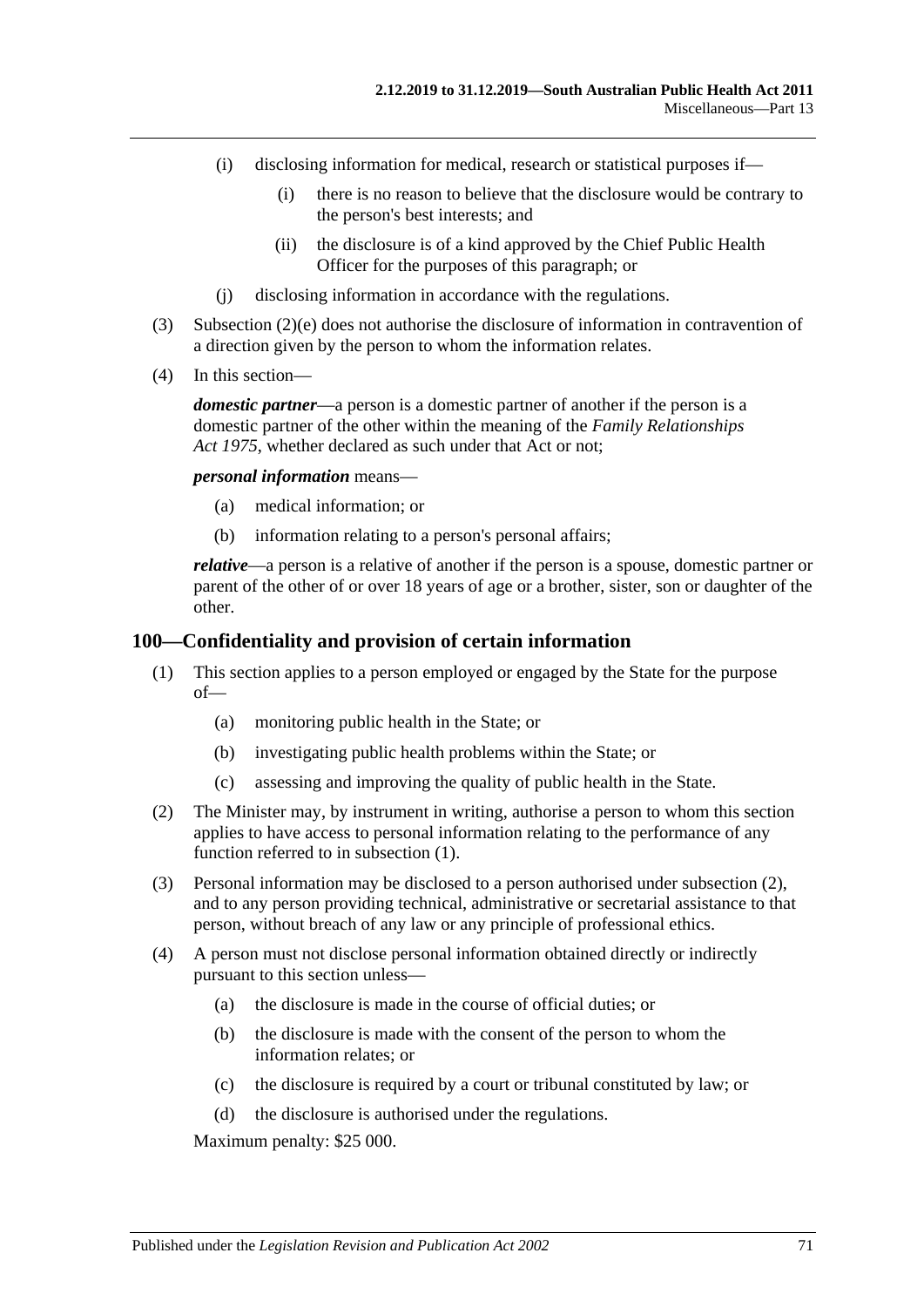(5) In this section—

*personal information* means—

- (a) medical information; or
- (b) information relating to a person's personal affairs.

#### <span id="page-71-0"></span>**101—Service of notices or other documents**

- (1) Subject to this section, if this Act requires or authorises a notice, order or other document to be served on, or given to, a person, the notice, order or document may—
	- (a) be served on, or given to, the person or an agent of the person; or
	- (b) be left for the person at his or her place of residence or business with someone apparently over the age of 16 years; or
	- (c) be sent by post to the person or an agent of the person at his or her last known address; or
	- (d) if the notice, order or document is to be served on the owner of land, the land is unoccupied, and the person seeking to serve the notice, order or document has taken reasonable steps to effect service under the other paragraphs of this subsection but has been unsuccessful—be served by fixing it to some conspicuous part of the land; or
	- (e) if the notice, order or document is to be served on the occupier of land—be sent by post to the occupier at the address of the land; or
	- (f) be served on the person by fixing it to, or leaving it on, a vessel that the person is apparently in charge of, or expected to board at some stage, if the person giving or serving the notice, order or document has reasonable grounds to believe that service in this manner will bring the notice, order or document to the attention of the person to be served; or
	- (g) be sent to the person by fax or email to a fax number or email address provided by the person (in which case the notice, order or document will be taken to have been served or given at the time of transmission); or
	- (h) be served or given in some other manner prescribed by the regulations.
- (2) Without limiting [subsection](#page-71-0) (1), a notice, order or document to be served on or given to a company or registered body within the meaning of the *Corporations Act 2001* of the Commonwealth may be served or given in accordance with that Act.
- (3) Subject to the regulations, a notice, order or document required or authorised to be given to an owner of land may, if it is to be served personally, be served on the owner, one of any joint owners, or the agent of the owner.
- (4) An order under [Part](#page-41-2) 10 must be served personally on the relevant person.

# **102—Immunity**

- (1) No personal liability attaches to—
	- (a) the Chief Public Health Officer or Chief Executive; or
	- (b) a member of a body constituted under this Act; or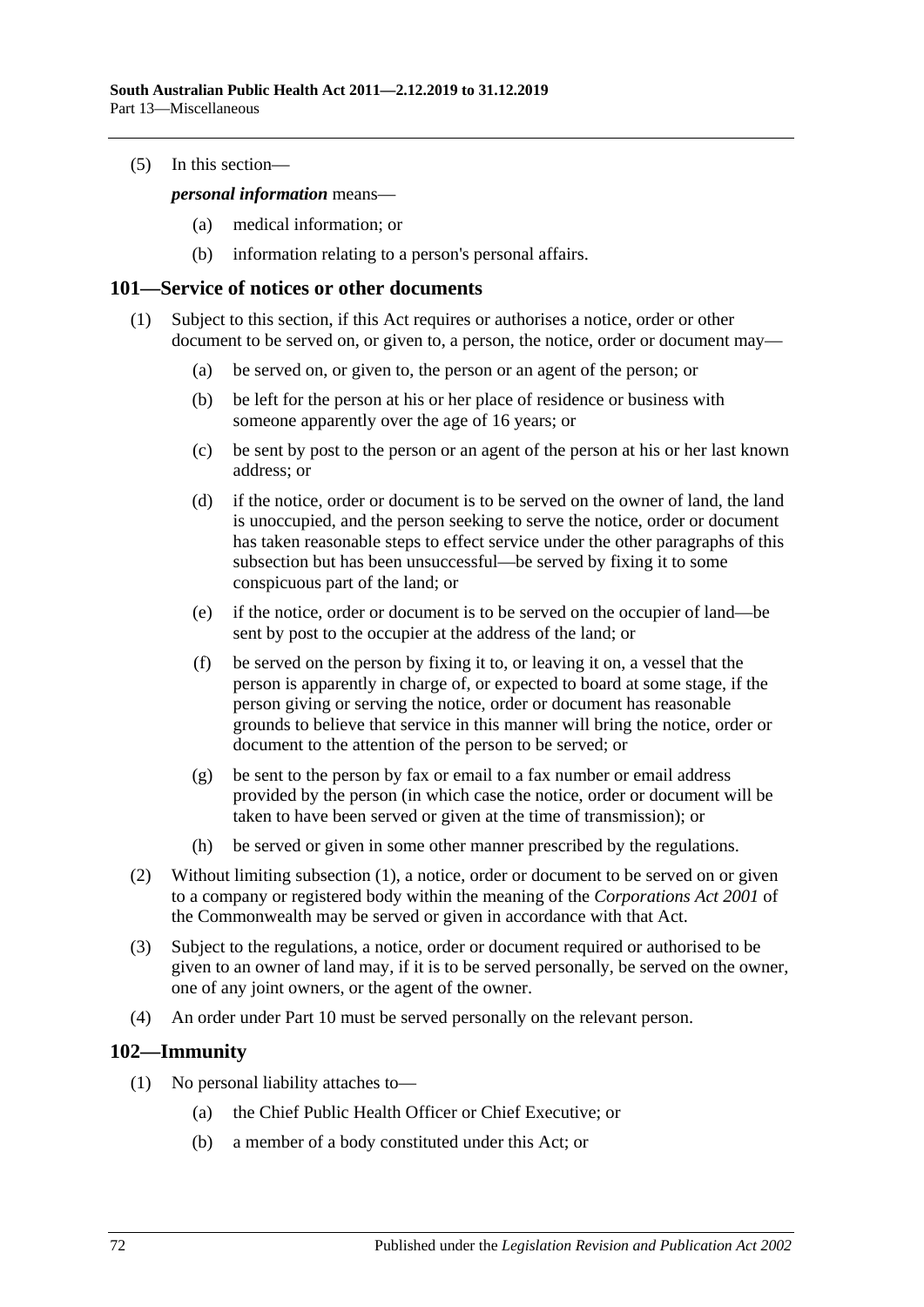(c) an authorised officer or any other person engaged in the administration of this Act,

for an honest act or omission in the performance, exercise or discharge, or purported performance, exercise or discharge, of a function, power or duty under this Act.

- (2) Subject to [subsection](#page-72-0) (3), a liability that would, but for [subsection](#page-71-0) (1), lie against a person lies instead against the Crown.
- <span id="page-72-0"></span>(3) A liability that would, but for [subsection](#page-71-0) (1), lie against an officer, employee, agent or contractor of a council lies instead against the council.
- (4) In addition, no action lies against a person (or an employer or contracting party with respect to a person) who in good faith and with reasonable care—
	- (a) takes a sample of blood, urine or other material in accordance with this Act; or
	- (b) conducts a test for the purposes of this Act; or
	- (c) provides a report about any test results under this Act.

#### **103—Protection from liability**

- (1) A failure by a designated authority to perform a function under this Act, or a breach of a duty imposed on a designated authority under this Act, does not give rise to any civil liability.
- (2) In this section—

*designated authority* means—

- (a) the Minister; or
- (b) the Chief Public Health Officer; or
- (c) a council; or
- (d) SAPHC.

#### **104—False or misleading information**

A person must not, in connection with a requirement or direction imposed by or under this Act, provide any information or produce or furnish any document that is false or misleading in a material particular.

Maximum penalty: \$25 000.

#### **105—Offences**

- (1) Proceedings for an offence against this Act may only be commenced by—
	- (a) the Minister; or
	- (b) the Director of Public Prosecutions; or
	- (c) the Chief Public Health Officer; or
	- (d) an authorised officer; or
	- (e) the chief executive officer of a council; or
	- (f) a police officer; or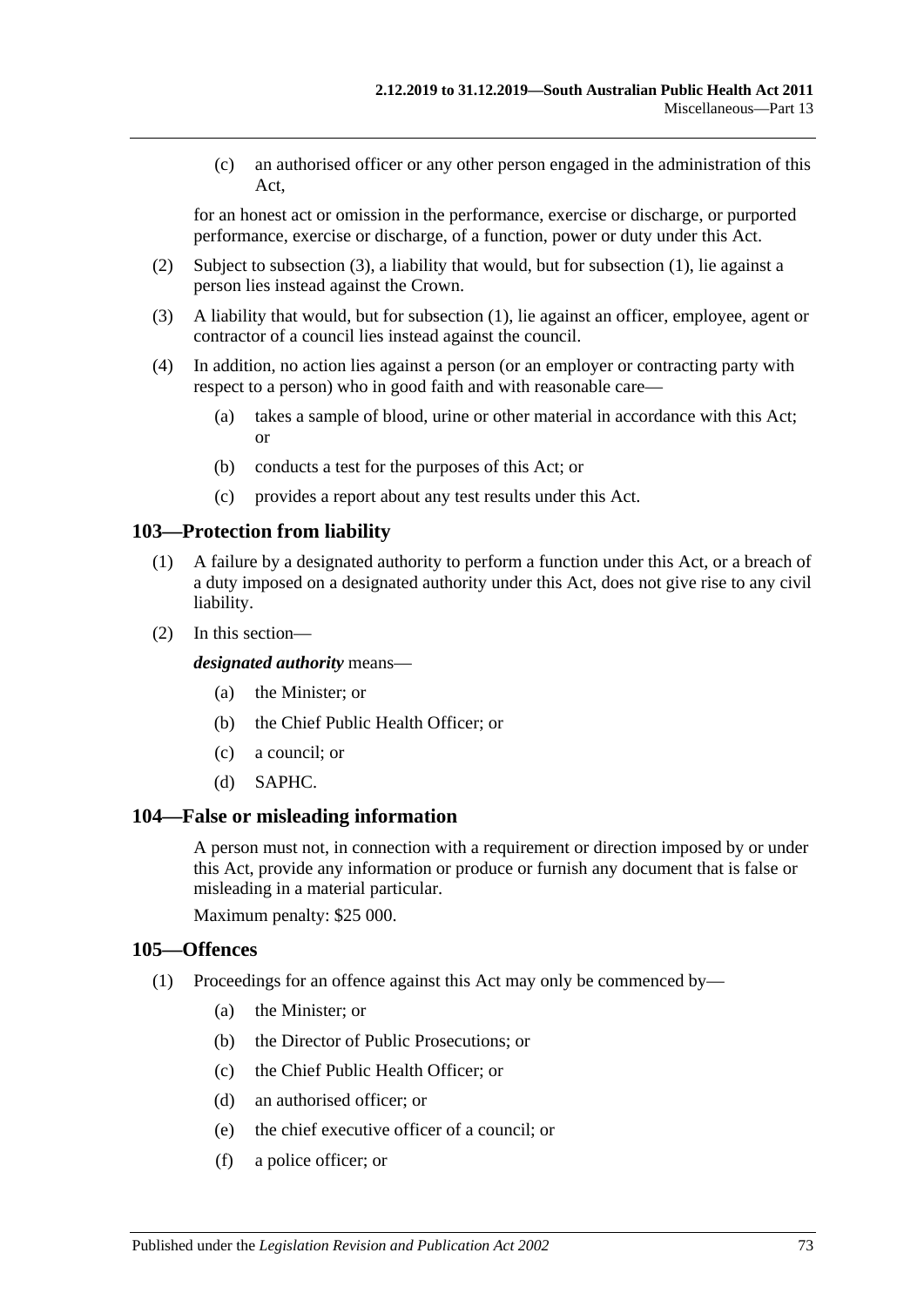- (g) a person acting on the written authority of the Minister.
- <span id="page-73-0"></span>(2) An apparently genuine document purporting to be under the hand of the Minister and to authorise the commencement of proceedings under this Act must be accepted in legal proceedings, in the absence of proof to the contrary, as proof of an authorisation under [subsection](#page-73-0)  $(1)(g)$ .

#### **106—Offences by bodies corporate**

- (1) If a body corporate is guilty of a prescribed offence, each director of the body corporate is guilty of an offence and liable to the same penalty as is prescribed for the principal offence unless the director proves that he or she could not by the exercise of due diligence have prevented the commission of the offence.
- (2) If a body corporate is guilty of an offence against [section](#page-33-0)  $57(3)$ , each member of the governing body of the body corporate is guilty of an offence and liable to the same penalty as is prescribed for the principal offence when committed by a natural person if the prosecution proves that—
	- (a) the member knew, or ought reasonably to have known, that there was a significant risk that such an offence would be committed; and
	- (b) the member was in a position to influence the conduct of the body corporate in relation to the commission of such an offence; and
	- (c) the member failed to exercise due diligence to prevent the commission of the offence.
- (3) In this section—

*prescribed offence* means an offence against [section](#page-33-1) 57(1), [57\(2\),](#page-33-2) [58](#page-33-3) or [92\(10\).](#page-60-0)

#### **107—Continuing offences**

- (1) If an offence against a provision of this Act is committed by a person by reason of a continuing act or omission—
	- (a) the person is liable, in addition to the penalty otherwise applicable to the offence, to a penalty for each day during which the act or omission continues of not more than an amount equal to one fifth of the maximum penalty prescribed for that offence; and
	- (b) if the act or omission continues after the person is convicted of the offence, the person is guilty of a further offence against that provision and liable, in addition to the penalty otherwise applicable to the further offence, to a penalty for each day during which the act or omission continues after that conviction of not more than an amount equal to one fifth of the maximum penalty prescribed for that offence.
- (2) For the purposes of this section, an obligation to do something is to be regarded as continuing until the act is done notwithstanding that any period within which, or time before which, the act is required to be done has expired or passed.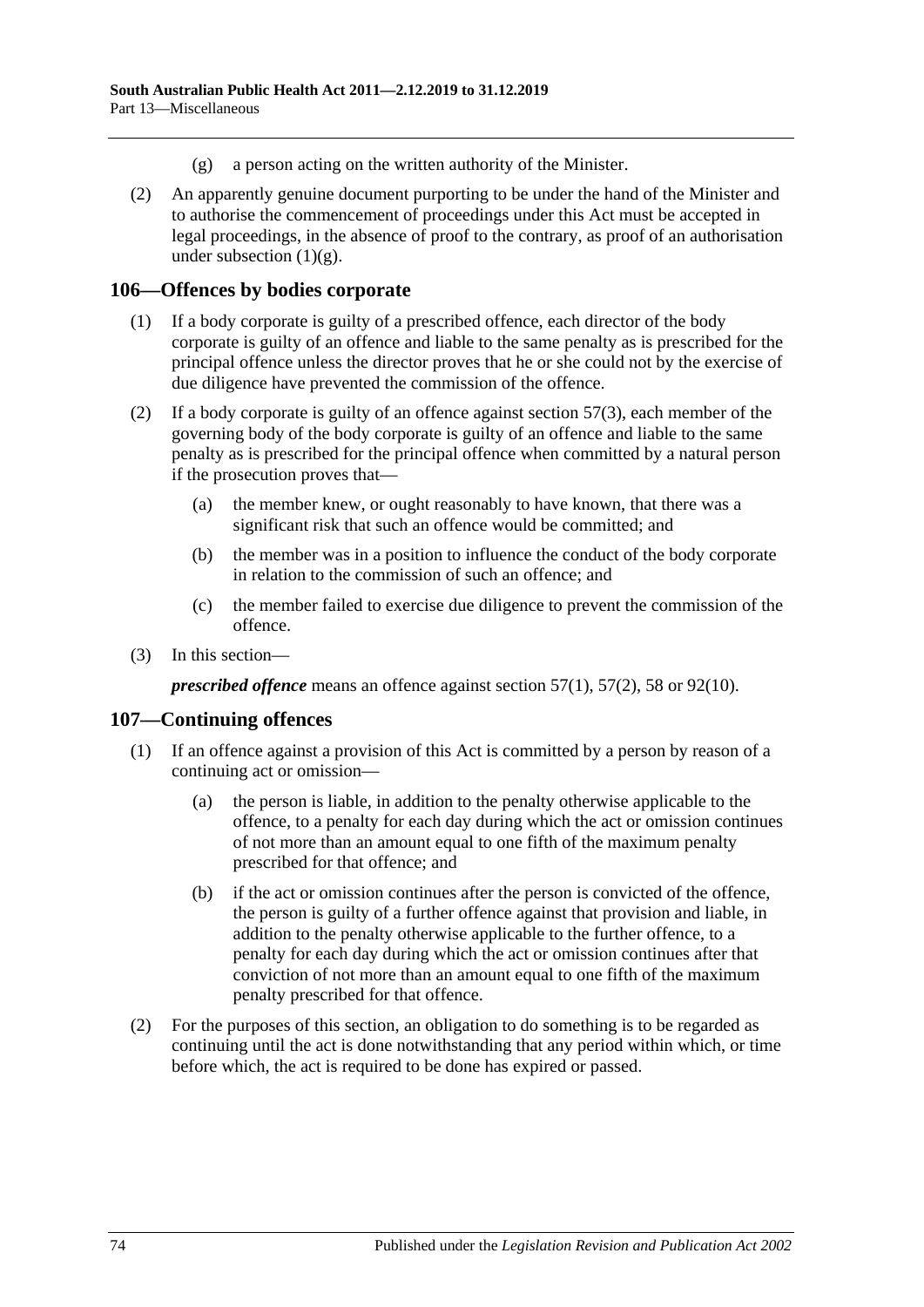## **108—Evidentiary provision**

- (1) In any proceedings, if the court, Review Panel or Tribunal is satisfied that a designated entity has assessed a risk to public health in connection with the administration or operation of this Act, the court, Review Panel or Tribunal (as the case requires) must, in the absence of proof to the contrary, accept that assessment as evidence of the fact that a risk to public health existed or has occurred and, insofar as may be reasonably demonstrated by that assessment, the extent or significance of the risk.
- (2) In this section—

*designated entity* means—

- (a) the Chief Public Health Officer; or
- (b) an authorised officer; or
- (c) a council.

## <span id="page-74-0"></span>**109—Regulations**

- (1) The Governor may make such regulations as are contemplated by this Act or as are necessary or expedient for the purposes of this Act.
- (2) Without limiting the generality of [subsection](#page-74-0) (1), those regulations may—
	- (a) require the furnishing of reports (including technical or expert reports), returns, documents or other forms of information relevant to public health (including the management of any system or infrastructure associated with public health) to the Chief Public Health Officer or other prescribed person or body;
	- (b) require the keeping of records, statistics and other forms of information by any person or body that performs a function under or pursuant to this Act (and the provision of reports based on that information);
	- (c) prohibit, restrict or regulate the manufacture, possession, transport, storage, use or disposal of any substance, material or equipment that may create a risk to public health;
	- (d) provide for the removal or destruction of any material, substance or equipment that creates a risk to public health;
	- (e) set standards or procedures that must be observed to protect public health (including with respect to the management or inspection of any infrastructure or other facility) and provide for public health planning (including in connection with the operation of any other Act);
	- (f) prohibit, restrict or regulate any activity, or the use or sale of any substance, equipment or material, or the use or installation of any infrastructure, that is relevant to the management of public health;
	- (g) prescribe information that must be provided to any person or body in relation to any activity, or the use of any substance, equipment or material, that is relevant to the management of public health;
	- (h) authorise or require the taking of specified measures to prevent the occurrence or spread of any notifiable condition;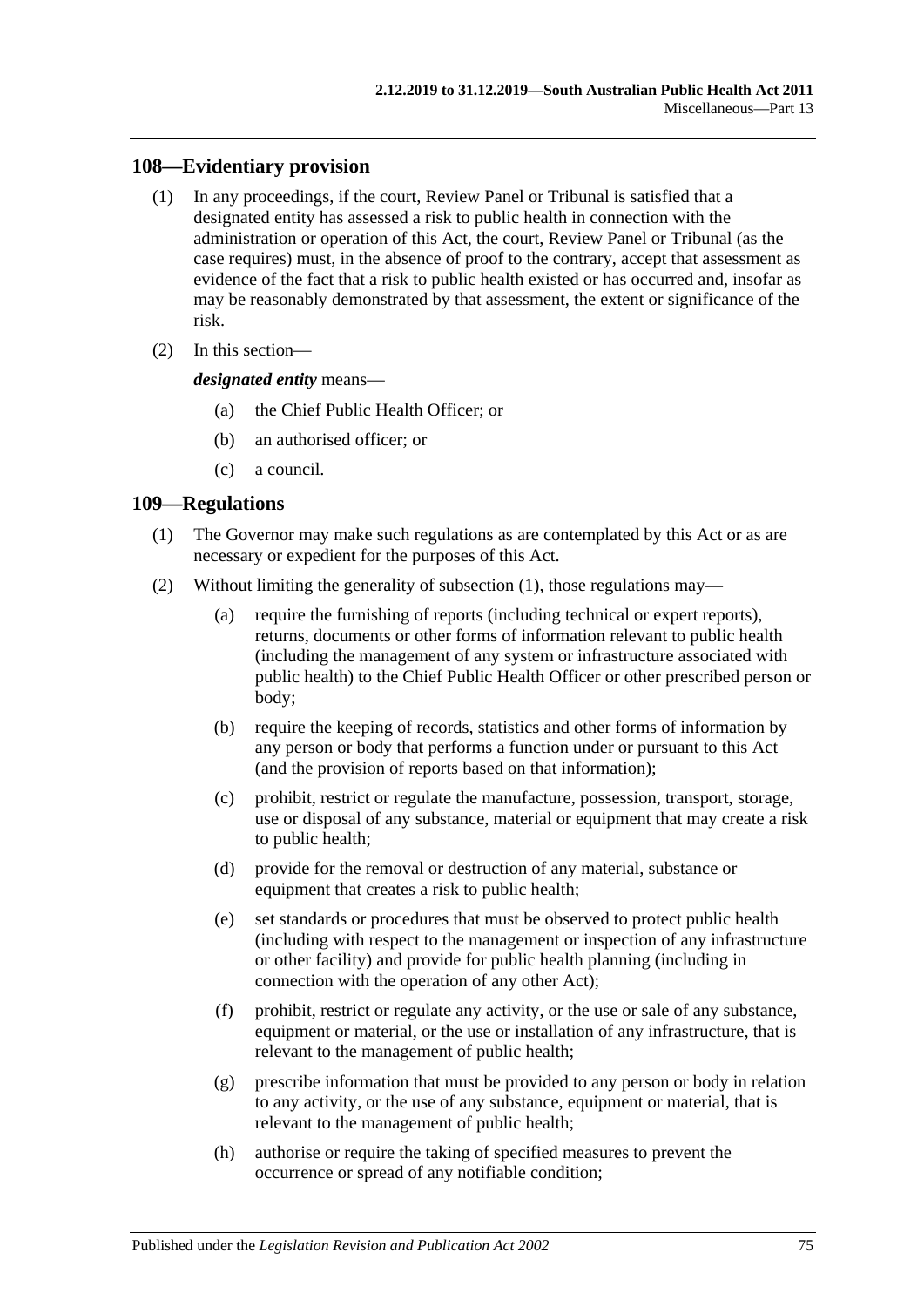- (i) authorise or require the taking of specified measures to manage any non-communicable condition (including in relation to preventing or reducing the incidence of any such condition);
- (j) provide for such matters as are necessary in consequence of conditions directly or indirectly caused by an emergency declared to be a public health incident or public health emergency under this Act;
- (k) provide for the analysis or testing of samples taken under or for the purposes of this Act, including—
	- (i) the persons who may analyse or test those samples; and
	- (ii) the places where those samples may be analysed or tested; and
	- (iii) the reporting of the results of the analysis or testing of those samples;
- (l) without limiting a preceding paragraph, regulate the construction, installation, alteration, maintenance and operation, and provide for the inspection, of any facility, infrastructure or structure designed for human use;
- (m) without limiting a preceding paragraph, regulate wastewater systems (or schemes associated with wastewater systems), including by—
	- (i) requiring approvals for specified classes of wastewater systems or providing for the referral of applications for approvals in relation to wastewater systems to specified persons or bodies; and
	- (ii) in connection with the implementation or operation of a scheme for a wastewater system for a town, regional area or other community—
		- (A) requiring public notification of the scheme; and
		- (B) requiring, or empowering a prescribed authority to require, installation, alteration or connection of wastewater systems for the purposes of the scheme; and
	- (iii) regulating the connection or disconnection of wastewater systems from the undertaking under the *[Sewerage Act](http://www.legislation.sa.gov.au/index.aspx?action=legref&type=act&legtitle=Sewerage%20Act%201929) 1929*;
- (n) empowering a prescribed authority to carry out necessary work if an owner or occupier of land fails to comply with the regulations and providing for the recovery of costs or expenses reasonably incurred in doing so from the owner or occupier;
- (o) on the recommendation of the Chief Public Health Officer, prescribe guidelines to assist in the administration or operation of this Act;
- (p) prescribe fees and expenses in connection with any matter arising under this Act, which may be of varying amounts according to factors prescribed in the regulations or determined by the Minister from time to time and published in the Gazette;
- (q) provide for the payment and recovery of prescribed fees and expenses;
- (r) empower or require the Minister or a council to refund, reduce or remit any fee payable under this Act;
- (s) prescribe forms for the purposes of this Act;
- (t) exempt, either absolutely or subject to prescribed conditions or limitations—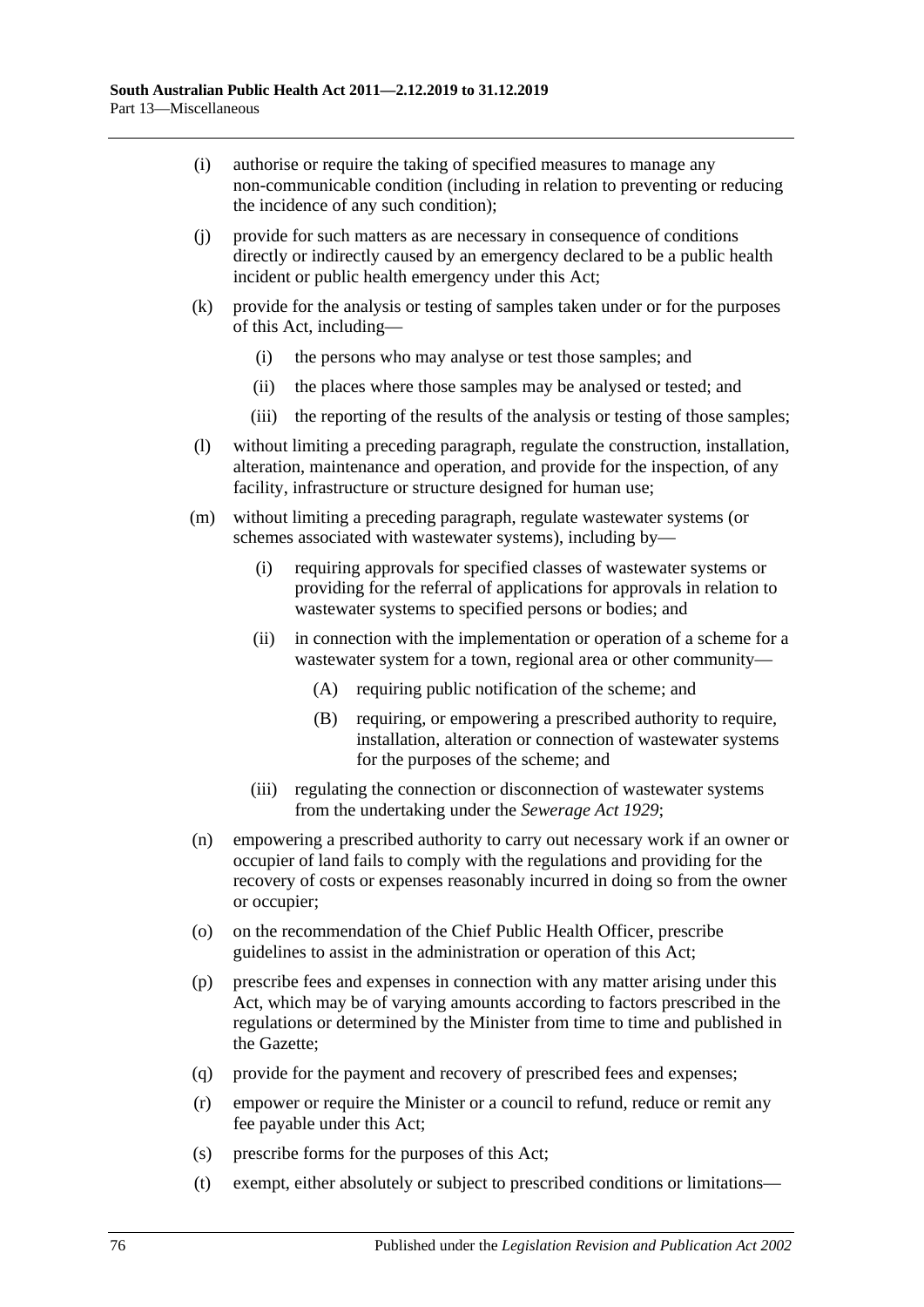- (i) persons or classes of persons;
- (ii) areas of the State,

from this Act or specified provisions of this Act;

- (u) prescribe penalties, not exceeding \$10 000, for breach of any regulation;
- (v) fix expiation fees, not exceeding \$500, for alleged offences against the regulations.
- (3) The regulations may adopt, wholly or partially and with or without modification—
	- (a) a code or standard relating to matters in respect of which regulations may be made under this Act; or
	- (b) an amendment to such a code or standard.
- (4) Any regulations adopting a code or standard, or an amendment to a code or standard, may contain such incidental, supplementary and transitional provisions as appear to the Governor to be necessary.
- (5) The regulations or a code or standard adopted by the regulations may—
	- (a) refer to or incorporate, wholly or partially and with or without modification, a standard or other document prepared or published by a prescribed body or person, either as in force at the time the regulations are made or as in force from time to time; and
	- (b) be of general or limited application (including so as to apply only to a specified part of the State); and
	- (c) make different provision according to the persons, things or circumstances to which they are expressed to apply; and
	- (d) provide that any matter or thing is to be determined, dispensed with, regulated or prohibited according to the discretion of the Minister, the Chief Public Health Officer, the Chief Executive or a council.
- $(6)$  If—
	- (a) a code or standard is adopted by the regulations; or
	- (b) the regulations, or a code or standard adopted by the regulations, refers to a standard or other document prepared or published by a prescribed body,

then—

- (c) a copy of the code, standard or other document must be kept available for inspection by members of the public, without charge and during normal office hours, at an office or offices specified in the regulations; and
- (d) in any legal proceedings, evidence of the contents of the code, standard or other document may be given by production of a document purporting to be certified by or on behalf of the Minister as a true copy of the code, standard or other document; and
- (e) the code, standard or other document has effect as if it were a regulation made under this Act.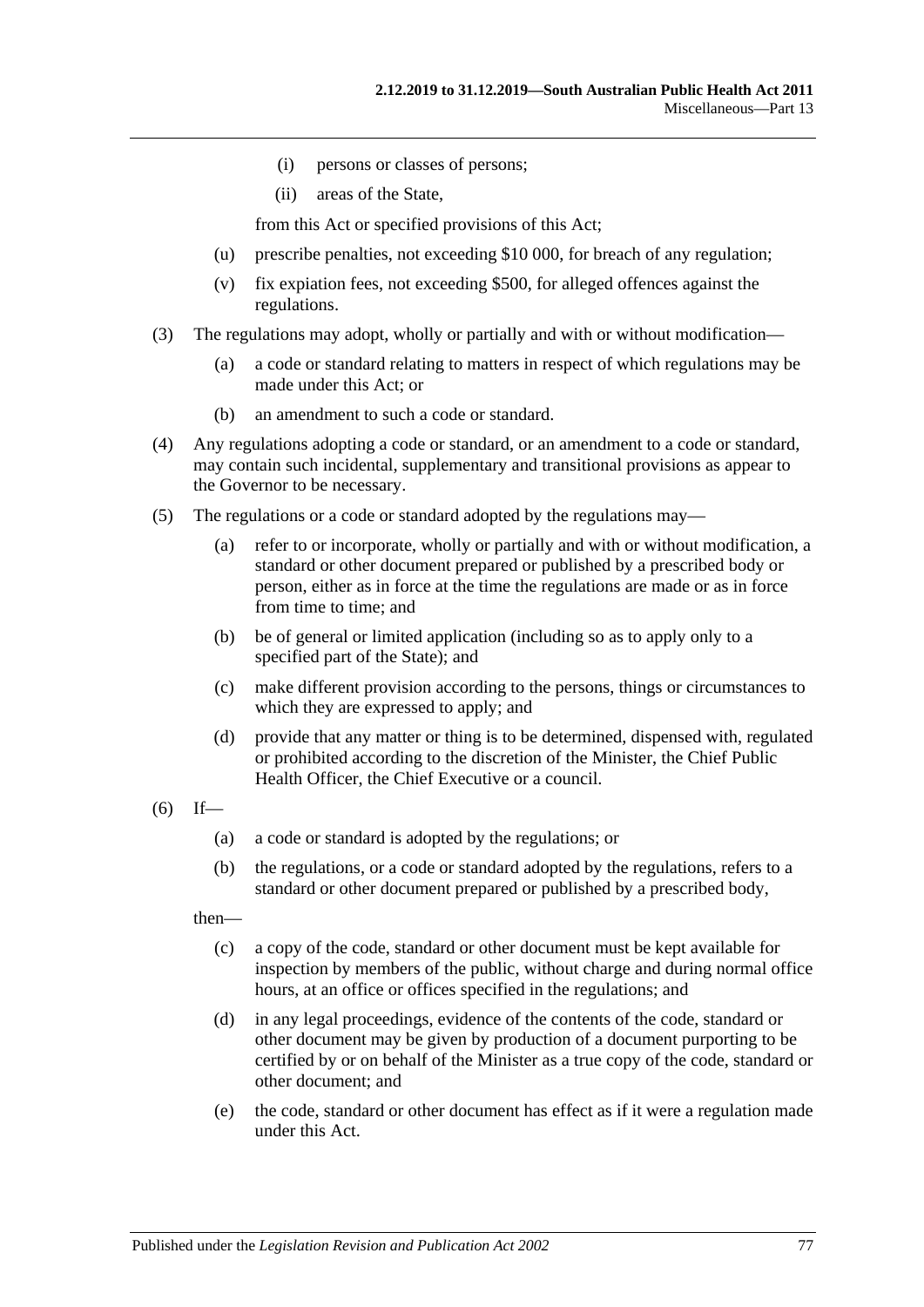## **110—Review of Act**

- (1) The Social Development Committee of Parliament must review the operation of this Act as soon as practicable after the expiry of 5 years from its commencement.
- (2) The Social Development Committee must ensure that, as part of the review, reasonable steps are taken to seek submissions from—
	- (a) State agencies that have an interest in public health; and
	- (b) the local government sector; and
	- (c) relevant industry, health and community organisations,

(but may otherwise conduct the review in such manner as it thinks fit under the *[Parliamentary Committees Act](http://www.legislation.sa.gov.au/index.aspx?action=legref&type=act&legtitle=Parliamentary%20Committees%20Act%201991) 1991*).

# **Schedule 1—Transitional provisions Part 10—Transitional provisions**

## **12—Interpretation**

In this Part—

*repealed Act* means the *[Public and Environmental Health Act](http://www.legislation.sa.gov.au/index.aspx?action=legref&type=act&legtitle=Public%20and%20Environmental%20Health%20Act%201987) 1987*.

#### <span id="page-77-2"></span>**13—Appeals**

- <span id="page-77-0"></span>(1) An appeal under section 25 of the repealed Act will, after the commencement of this clause—
	- (a) lie to the South Australian Public Health Council constituted under this Act rather than the Public and Environmental Health Council constituted under the repealed Act; and
	- (b) be heard and determined by the Public Health Review Panel constituted under this Act (with 3 members constituting the Review Panel and 2 members constituting a quorum) rather than a review committee constituted by the Council under the repealed Act.
- <span id="page-77-3"></span><span id="page-77-1"></span>(2) A reference in Part 3 Division 5 of the repealed Act to the Council will be taken to include a reference to SAPHC acting under [subclause](#page-77-0) (1)(a) and a reference in that Division to a review committee will be taken to include a reference to the Review Panel acting under [subclause](#page-77-1) (1)(b).
- (3) [Subclauses](#page-77-2) (1) and [\(2\)](#page-77-3) apply despite the fact—
	- (a) that section 25 of the repealed Act may still be in operation on the commencement of this clause; and
	- (b) that the appeal relates to a requirement imposed under Part 3 of the repealed Act before the commencement of this clause.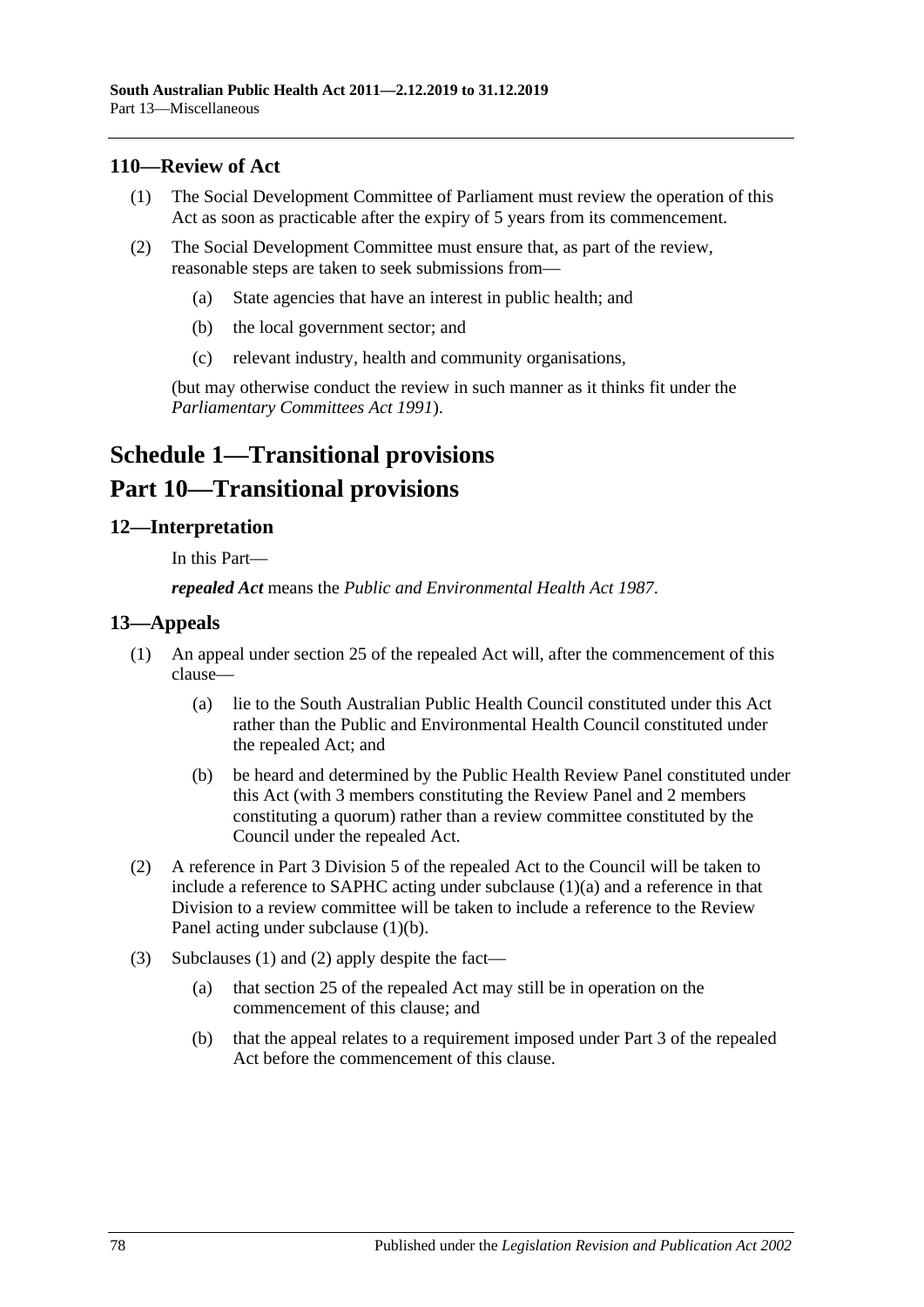## **14—Detention**

To avoid doubt, nothing in this Act affects the operation of a warrant issued under section 32 of the repealed Act before the commencement of this clause (and that section will continue to apply to and in relation to a person who is subject to an application for a warrant or detention under that section until the matter or detention is brought to an end under that section).

#### **15—Directions**

To avoid doubt, nothing in this Act affects the operation of a direction under section 33 of the repealed Act in force immediately before the commencement of this clause (and that section will continue to apply to and in relation to a person who is subject to a direction under that section until the direction no longer has effect under that section).

### <span id="page-78-0"></span>**16—Other transitional provisions**

- (1) The Governor may, by regulation, make other provisions of a saving or transitional nature consequent on the enactment of this Act.
- <span id="page-78-1"></span>(2) A provision of a regulation made under [subclause](#page-78-0) (1) may, if the regulation so provides, take effect from the commencement of the relevant Act or from a later day.
- (3) To the extent to which a provision takes effect under [subclause](#page-78-1) (2) from a day earlier than the day of the regulation's publication in the Gazette, the provision does not operate to the disadvantage of a person by—
	- (a) decreasing the person's rights; or
	- (b) imposing liabilities on the person.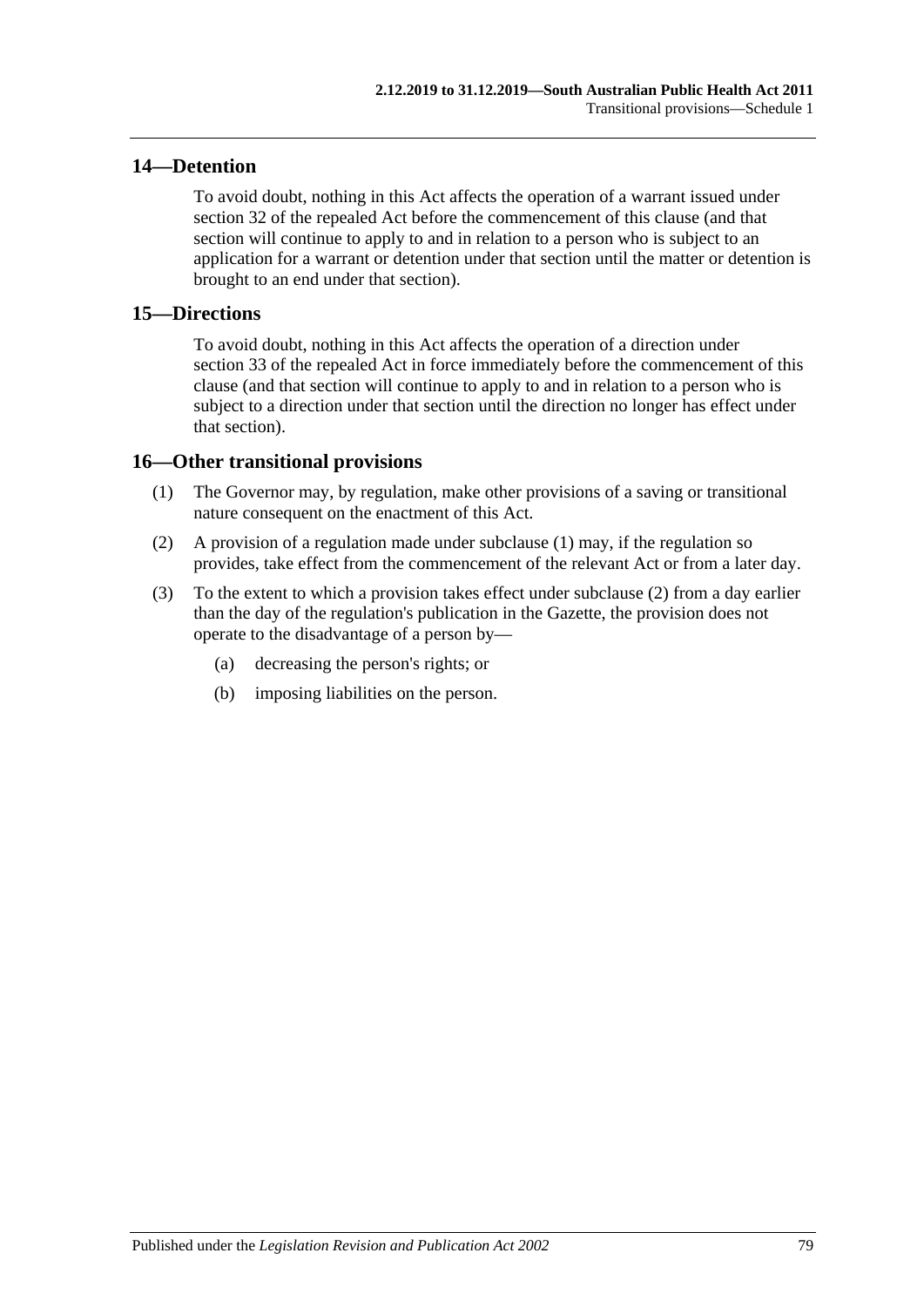# **Legislative history**

# **Notes**

- In this version provisions that are uncommenced appear in italics.
- Please note—References in the legislation to other legislation or instruments or to titles of bodies or offices are not automatically updated as part of the program for the revision and publication of legislation and therefore may be obsolete.
- Earlier versions of this Act (historical versions) are listed at the end of the legislative history.
- For further information relating to the Act and subordinate legislation made under the Act see the Index of South Australian Statutes or www.legislation.sa.gov.au.

# **Legislation repealed by principal Act**

The *South Australian Public Health Act 2011* repealed the following:

*Public and Environmental Health Act 1987*

# **Legislation amended by principal Act**

The *South Australian Public Health Act 2011* amended the following:

*Electricity Act 1996 Emergency Management Act 2004 Essential Services Act 1981 Fire and Emergency Services Act 2005 Gas Act 1997 Health Care Act 2008 Summary Offences Act 1953*

# **Principal Act and amendments**

#### New entries appear in bold.

| Year No |     | Title                                      | Assent    | Commencement                                                                                                                                                                                                                                                                                                                                                                                                                               |
|---------|-----|--------------------------------------------|-----------|--------------------------------------------------------------------------------------------------------------------------------------------------------------------------------------------------------------------------------------------------------------------------------------------------------------------------------------------------------------------------------------------------------------------------------------------|
| 2011    | -21 | South Australian Public Health<br>Act 2011 | 16.6.2011 | 23.2.2012 ( <i>Gazette 23.2.2012 p840</i> )<br>except $s$ 14, Pt 3 Div 6, Pts 9-11 and<br>Sch 1 cll $1-10$ , $14 & 15-16.9.2012$<br>( <i>Gazette 30.8.2012 p3945</i> ) and<br>except—ss 43, 45—47—20.12.2012 and<br>Pt 4 Div $2 - 1.1.2013$ ( <i>Gazette</i><br>20.12.2012 p5743) and except s 44,<br>Pts 6 & 7, Pt 12 Divs 1 & 2 and<br>s 95(1)—(11), (17), (18) &<br>$96 - 16.6.2013$ (s $7(5)$ Acts<br><i>Interpretation Act 1915</i> ) |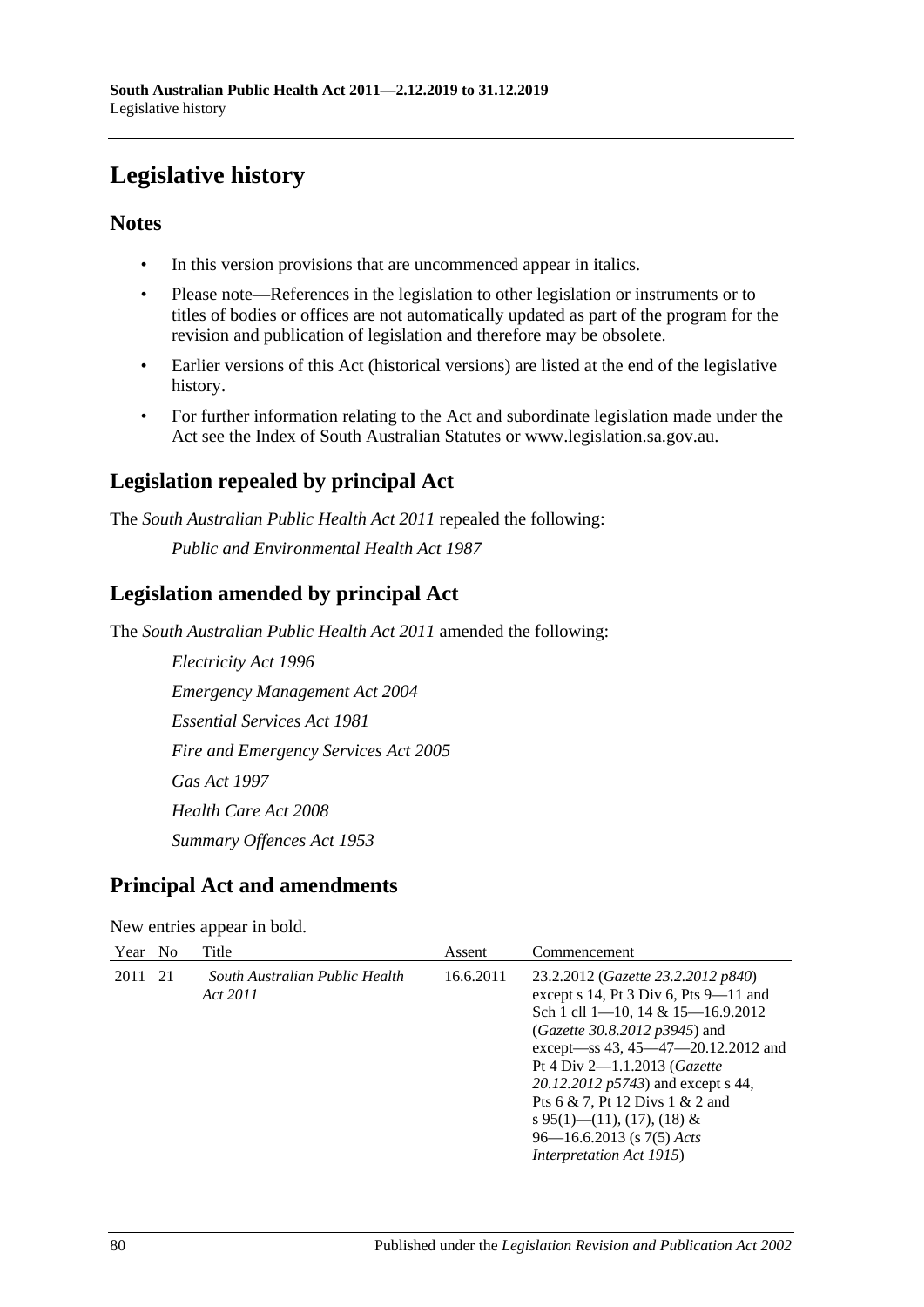| 2013 | - 16 | <b>Statutes Amendment (Directors'</b><br>Liability) Act 2013                                        | 23.5.2013 | Pt 46 (ss 96 & 97)-17.6.2013 (Gazette<br>$(6.6.2013 \text{ p}2498)$                                        |
|------|------|-----------------------------------------------------------------------------------------------------|-----------|------------------------------------------------------------------------------------------------------------|
| 2019 | -8   | South Australian Public Health<br>(Early Childhood Services and<br>Immunisation) Amendment Act 2019 | 9.5.2019  | 1.7.2019 except ss 96B & 96C(1)(b) (as<br>inserted by $s$ 4)—1.1.2020 ( <i>Gazette</i><br>27.6.2019 p2321) |
| 2019 | - 14 | <b>Statutes Amendment (SACAT)</b><br>Act 2019                                                       | 11.7.2019 | Pt 27 (ss 165 to 171)–2.12.2019<br>(Gazette 21.11.2019 p3928)                                              |

# **Provisions amended**

New entries appear in bold.

| Provision       | How varied                                                                   | Commencement |  |
|-----------------|------------------------------------------------------------------------------|--------------|--|
| Long title      | amended under Legislation Revision and<br><b>Publication Act 2002</b>        | 1.7.2019     |  |
| Pt1             |                                                                              |              |  |
| s <sub>2</sub>  | omitted under Legislation Revision and<br><b>Publication Act 2002</b>        | 1.7.2019     |  |
| s <sub>3</sub>  |                                                                              |              |  |
| s3(1)           |                                                                              |              |  |
| <b>Tribunal</b> | inserted by 14/2019 s 165                                                    | 2.12.2019    |  |
| Pt 7            |                                                                              |              |  |
| s 59            |                                                                              |              |  |
| $s\,59(3)$      | inserted by 16/2013 s 96                                                     | 17.6.2013    |  |
| Pt 10           |                                                                              |              |  |
| s <sub>76</sub> |                                                                              |              |  |
| s76(1)          | amended by 14/2019 s 166(1)                                                  | 2.12.2019    |  |
| s76(3)          | amended by 14/2019 s 166(2)                                                  | 2.12.2019    |  |
| $s \, 76(4)$    | deleted by 14/2019 s 166(3)                                                  | 2.12.2019    |  |
| s76(5)          | amended by 14/2019 s 166(4)                                                  | 2.12.2019    |  |
| $s \, 76(6)$    | deleted by 14/2019 s 166(5)                                                  | 2.12.2019    |  |
| s <sub>92</sub> |                                                                              |              |  |
| $s\,92(5)$      | amended by 14/2019 s 167(1)                                                  | 2.12.2019    |  |
| $s\,92(7)$      | amended by 14/2019 s 167(2)                                                  | 2.12.2019    |  |
| s <sub>95</sub> |                                                                              |              |  |
| $s\,95(15)$     | amended by 14/2019 s 168                                                     | 2.12.2019    |  |
| s 96            |                                                                              |              |  |
| s 96(1)         | amended by $14/2019$ s $169(1)$ —(3)                                         | 2.12.2019    |  |
| s 96(2)         | amended by 14/2019 s 169(4)                                                  | 2.12.2019    |  |
| $s\,96(3)$      | substituted by 14/2019 s 169(5)                                              | 2.12.2019    |  |
| s 96(4)         | amended by 14/2019 s 169(6)-(8)                                              | 2.12.2019    |  |
| <b>Pt 12A</b>   | inserted by 8/2019 s 4<br>1.7.2019 except ss 96B<br>& $96C(1)(b) - 1.1.2020$ |              |  |
| Pt 13           |                                                                              |              |  |
| s 106           | substituted by 16/2013 s 97                                                  | 17.6.2013    |  |
| s 108           |                                                                              |              |  |